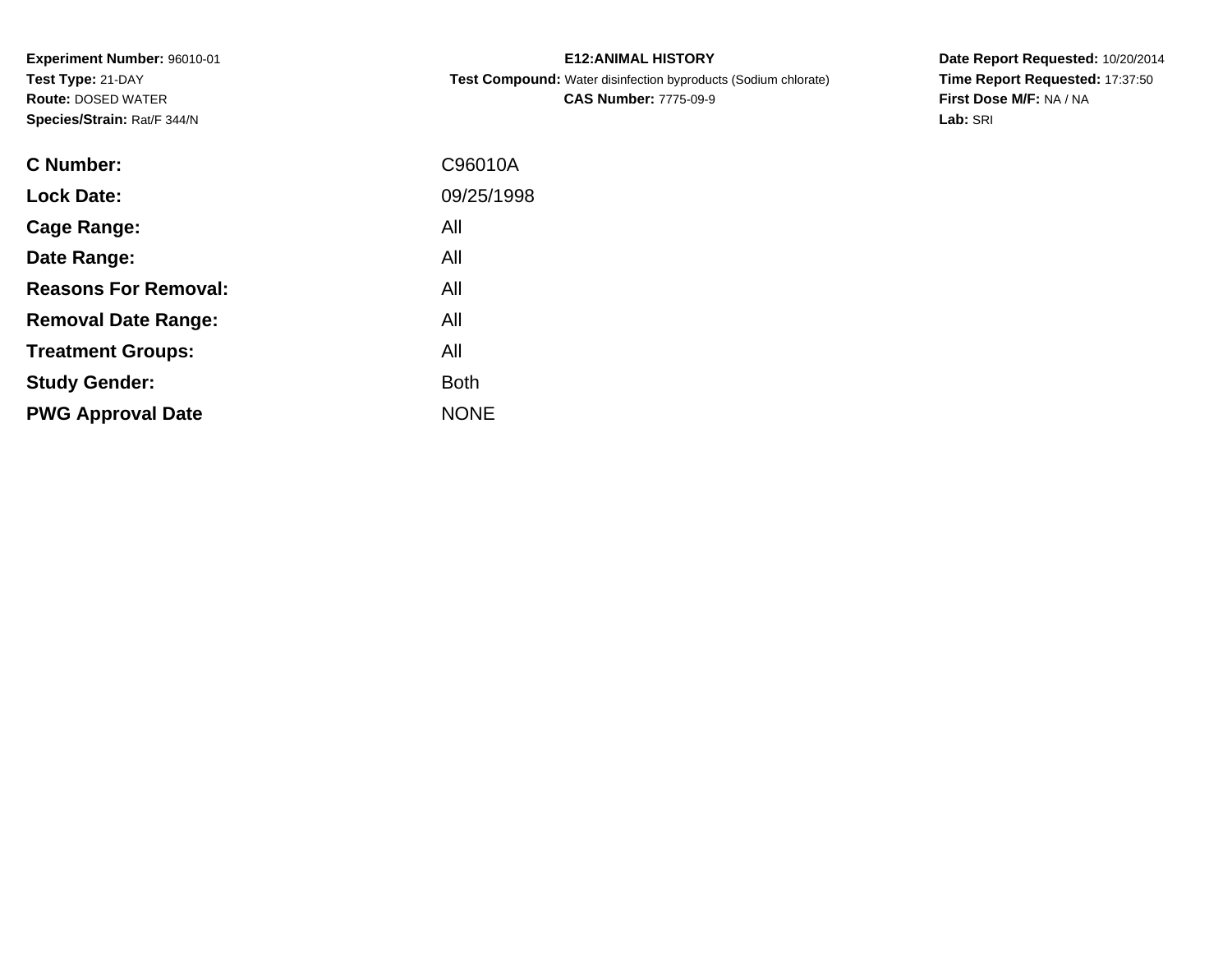### **Experiment Number:** 96010-01**Test Type:** 21-DAY **Route:** DOSED WATER **Species/Strain:** Rat/F 344/N**E12:ANIMAL HISTORY Test Compound:** Water disinfection byproducts (Sodium chlorate)**CAS Number:** 7775-09-9

# **Date Report Requested:** 10/20/2014 **Time Report Requested:** 17:37:50**First Dose M/F:** NA / NA**Lab:** SRI

| <b>CAGE: 1</b><br><b>ANIMAL ID: 1</b> |             |                                               |                  |                    | <b>TRT#: 1</b> |                                | TRT: 0 MG/L     |                     |  |
|---------------------------------------|-------------|-----------------------------------------------|------------------|--------------------|----------------|--------------------------------|-----------------|---------------------|--|
| <b>DAY</b>                            | <b>DATE</b> | OP ID                                         | <b>DOSE TIME</b> | <b>WEIGHT TIME</b> | WT(g)          | <b>WEIGHT</b><br><b>STATUS</b> | <b>OBS TIME</b> | <b>OBSERVATIONS</b> |  |
|                                       | 05/18/98    | 94                                            |                  | 07:45:00           | 90.9           |                                |                 |                     |  |
| 4                                     | 05/21/98    | 94                                            |                  |                    |                |                                | 14:13:00        | Unremarkable        |  |
| 8                                     | 05/25/98    | 99                                            |                  | 06:41:40           | 120.9          |                                | 06:41:40        | Unremarkable        |  |
| 15                                    | 06/01/98    | 94                                            |                  | 11:02:32           | 154.0          |                                | 11:02:32        | Unremarkable        |  |
|                                       |             | <b>REMOVED ** REASON - TERMINAL SACRIFICE</b> |                  |                    |                |                                |                 |                     |  |
| 22                                    | 06/08/98    | 94                                            |                  | 06:45:02           | 186.4          |                                | 06:45:02        | Unremarkable        |  |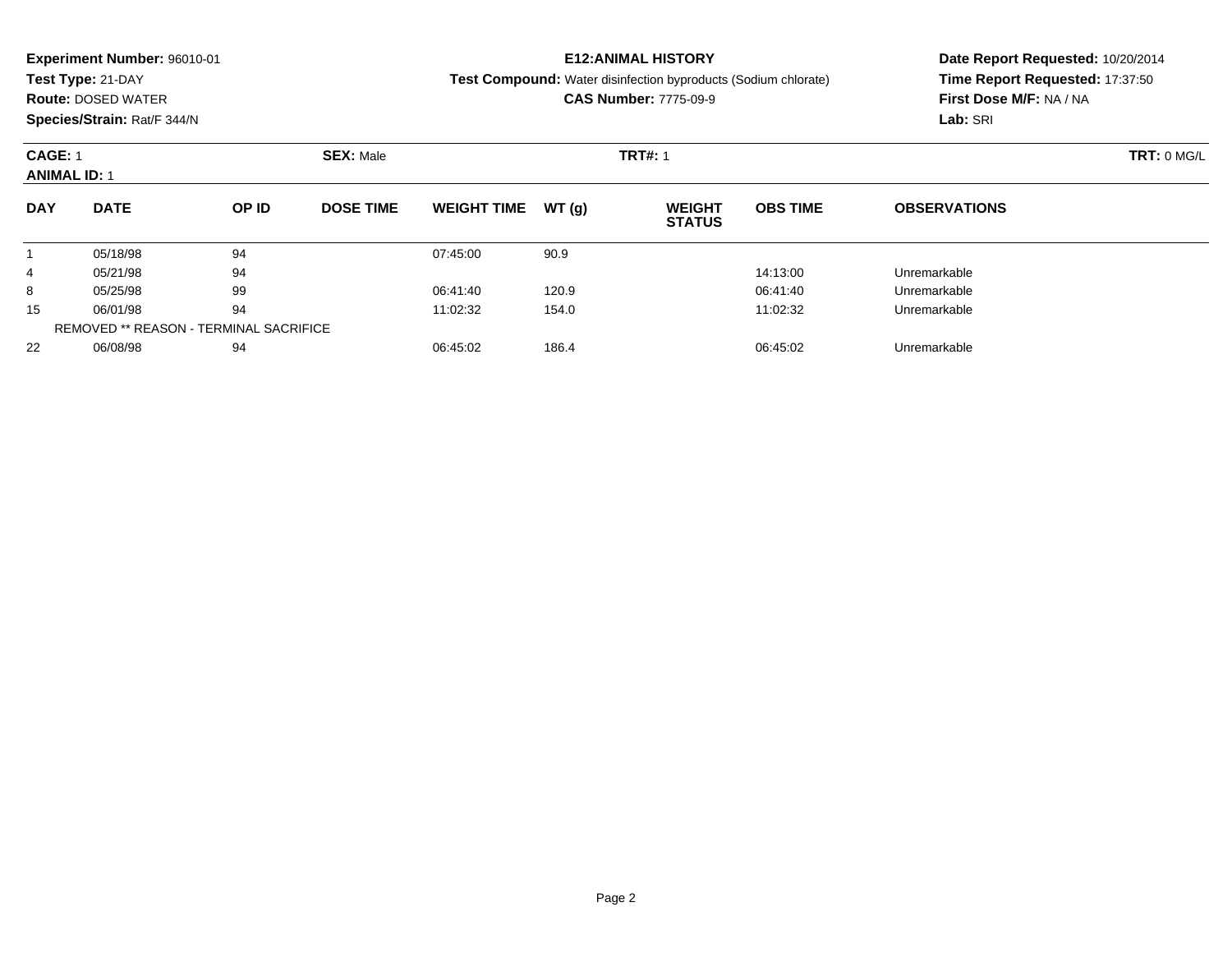| <b>Experiment Number: 96010-01</b><br>Test Type: 21-DAY<br><b>Route: DOSED WATER</b><br>Species/Strain: Rat/F 344/N |             |       |                  |                    |        | <b>E12:ANIMAL HISTORY</b><br><b>Test Compound:</b> Water disinfection byproducts (Sodium chlorate)<br><b>CAS Number: 7775-09-9</b> | Date Report Requested: 10/20/2014<br>Time Report Requested: 17:37:50<br>First Dose M/F: NA / NA<br>Lab: SRI |                     |  |
|---------------------------------------------------------------------------------------------------------------------|-------------|-------|------------------|--------------------|--------|------------------------------------------------------------------------------------------------------------------------------------|-------------------------------------------------------------------------------------------------------------|---------------------|--|
| <b>CAGE: 1</b><br><b>ANIMAL ID: 2</b>                                                                               |             |       | <b>SEX: Male</b> |                    |        | <b>TRT#: 1</b>                                                                                                                     | TRT: 0 MG/L                                                                                                 |                     |  |
| <b>DAY</b>                                                                                                          | <b>DATE</b> | OP ID | <b>DOSE TIME</b> | <b>WEIGHT TIME</b> | WT (q) | <b>WEIGHT</b><br><b>STATUS</b>                                                                                                     | <b>OBS TIME</b>                                                                                             | <b>OBSERVATIONS</b> |  |
|                                                                                                                     | 05/18/98    | 94    |                  | 07:45:00           | 81.1   |                                                                                                                                    |                                                                                                             |                     |  |
| $\overline{4}$                                                                                                      | 05/21/98    | 94    |                  |                    |        |                                                                                                                                    | 14:13:00                                                                                                    | Unremarkable        |  |
| 8                                                                                                                   | 05/25/98    | 99    |                  | 06:41:40           | 108.5  |                                                                                                                                    | 06:41:40                                                                                                    | Unremarkable        |  |

 $\overline{\phantom{0}}$ 

8 05/25/98 99 05:41:40 108.5 06:41:40 06:41:40 06:41:40

06/01/98 <sup>94</sup> 11:02:32 134.6 11:02:32 Unremarkable

06/08/98 <sup>94</sup> 06:45:02 169.3 06:45:02 Unremarkable

15

22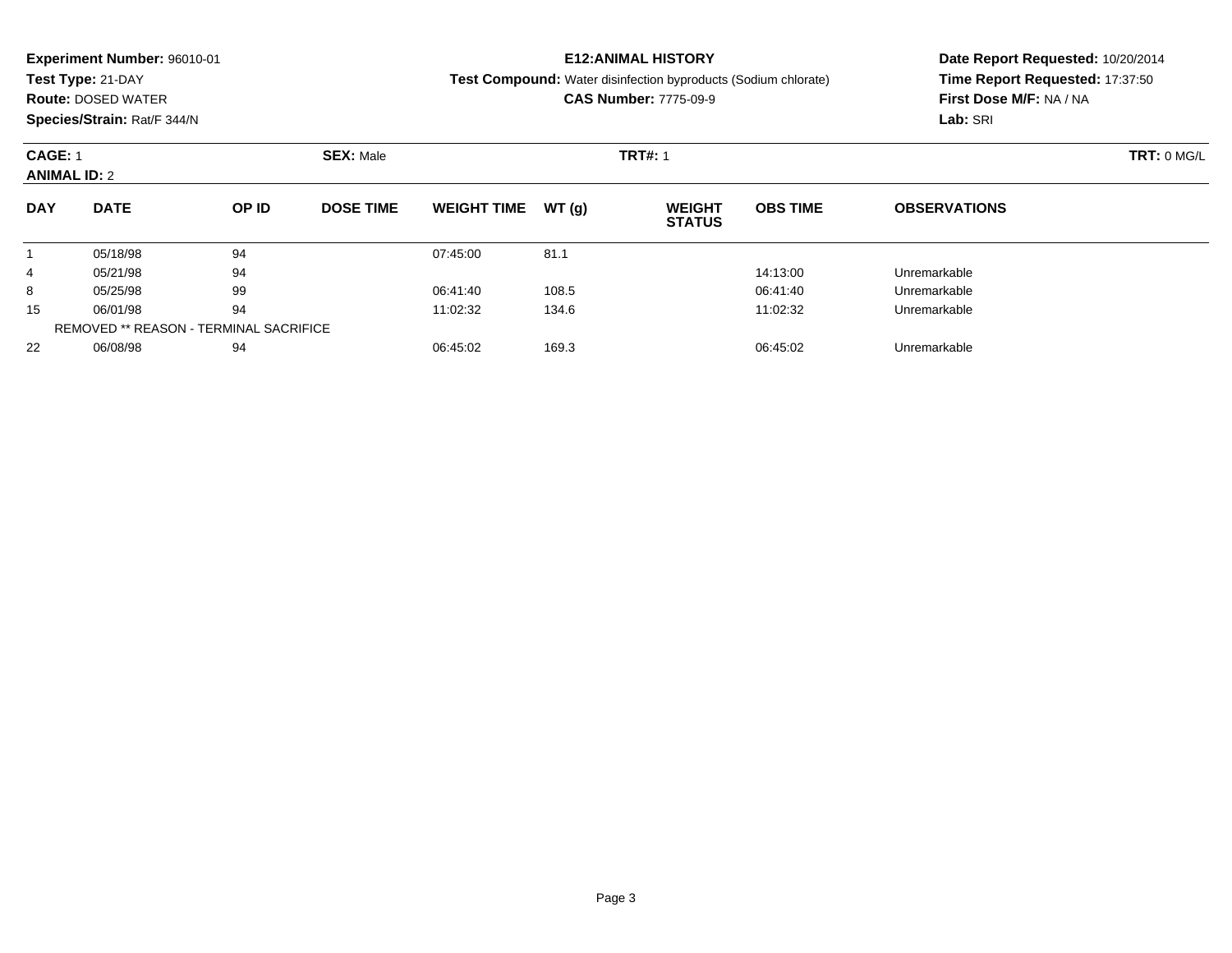#### **Experiment Number:** 96010-01**Test Type:** 21-DAY **Route:** DOSED WATER **Species/Strain:** Rat/F 344/N**E12:ANIMAL HISTORY Test Compound:** Water disinfection byproducts (Sodium chlorate)**CAS Number:** 7775-09-9**Date Report Requested:** 10/20/2014**Time Report Requested:** 17:37:50**First Dose M/F:** NA / NA**Lab:** SRI**CAGE:** 1 **SEX:** Male **TRT#:** <sup>1</sup> **TRT:** 0 MG/L **ANIMAL ID:** 3**DAY DATE OP IDDOSE TIME WEIGHT TIME WT** (g) **STATUSOBS TIME OBSERVATIONS** 1 05/18/98 <sup>94</sup> 07:45:00 81.9 4

05/21/98 <sup>94</sup> 14:13:00 Unremarkable

8 05/25/98 99 9 06:41:40 107.7 06:41:40 06:41:40 06:41:40 Dhremarkable

06/01/98 <sup>94</sup> 11:02:32 130.9 11:02:32 Unremarkable

06/08/98 <sup>94</sup> 06:45:02 163.6 06:45:02 Unremarkable

8

15

22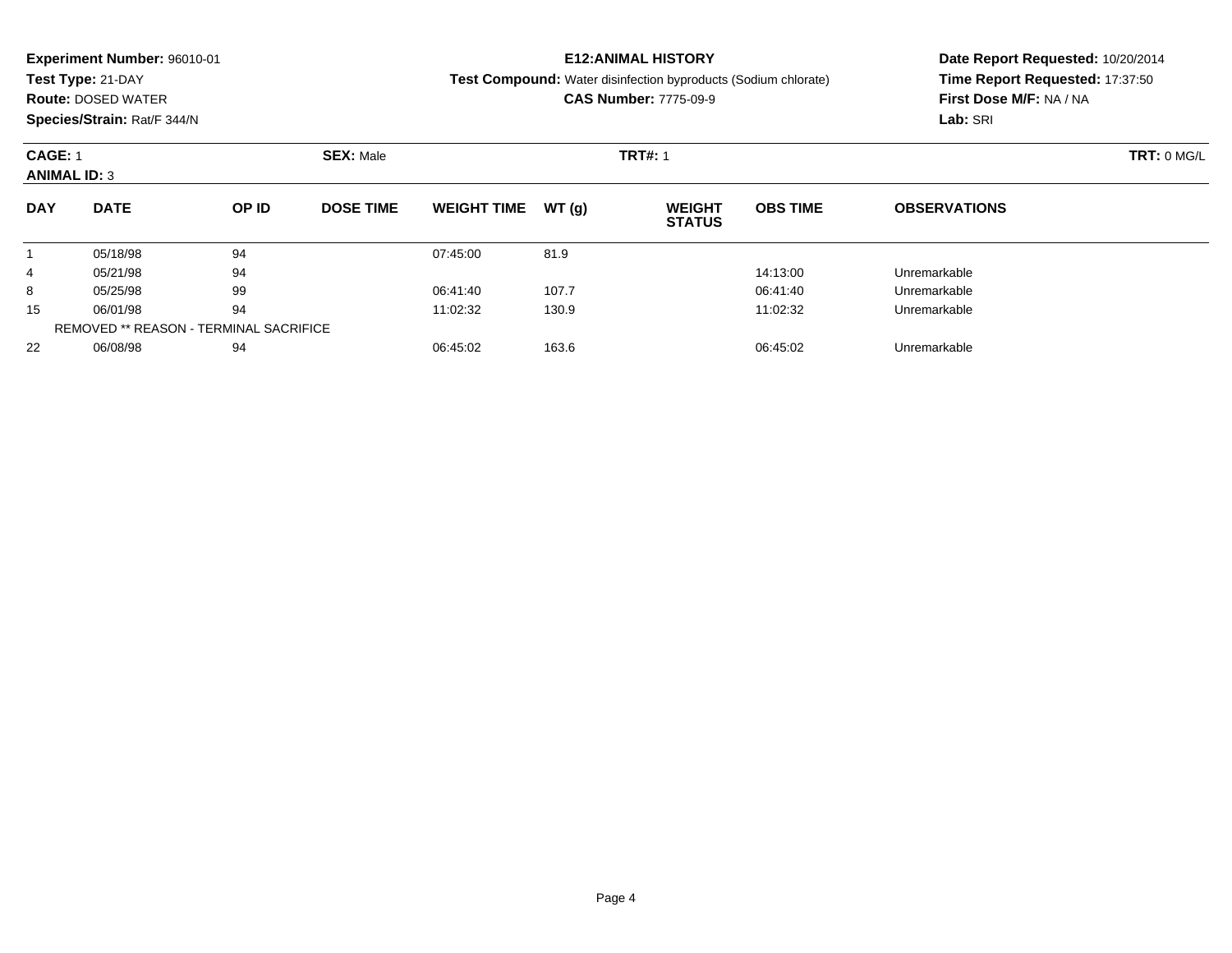### **Experiment Number:** 96010-01

**Test Type:** 21-DAY

**Route:** DOSED WATER

**Species/Strain:** Rat/F 344/N

## **E12:ANIMAL HISTORY**

**Test Compound:** Water disinfection byproducts (Sodium chlorate)

**CAS Number:** 7775-09-9

**Date Report Requested:** 10/20/2014 **Time Report Requested:** 17:37:50**First Dose M/F:** NA / NA**Lab:** SRI

| <b>CAGE: 1</b><br><b>ANIMAL ID: 4</b> |                                               |       | <b>SEX: Male</b> | <b>TRT#: 1</b>     |       |                                |                 |                     |  |
|---------------------------------------|-----------------------------------------------|-------|------------------|--------------------|-------|--------------------------------|-----------------|---------------------|--|
| <b>DAY</b>                            | <b>DATE</b>                                   | OP ID | <b>DOSE TIME</b> | <b>WEIGHT TIME</b> | WT(g) | <b>WEIGHT</b><br><b>STATUS</b> | <b>OBS TIME</b> | <b>OBSERVATIONS</b> |  |
|                                       | 05/18/98                                      | 94    |                  | 07:45:00           | 93.5  |                                |                 |                     |  |
| 4                                     | 05/21/98                                      | 94    |                  |                    |       |                                | 14:13:00        | Unremarkable        |  |
| 8                                     | 05/25/98                                      | 99    |                  | 06:41:40           | 120.1 |                                | 06:41:40        | Unremarkable        |  |
| 15                                    | 06/01/98                                      | 94    |                  | 11:02:32           | 150.7 |                                | 11:02:32        | Nasal/Eye Discharge |  |
|                                       | <b>REMOVED ** REASON - TERMINAL SACRIFICE</b> |       |                  |                    |       |                                |                 |                     |  |
| 22                                    | 06/08/98                                      | 94    |                  | 06:45:02           | 182.0 |                                | 06:45:02        | Unremarkable        |  |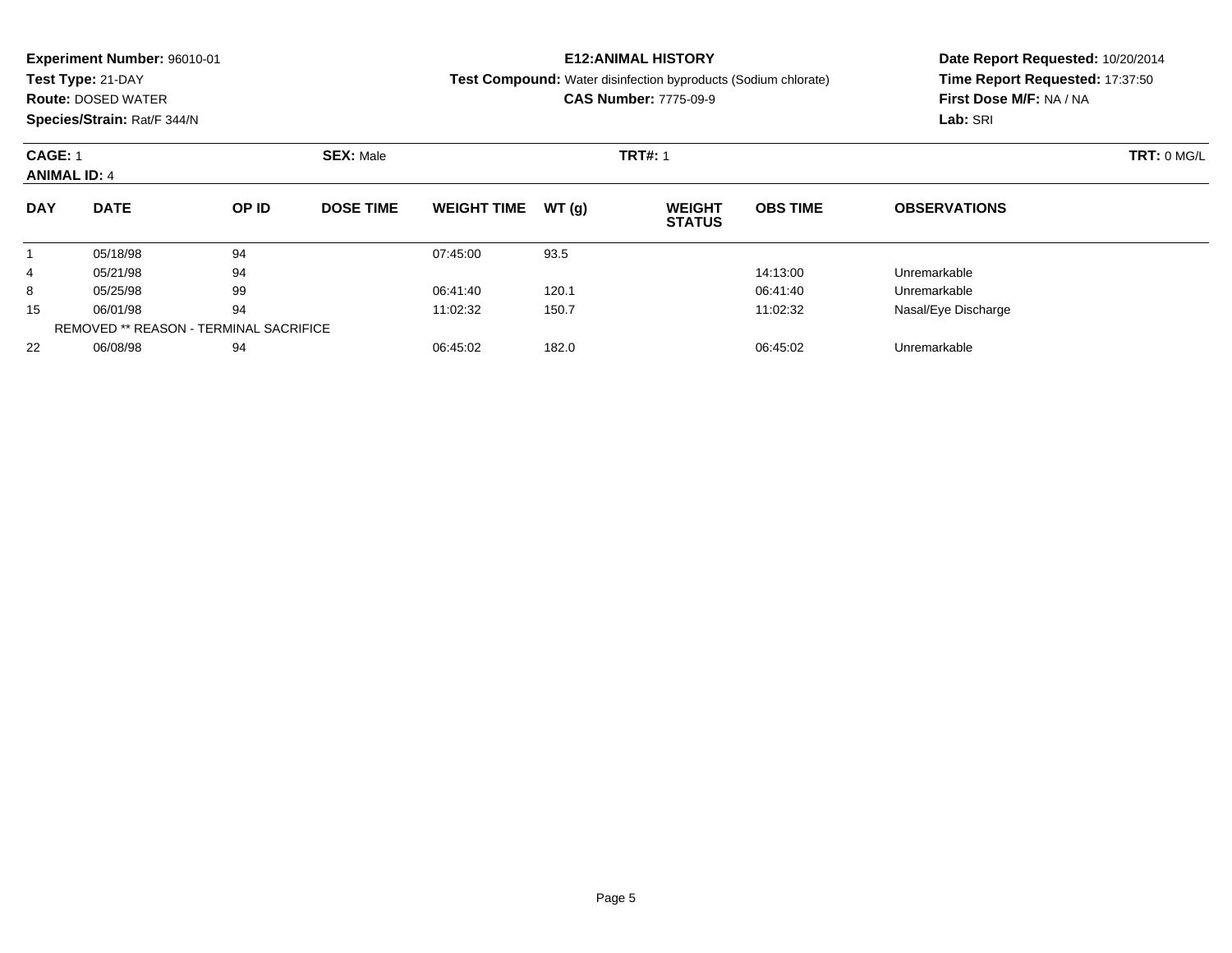#### **Experiment Number:** 96010-01**Test Type:** 21-DAY **Route:** DOSED WATER **Species/Strain:** Rat/F 344/N**E12:ANIMAL HISTORY Test Compound:** Water disinfection byproducts (Sodium chlorate)**CAS Number:** 7775-09-9**Date Report Requested:** 10/20/2014**Time Report Requested:** 17:37:50**First Dose M/F:** NA / NA**Lab:** SRI**CAGE:** 1 **SEX:** Male **TRT#:** <sup>1</sup> **TRT:** 0 MG/L **ANIMAL ID:** 5**DAY DATE OP IDDOSE TIME WEIGHT TIME WT** (g) **STATUSOBS TIME OBSERVATIONS** 105/18/98 <sup>94</sup> 07:45:00 89.8

05/21/98 <sup>94</sup> 14:13:00 Unremarkable

8 05/25/98 99 9 06:41:40 123.9 06:41:40 06:41:40 06:41:40

06/01/98 <sup>94</sup> 11:02:32 154.2 11:02:32 Unremarkable

06/08/98 <sup>94</sup> 06:45:02 190.6 06:45:02 Unremarkable

4

8

15

22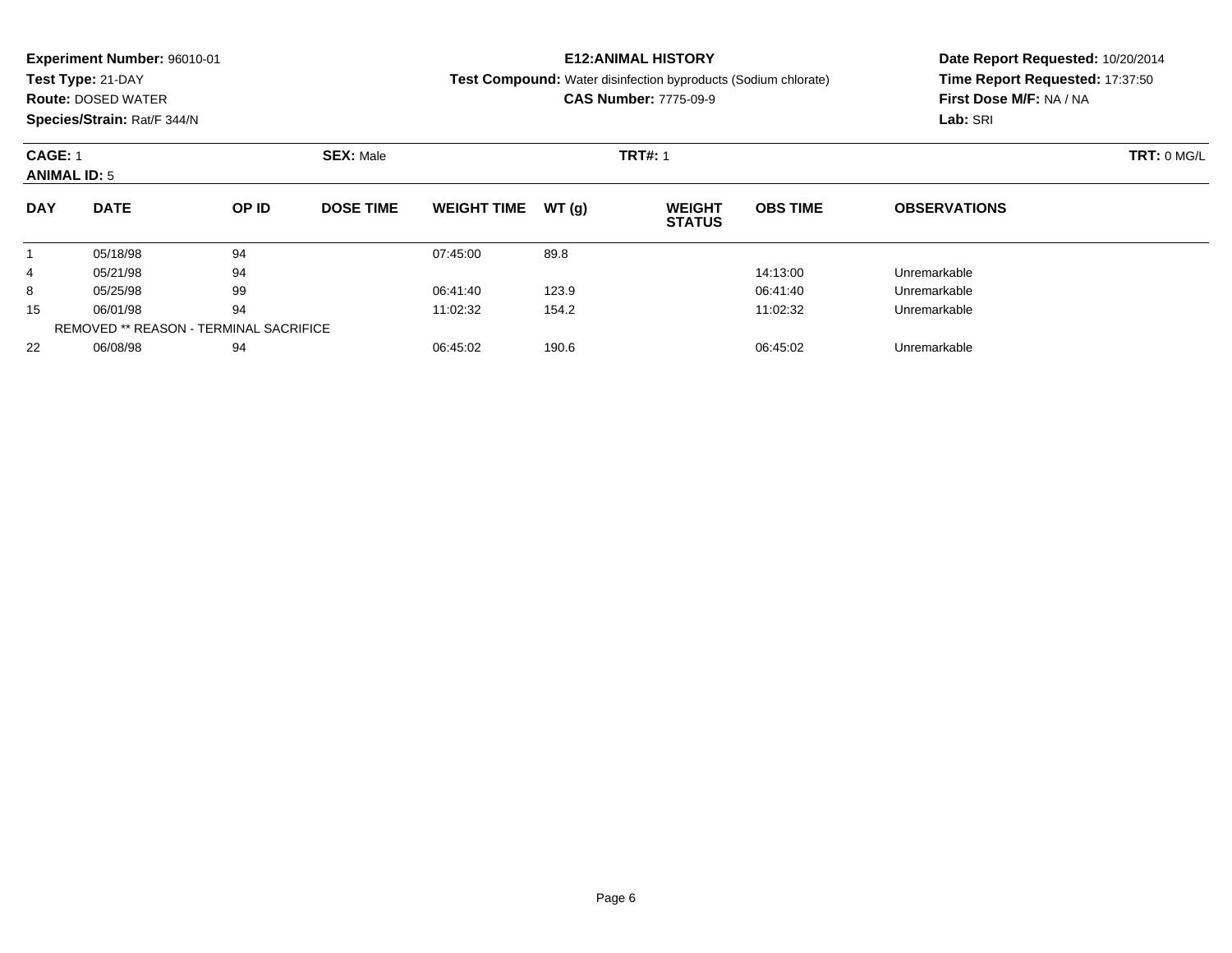|                             | <b>Experiment Number: 96010-01</b> |       |                  | <b>E12:ANIMAL HISTORY</b>     | Date Report Requested: 10/20/2014 |                                                                       |                                 |                         |  |  |
|-----------------------------|------------------------------------|-------|------------------|-------------------------------|-----------------------------------|-----------------------------------------------------------------------|---------------------------------|-------------------------|--|--|
|                             | Test Type: 21-DAY                  |       |                  |                               |                                   | <b>Test Compound:</b> Water disinfection byproducts (Sodium chlorate) | Time Report Requested: 17:37:50 |                         |  |  |
|                             | <b>Route: DOSED WATER</b>          |       |                  |                               |                                   | <b>CAS Number: 7775-09-9</b>                                          |                                 | First Dose M/F: NA / NA |  |  |
| Species/Strain: Rat/F 344/N |                                    |       |                  |                               |                                   |                                                                       |                                 | Lab: SRI                |  |  |
|                             | <b>SEX: Male</b><br>CAGE: 2        |       |                  |                               |                                   | <b>TRT#: 1</b>                                                        | <b>TRT: 0 MG/L</b>              |                         |  |  |
| <b>ANIMAL ID: 6</b>         |                                    |       |                  |                               |                                   |                                                                       |                                 |                         |  |  |
| <b>DAY</b>                  | <b>DATE</b>                        | OP ID | <b>DOSE TIME</b> | <b>WEIGHT TIME</b>            | WT(q)                             | <b>WEIGHT</b><br><b>STATUS</b>                                        | <b>OBS TIME</b>                 | <b>OBSERVATIONS</b>     |  |  |
|                             | 05/18/98                           | 94    |                  | 07:45:02                      | 85.4                              |                                                                       |                                 |                         |  |  |
| 4                           | 05/21/98                           | 94    |                  |                               |                                   |                                                                       | 14:15:50                        | Unremarkable            |  |  |
| 8                           | 05/25/98                           | 99    |                  | 06:49:04                      | 118.4                             |                                                                       | 06:49:04                        | Unremarkable            |  |  |
| 15                          | 06/01/98                           | 94    |                  | 11:06:14<br>146.8<br>11:06:14 |                                   |                                                                       |                                 | Unremarkable            |  |  |
|                             |                                    |       |                  |                               |                                   |                                                                       |                                 |                         |  |  |

06/08/98 <sup>94</sup> 06:54:22 182.4 06:54:22 Unremarkable

REMOVED \*\* REASON - TERMINAL SACRIFICE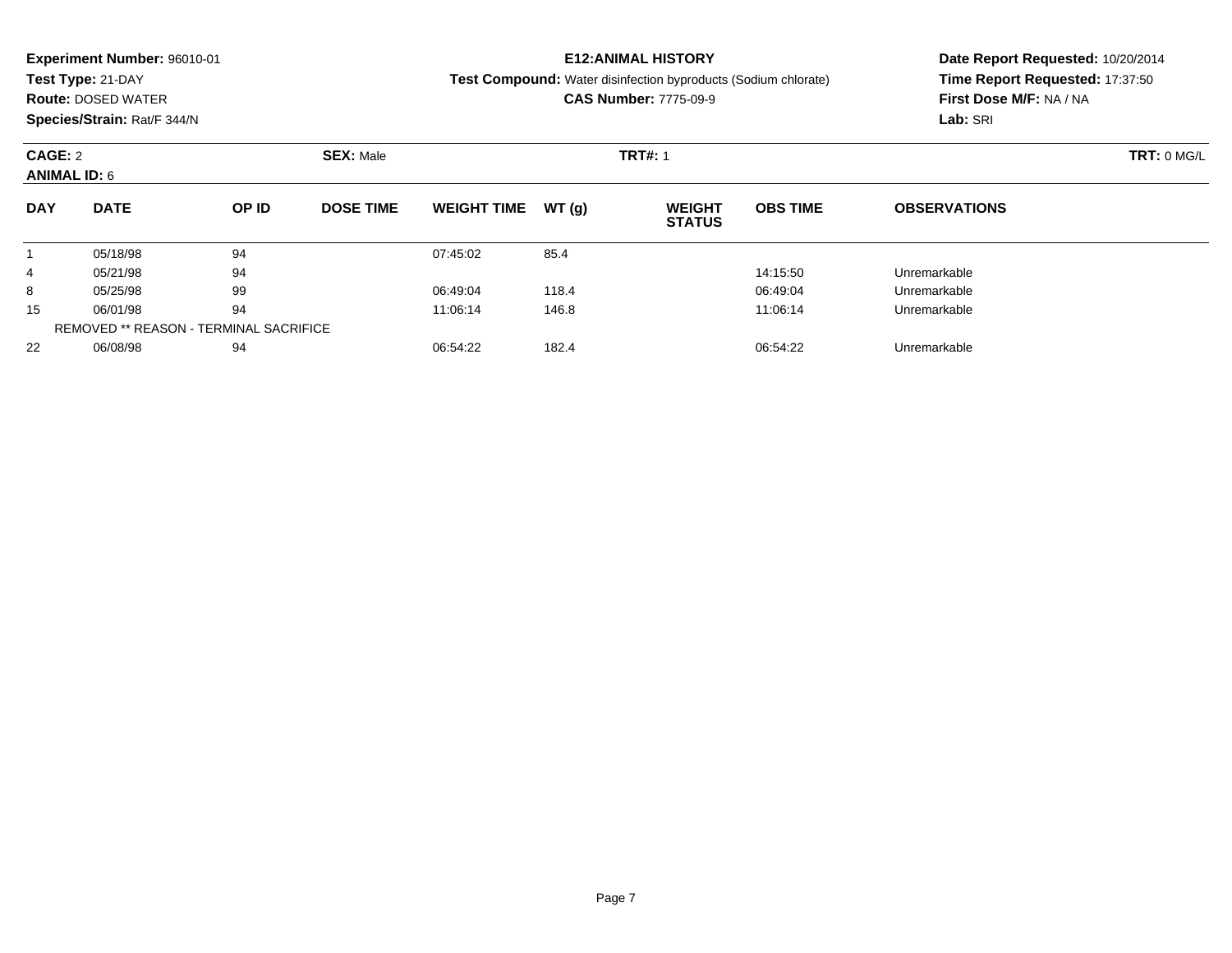| <b>Experiment Number: 96010-01</b> |                           |                  |                  |                    |                | <b>E12:ANIMAL HISTORY</b>                                             | Date Report Requested: 10/20/2014 |                                 |  |  |
|------------------------------------|---------------------------|------------------|------------------|--------------------|----------------|-----------------------------------------------------------------------|-----------------------------------|---------------------------------|--|--|
|                                    | Test Type: 21-DAY         |                  |                  |                    |                | <b>Test Compound:</b> Water disinfection byproducts (Sodium chlorate) |                                   | Time Report Requested: 17:37:50 |  |  |
|                                    | <b>Route: DOSED WATER</b> |                  |                  |                    |                | <b>CAS Number: 7775-09-9</b>                                          |                                   | First Dose M/F: NA / NA         |  |  |
| Species/Strain: Rat/F 344/N        |                           |                  |                  |                    |                |                                                                       |                                   | Lab: SRI                        |  |  |
| CAGE: 2                            |                           | <b>SEX: Male</b> |                  |                    | <b>TRT#: 1</b> | TRT: 0 MGL                                                            |                                   |                                 |  |  |
| <b>ANIMAL ID: 7</b>                |                           |                  |                  |                    |                |                                                                       |                                   |                                 |  |  |
| <b>DAY</b>                         | <b>DATE</b>               | OP ID            | <b>DOSE TIME</b> | <b>WEIGHT TIME</b> | WT(q)          | <b>WEIGHT</b><br><b>STATUS</b>                                        | <b>OBS TIME</b>                   | <b>OBSERVATIONS</b>             |  |  |
|                                    | 05/18/98                  | 94               |                  | 07:45:02           | 87.1           |                                                                       |                                   |                                 |  |  |
| 4                                  | 05/21/98                  | 94               |                  |                    |                |                                                                       | 14:15:50                          | Unremarkable                    |  |  |
| 8                                  | 05/25/98                  | 99               |                  | 06:49:04           | 117.6          |                                                                       | 06:49:04                          | Unremarkable                    |  |  |
| 15                                 | 06/01/98                  | 94               |                  | 11:06:14           | 146.5          |                                                                       | 11:06:14                          | Unremarkable                    |  |  |

06/08/98 <sup>94</sup> 06:54:22 180.7 06:54:22 Unremarkable

REMOVED \*\* REASON - TERMINAL SACRIFICE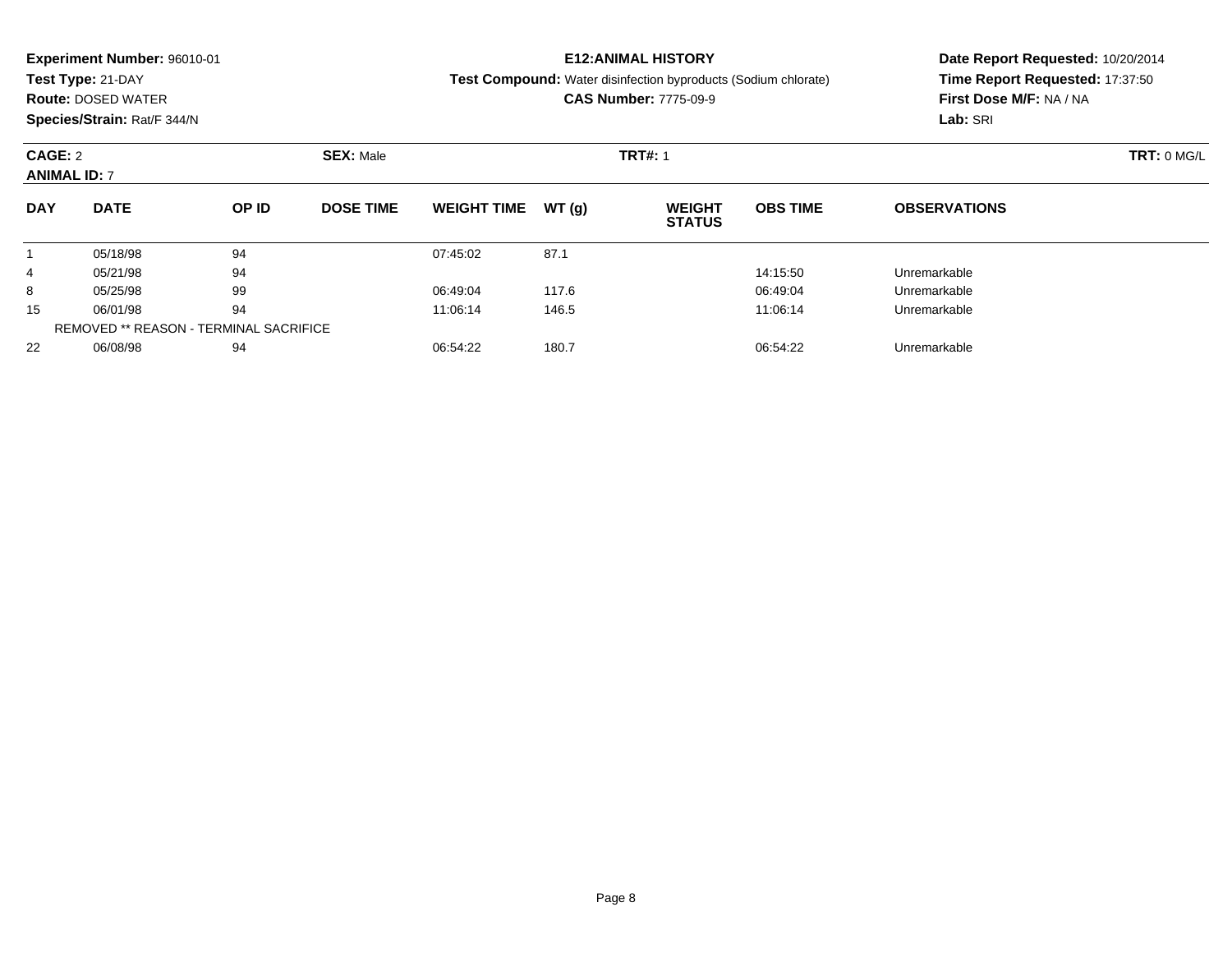|                     | <b>Experiment Number: 96010-01</b> |       |                  |                    |       | <b>E12:ANIMAL HISTORY</b>                                             | Date Report Requested: 10/20/2014<br>Time Report Requested: 17:37:50 |                         |  |
|---------------------|------------------------------------|-------|------------------|--------------------|-------|-----------------------------------------------------------------------|----------------------------------------------------------------------|-------------------------|--|
|                     | Test Type: 21-DAY                  |       |                  |                    |       | <b>Test Compound:</b> Water disinfection byproducts (Sodium chlorate) |                                                                      |                         |  |
|                     | <b>Route: DOSED WATER</b>          |       |                  |                    |       | <b>CAS Number: 7775-09-9</b>                                          |                                                                      | First Dose M/F: NA / NA |  |
|                     | Species/Strain: Rat/F 344/N        |       |                  |                    |       |                                                                       |                                                                      | Lab: SRI                |  |
| CAGE: 2             |                                    |       | <b>SEX: Male</b> |                    |       | <b>TRT#: 1</b>                                                        |                                                                      | TRT: 0 MG/L             |  |
| <b>ANIMAL ID: 8</b> |                                    |       |                  |                    |       |                                                                       |                                                                      |                         |  |
| <b>DAY</b>          | <b>DATE</b>                        | OP ID | <b>DOSE TIME</b> | <b>WEIGHT TIME</b> | WT(q) | <b>WEIGHT</b><br><b>STATUS</b>                                        | <b>OBS TIME</b>                                                      | <b>OBSERVATIONS</b>     |  |
|                     | 05/18/98                           | 94    |                  | 07:45:02           | 83.0  |                                                                       |                                                                      |                         |  |
| 4                   | 05/21/98                           | 94    |                  |                    |       |                                                                       | 14:15:50                                                             | Unremarkable            |  |
| 8                   | 05/25/98                           | 99    |                  | 06:49:04           | 121.2 |                                                                       | 06:49:04                                                             | Unremarkable            |  |
| 15                  | 06/01/98                           | 94    |                  | 11:06:14           | 157.0 |                                                                       | 11:06:14                                                             | Unremarkable            |  |
|                     |                                    |       |                  |                    |       |                                                                       |                                                                      |                         |  |

 $\overline{\phantom{0}}$ 

06/08/98 <sup>94</sup> 06:54:22 192.8 06:54:22 Unremarkable

REMOVED \*\* REASON - TERMINAL SACRIFICE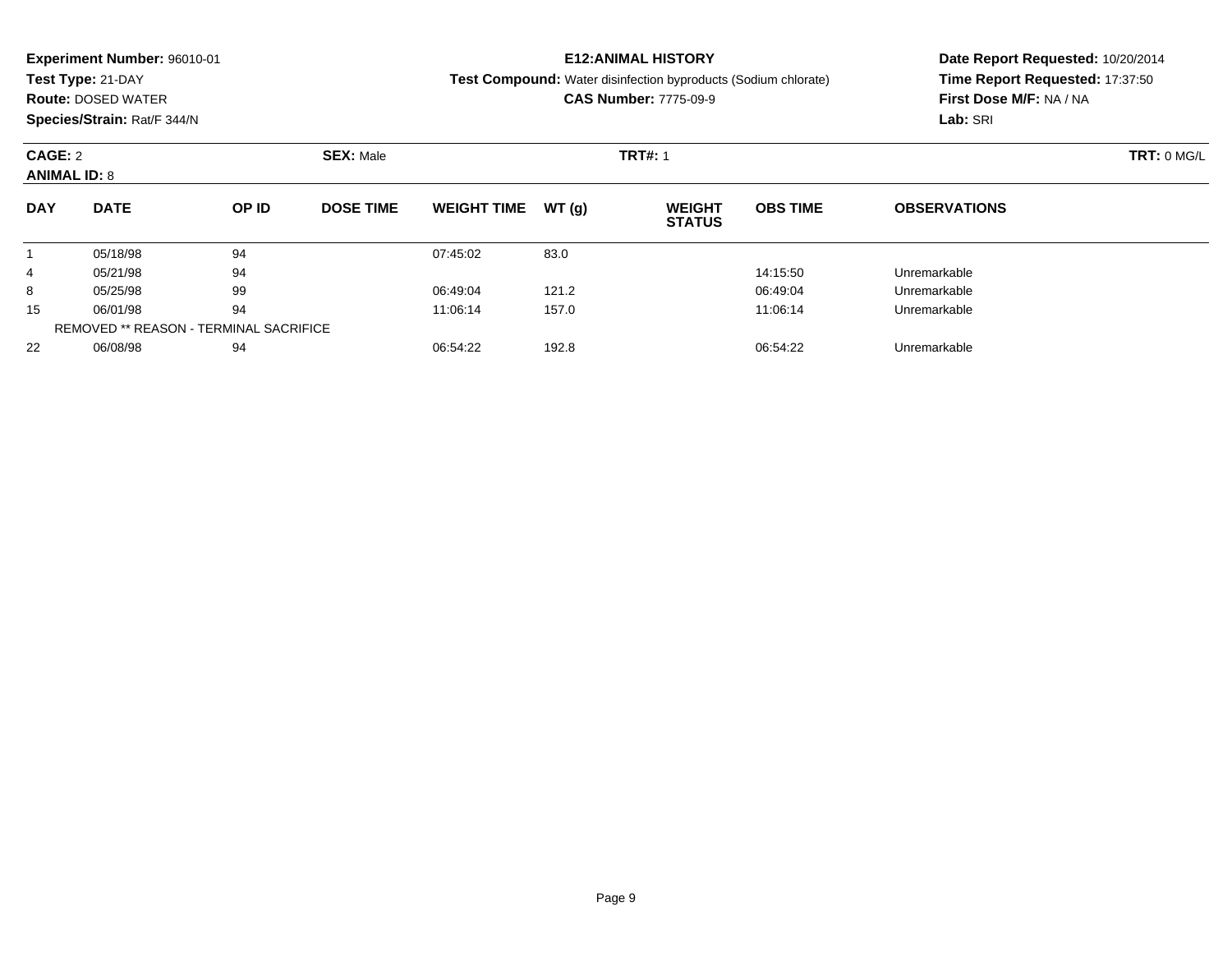| <b>Experiment Number: 96010-01</b> |                           |       |                  |                    |       | <b>E12:ANIMAL HISTORY</b>                                             | Date Report Requested: 10/20/2014 |                     |  |
|------------------------------------|---------------------------|-------|------------------|--------------------|-------|-----------------------------------------------------------------------|-----------------------------------|---------------------|--|
|                                    | Test Type: 21-DAY         |       |                  |                    |       | <b>Test Compound:</b> Water disinfection byproducts (Sodium chlorate) | Time Report Requested: 17:37:50   |                     |  |
|                                    | <b>Route: DOSED WATER</b> |       |                  |                    |       | <b>CAS Number: 7775-09-9</b>                                          | First Dose M/F: NA / NA           |                     |  |
| Species/Strain: Rat/F 344/N        |                           |       |                  |                    |       |                                                                       | Lab: SRI                          |                     |  |
| CAGE: 2                            |                           |       | <b>SEX: Male</b> |                    |       | <b>TRT#: 1</b>                                                        | TRT: 0 MG/L                       |                     |  |
| <b>ANIMAL ID: 9</b>                |                           |       |                  |                    |       |                                                                       |                                   |                     |  |
| <b>DAY</b>                         | <b>DATE</b>               | OP ID | <b>DOSE TIME</b> | <b>WEIGHT TIME</b> | WT(q) | <b>WEIGHT</b><br><b>STATUS</b>                                        | <b>OBS TIME</b>                   | <b>OBSERVATIONS</b> |  |
|                                    | 05/18/98                  | 94    |                  | 07:45:02           | 90.6  |                                                                       |                                   |                     |  |
| 4                                  | 05/21/98                  | 94    |                  |                    |       |                                                                       | 14:15:50                          | Unremarkable        |  |
| 8                                  | 05/25/98                  | 99    |                  | 06:49:04           | 127.2 |                                                                       | 06:49:04                          | Unremarkable        |  |
| 15                                 | 06/01/98                  | 94    |                  | 11:06:14           | 160.4 |                                                                       | 11:06:14                          | Unremarkable        |  |

06/08/98 <sup>94</sup> 06:54:22 197.1 06:54:22 Unremarkable

REMOVED \*\* REASON - TERMINAL SACRIFICE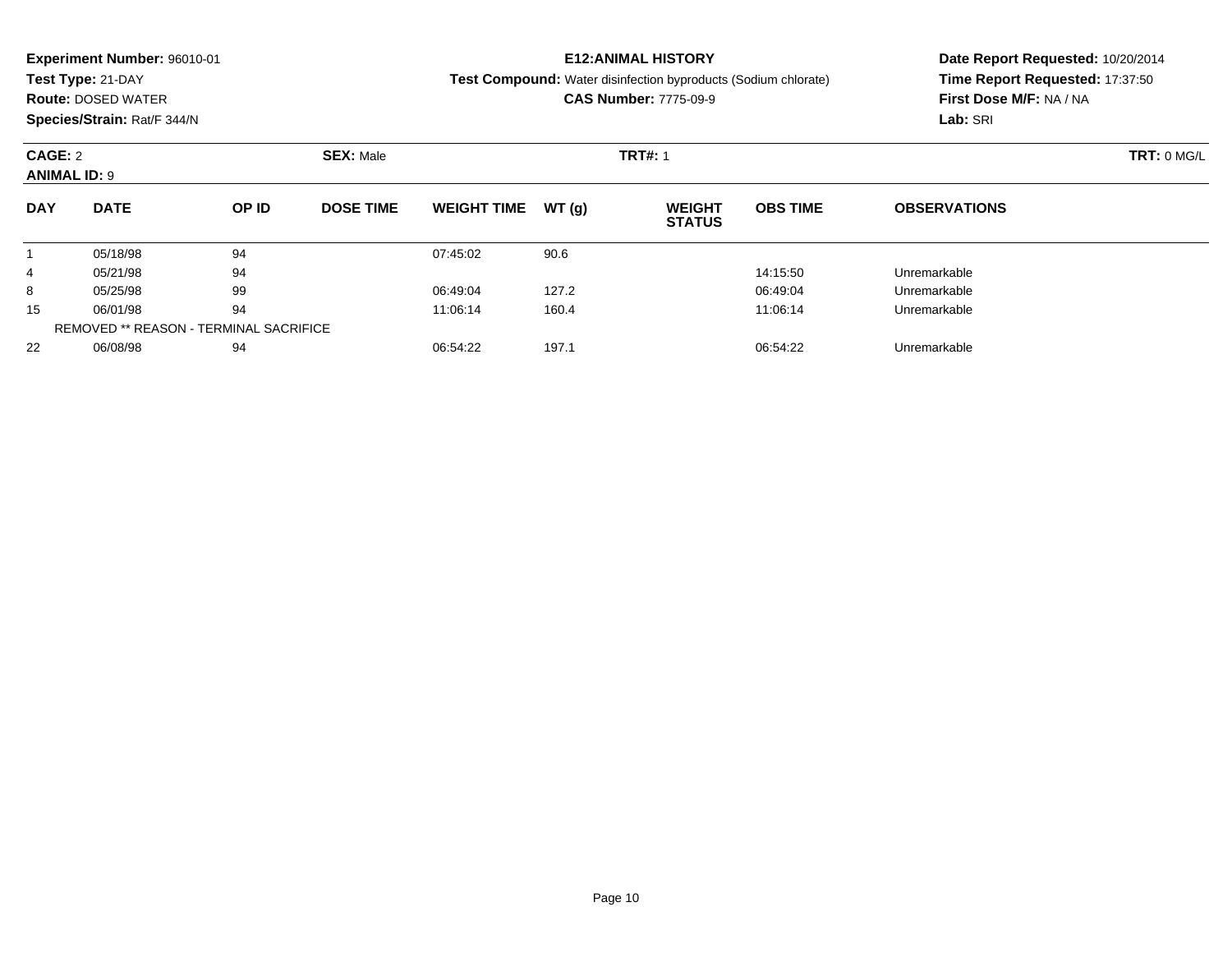| Test Type: 21-DAY<br><b>Test Compound:</b> Water disinfection byproducts (Sodium chlorate)<br><b>CAS Number: 7775-09-9</b><br><b>Route: DOSED WATER</b> | Time Report Requested: 17:37:50<br>First Dose M/F: NA / NA |
|---------------------------------------------------------------------------------------------------------------------------------------------------------|------------------------------------------------------------|
|                                                                                                                                                         |                                                            |
|                                                                                                                                                         |                                                            |
| Species/Strain: Rat/F 344/N                                                                                                                             | Lab: SRI                                                   |
| CAGE: 2<br><b>SEX: Male</b><br><b>TRT#: 1</b>                                                                                                           | TRT: 0 MGL                                                 |
| <b>ANIMAL ID: 10</b>                                                                                                                                    |                                                            |
| <b>DATE</b><br><b>DAY</b><br>OP ID<br><b>DOSE TIME</b><br><b>OBS TIME</b><br><b>WEIGHT TIME</b><br>WT(q)<br><b>WEIGHT</b><br><b>STATUS</b>              | <b>OBSERVATIONS</b>                                        |
| 94<br>88.1<br>05/18/98<br>07:45:02                                                                                                                      |                                                            |
| 94<br>05/21/98<br>14:15:50<br>4                                                                                                                         | Unremarkable                                               |
| 99<br>124.5<br>05/25/98<br>06:49:04<br>06:49:04<br>8                                                                                                    | Unremarkable                                               |
| 94<br>15<br>06/01/98<br>11:06:14<br>151.2<br>11:06:14                                                                                                   | Unremarkable                                               |

06/08/98 <sup>94</sup> 06:54:22 192.6 06:54:22 Unremarkable

REMOVED \*\* REASON - TERMINAL SACRIFICE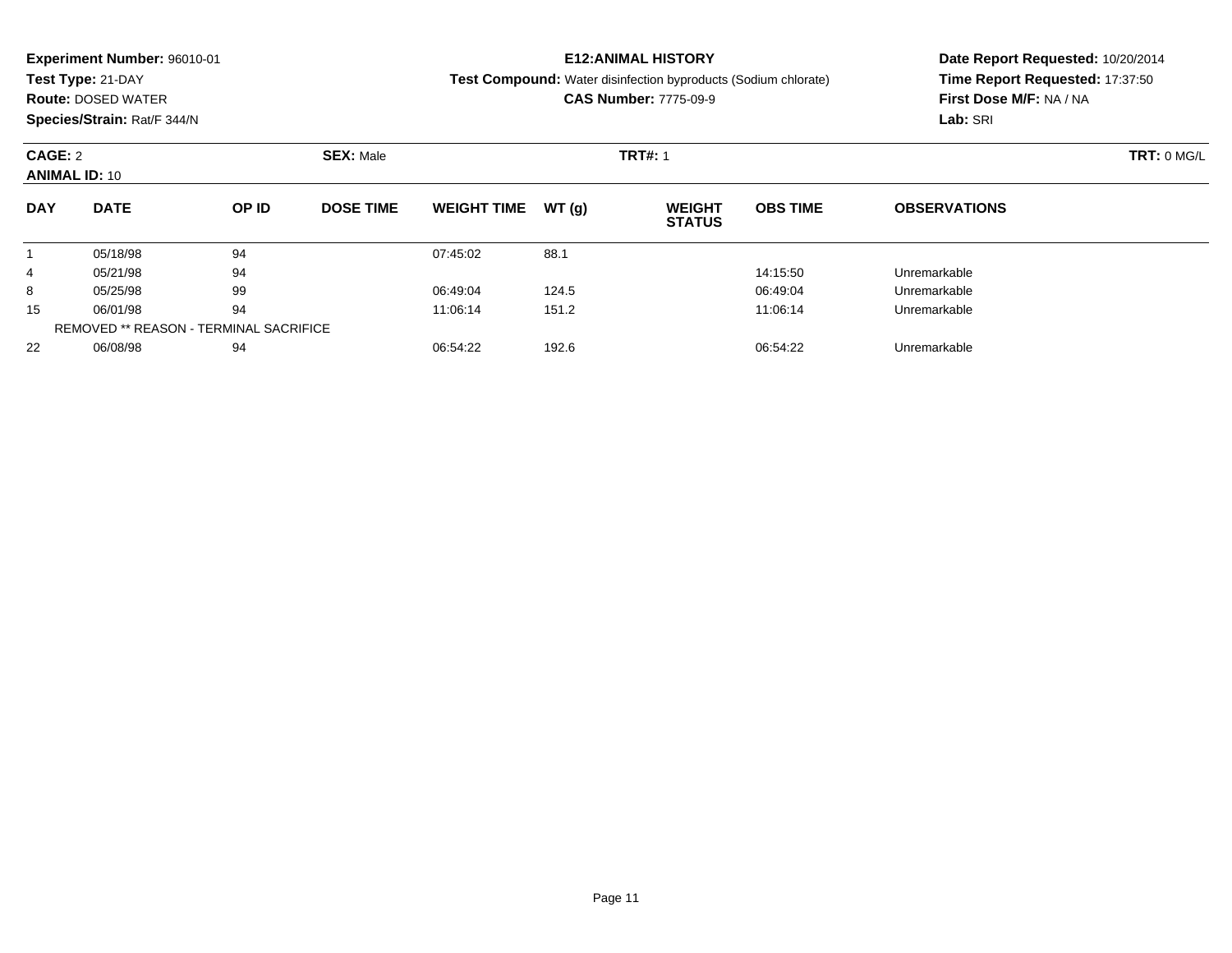| <b>Experiment Number: 96010-01</b> |                                               |                  |                  |                    |         | <b>E12:ANIMAL HISTORY</b>                                             |                 | Date Report Requested: 10/20/2014                          |  |  |
|------------------------------------|-----------------------------------------------|------------------|------------------|--------------------|---------|-----------------------------------------------------------------------|-----------------|------------------------------------------------------------|--|--|
|                                    | Test Type: 21-DAY                             |                  |                  |                    |         | <b>Test Compound:</b> Water disinfection byproducts (Sodium chlorate) |                 | Time Report Requested: 17:37:50<br>First Dose M/F: NA / NA |  |  |
|                                    | <b>Route: DOSED WATER</b>                     |                  |                  |                    |         | <b>CAS Number: 7775-09-9</b>                                          |                 |                                                            |  |  |
| Species/Strain: Rat/F 344/N        |                                               |                  |                  |                    |         |                                                                       | Lab: SRI        |                                                            |  |  |
| CAGE: 3<br><b>ANIMAL ID: 11</b>    |                                               | <b>SEX: Male</b> |                  |                    | TRT#: 3 | <b>TRT: 125 MG/L</b>                                                  |                 |                                                            |  |  |
| <b>DAY</b>                         | <b>DATE</b>                                   | OP ID            | <b>DOSE TIME</b> | <b>WEIGHT TIME</b> | WT(q)   | <b>WEIGHT</b><br><b>STATUS</b>                                        | <b>OBS TIME</b> | <b>OBSERVATIONS</b>                                        |  |  |
|                                    | 05/18/98                                      | 94               |                  | 07:45:04           | 90.7    |                                                                       |                 |                                                            |  |  |
| 4                                  | 05/21/98                                      | 94               |                  |                    |         |                                                                       | 14:17:16        | Unremarkable                                               |  |  |
| 8                                  | 05/25/98                                      | 99               |                  | 06:57:54           | 123.3   |                                                                       | 06:57:54        | Unremarkable                                               |  |  |
| 15                                 | 06/01/98                                      | 94               |                  | 11:09:58           | 156.1   |                                                                       | 11:09:58        | Unremarkable                                               |  |  |
|                                    | <b>REMOVED ** REASON - TERMINAL SACRIFICE</b> |                  |                  |                    |         |                                                                       |                 |                                                            |  |  |

06/08/98 <sup>94</sup> 07:01:52 191.9 07:01:52 Unremarkable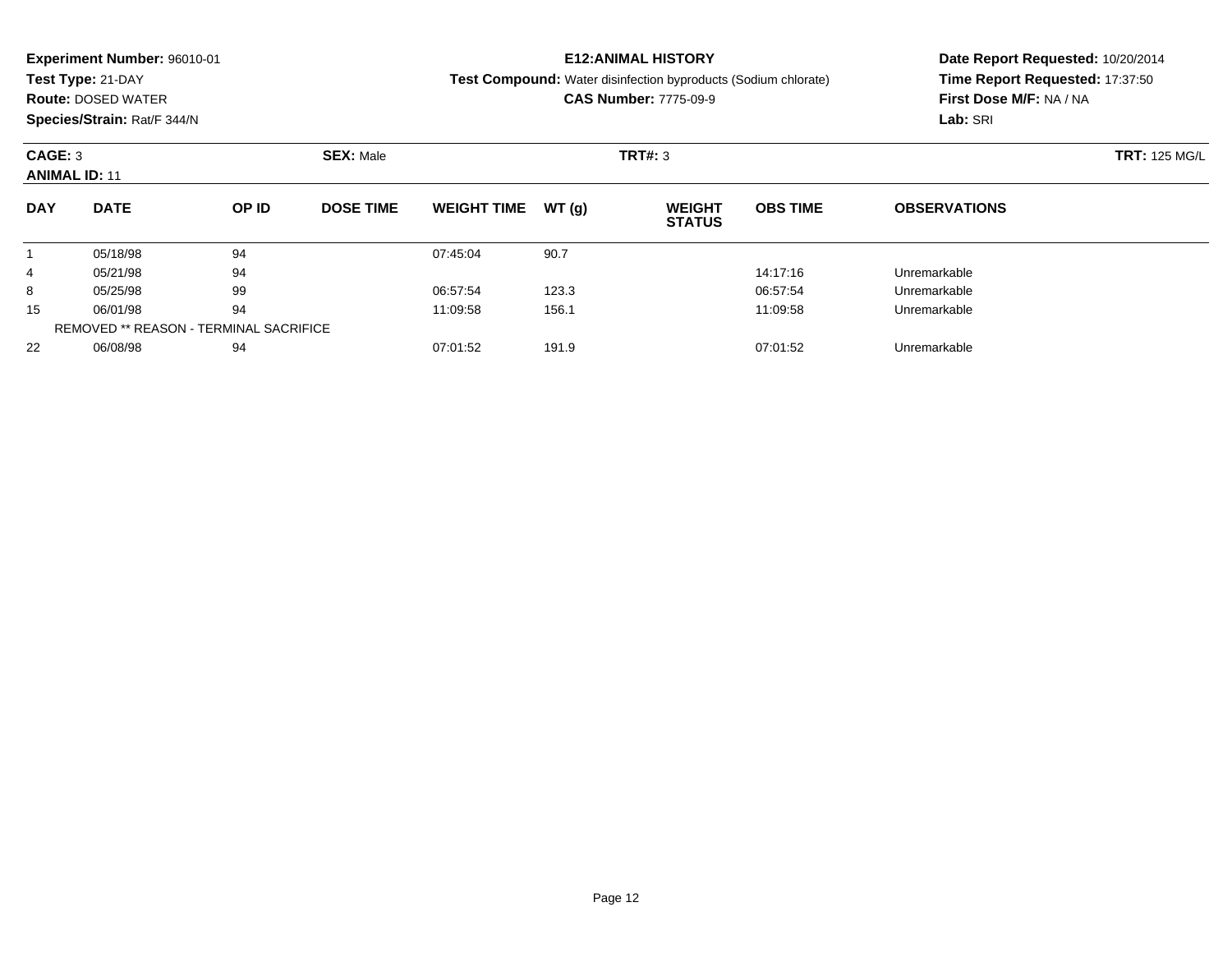| <b>Experiment Number: 96010-01</b> |                           |       |                  |                    |        | <b>E12:ANIMAL HISTORY</b>                                             | Date Report Requested: 10/20/2014 |                                                            |  |  |
|------------------------------------|---------------------------|-------|------------------|--------------------|--------|-----------------------------------------------------------------------|-----------------------------------|------------------------------------------------------------|--|--|
|                                    | Test Type: 21-DAY         |       |                  |                    |        | <b>Test Compound:</b> Water disinfection byproducts (Sodium chlorate) |                                   | Time Report Requested: 17:37:50<br>First Dose M/F: NA / NA |  |  |
|                                    | <b>Route: DOSED WATER</b> |       |                  |                    |        | <b>CAS Number: 7775-09-9</b>                                          |                                   |                                                            |  |  |
| Species/Strain: Rat/F 344/N        |                           |       |                  |                    |        |                                                                       | Lab: SRI                          |                                                            |  |  |
| CAGE: 3<br><b>ANIMAL ID: 12</b>    |                           |       | <b>SEX: Male</b> |                    |        | TRT#: 3                                                               | <b>TRT: 125 MG/L</b>              |                                                            |  |  |
|                                    |                           |       |                  |                    |        |                                                                       |                                   |                                                            |  |  |
| <b>DAY</b>                         | <b>DATE</b>               | OP ID | <b>DOSE TIME</b> | <b>WEIGHT TIME</b> | WT (q) | <b>WEIGHT</b><br><b>STATUS</b>                                        | <b>OBS TIME</b>                   | <b>OBSERVATIONS</b>                                        |  |  |
|                                    | 05/18/98                  | 94    |                  | 07:45:04           | 87.2   |                                                                       |                                   |                                                            |  |  |
| 4                                  | 05/21/98                  | 94    |                  |                    |        |                                                                       | 14:17:16                          | Unremarkable                                               |  |  |
| 8                                  | 05/25/98                  | 99    |                  | 06:57:54           | 121.5  |                                                                       | 06:57:54                          | Unremarkable                                               |  |  |
| 15                                 | 06/01/98                  | 94    |                  | 11:09:58           | 152.4  |                                                                       | 11:09:58                          | Unremarkable                                               |  |  |

06/08/98 <sup>94</sup> 07:01:52 187.6 07:01:52 Unremarkable

REMOVED \*\* REASON - TERMINAL SACRIFICE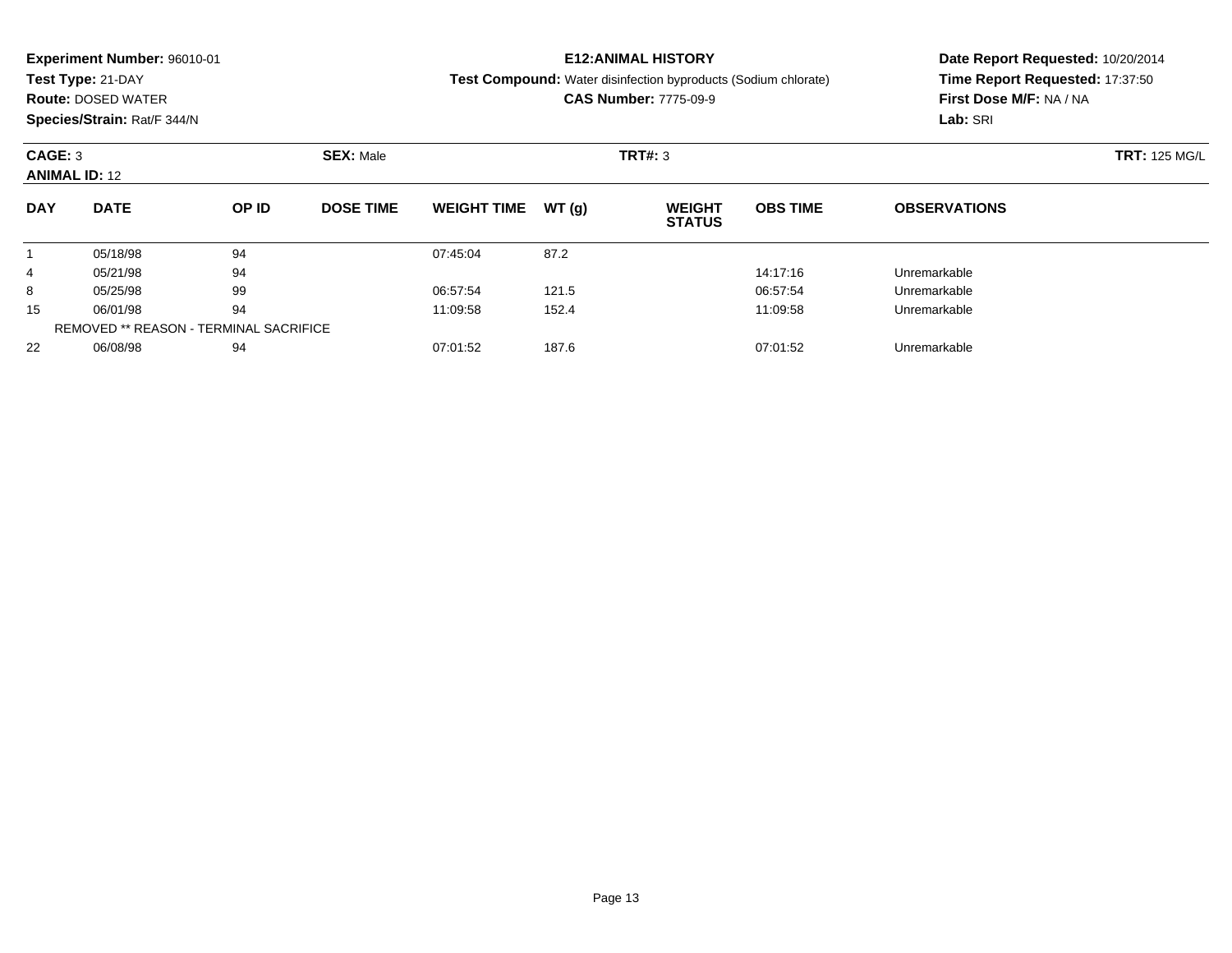|            | <b>Experiment Number: 96010-01</b>            |       |                  |                    | <b>E12:ANIMAL HISTORY</b> | Date Report Requested: 10/20/2014                                     |                         |                                 |  |  |
|------------|-----------------------------------------------|-------|------------------|--------------------|---------------------------|-----------------------------------------------------------------------|-------------------------|---------------------------------|--|--|
|            | Test Type: 21-DAY                             |       |                  |                    |                           | <b>Test Compound:</b> Water disinfection byproducts (Sodium chlorate) |                         | Time Report Requested: 17:37:50 |  |  |
|            | <b>Route: DOSED WATER</b>                     |       |                  |                    |                           | <b>CAS Number: 7775-09-9</b>                                          | First Dose M/F: NA / NA |                                 |  |  |
|            | Species/Strain: Rat/F 344/N                   |       |                  |                    |                           |                                                                       |                         | Lab: SRI                        |  |  |
| CAGE: 3    |                                               |       | <b>SEX: Male</b> |                    |                           | <b>TRT#: 3</b>                                                        |                         | <b>TRT: 125 MG/L</b>            |  |  |
|            | <b>ANIMAL ID: 13</b>                          |       |                  |                    |                           |                                                                       |                         |                                 |  |  |
| <b>DAY</b> | <b>DATE</b>                                   | OP ID | <b>DOSE TIME</b> | <b>WEIGHT TIME</b> | WT(q)                     | <b>WEIGHT</b><br><b>STATUS</b>                                        | <b>OBS TIME</b>         | <b>OBSERVATIONS</b>             |  |  |
|            | 05/18/98                                      | 94    |                  | 07:45:04           | 85.9                      |                                                                       |                         |                                 |  |  |
| 4          | 05/21/98                                      | 94    |                  |                    |                           |                                                                       | 14:17:16                | Unremarkable                    |  |  |
| 8          | 05/25/98                                      | 99    |                  | 06:57:54           | 113.2                     |                                                                       | 06:57:54                | Unremarkable                    |  |  |
| 15         | 06/01/98                                      | 94    |                  | 11:09:58           | 140.6                     |                                                                       | 11:09:58                | Unremarkable                    |  |  |
|            | <b>REMOVED ** REASON - TERMINAL SACRIFICE</b> |       |                  |                    |                           |                                                                       |                         |                                 |  |  |

06/08/98 <sup>94</sup> 07:01:52 173.5 07:01:52 Unremarkable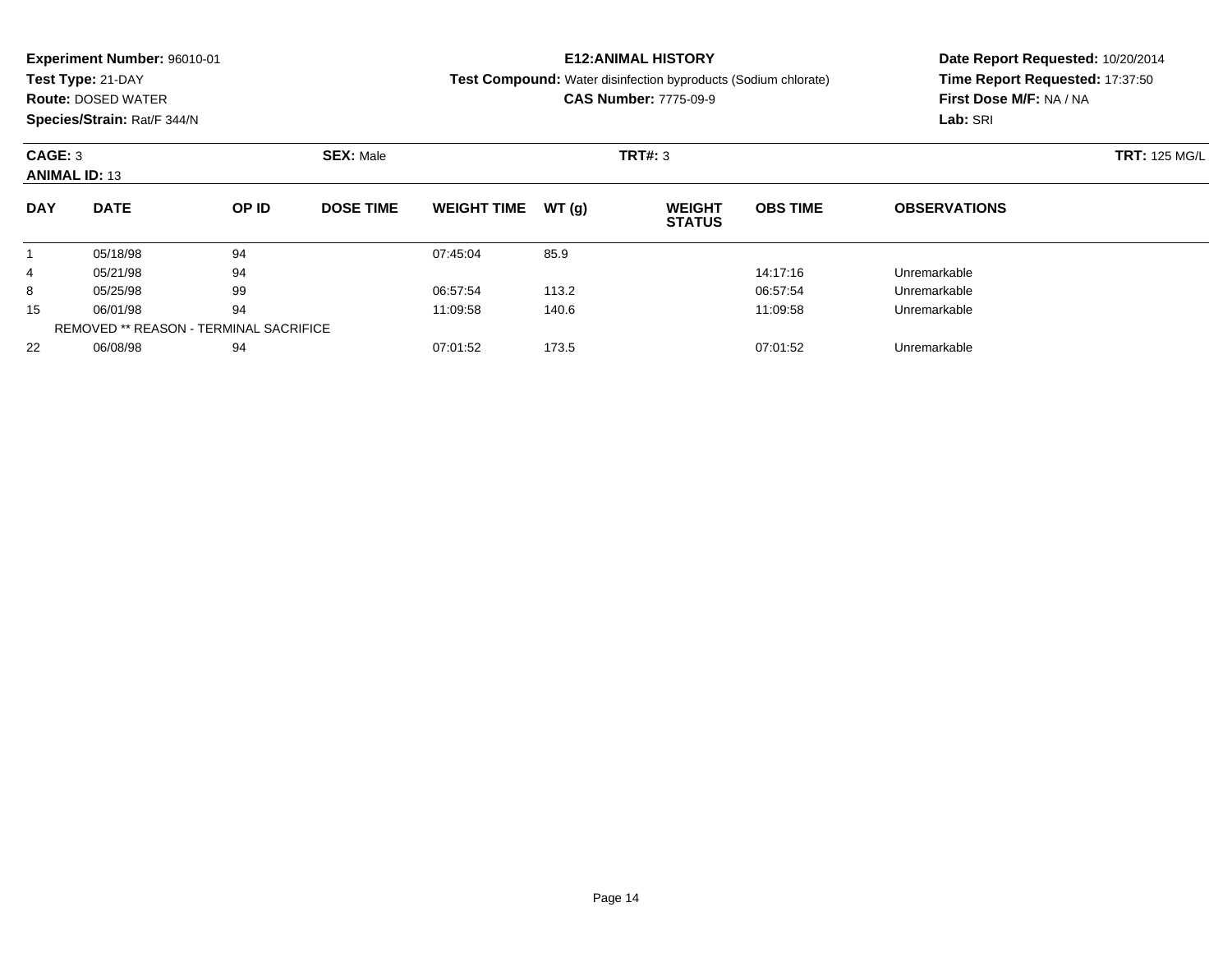|                      | <b>Experiment Number: 96010-01</b>            |       |                  |                    | <b>E12:ANIMAL HISTORY</b> | Date Report Requested: 10/20/2014                                     |                         |                                 |  |  |
|----------------------|-----------------------------------------------|-------|------------------|--------------------|---------------------------|-----------------------------------------------------------------------|-------------------------|---------------------------------|--|--|
|                      | Test Type: 21-DAY                             |       |                  |                    |                           | <b>Test Compound:</b> Water disinfection byproducts (Sodium chlorate) |                         | Time Report Requested: 17:37:50 |  |  |
|                      | <b>Route: DOSED WATER</b>                     |       |                  |                    |                           | <b>CAS Number: 7775-09-9</b>                                          | First Dose M/F: NA / NA |                                 |  |  |
|                      | Species/Strain: Rat/F 344/N                   |       |                  |                    |                           |                                                                       |                         | Lab: SRI                        |  |  |
| CAGE: 3              |                                               |       | <b>SEX: Male</b> |                    |                           | <b>TRT#: 3</b>                                                        |                         | <b>TRT: 125 MG/L</b>            |  |  |
| <b>ANIMAL ID: 14</b> |                                               |       |                  |                    |                           |                                                                       |                         |                                 |  |  |
| <b>DAY</b>           | <b>DATE</b>                                   | OP ID | <b>DOSE TIME</b> | <b>WEIGHT TIME</b> | WT(q)                     | <b>WEIGHT</b><br><b>STATUS</b>                                        | <b>OBS TIME</b>         | <b>OBSERVATIONS</b>             |  |  |
|                      | 05/18/98                                      | 94    |                  | 07:45:04           | 89.5                      |                                                                       |                         |                                 |  |  |
| 4                    | 05/21/98                                      | 94    |                  |                    |                           |                                                                       | 14:17:16                | Unremarkable                    |  |  |
| 8                    | 05/25/98                                      | 99    |                  | 06:57:54           | 121.1                     |                                                                       | 06:57:54                | Unremarkable                    |  |  |
| 15                   | 06/01/98                                      | 94    |                  | 11:09:58           | 148.9                     |                                                                       | 11:09:58                | Unremarkable                    |  |  |
|                      | <b>REMOVED ** REASON - TERMINAL SACRIFICE</b> |       |                  |                    |                           |                                                                       |                         |                                 |  |  |

06/08/98 <sup>94</sup> 07:01:52 179.4 07:01:52 Unremarkable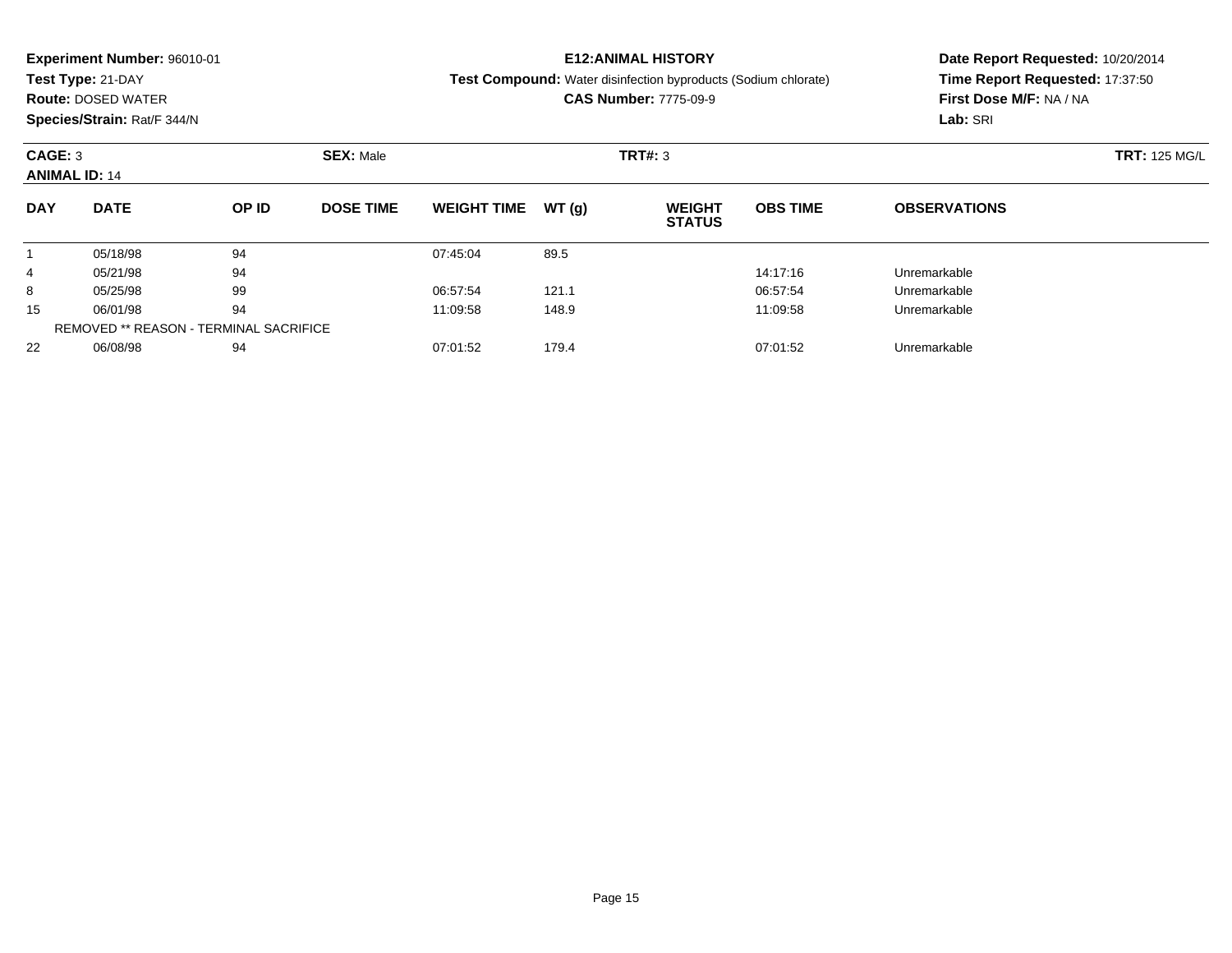|                                                     | <b>Experiment Number: 96010-01</b>     |       |                  |                    |                | <b>E12:ANIMAL HISTORY</b>                                             | Date Report Requested: 10/20/2014 |                                 |  |  |
|-----------------------------------------------------|----------------------------------------|-------|------------------|--------------------|----------------|-----------------------------------------------------------------------|-----------------------------------|---------------------------------|--|--|
|                                                     | Test Type: 21-DAY                      |       |                  |                    |                | <b>Test Compound:</b> Water disinfection byproducts (Sodium chlorate) |                                   | Time Report Requested: 17:37:50 |  |  |
|                                                     | <b>Route: DOSED WATER</b>              |       |                  |                    |                | <b>CAS Number: 7775-09-9</b>                                          | First Dose M/F: NA / NA           |                                 |  |  |
|                                                     | Species/Strain: Rat/F 344/N            |       |                  |                    |                |                                                                       |                                   | Lab: SRI                        |  |  |
| CAGE: 3<br><b>SEX: Male</b><br><b>ANIMAL ID: 15</b> |                                        |       |                  |                    | <b>TRT#: 3</b> | <b>TRT: 125 MG/L</b>                                                  |                                   |                                 |  |  |
| <b>DAY</b>                                          | <b>DATE</b>                            | OP ID | <b>DOSE TIME</b> | <b>WEIGHT TIME</b> | WT(q)          | <b>WEIGHT</b><br><b>STATUS</b>                                        | <b>OBS TIME</b>                   | <b>OBSERVATIONS</b>             |  |  |
|                                                     | 05/18/98                               | 94    |                  | 07:45:04           | 89.7           |                                                                       |                                   |                                 |  |  |
| 4                                                   | 05/21/98                               | 94    |                  |                    |                |                                                                       | 14:17:16                          | Unremarkable                    |  |  |
| 8                                                   | 05/25/98                               | 99    |                  | 06:57:54           | 115.0          |                                                                       | 06:57:54                          | Unremarkable                    |  |  |
| 15                                                  | 06/01/98                               | 94    |                  | 11:09:58           | 143.9          |                                                                       | 11:09:58                          | Unremarkable                    |  |  |
|                                                     | REMOVED ** REASON - TERMINAL SACRIFICE |       |                  |                    |                |                                                                       |                                   |                                 |  |  |

06/08/98 <sup>94</sup> 07:01:52 181.3 07:01:52 Unremarkable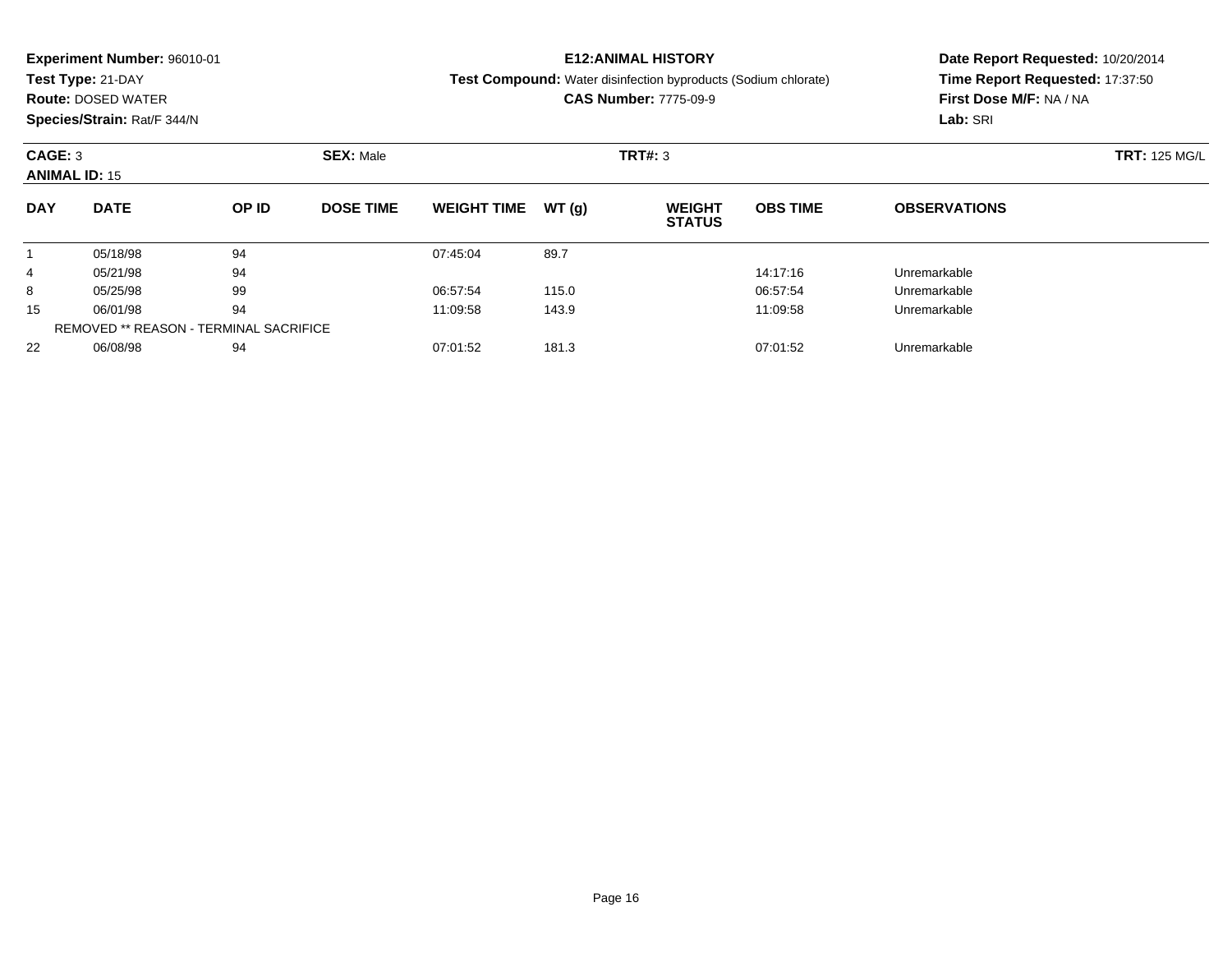|                             | <b>Experiment Number: 96010-01</b> |                               |                  |                    |              | <b>E12:ANIMAL HISTORY</b>                                             | Date Report Requested: 10/20/2014 |                                 |  |  |
|-----------------------------|------------------------------------|-------------------------------|------------------|--------------------|--------------|-----------------------------------------------------------------------|-----------------------------------|---------------------------------|--|--|
|                             | Test Type: 21-DAY                  |                               |                  |                    |              | <b>Test Compound:</b> Water disinfection byproducts (Sodium chlorate) |                                   | Time Report Requested: 17:37:50 |  |  |
|                             | <b>Route: DOSED WATER</b>          |                               |                  |                    |              | <b>CAS Number: 7775-09-9</b>                                          | First Dose M/F: NA / NA           |                                 |  |  |
|                             | Species/Strain: Rat/F 344/N        |                               |                  |                    |              | Lab: SRI                                                              |                                   |                                 |  |  |
| <b>SEX: Male</b><br>CAGE: 4 |                                    |                               |                  |                    |              | TRT#: 3                                                               | <b>TRT: 125 MG/L</b>              |                                 |  |  |
| <b>ANIMAL ID: 16</b>        |                                    |                               |                  |                    |              |                                                                       |                                   |                                 |  |  |
| <b>DAY</b>                  | <b>DATE</b>                        | OP ID                         | <b>DOSE TIME</b> | <b>WEIGHT TIME</b> | WT (q)       | <b>WEIGHT</b><br><b>STATUS</b>                                        | <b>OBS TIME</b>                   | <b>OBSERVATIONS</b>             |  |  |
|                             | 05/18/98                           | 94                            |                  | 07:45:06           | 81.1         |                                                                       |                                   |                                 |  |  |
| 4                           | 05/21/98                           | 94                            |                  |                    |              |                                                                       | 14:18:46                          | Unremarkable                    |  |  |
| 8                           | 05/25/98                           | 99                            |                  | 07:00:42           | 110.6        |                                                                       | 07:00:42                          | Unremarkable                    |  |  |
| 94<br>06/01/98<br>15        |                                    | 11:14:02<br>134.0<br>11:14:02 |                  |                    | Unremarkable |                                                                       |                                   |                                 |  |  |

06/08/98 <sup>94</sup> 07:09:26 164.2 07:09:26 Unremarkable

REMOVED \*\* REASON - TERMINAL SACRIFICE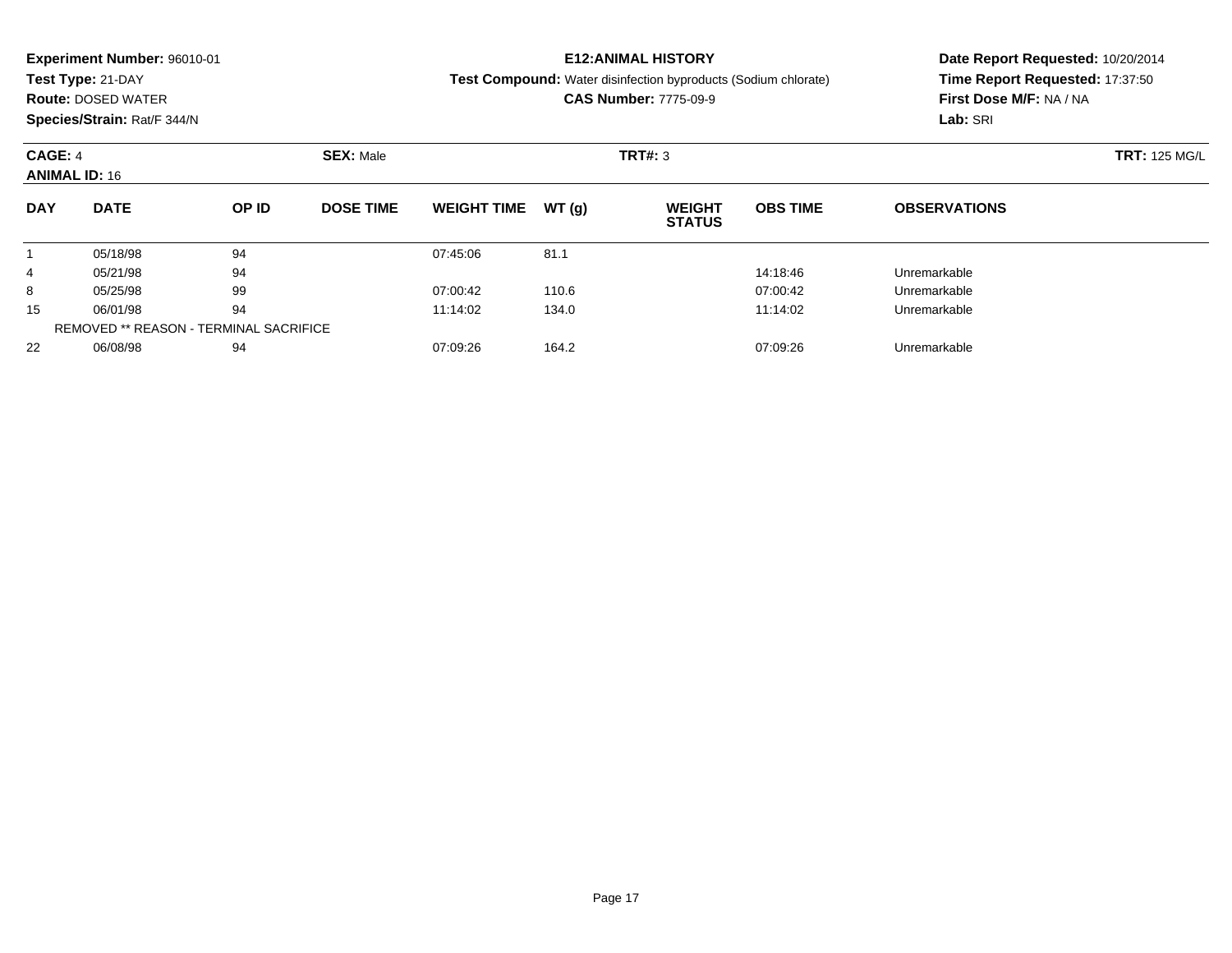|                             | <b>Experiment Number: 96010-01</b> |       |                               |                    |       | <b>E12:ANIMAL HISTORY</b>                                             | Date Report Requested: 10/20/2014 |                                 |  |  |
|-----------------------------|------------------------------------|-------|-------------------------------|--------------------|-------|-----------------------------------------------------------------------|-----------------------------------|---------------------------------|--|--|
|                             | Test Type: 21-DAY                  |       |                               |                    |       | <b>Test Compound:</b> Water disinfection byproducts (Sodium chlorate) |                                   | Time Report Requested: 17:37:50 |  |  |
|                             | <b>Route: DOSED WATER</b>          |       |                               |                    |       | <b>CAS Number: 7775-09-9</b>                                          | First Dose M/F: NA / NA           |                                 |  |  |
|                             | Species/Strain: Rat/F 344/N        |       |                               |                    |       | Lab: SRI                                                              |                                   |                                 |  |  |
| <b>SEX: Male</b><br>CAGE: 4 |                                    |       |                               |                    |       | <b>TRT#: 3</b>                                                        | <b>TRT: 125 MG/L</b>              |                                 |  |  |
|                             | <b>ANIMAL ID: 17</b>               |       |                               |                    |       |                                                                       |                                   |                                 |  |  |
| <b>DAY</b>                  | <b>DATE</b>                        | OP ID | <b>DOSE TIME</b>              | <b>WEIGHT TIME</b> | WT(q) | <b>WEIGHT</b><br><b>STATUS</b>                                        | <b>OBS TIME</b>                   | <b>OBSERVATIONS</b>             |  |  |
|                             | 05/18/98                           | 94    |                               | 07:45:06           | 83.5  |                                                                       |                                   |                                 |  |  |
| 4                           | 05/21/98                           | 94    |                               |                    |       |                                                                       | 14:18:46                          | Unremarkable                    |  |  |
| 8                           | 05/25/98                           | 99    |                               | 07:00:42           | 111.8 |                                                                       | 07:00:42                          | Unremarkable                    |  |  |
| 94<br>06/01/98<br>15        |                                    |       | 142.3<br>11:14:02<br>11:14:02 |                    |       |                                                                       | Unremarkable                      |                                 |  |  |
|                             |                                    |       |                               |                    |       |                                                                       |                                   |                                 |  |  |

06/08/98 <sup>94</sup> 07:09:26 180.1 07:09:26 Unremarkable

REMOVED \*\* REASON - TERMINAL SACRIFICE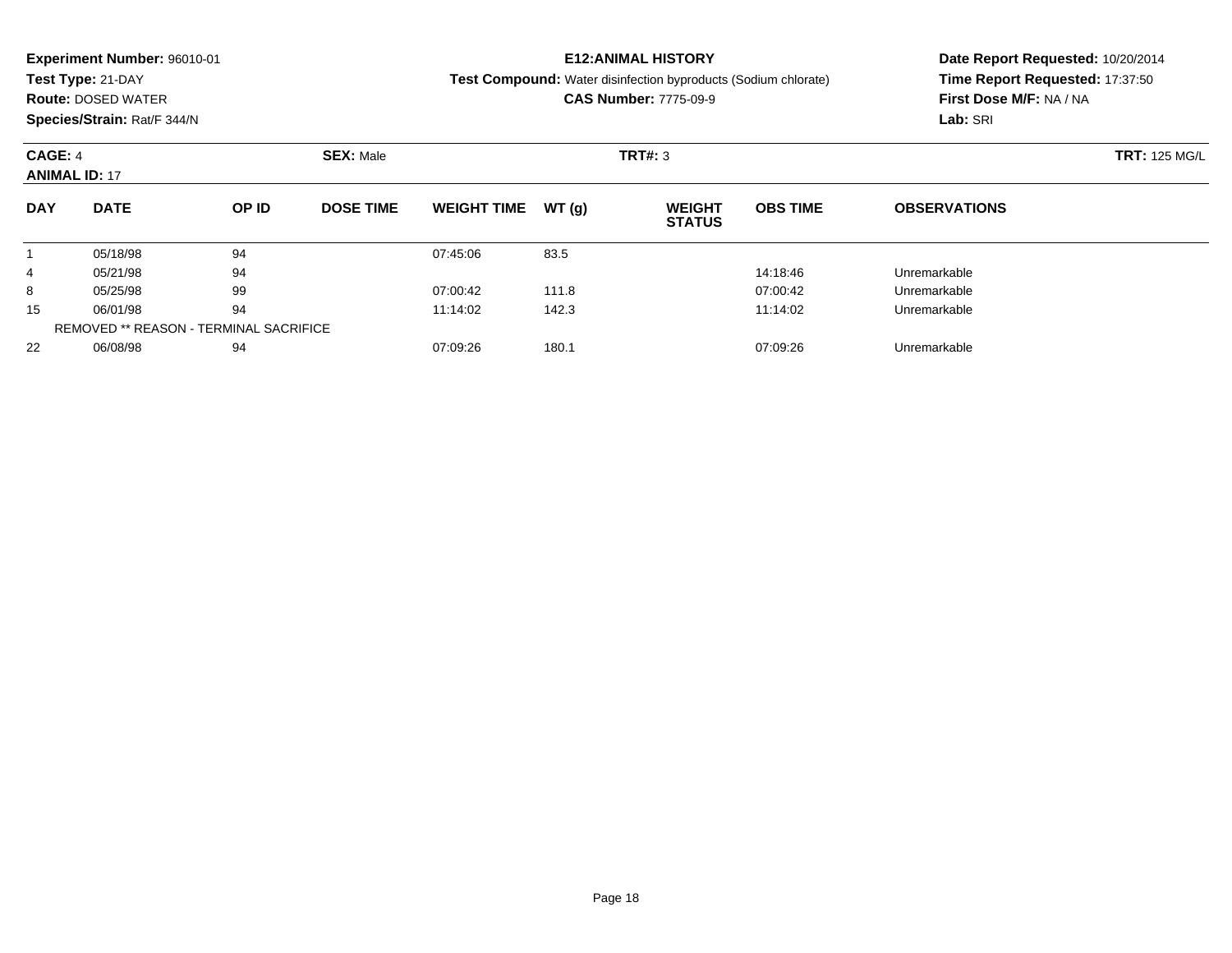|                | <b>Experiment Number: 96010-01</b>            |                           |                  | <b>E12:ANIMAL HISTORY</b> | Date Report Requested: 10/20/2014                          |                                                                       |                         |                                 |  |  |
|----------------|-----------------------------------------------|---------------------------|------------------|---------------------------|------------------------------------------------------------|-----------------------------------------------------------------------|-------------------------|---------------------------------|--|--|
|                | Test Type: 21-DAY                             |                           |                  |                           |                                                            | <b>Test Compound:</b> Water disinfection byproducts (Sodium chlorate) |                         | Time Report Requested: 17:37:50 |  |  |
|                | <b>Route: DOSED WATER</b>                     |                           |                  |                           |                                                            | <b>CAS Number: 7775-09-9</b>                                          | First Dose M/F: NA / NA |                                 |  |  |
|                | Species/Strain: Rat/F 344/N                   |                           |                  |                           |                                                            |                                                                       |                         | Lab: SRI                        |  |  |
| <b>CAGE: 4</b> |                                               |                           | <b>SEX: Male</b> |                           |                                                            | <b>TRT#: 3</b>                                                        |                         | <b>TRT: 125 MG/L</b>            |  |  |
|                | <b>ANIMAL ID: 18</b>                          |                           |                  |                           |                                                            |                                                                       |                         |                                 |  |  |
| <b>DAY</b>     | <b>DATE</b>                                   | OP ID<br><b>DOSE TIME</b> |                  | <b>WEIGHT TIME</b>        | WT(q)<br><b>OBS TIME</b><br><b>WEIGHT</b><br><b>STATUS</b> |                                                                       |                         | <b>OBSERVATIONS</b>             |  |  |
|                | 05/18/98                                      | 94                        |                  | 07:45:06                  | 89.7                                                       |                                                                       |                         |                                 |  |  |
| 4              | 05/21/98                                      | 94                        |                  |                           |                                                            |                                                                       | 14:18:46                | Unremarkable                    |  |  |
| 8              | 05/25/98                                      | 99                        |                  | 07:00:42                  | 117.4                                                      |                                                                       | 07:00:42                | Unremarkable                    |  |  |
| 15             | 06/01/98                                      | 94                        |                  | 11:14:02                  | 146.9                                                      |                                                                       | 11:14:02                | Unremarkable                    |  |  |
|                | <b>REMOVED ** REASON - TERMINAL SACRIFICE</b> |                           |                  |                           |                                                            |                                                                       |                         |                                 |  |  |

06/08/98 <sup>94</sup> 07:09:26 183.3 07:09:26 Unremarkable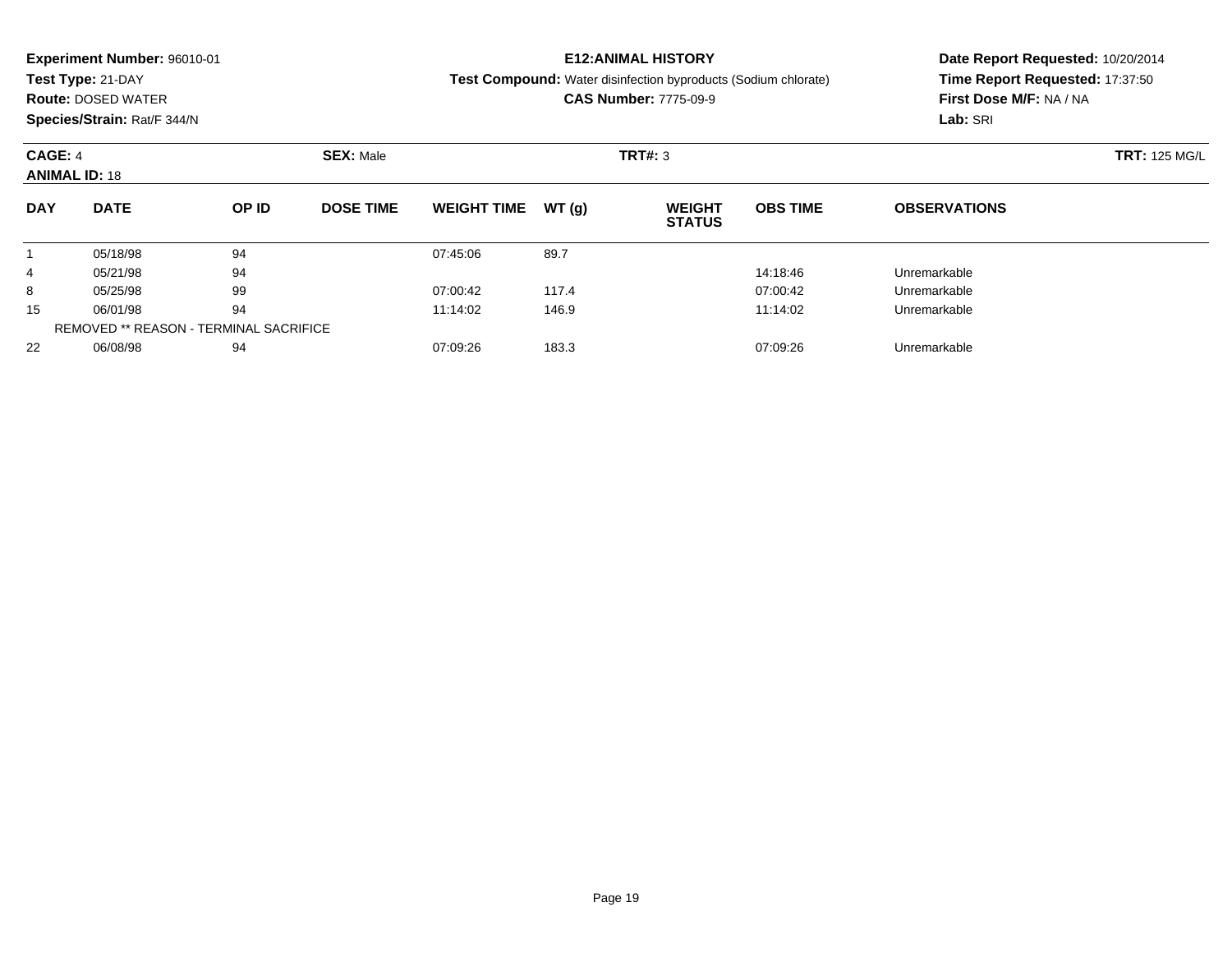|                             | <b>Experiment Number: 96010-01</b> |                               |                  |                    |              | <b>E12:ANIMAL HISTORY</b>                                             | Date Report Requested: 10/20/2014 |                                 |  |  |
|-----------------------------|------------------------------------|-------------------------------|------------------|--------------------|--------------|-----------------------------------------------------------------------|-----------------------------------|---------------------------------|--|--|
|                             | Test Type: 21-DAY                  |                               |                  |                    |              | <b>Test Compound:</b> Water disinfection byproducts (Sodium chlorate) |                                   | Time Report Requested: 17:37:50 |  |  |
|                             | <b>Route: DOSED WATER</b>          |                               |                  |                    |              | <b>CAS Number: 7775-09-9</b>                                          | First Dose M/F: NA / NA           |                                 |  |  |
|                             | Species/Strain: Rat/F 344/N        |                               |                  |                    |              | Lab: SRI                                                              |                                   |                                 |  |  |
| <b>SEX: Male</b><br>CAGE: 4 |                                    |                               |                  |                    |              | TRT#: 3                                                               | <b>TRT: 125 MG/L</b>              |                                 |  |  |
| <b>ANIMAL ID: 19</b>        |                                    |                               |                  |                    |              |                                                                       |                                   |                                 |  |  |
| <b>DAY</b>                  | <b>DATE</b>                        | OP ID                         | <b>DOSE TIME</b> | <b>WEIGHT TIME</b> | WT(q)        | <b>WEIGHT</b><br><b>STATUS</b>                                        | <b>OBS TIME</b>                   | <b>OBSERVATIONS</b>             |  |  |
|                             | 05/18/98                           | 94                            |                  | 07:45:06           | 86.4         |                                                                       |                                   |                                 |  |  |
| 4                           | 05/21/98                           | 94                            |                  |                    |              |                                                                       | 14:18:46                          | Unremarkable                    |  |  |
| 8                           | 05/25/98                           | 99                            |                  | 07:00:42           | 115.0        |                                                                       | 07:00:42                          | Unremarkable                    |  |  |
| 94<br>06/01/98<br>15        |                                    | 11:14:02<br>144.8<br>11:14:02 |                  |                    | Unremarkable |                                                                       |                                   |                                 |  |  |

06/08/98 <sup>94</sup> 07:09:26 183.3 07:09:26 Unremarkable

REMOVED \*\* REASON - TERMINAL SACRIFICE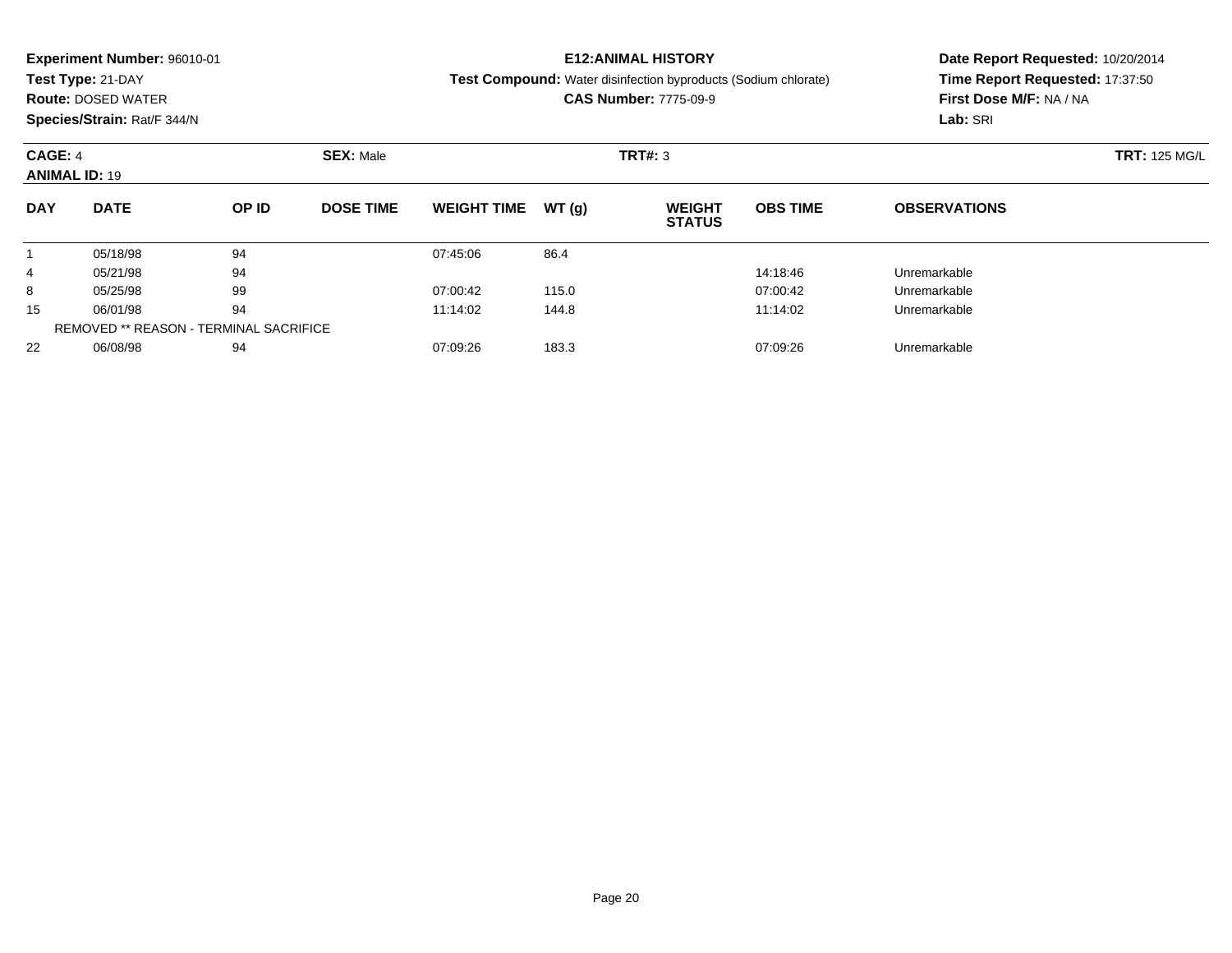|                             | <b>Experiment Number: 96010-01</b> |                               |                  |                    |              | <b>E12:ANIMAL HISTORY</b>                                             | Date Report Requested: 10/20/2014 |                                 |  |  |
|-----------------------------|------------------------------------|-------------------------------|------------------|--------------------|--------------|-----------------------------------------------------------------------|-----------------------------------|---------------------------------|--|--|
|                             | Test Type: 21-DAY                  |                               |                  |                    |              | <b>Test Compound:</b> Water disinfection byproducts (Sodium chlorate) |                                   | Time Report Requested: 17:37:50 |  |  |
|                             | <b>Route: DOSED WATER</b>          |                               |                  |                    |              | <b>CAS Number: 7775-09-9</b>                                          | First Dose M/F: NA / NA           |                                 |  |  |
|                             | Species/Strain: Rat/F 344/N        |                               |                  |                    |              | Lab: SRI                                                              |                                   |                                 |  |  |
| <b>SEX: Male</b><br>CAGE: 4 |                                    |                               |                  |                    |              | TRT#: 3                                                               | <b>TRT: 125 MG/L</b>              |                                 |  |  |
| <b>ANIMAL ID: 20</b>        |                                    |                               |                  |                    |              |                                                                       |                                   |                                 |  |  |
| <b>DAY</b>                  | <b>DATE</b>                        | OP ID                         | <b>DOSE TIME</b> | <b>WEIGHT TIME</b> | WT(q)        | <b>WEIGHT</b><br><b>STATUS</b>                                        | <b>OBS TIME</b>                   | <b>OBSERVATIONS</b>             |  |  |
|                             | 05/18/98                           | 94                            |                  | 07:45:06           | 89.4         |                                                                       |                                   |                                 |  |  |
| 4                           | 05/21/98                           | 94                            |                  |                    |              |                                                                       | 14:18:46                          | Unremarkable                    |  |  |
| 8                           | 05/25/98                           | 99                            |                  | 07:00:42           | 131.5        |                                                                       | 07:00:42                          | Unremarkable                    |  |  |
| 94<br>06/01/98<br>15        |                                    | 11:14:02<br>166.9<br>11:14:02 |                  |                    | Unremarkable |                                                                       |                                   |                                 |  |  |

06/08/98 <sup>94</sup> 07:09:26 207.5 07:09:26 Unremarkable

REMOVED \*\* REASON - TERMINAL SACRIFICE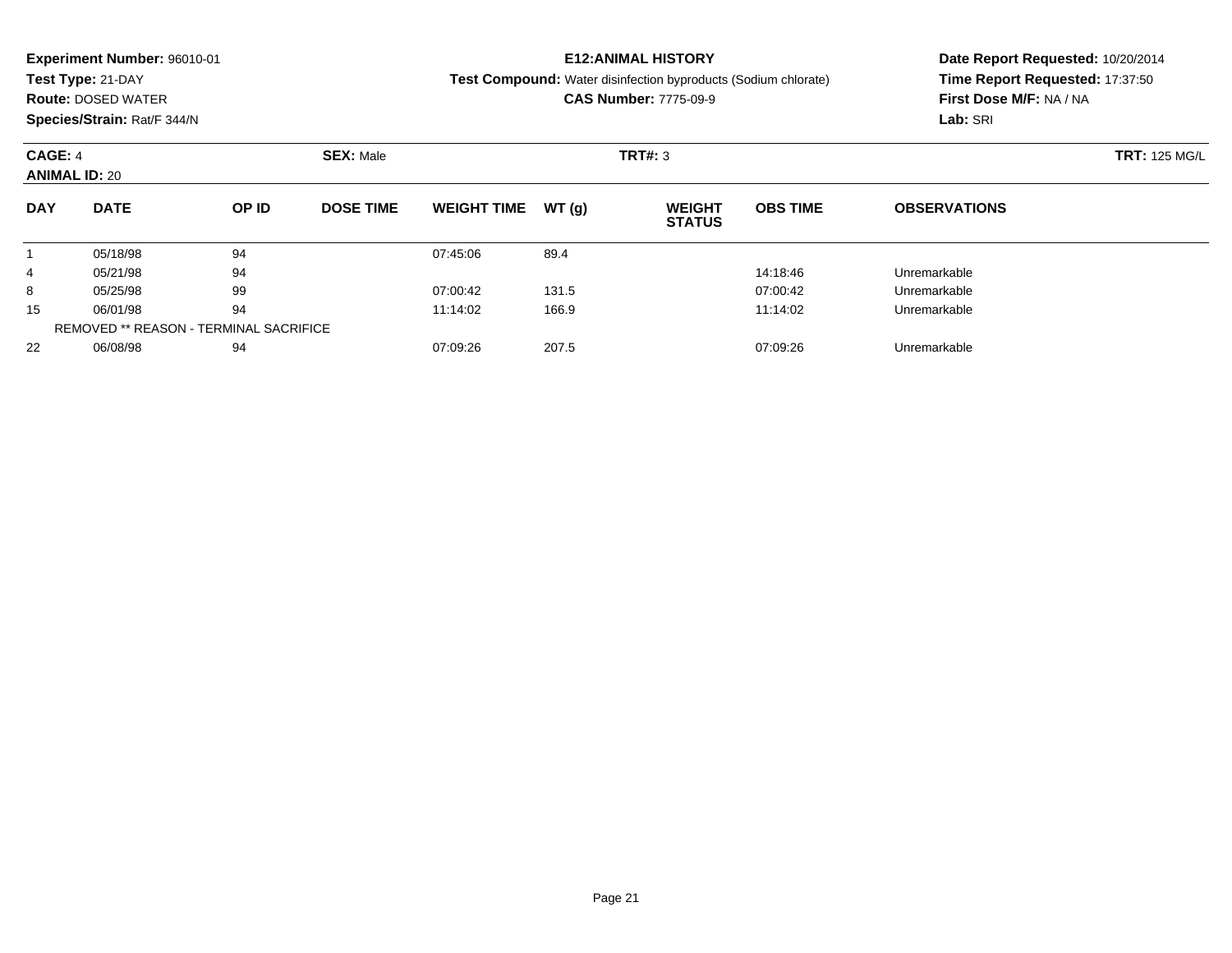|                      | <b>Experiment Number: 96010-01</b> |                               |                  |                    |              | <b>E12:ANIMAL HISTORY</b>                                             | Date Report Requested: 10/20/2014 |                                 |  |  |
|----------------------|------------------------------------|-------------------------------|------------------|--------------------|--------------|-----------------------------------------------------------------------|-----------------------------------|---------------------------------|--|--|
|                      | Test Type: 21-DAY                  |                               |                  |                    |              | <b>Test Compound:</b> Water disinfection byproducts (Sodium chlorate) |                                   | Time Report Requested: 17:37:50 |  |  |
|                      | <b>Route: DOSED WATER</b>          |                               |                  |                    |              | <b>CAS Number: 7775-09-9</b>                                          | First Dose M/F: NA / NA           |                                 |  |  |
|                      | Species/Strain: Rat/F 344/N        |                               |                  |                    |              | Lab: SRI                                                              |                                   |                                 |  |  |
| CAGE: 5              |                                    |                               | <b>SEX: Male</b> |                    |              | <b>TRT#: 5</b>                                                        | <b>TRT: 250 MG/L</b>              |                                 |  |  |
| <b>ANIMAL ID: 21</b> |                                    |                               |                  |                    |              |                                                                       |                                   |                                 |  |  |
| <b>DAY</b>           | <b>DATE</b>                        | OP ID                         | <b>DOSE TIME</b> | <b>WEIGHT TIME</b> | WT(q)        | <b>WEIGHT</b><br><b>STATUS</b>                                        | <b>OBS TIME</b>                   | <b>OBSERVATIONS</b>             |  |  |
|                      | 05/18/98                           | 94                            |                  | 07:45:08           | 93.1         |                                                                       |                                   |                                 |  |  |
| 4                    | 05/21/98                           | 94                            |                  |                    |              |                                                                       | 14:20:30                          | Unremarkable                    |  |  |
| 8                    | 05/25/98                           | 99                            |                  | 07:04:18           | 124.3        |                                                                       | 07:04:18                          | Unremarkable                    |  |  |
| 94<br>06/01/98<br>15 |                                    | 11:18:00<br>156.0<br>11:18:00 |                  |                    | Unremarkable |                                                                       |                                   |                                 |  |  |

06/08/98 <sup>94</sup> 07:16:28 189.9 07:16:28 Unremarkable

REMOVED \*\* REASON - TERMINAL SACRIFICE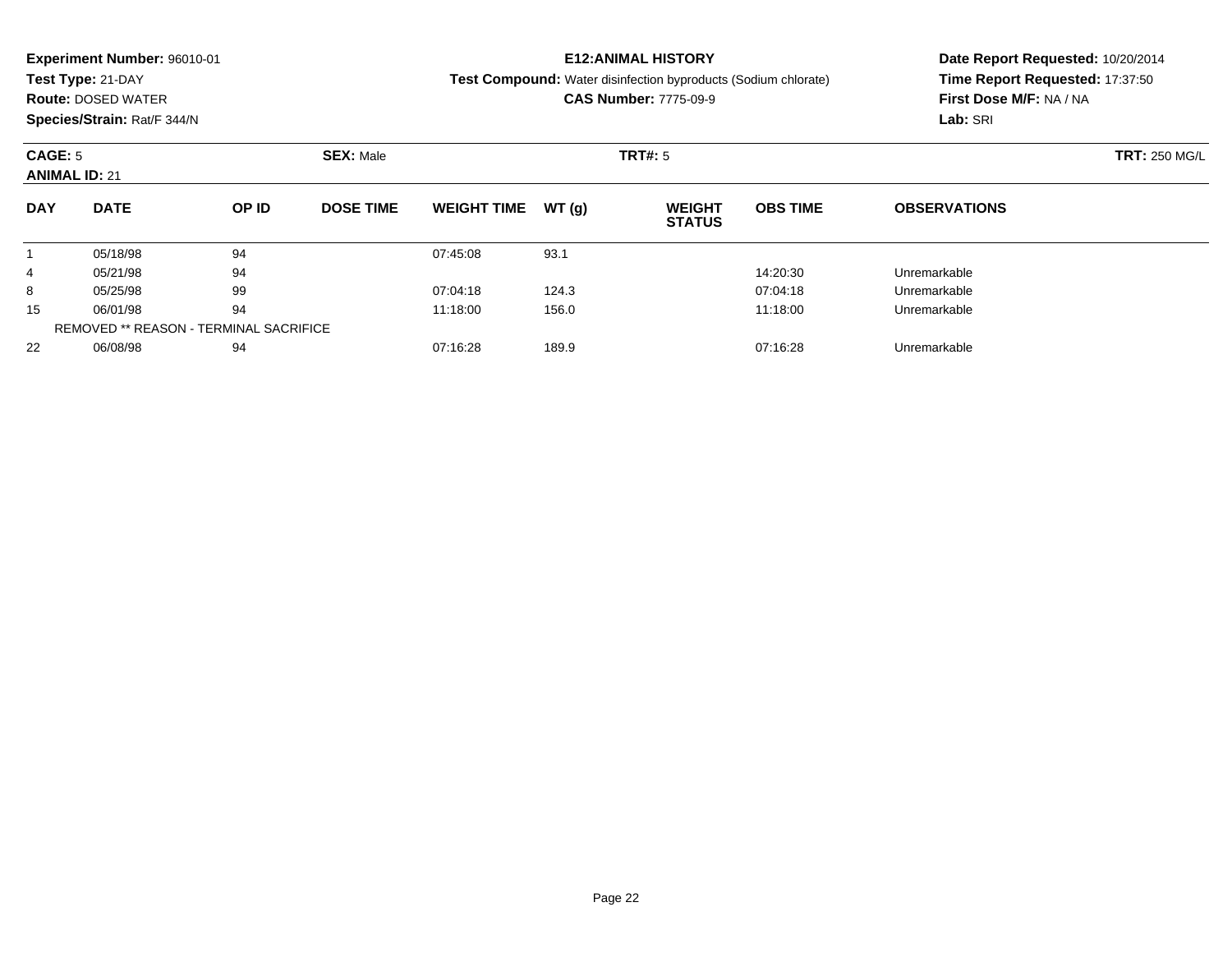| <b>Experiment Number: 96010-01</b>                                 | Date Report Requested: 10/20/2014<br>Time Report Requested: 17:37:50<br>First Dose M/F: NA / NA |  |  |
|--------------------------------------------------------------------|-------------------------------------------------------------------------------------------------|--|--|
| Test Type: 21-DAY                                                  |                                                                                                 |  |  |
| <b>Route: DOSED WATER</b>                                          |                                                                                                 |  |  |
| Species/Strain: Rat/F 344/N                                        |                                                                                                 |  |  |
| <b>SEX: Male</b><br>CAGE: 5                                        |                                                                                                 |  |  |
| <b>ANIMAL ID: 22</b>                                               |                                                                                                 |  |  |
| <b>DAY</b>                                                         |                                                                                                 |  |  |
|                                                                    |                                                                                                 |  |  |
|                                                                    |                                                                                                 |  |  |
|                                                                    |                                                                                                 |  |  |
| 94<br>06/01/98                                                     |                                                                                                 |  |  |
| 94<br>05/18/98<br>94<br>05/21/98<br>4<br>99<br>8<br>05/25/98<br>15 |                                                                                                 |  |  |

06/08/98 <sup>94</sup> 07:16:28 180.2 07:16:28 Unremarkable

REMOVED \*\* REASON - TERMINAL SACRIFICE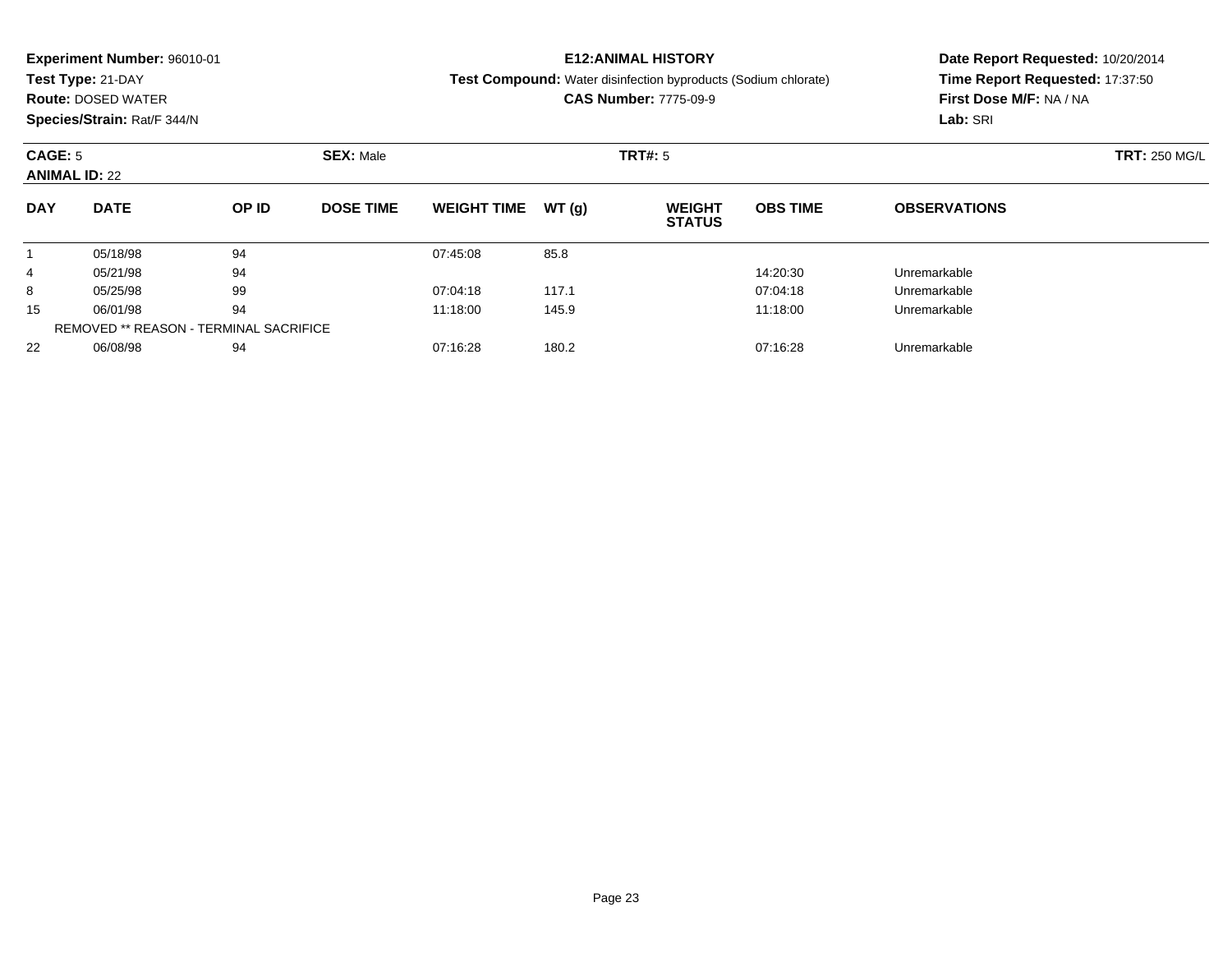|                                                     | <b>Experiment Number: 96010-01</b> |       |                  |                               | <b>E12:ANIMAL HISTORY</b> | Date Report Requested: 10/20/2014                                     |                         |                                 |  |  |
|-----------------------------------------------------|------------------------------------|-------|------------------|-------------------------------|---------------------------|-----------------------------------------------------------------------|-------------------------|---------------------------------|--|--|
|                                                     | Test Type: 21-DAY                  |       |                  |                               |                           | <b>Test Compound:</b> Water disinfection byproducts (Sodium chlorate) |                         | Time Report Requested: 17:37:50 |  |  |
|                                                     | <b>Route: DOSED WATER</b>          |       |                  |                               |                           | <b>CAS Number: 7775-09-9</b>                                          | First Dose M/F: NA / NA |                                 |  |  |
|                                                     | Species/Strain: Rat/F 344/N        |       |                  |                               |                           | Lab: SRI                                                              |                         |                                 |  |  |
| <b>SEX: Male</b><br>CAGE: 5<br><b>ANIMAL ID: 23</b> |                                    |       |                  |                               | <b>TRT#:</b> 5            | <b>TRT: 250 MG/L</b>                                                  |                         |                                 |  |  |
|                                                     |                                    |       |                  |                               |                           |                                                                       |                         |                                 |  |  |
| <b>DAY</b>                                          | <b>DATE</b>                        | OP ID | <b>DOSE TIME</b> | <b>WEIGHT TIME</b>            | WT(q)                     | <b>WEIGHT</b><br><b>STATUS</b>                                        | <b>OBS TIME</b>         | <b>OBSERVATIONS</b>             |  |  |
|                                                     | 05/18/98                           | 94    |                  | 07:45:08                      | 81.1                      |                                                                       |                         |                                 |  |  |
| 4                                                   | 05/21/98                           | 94    |                  |                               |                           |                                                                       | 14:20:30                | Unremarkable                    |  |  |
| 8                                                   | 05/25/98                           | 99    |                  | 07:04:18                      | 113.5                     |                                                                       | 07:04:18                | Unremarkable                    |  |  |
| 15                                                  | 94<br>06/01/98                     |       |                  | 11:18:00<br>140.3<br>11:18:00 |                           |                                                                       |                         | Unremarkable                    |  |  |

06/01/98 <sup>94</sup> 11:18:00 140.3 11:18:00 Unremarkable

06/08/98 <sup>94</sup> 07:16:28 174.3 07:16:28 Unremarkable

REMOVED \*\* REASON - TERMINAL SACRIFICE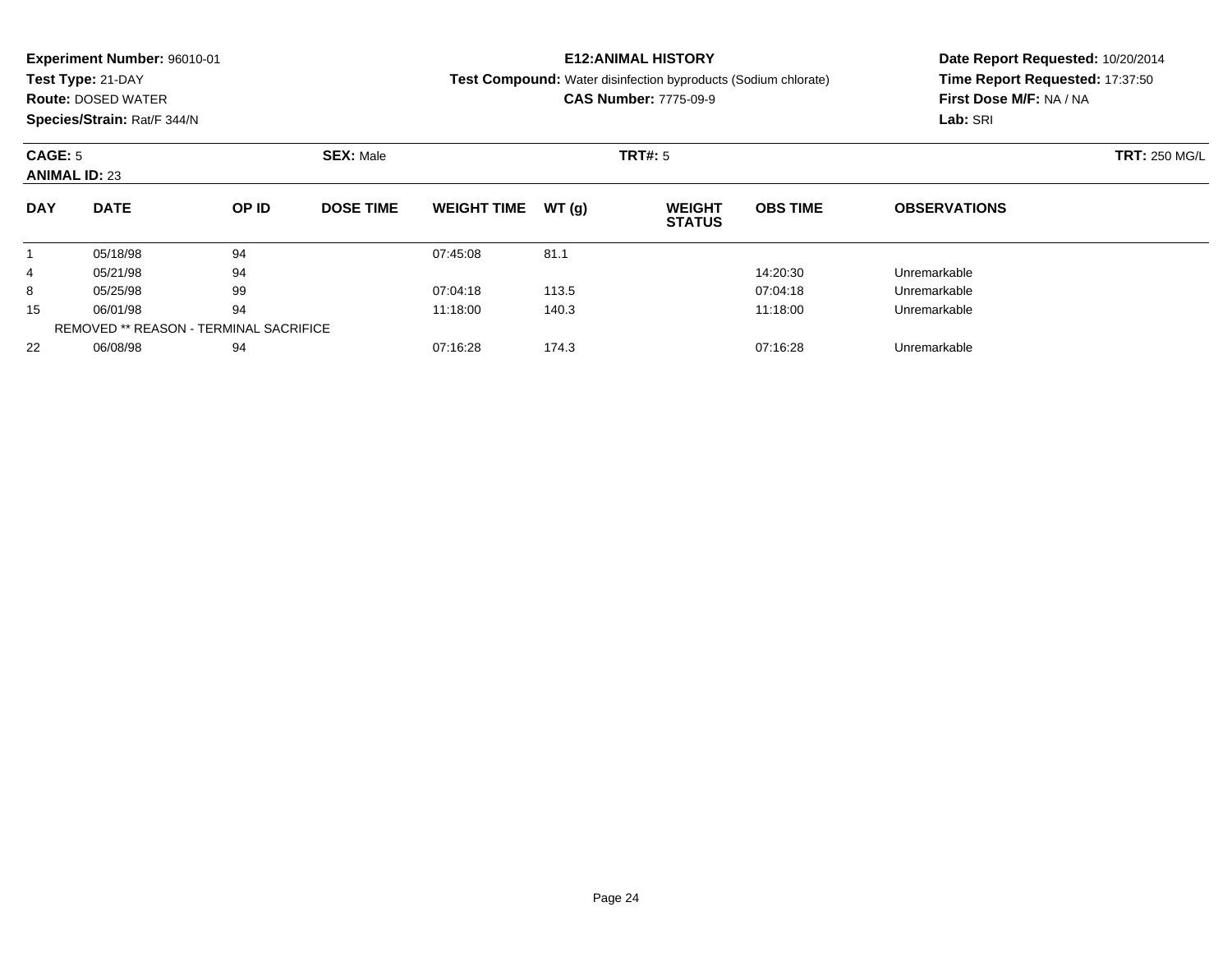|            | <b>Experiment Number: 96010-01</b><br>Test Type: 21-DAY<br><b>Route: DOSED WATER</b><br>Species/Strain: Rat/F 344/N |          |                  | <b>E12:ANIMAL HISTORY</b><br><b>Test Compound:</b> Water disinfection byproducts (Sodium chlorate)<br><b>CAS Number: 7775-09-9</b> | Date Report Requested: 10/20/2014<br>Time Report Requested: 17:37:50<br>First Dose M/F: NA / NA<br>Lab: SRI |                                |                 |                      |  |
|------------|---------------------------------------------------------------------------------------------------------------------|----------|------------------|------------------------------------------------------------------------------------------------------------------------------------|-------------------------------------------------------------------------------------------------------------|--------------------------------|-----------------|----------------------|--|
| CAGE: 5    | <b>ANIMAL ID: 24</b>                                                                                                |          | <b>SEX: Male</b> |                                                                                                                                    |                                                                                                             | <b>TRT#: 5</b>                 |                 | <b>TRT: 250 MG/L</b> |  |
| <b>DAY</b> | <b>DATE</b>                                                                                                         | OP ID    | <b>DOSE TIME</b> | WEIGHT TIME $WT(q)$                                                                                                                |                                                                                                             | <b>WEIGHT</b><br><b>STATUS</b> | <b>OBS TIME</b> | <b>OBSERVATIONS</b>  |  |
| 4          | 05/18/98<br>05/21/98                                                                                                | 94<br>94 |                  | 07:45:08                                                                                                                           | 88.0                                                                                                        |                                | 14:20:30        | Unremarkable         |  |

 $\overline{\phantom{0}}$ 

8 05/25/98 99 05:04:18 120.4 120.4 07:04:18 07:04:18 Dhremarkable

06/01/98 <sup>94</sup> 11:18:00 150.3 11:18:00 Unremarkable

06/08/98 <sup>94</sup> 07:16:28 189.1 07:16:28 Unremarkable

8

15

22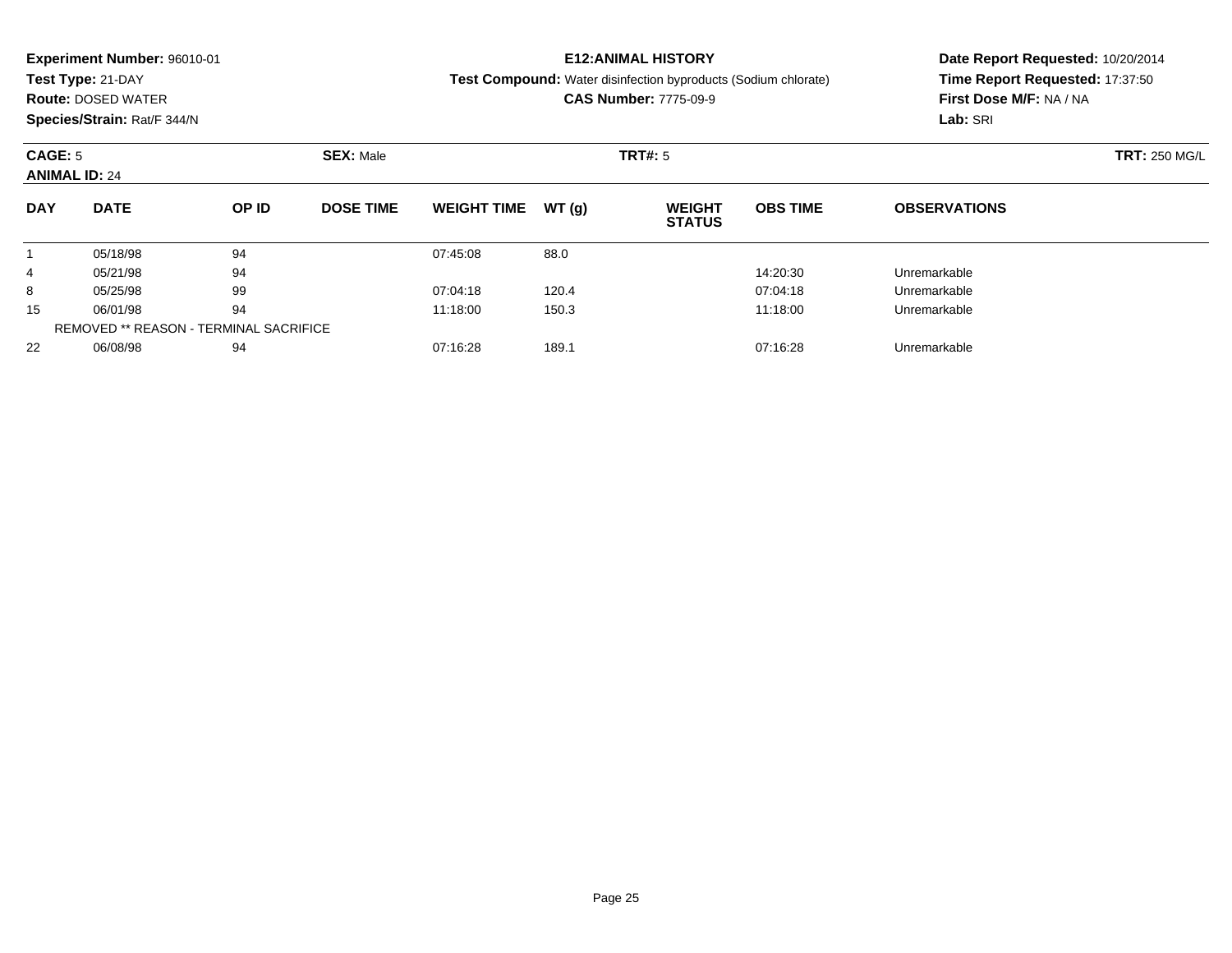| Test Type: 21-DAY<br><b>Test Compound:</b> Water disinfection byproducts (Sodium chlorate)<br><b>CAS Number: 7775-09-9</b><br><b>Route: DOSED WATER</b> | Time Report Requested: 17:37:50 |
|---------------------------------------------------------------------------------------------------------------------------------------------------------|---------------------------------|
|                                                                                                                                                         |                                 |
|                                                                                                                                                         | First Dose M/F: NA / NA         |
| Species/Strain: Rat/F 344/N                                                                                                                             | Lab: SRI                        |
| <b>CAGE: 5</b><br><b>SEX: Male</b><br><b>TRT#: 5</b>                                                                                                    | <b>TRT: 250 MG/L</b>            |
| <b>ANIMAL ID: 25</b>                                                                                                                                    |                                 |
| <b>DATE</b><br>OP ID<br><b>DOSE TIME</b><br><b>OBS TIME</b><br><b>DAY</b><br><b>WEIGHT TIME</b><br>WT(q)<br><b>WEIGHT</b><br><b>STATUS</b>              | <b>OBSERVATIONS</b>             |
| 94<br>96.1<br>05/18/98<br>07:45:08                                                                                                                      |                                 |
| 94<br>05/21/98<br>14:20:30<br>4                                                                                                                         | Unremarkable                    |
| 99<br>131.9<br>05/25/98<br>07:04:18<br>07:04:18<br>8                                                                                                    | Unremarkable                    |
| 94<br>15<br>06/01/98<br>166.1<br>11:18:00<br>11:18:00                                                                                                   | Unremarkable                    |

06/08/98 <sup>94</sup> 07:16:28 205.3 07:16:28 Unremarkable

REMOVED \*\* REASON - TERMINAL SACRIFICE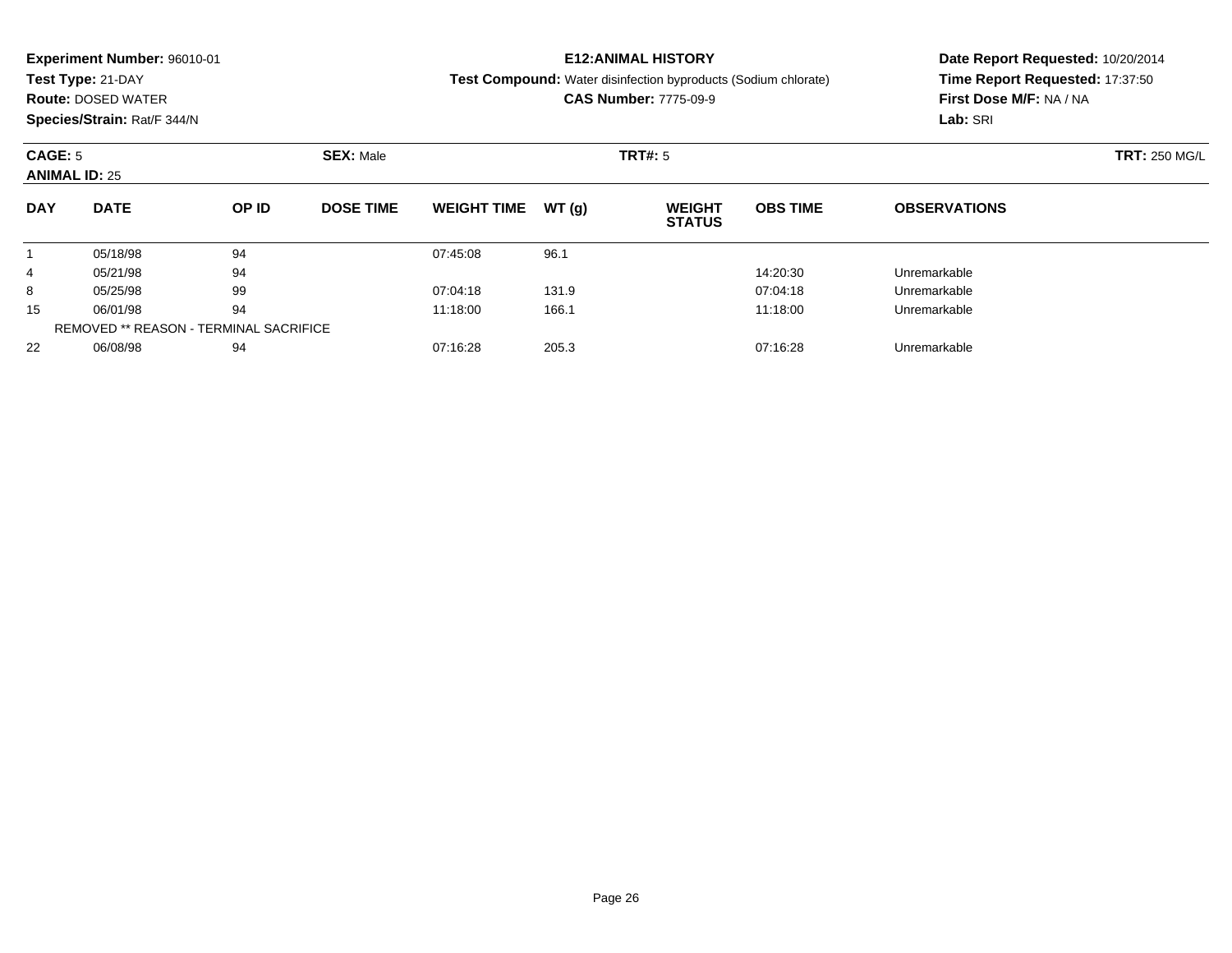| <b>Experiment Number: 96010-01</b><br>Test Type: 21-DAY<br><b>Route: DOSED WATER</b><br>Species/Strain: Rat/F 344/N |             |       |                  |                    |       | <b>E12:ANIMAL HISTORY</b><br><b>Test Compound:</b> Water disinfection byproducts (Sodium chlorate)<br><b>CAS Number: 7775-09-9</b> | Date Report Requested: 10/20/2014<br>Time Report Requested: 17:37:50<br>First Dose M/F: NA / NA<br>Lab: SRI |                                                                             |  |
|---------------------------------------------------------------------------------------------------------------------|-------------|-------|------------------|--------------------|-------|------------------------------------------------------------------------------------------------------------------------------------|-------------------------------------------------------------------------------------------------------------|-----------------------------------------------------------------------------|--|
| CAGE: 6<br><b>ANIMAL ID: 26</b>                                                                                     |             |       | <b>SEX: Male</b> |                    |       | TRT#: 5                                                                                                                            |                                                                                                             | <b>TRT: 250 MG/L</b><br><b>OBSERVATIONS</b><br>Unremarkable<br>Unremarkable |  |
| <b>DAY</b>                                                                                                          | <b>DATE</b> | OP ID | <b>DOSE TIME</b> | <b>WEIGHT TIME</b> | WT(q) | <b>WEIGHT</b><br><b>STATUS</b>                                                                                                     | <b>OBS TIME</b>                                                                                             |                                                                             |  |
|                                                                                                                     | 05/18/98    | 94    |                  | 07:45:10           | 89.2  |                                                                                                                                    |                                                                                                             |                                                                             |  |
| 4                                                                                                                   | 05/21/98    | 94    |                  |                    |       |                                                                                                                                    | 14:22:30                                                                                                    |                                                                             |  |
| 8                                                                                                                   | 05/25/98    | 99    |                  | 07:07:26           | 129.1 |                                                                                                                                    | 07:07:26                                                                                                    |                                                                             |  |
|                                                                                                                     |             |       |                  |                    |       |                                                                                                                                    |                                                                                                             |                                                                             |  |

5 06/01/98 94 94 11:21:46 174.1 11:46 174.1 11:21:46 Unremarkable

06/08/98 <sup>94</sup> 07:22:04 217.2 07:22:04 Unremarkable

15

22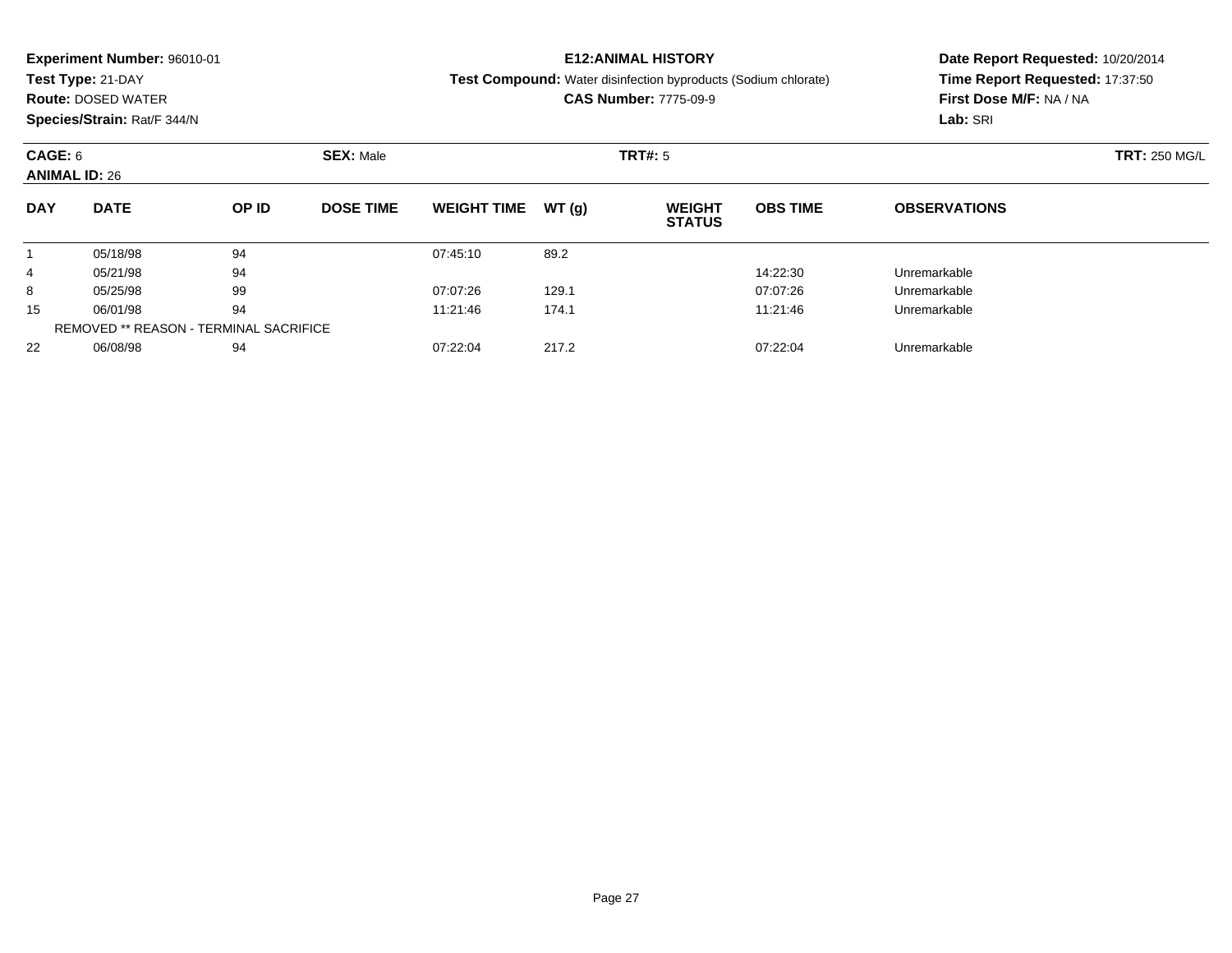|                             | <b>Experiment Number: 96010-01</b> |       |                  |                    |       | <b>E12:ANIMAL HISTORY</b>                                             | Date Report Requested: 10/20/2014 |                                 |  |  |
|-----------------------------|------------------------------------|-------|------------------|--------------------|-------|-----------------------------------------------------------------------|-----------------------------------|---------------------------------|--|--|
|                             | Test Type: 21-DAY                  |       |                  |                    |       | <b>Test Compound:</b> Water disinfection byproducts (Sodium chlorate) |                                   | Time Report Requested: 17:37:50 |  |  |
|                             | <b>Route: DOSED WATER</b>          |       |                  |                    |       | <b>CAS Number: 7775-09-9</b>                                          |                                   | First Dose M/F: NA / NA         |  |  |
|                             | Species/Strain: Rat/F 344/N        |       |                  |                    |       |                                                                       |                                   | Lab: SRI                        |  |  |
| <b>SEX: Male</b><br>CAGE: 6 |                                    |       |                  |                    |       | TRT#: 5                                                               | <b>TRT: 250 MG/L</b>              |                                 |  |  |
| <b>ANIMAL ID: 27</b>        |                                    |       |                  |                    |       |                                                                       |                                   |                                 |  |  |
| <b>DAY</b>                  | <b>DATE</b>                        | OP ID | <b>DOSE TIME</b> | <b>WEIGHT TIME</b> | WT(q) | <b>WEIGHT</b><br><b>STATUS</b>                                        | <b>OBS TIME</b>                   | <b>OBSERVATIONS</b>             |  |  |
|                             | 05/18/98                           | 94    |                  | 07:45:10           | 88.8  |                                                                       |                                   |                                 |  |  |
| 4                           | 05/21/98                           | 94    |                  |                    |       |                                                                       | 14:22:30                          | Unremarkable                    |  |  |
| 8                           | 05/25/98                           | 99    |                  | 07:07:26           | 123.7 |                                                                       | 07:07:26                          | Unremarkable                    |  |  |
| 15                          | 06/01/98                           | 94    |                  | 11:21:46           | 160.5 |                                                                       | 11:21:46                          | Unremarkable                    |  |  |

06/08/98 <sup>94</sup> 07:22:04 196.0 07:22:04 Unremarkable

REMOVED \*\* REASON - TERMINAL SACRIFICE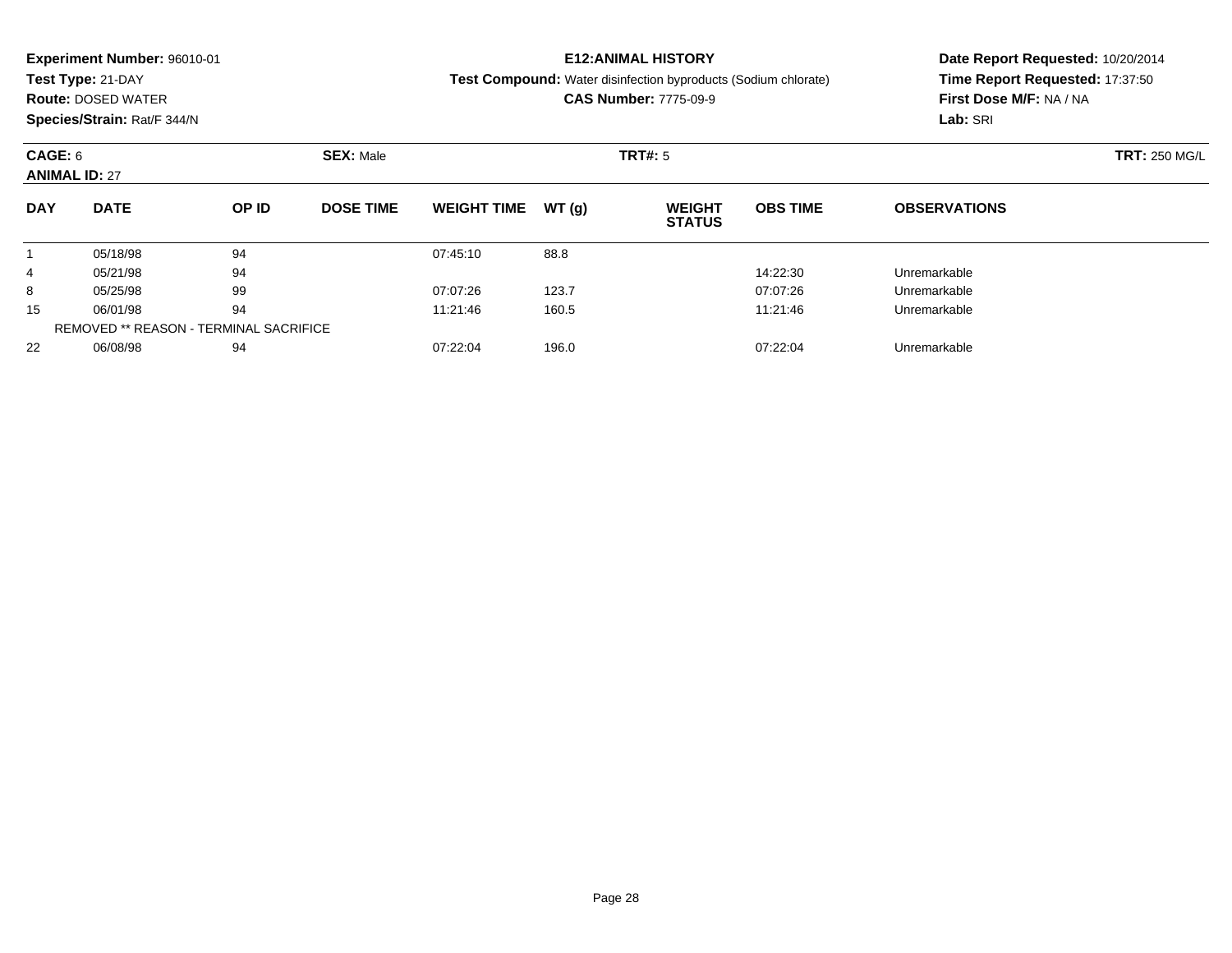|            | <b>Experiment Number: 96010-01</b> |       |                  |                    |       | <b>E12:ANIMAL HISTORY</b>                                             |                         | Date Report Requested: 10/20/2014 |  |  |
|------------|------------------------------------|-------|------------------|--------------------|-------|-----------------------------------------------------------------------|-------------------------|-----------------------------------|--|--|
|            | Test Type: 21-DAY                  |       |                  |                    |       | <b>Test Compound:</b> Water disinfection byproducts (Sodium chlorate) |                         | Time Report Requested: 17:37:50   |  |  |
|            | <b>Route: DOSED WATER</b>          |       |                  |                    |       | <b>CAS Number: 7775-09-9</b>                                          | First Dose M/F: NA / NA |                                   |  |  |
|            | Species/Strain: Rat/F 344/N        |       |                  |                    |       |                                                                       |                         | Lab: SRI                          |  |  |
| CAGE: 6    |                                    |       | <b>SEX: Male</b> |                    |       | <b>TRT#:</b> 5                                                        |                         | <b>TRT: 250 MG/L</b>              |  |  |
|            | <b>ANIMAL ID: 28</b>               |       |                  |                    |       |                                                                       |                         |                                   |  |  |
| <b>DAY</b> | <b>DATE</b>                        | OP ID | <b>DOSE TIME</b> | <b>WEIGHT TIME</b> | WT(q) | <b>WEIGHT</b><br><b>STATUS</b>                                        | <b>OBS TIME</b>         | <b>OBSERVATIONS</b>               |  |  |
|            | 05/18/98                           | 94    |                  | 07:45:10           | 81.6  |                                                                       |                         |                                   |  |  |
| 4          | 05/21/98                           | 94    |                  |                    |       |                                                                       | 14:22:30                | Unremarkable                      |  |  |
| 8          | 05/25/98                           | 99    |                  | 07:07:26           | 108.9 |                                                                       | 07:07:26                | Unremarkable                      |  |  |
|            |                                    |       |                  |                    |       |                                                                       |                         |                                   |  |  |

5 06/01/98 94 94 11:21:46 141.1 11:21:46 141.1 11:21:46 Unremarkable

06/08/98 <sup>94</sup> 07:22:04 178.0 07:22:04 Unremarkable

15

22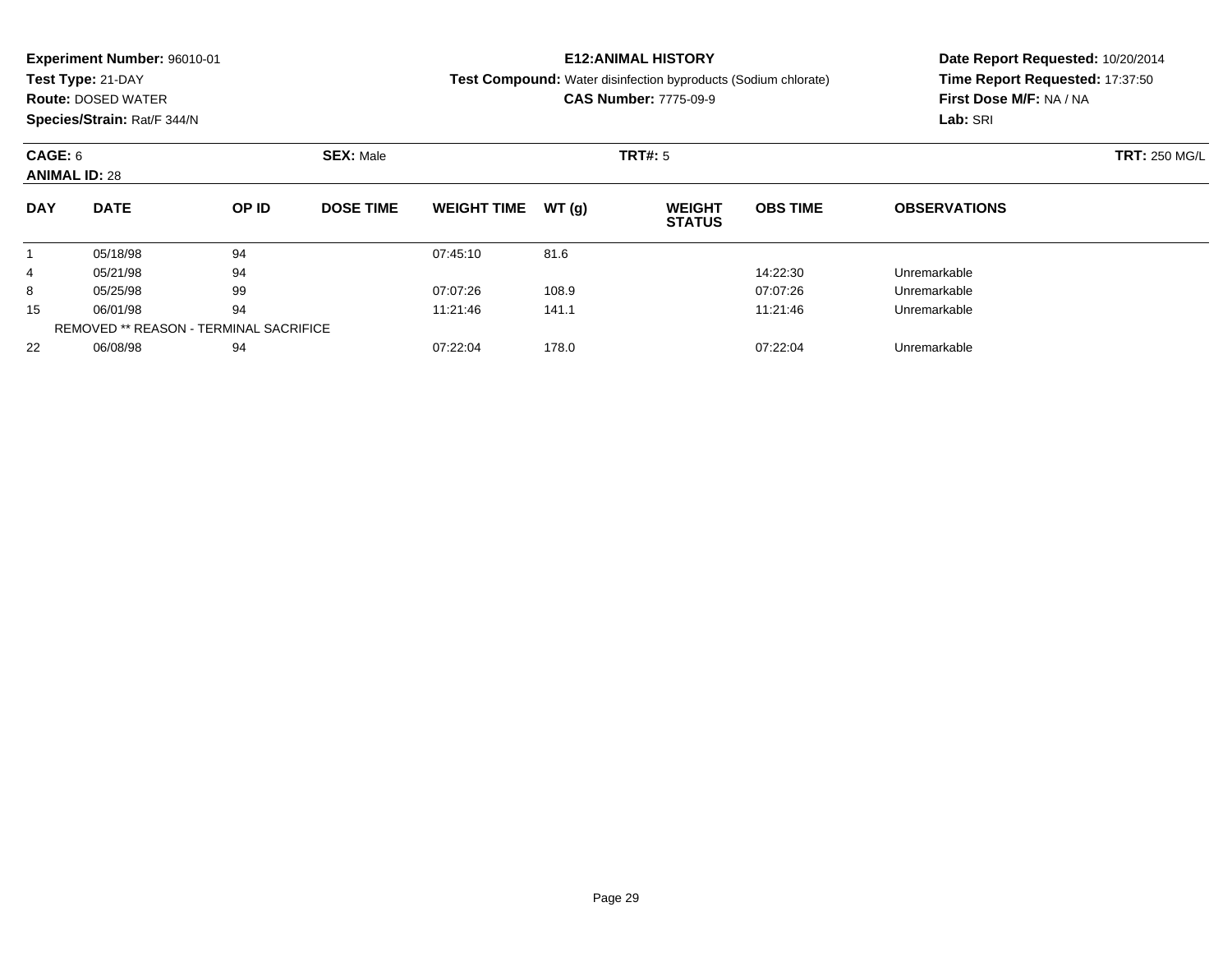| <b>Experiment Number: 96010-01</b><br>Test Type: 21-DAY<br><b>Route: DOSED WATER</b><br>Species/Strain: Rat/F 344/N |             |       |                  |                    |       | <b>E12:ANIMAL HISTORY</b><br><b>Test Compound:</b> Water disinfection byproducts (Sodium chlorate)<br><b>CAS Number: 7775-09-9</b> | Date Report Requested: 10/20/2014<br>Time Report Requested: 17:37:50<br>First Dose M/F: NA / NA<br>Lab: SRI |                     |  |
|---------------------------------------------------------------------------------------------------------------------|-------------|-------|------------------|--------------------|-------|------------------------------------------------------------------------------------------------------------------------------------|-------------------------------------------------------------------------------------------------------------|---------------------|--|
| CAGE: 6<br><b>ANIMAL ID: 29</b>                                                                                     |             |       | <b>SEX: Male</b> |                    |       | TRT#: 5                                                                                                                            | <b>TRT: 250 MG/L</b>                                                                                        |                     |  |
| <b>DAY</b>                                                                                                          | <b>DATE</b> | OP ID | <b>DOSE TIME</b> | <b>WEIGHT TIME</b> | WT(a) | <b>WEIGHT</b><br><b>STATUS</b>                                                                                                     | <b>OBS TIME</b>                                                                                             | <b>OBSERVATIONS</b> |  |
|                                                                                                                     | 05/18/98    | 94    |                  | 07:45:10           | 83.9  |                                                                                                                                    |                                                                                                             |                     |  |
| 4                                                                                                                   | 05/21/98    | 94    |                  |                    |       |                                                                                                                                    | 14:22:30                                                                                                    | Unremarkable        |  |
| 8                                                                                                                   | 05/25/98    | 99    |                  | 07:07:26           | 109.2 |                                                                                                                                    | 07:07:26                                                                                                    | Unremarkable        |  |
|                                                                                                                     |             |       |                  |                    |       |                                                                                                                                    |                                                                                                             |                     |  |

06/01/98 <sup>94</sup> 11:21:46 139.7 11:21:46 Unremarkable

2 06/08/98 94 94 07:22:04 177.1 07:22:04 Dhremarkable

15

22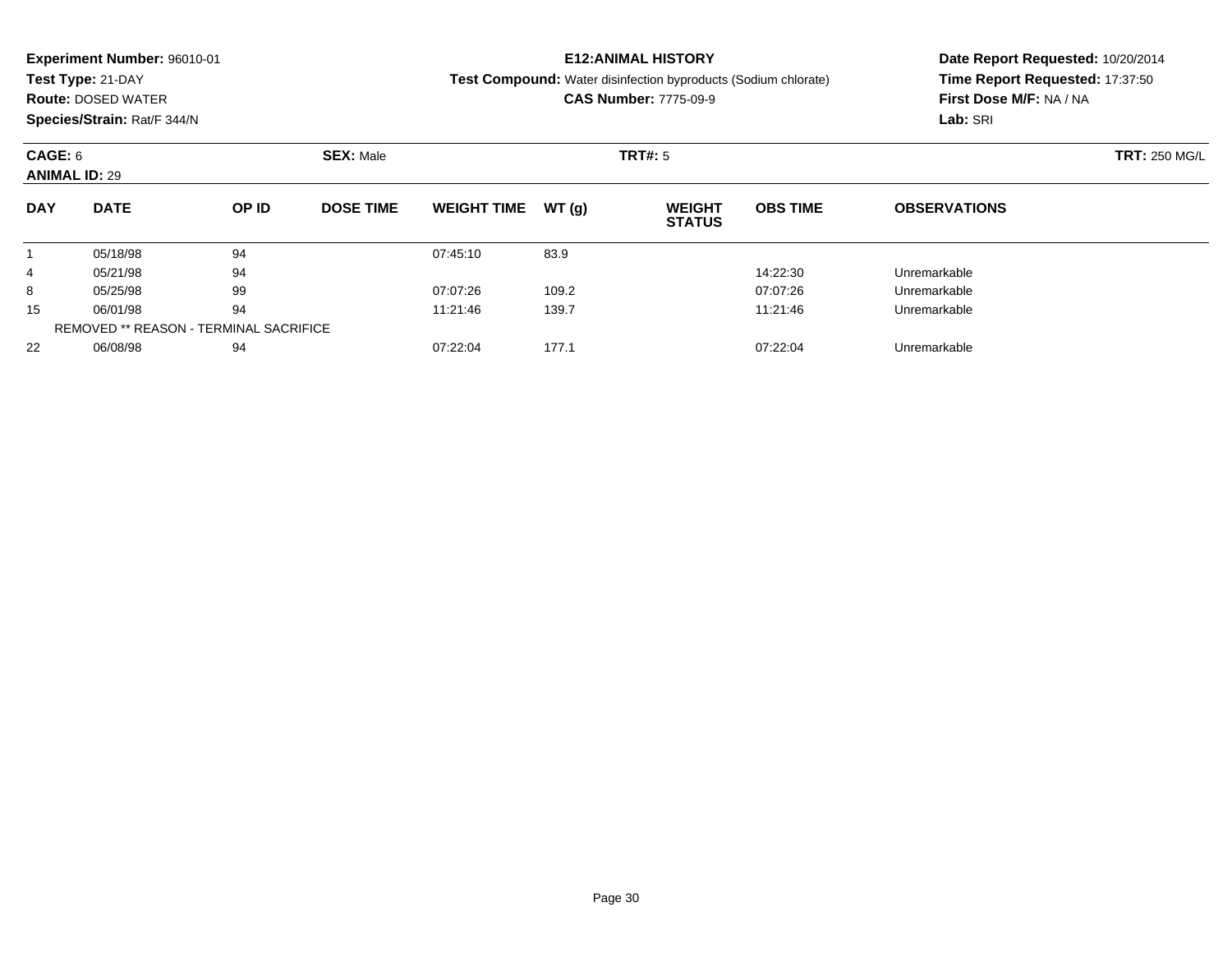| <b>Experiment Number: 96010-01</b><br>Test Type: 21-DAY<br><b>Route: DOSED WATER</b><br>Species/Strain: Rat/F 344/N |             |       |                  |                    |       | <b>E12:ANIMAL HISTORY</b><br><b>Test Compound:</b> Water disinfection byproducts (Sodium chlorate)<br><b>CAS Number: 7775-09-9</b> | Date Report Requested: 10/20/2014<br>Time Report Requested: 17:37:50<br>First Dose M/F: NA / NA<br>Lab: SRI |                      |  |
|---------------------------------------------------------------------------------------------------------------------|-------------|-------|------------------|--------------------|-------|------------------------------------------------------------------------------------------------------------------------------------|-------------------------------------------------------------------------------------------------------------|----------------------|--|
| CAGE: 6<br><b>ANIMAL ID: 30</b>                                                                                     |             |       | <b>SEX: Male</b> |                    |       | TRT#: 5                                                                                                                            |                                                                                                             | <b>TRT: 250 MG/L</b> |  |
| <b>DAY</b>                                                                                                          | <b>DATE</b> | OP ID | <b>DOSE TIME</b> | <b>WEIGHT TIME</b> | WT(q) | <b>WEIGHT</b><br><b>STATUS</b>                                                                                                     | <b>OBS TIME</b>                                                                                             | <b>OBSERVATIONS</b>  |  |
|                                                                                                                     | 05/18/98    | 94    |                  | 07:45:10           | 92.9  |                                                                                                                                    |                                                                                                             |                      |  |
| 4                                                                                                                   | 05/21/98    | 94    |                  |                    |       |                                                                                                                                    | 14:22:30                                                                                                    | Unremarkable         |  |
| 8                                                                                                                   | 05/25/98    | 99    |                  | 07:07:26           | 122.9 |                                                                                                                                    | 07:07:26                                                                                                    | Unremarkable         |  |
|                                                                                                                     |             |       |                  |                    |       |                                                                                                                                    |                                                                                                             |                      |  |

06/01/98 <sup>94</sup> 11:21:46 158.5 11:21:46 Unremarkable

06/08/98 <sup>94</sup> 07:22:04 198.4 07:22:04 Unremarkable

15

22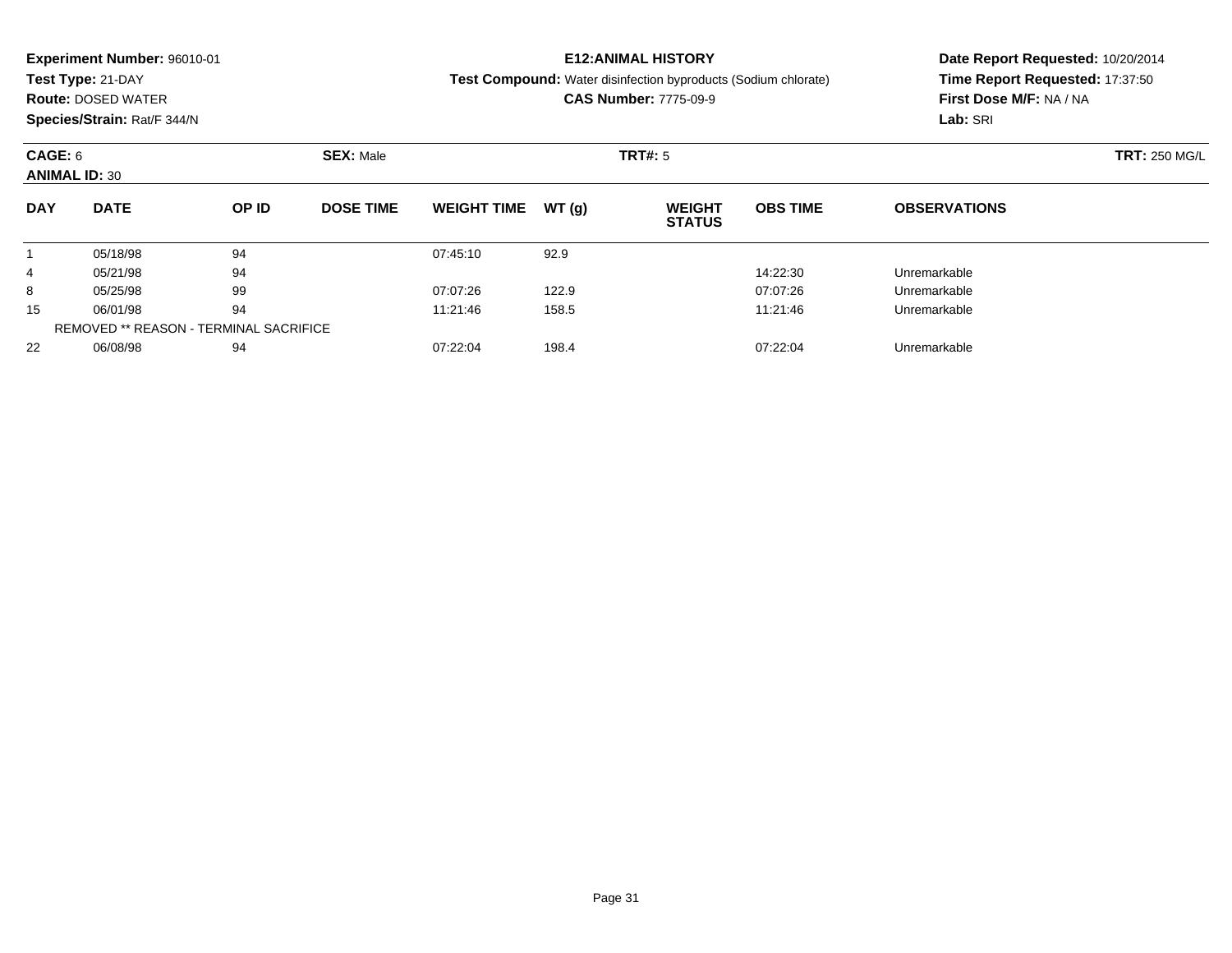|                      | <b>Experiment Number: 96010-01</b>     |       |                  |                    |       | <b>E12:ANIMAL HISTORY</b>                                      |                         | Date Report Requested: 10/20/2014 |  |  |
|----------------------|----------------------------------------|-------|------------------|--------------------|-------|----------------------------------------------------------------|-------------------------|-----------------------------------|--|--|
|                      | Test Type: 21-DAY                      |       |                  |                    |       | Test Compound: Water disinfection byproducts (Sodium chlorate) |                         | Time Report Requested: 17:37:50   |  |  |
|                      | <b>Route: DOSED WATER</b>              |       |                  |                    |       | <b>CAS Number: 7775-09-9</b>                                   | First Dose M/F: NA / NA |                                   |  |  |
|                      | Species/Strain: Rat/F 344/N            |       |                  |                    |       |                                                                |                         | Lab: SRI                          |  |  |
| <b>CAGE: 7</b>       |                                        |       | <b>SEX: Male</b> |                    |       | <b>TRT#: 7</b>                                                 |                         | <b>TRT: 500 MG/L</b>              |  |  |
| <b>ANIMAL ID: 31</b> |                                        |       |                  |                    |       |                                                                |                         |                                   |  |  |
| <b>DAY</b>           | <b>DATE</b>                            | OP ID | <b>DOSE TIME</b> | <b>WEIGHT TIME</b> | WT(g) | <b>WEIGHT</b><br><b>STATUS</b>                                 | <b>OBS TIME</b>         | <b>OBSERVATIONS</b>               |  |  |
|                      | 05/18/98                               | 94    |                  | 07:45:12           | 87.5  |                                                                |                         |                                   |  |  |
| 4                    | 05/21/98                               | 94    |                  |                    |       |                                                                | 14:24:28                | Unremarkable                      |  |  |
| 8                    | 05/25/98                               | 99    |                  | 07:10:38           | 120.3 |                                                                | 07:10:38                | Unremarkable                      |  |  |
| 15                   | 06/01/98                               | 94    |                  | 11:25:38           | 156.0 |                                                                | 11:25:38                | Unremarkable                      |  |  |
|                      | REMOVED ** REASON - TERMINAL SACRIFICE |       |                  |                    |       |                                                                |                         |                                   |  |  |

06/08/98 <sup>94</sup> 07:25:54 202.8 07:25:54 Unremarkable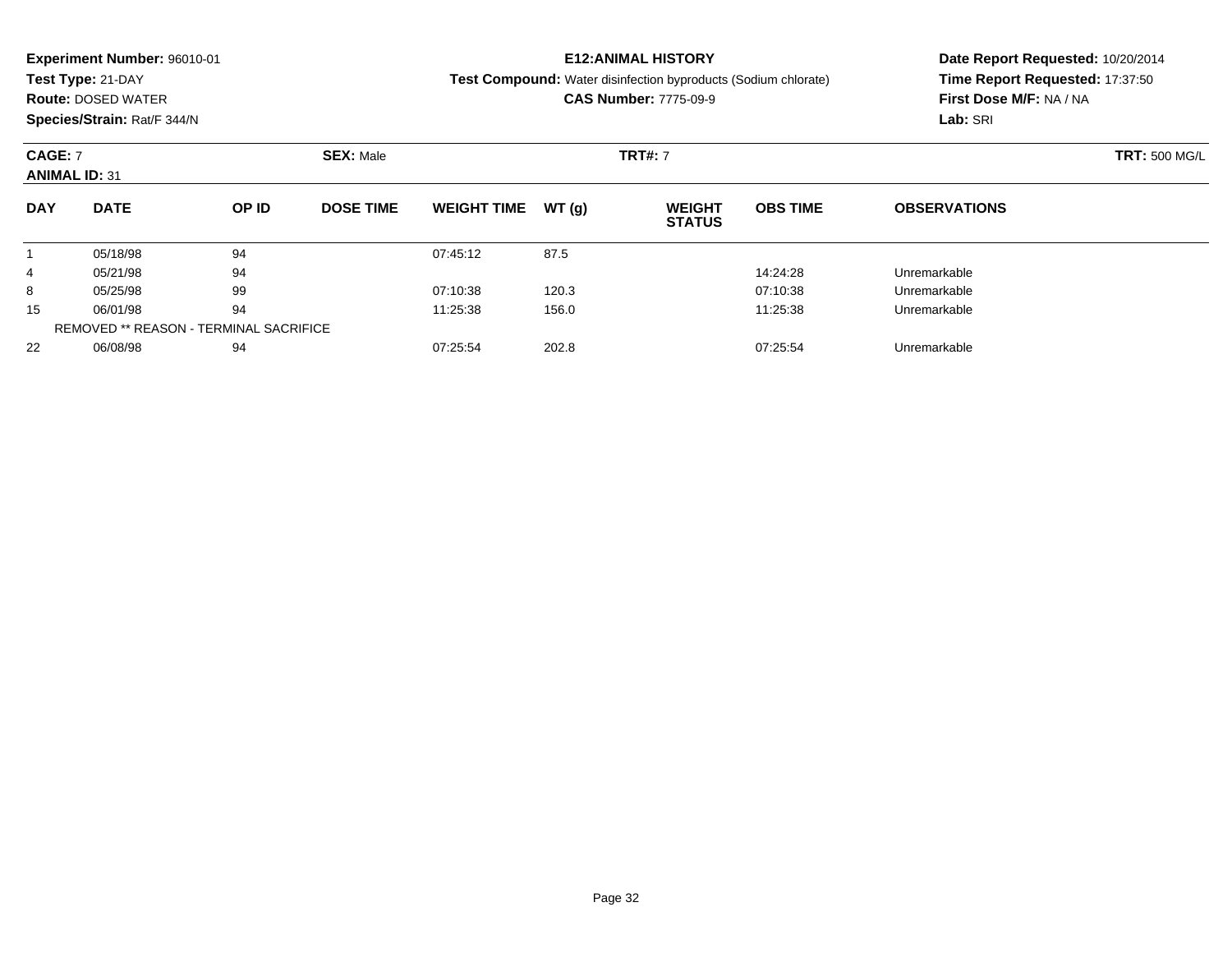|            | <b>Experiment Number: 96010-01</b>                         |       |                  |                    |       | <b>E12:ANIMAL HISTORY</b>                                             | Date Report Requested: 10/20/2014 |                                 |  |  |
|------------|------------------------------------------------------------|-------|------------------|--------------------|-------|-----------------------------------------------------------------------|-----------------------------------|---------------------------------|--|--|
|            | Test Type: 21-DAY                                          |       |                  |                    |       | <b>Test Compound:</b> Water disinfection byproducts (Sodium chlorate) |                                   | Time Report Requested: 17:37:50 |  |  |
|            | <b>Route: DOSED WATER</b>                                  |       |                  |                    |       | <b>CAS Number: 7775-09-9</b>                                          |                                   | First Dose M/F: NA / NA         |  |  |
|            | Species/Strain: Rat/F 344/N                                |       |                  |                    |       |                                                                       |                                   | Lab: SRI                        |  |  |
|            | <b>CAGE: 7</b><br><b>SEX: Male</b><br><b>ANIMAL ID: 32</b> |       |                  |                    |       | <b>TRT#: 7</b>                                                        |                                   | <b>TRT: 500 MG/L</b>            |  |  |
| <b>DAY</b> | <b>DATE</b>                                                | OP ID | <b>DOSE TIME</b> | <b>WEIGHT TIME</b> | WT(q) | <b>WEIGHT</b><br><b>STATUS</b>                                        | <b>OBS TIME</b>                   | <b>OBSERVATIONS</b>             |  |  |
|            | 05/18/98                                                   | 94    |                  | 07:45:12           | 86.1  |                                                                       |                                   |                                 |  |  |
| 4          | 05/21/98                                                   | 94    |                  |                    |       |                                                                       | 14:24:28                          | Unremarkable                    |  |  |
| 8          | 05/25/98                                                   | 99    |                  | 07:10:38           | 122.1 |                                                                       | 07:10:38                          | Unremarkable                    |  |  |
| 15         | 06/01/98                                                   | 94    |                  | 11:25:38           | 156.1 |                                                                       | 11:25:38                          | Unremarkable                    |  |  |
|            | REMOVED ** REASON - TERMINAL SACRIFICE                     |       |                  |                    |       |                                                                       |                                   |                                 |  |  |

06/08/98 <sup>94</sup> 07:25:54 197.2 07:25:54 Unremarkable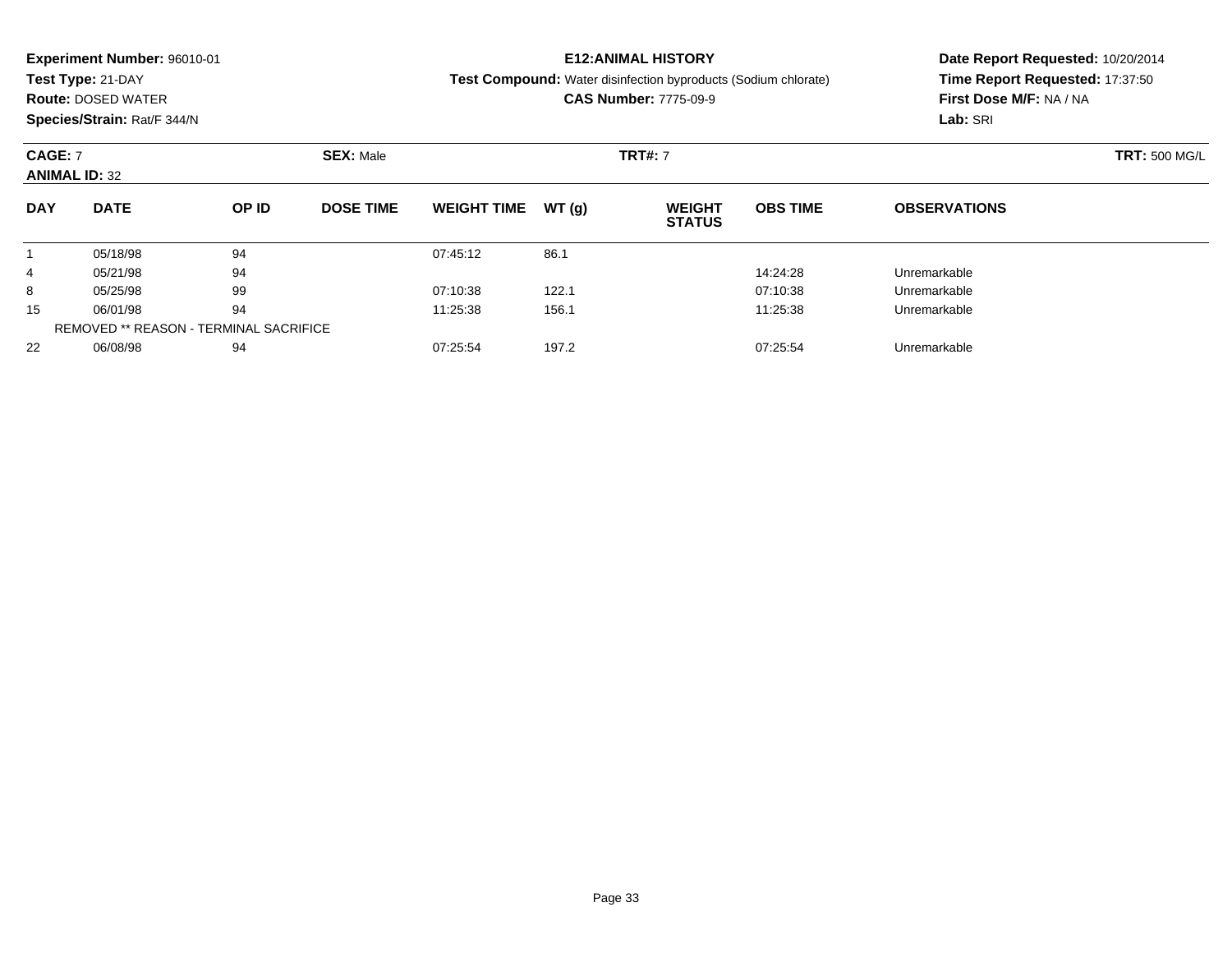|                                                            | <b>Experiment Number: 96010-01</b> |       |                  |                    |       | <b>E12:ANIMAL HISTORY</b>                                             |                         | Date Report Requested: 10/20/2014 |  |  |
|------------------------------------------------------------|------------------------------------|-------|------------------|--------------------|-------|-----------------------------------------------------------------------|-------------------------|-----------------------------------|--|--|
|                                                            | Test Type: 21-DAY                  |       |                  |                    |       | <b>Test Compound:</b> Water disinfection byproducts (Sodium chlorate) |                         | Time Report Requested: 17:37:50   |  |  |
|                                                            | <b>Route: DOSED WATER</b>          |       |                  |                    |       | <b>CAS Number: 7775-09-9</b>                                          | First Dose M/F: NA / NA |                                   |  |  |
|                                                            | Species/Strain: Rat/F 344/N        |       |                  |                    |       |                                                                       |                         | Lab: SRI                          |  |  |
| <b>SEX: Male</b><br><b>CAGE: 7</b><br><b>ANIMAL ID: 33</b> |                                    |       |                  |                    |       | <b>TRT#: 7</b>                                                        | <b>TRT: 500 MG/L</b>    |                                   |  |  |
|                                                            |                                    |       |                  |                    |       |                                                                       |                         |                                   |  |  |
| <b>DAY</b>                                                 | <b>DATE</b>                        | OP ID | <b>DOSE TIME</b> | <b>WEIGHT TIME</b> | WT(q) | <b>WEIGHT</b><br><b>STATUS</b>                                        | <b>OBS TIME</b>         | <b>OBSERVATIONS</b>               |  |  |
|                                                            | 05/18/98                           | 94    |                  | 07:45:12           | 80.3  |                                                                       |                         |                                   |  |  |
| 4                                                          | 05/21/98                           | 94    |                  |                    |       |                                                                       | 14:24:28                | Unremarkable                      |  |  |
| 8                                                          | 05/25/98                           | 99    |                  | 07:10:38           | 112.6 |                                                                       | 07:10:38                | Unremarkable                      |  |  |
| 15                                                         | 06/01/98                           | 94    |                  | 11:25:38           | 140.5 |                                                                       | 11:25:38                | Unremarkable                      |  |  |
|                                                            |                                    |       |                  |                    |       |                                                                       |                         |                                   |  |  |

06/08/98 <sup>94</sup> 07:25:54 180.9 07:25:54 Unremarkable

REMOVED \*\* REASON - TERMINAL SACRIFICE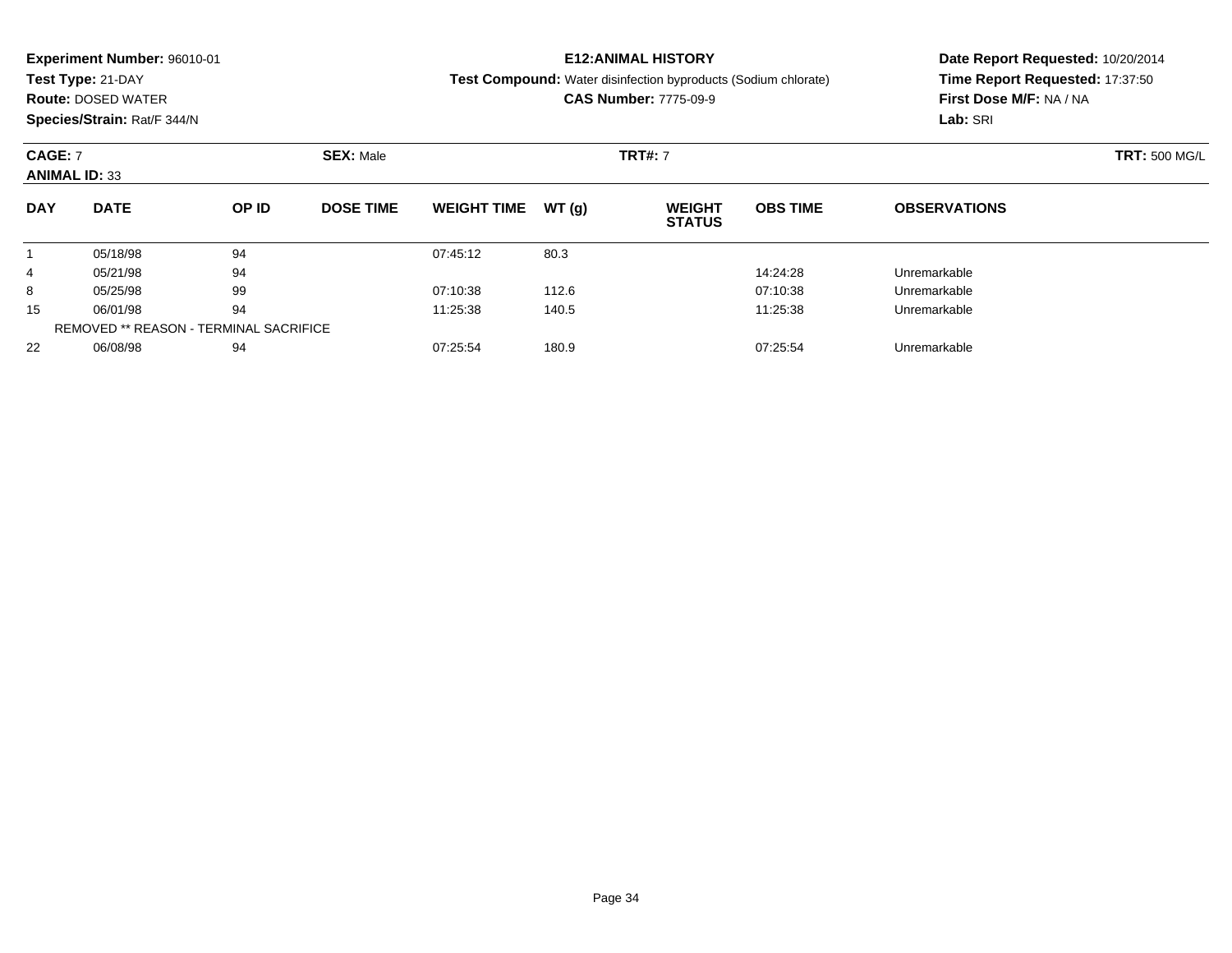|                      | <b>Experiment Number: 96010-01</b>            |       |                  |                    |       | <b>E12:ANIMAL HISTORY</b>                                             |                 | Date Report Requested: 10/20/2014<br>Time Report Requested: 17:37:50 |  |  |
|----------------------|-----------------------------------------------|-------|------------------|--------------------|-------|-----------------------------------------------------------------------|-----------------|----------------------------------------------------------------------|--|--|
|                      | Test Type: 21-DAY                             |       |                  |                    |       | <b>Test Compound:</b> Water disinfection byproducts (Sodium chlorate) |                 |                                                                      |  |  |
|                      | <b>Route: DOSED WATER</b>                     |       |                  |                    |       | <b>CAS Number: 7775-09-9</b>                                          |                 | First Dose M/F: NA / NA                                              |  |  |
|                      | Species/Strain: Rat/F 344/N                   |       |                  |                    |       |                                                                       |                 | Lab: SRI                                                             |  |  |
| <b>CAGE: 7</b>       |                                               |       | <b>SEX: Male</b> |                    |       | <b>TRT#: 7</b>                                                        |                 | <b>TRT: 500 MG/L</b>                                                 |  |  |
| <b>ANIMAL ID: 34</b> |                                               |       |                  |                    |       |                                                                       |                 |                                                                      |  |  |
| <b>DAY</b>           | <b>DATE</b>                                   | OP ID | <b>DOSE TIME</b> | <b>WEIGHT TIME</b> | WT(q) | <b>WEIGHT</b><br><b>STATUS</b>                                        | <b>OBS TIME</b> | <b>OBSERVATIONS</b>                                                  |  |  |
|                      | 05/18/98                                      | 94    |                  | 07:45:12           | 79.5  |                                                                       |                 |                                                                      |  |  |
| 4                    | 05/21/98                                      | 94    |                  |                    |       |                                                                       | 14:24:28        | Unremarkable                                                         |  |  |
| 8                    | 05/25/98                                      | 99    |                  | 07:10:38           | 112.0 |                                                                       | 07:10:38        | Unremarkable                                                         |  |  |
| 15                   | 06/01/98                                      | 94    |                  | 11:25:38           | 140.0 |                                                                       | 11:25:38        | Unremarkable                                                         |  |  |
|                      | <b>REMOVED ** REASON - TERMINAL SACRIFICE</b> |       |                  |                    |       |                                                                       |                 |                                                                      |  |  |

06/08/98 <sup>94</sup> 07:25:54 176.8 07:25:54 Unremarkable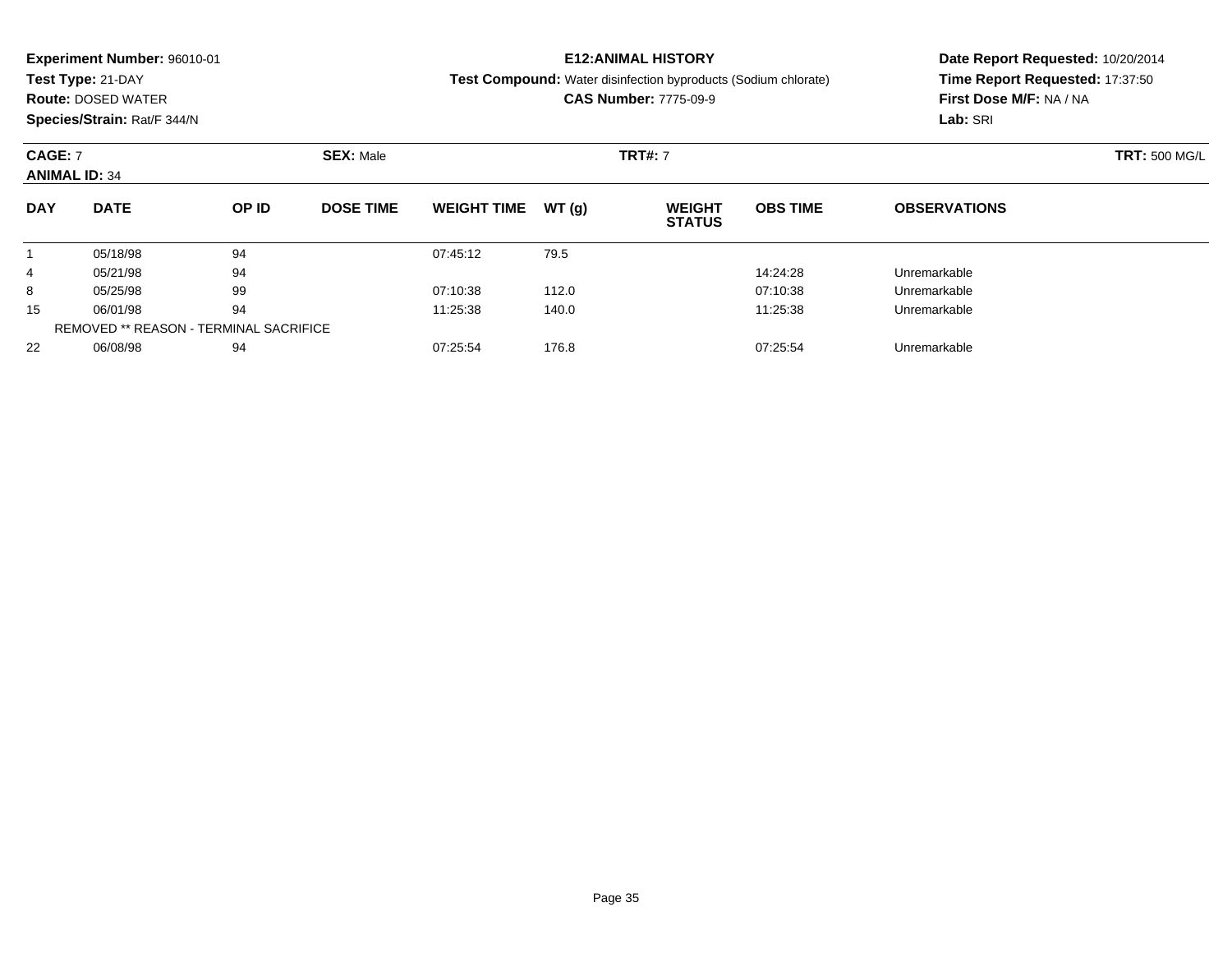|                | <b>Experiment Number: 96010-01</b>     |       |                  |                    |       | <b>E12:ANIMAL HISTORY</b>                                             |                 | Date Report Requested: 10/20/2014<br>Time Report Requested: 17:37:50 |  |  |
|----------------|----------------------------------------|-------|------------------|--------------------|-------|-----------------------------------------------------------------------|-----------------|----------------------------------------------------------------------|--|--|
|                | Test Type: 21-DAY                      |       |                  |                    |       | <b>Test Compound:</b> Water disinfection byproducts (Sodium chlorate) |                 |                                                                      |  |  |
|                | <b>Route: DOSED WATER</b>              |       |                  |                    |       | <b>CAS Number: 7775-09-9</b>                                          |                 | First Dose M/F: NA / NA                                              |  |  |
|                | Species/Strain: Rat/F 344/N            |       |                  |                    |       |                                                                       |                 | Lab: SRI                                                             |  |  |
| <b>CAGE: 7</b> | <b>ANIMAL ID: 35</b>                   |       | <b>SEX: Male</b> |                    |       | <b>TRT#: 7</b>                                                        |                 | <b>TRT: 500 MG/L</b>                                                 |  |  |
| <b>DAY</b>     | <b>DATE</b>                            | OP ID | <b>DOSE TIME</b> | <b>WEIGHT TIME</b> | WT(q) | <b>WEIGHT</b><br><b>STATUS</b>                                        | <b>OBS TIME</b> | <b>OBSERVATIONS</b>                                                  |  |  |
|                |                                        |       |                  |                    |       |                                                                       |                 |                                                                      |  |  |
|                | 05/18/98                               | 94    |                  | 07:45:12           | 92.5  |                                                                       |                 |                                                                      |  |  |
| 4              | 05/21/98                               | 94    |                  |                    |       |                                                                       | 14:24:28        | Unremarkable                                                         |  |  |
| 8              | 05/25/98                               | 99    |                  | 07:10:38           | 130.4 |                                                                       | 07:10:38        | Unremarkable                                                         |  |  |
| 15             | 06/01/98                               | 94    |                  | 11:25:38           | 165.2 |                                                                       | 11:25:38        | Unremarkable                                                         |  |  |
|                | REMOVED ** REASON - TERMINAL SACRIFICE |       |                  |                    |       |                                                                       |                 |                                                                      |  |  |

06/08/98 <sup>94</sup> 07:25:54 206.3 07:25:54 Unremarkable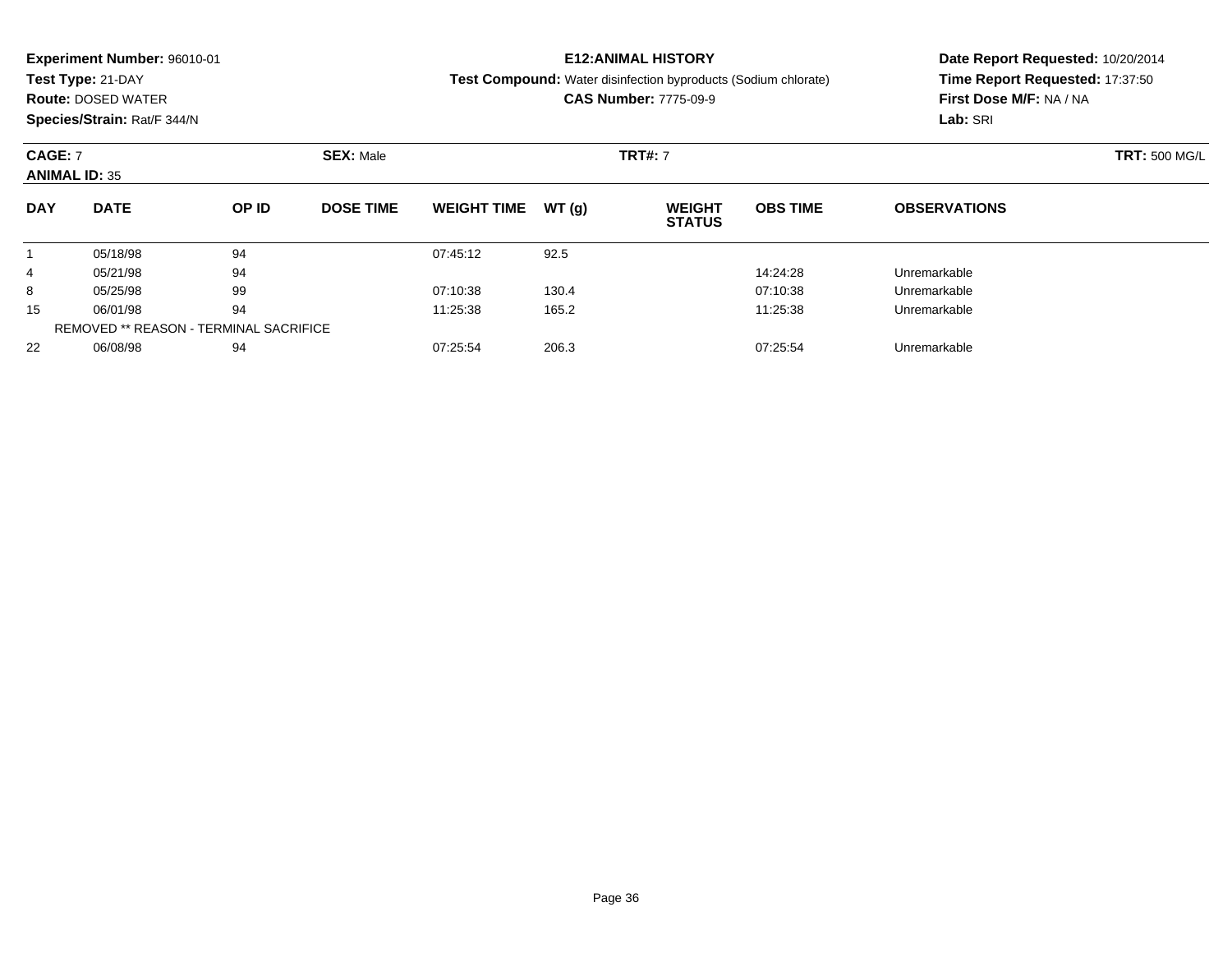|            | <b>Experiment Number: 96010-01</b> |       |                  |                    |       | <b>E12:ANIMAL HISTORY</b>                                             |                 | Date Report Requested: 10/20/2014 |  |  |
|------------|------------------------------------|-------|------------------|--------------------|-------|-----------------------------------------------------------------------|-----------------|-----------------------------------|--|--|
|            | Test Type: 21-DAY                  |       |                  |                    |       | <b>Test Compound:</b> Water disinfection byproducts (Sodium chlorate) |                 | Time Report Requested: 17:37:50   |  |  |
|            | <b>Route: DOSED WATER</b>          |       |                  |                    |       | <b>CAS Number: 7775-09-9</b>                                          |                 | First Dose M/F: NA / NA           |  |  |
|            | Species/Strain: Rat/F 344/N        |       |                  |                    |       |                                                                       |                 | Lab: SRI                          |  |  |
| CAGE: 8    |                                    |       | <b>SEX: Male</b> |                    |       | <b>TRT#: 7</b>                                                        |                 | <b>TRT: 500 MG/L</b>              |  |  |
|            | <b>ANIMAL ID: 36</b>               |       |                  |                    |       |                                                                       |                 |                                   |  |  |
| <b>DAY</b> | <b>DATE</b>                        | OP ID | <b>DOSE TIME</b> | <b>WEIGHT TIME</b> | WT(q) | <b>WEIGHT</b><br><b>STATUS</b>                                        | <b>OBS TIME</b> | <b>OBSERVATIONS</b>               |  |  |
|            | 05/18/98                           | 94    |                  | 07:45:14           | 80.1  |                                                                       |                 |                                   |  |  |
| 4          | 05/21/98                           | 94    |                  |                    |       |                                                                       | 14:26:42        | Unremarkable                      |  |  |
| 8          | 05/25/98                           | 99    |                  | 07:13:22           | 114.1 |                                                                       | 07:13:22        | Unremarkable                      |  |  |
| 15         | 06/01/98                           | 94    |                  | 11:28:56           | 143.7 |                                                                       | 11:28:56        | Unremarkable                      |  |  |
|            |                                    |       |                  |                    |       |                                                                       |                 |                                   |  |  |

06/08/98 <sup>94</sup> 07:30:34 178.8 07:30:34 Unremarkable

REMOVED \*\* REASON - TERMINAL SACRIFICE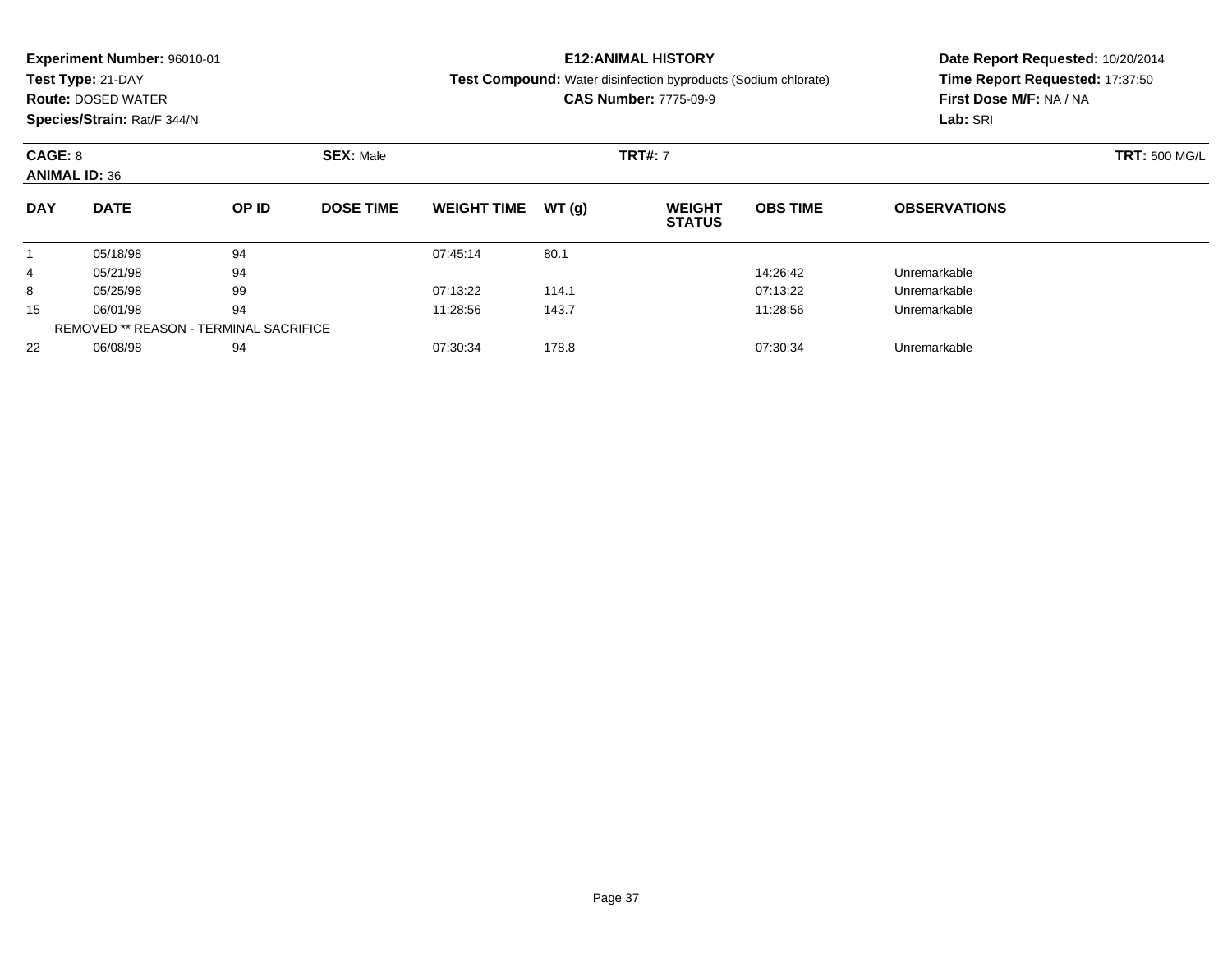|            | <b>Experiment Number: 96010-01</b> |       |                  |                    |       | <b>E12:ANIMAL HISTORY</b>                                             |                 | Date Report Requested: 10/20/2014 |  |  |
|------------|------------------------------------|-------|------------------|--------------------|-------|-----------------------------------------------------------------------|-----------------|-----------------------------------|--|--|
|            | Test Type: 21-DAY                  |       |                  |                    |       | <b>Test Compound:</b> Water disinfection byproducts (Sodium chlorate) |                 | Time Report Requested: 17:37:50   |  |  |
|            | <b>Route: DOSED WATER</b>          |       |                  |                    |       | <b>CAS Number: 7775-09-9</b>                                          |                 | First Dose M/F: NA / NA           |  |  |
|            | Species/Strain: Rat/F 344/N        |       |                  |                    |       |                                                                       |                 | Lab: SRI                          |  |  |
| CAGE: 8    |                                    |       | <b>SEX: Male</b> |                    |       | <b>TRT#: 7</b>                                                        |                 | <b>TRT: 500 MG/L</b>              |  |  |
|            | <b>ANIMAL ID: 37</b>               |       |                  |                    |       |                                                                       |                 |                                   |  |  |
| <b>DAY</b> | <b>DATE</b>                        | OP ID | <b>DOSE TIME</b> | <b>WEIGHT TIME</b> | WT(q) | <b>WEIGHT</b><br><b>STATUS</b>                                        | <b>OBS TIME</b> | <b>OBSERVATIONS</b>               |  |  |
|            | 05/18/98                           | 94    |                  | 07:45:14           | 86.4  |                                                                       |                 |                                   |  |  |
| 4          | 05/21/98                           | 94    |                  |                    |       |                                                                       | 14:26:42        | Unremarkable                      |  |  |
| 8          | 05/25/98                           | 99    |                  | 07:13:22           | 120.9 |                                                                       | 07:13:22        | Unremarkable                      |  |  |
| 15         | 06/01/98                           | 94    |                  | 11:28:56           | 150.8 |                                                                       | 11:28:56        | Unremarkable                      |  |  |
|            |                                    |       |                  |                    |       |                                                                       |                 |                                   |  |  |

06/08/98 <sup>94</sup> 07:30:34 192.0 07:30:34 Unremarkable

REMOVED \*\* REASON - TERMINAL SACRIFICE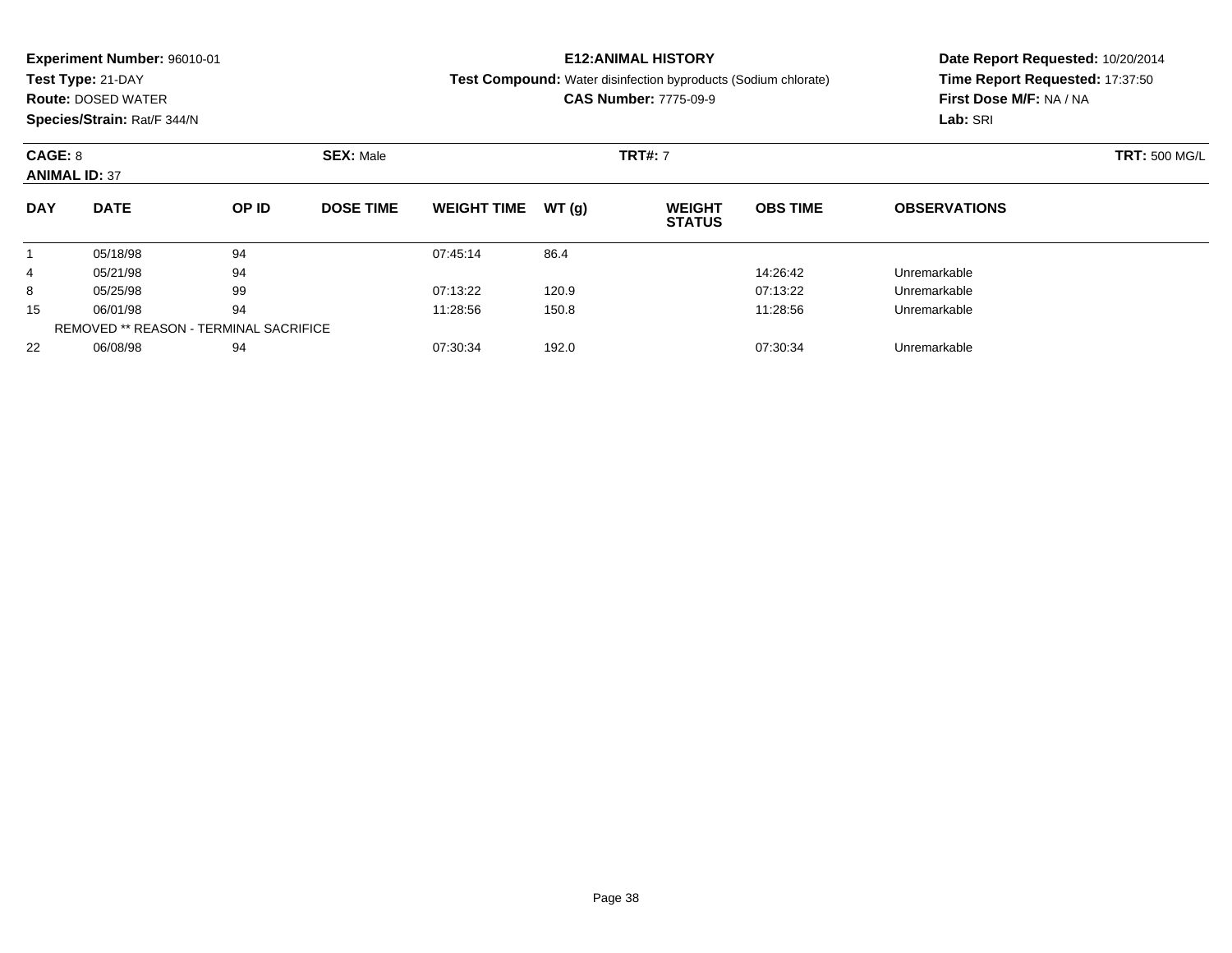|            | <b>Experiment Number: 96010-01</b><br>Test Type: 21-DAY<br><b>Route: DOSED WATER</b><br>Species/Strain: Rat/F 344/N |       |                  |                    |       | <b>E12:ANIMAL HISTORY</b><br><b>Test Compound:</b> Water disinfection byproducts (Sodium chlorate)<br><b>CAS Number: 7775-09-9</b> |                 | Date Report Requested: 10/20/2014<br>Time Report Requested: 17:37:50<br>First Dose M/F: NA / NA<br>Lab: SRI |
|------------|---------------------------------------------------------------------------------------------------------------------|-------|------------------|--------------------|-------|------------------------------------------------------------------------------------------------------------------------------------|-----------------|-------------------------------------------------------------------------------------------------------------|
| CAGE: 8    | <b>ANIMAL ID: 38</b>                                                                                                |       | <b>SEX: Male</b> |                    |       | <b>TRT#: 7</b>                                                                                                                     |                 | <b>TRT: 500 MG/L</b>                                                                                        |
| <b>DAY</b> | <b>DATE</b>                                                                                                         | OP ID | <b>DOSE TIME</b> | <b>WEIGHT TIME</b> | WT(g) | <b>WEIGHT</b><br><b>STATUS</b>                                                                                                     | <b>OBS TIME</b> | <b>OBSERVATIONS</b>                                                                                         |
|            | 05/18/98                                                                                                            | 94    |                  | 07:45:14           | 88.4  |                                                                                                                                    |                 |                                                                                                             |
| 4          | 05/21/98                                                                                                            | 94    |                  |                    |       |                                                                                                                                    | 14:26:42        | Unremarkable                                                                                                |
| 8          | 05/25/98                                                                                                            | 99    |                  | 07:13:22           | 120.0 |                                                                                                                                    | 07:13:22        | Unremarkable                                                                                                |
|            |                                                                                                                     |       |                  |                    |       |                                                                                                                                    |                 |                                                                                                             |

06/01/98 <sup>94</sup> 11:28:56 146.7 11:28:56 Unremarkable

06/08/98 <sup>94</sup> 07:30:34 184.0 07:30:34 Unremarkable

15

22

REMOVED \*\* REASON - TERMINAL SACRIFICE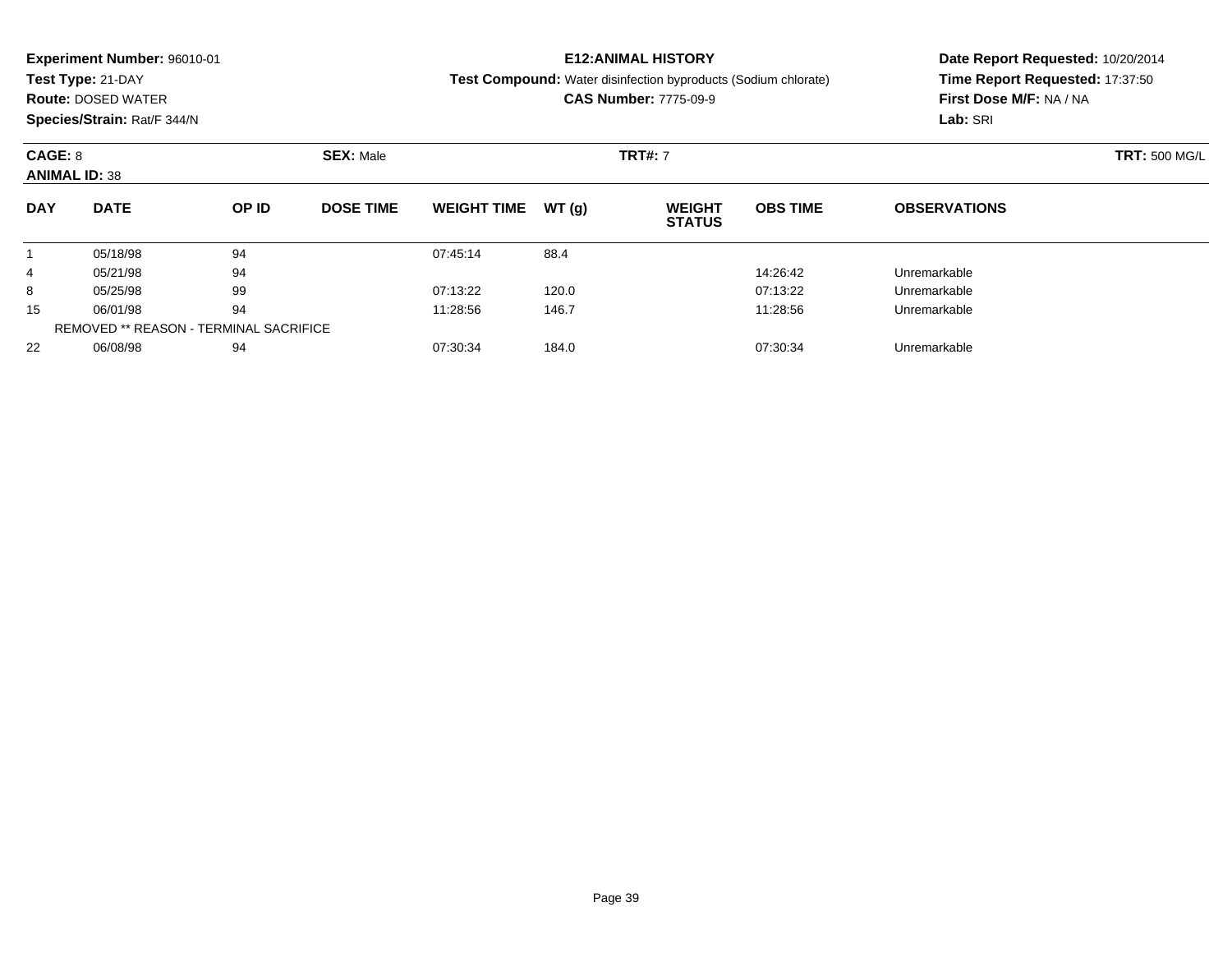|            | <b>Experiment Number: 96010-01</b> |                                                |                  |                    |       | <b>E12:ANIMAL HISTORY</b>                                             |                 | Date Report Requested: 10/20/2014 |  |  |
|------------|------------------------------------|------------------------------------------------|------------------|--------------------|-------|-----------------------------------------------------------------------|-----------------|-----------------------------------|--|--|
|            | Test Type: 21-DAY                  |                                                |                  |                    |       | <b>Test Compound:</b> Water disinfection byproducts (Sodium chlorate) |                 | Time Report Requested: 17:37:50   |  |  |
|            | <b>Route: DOSED WATER</b>          |                                                |                  |                    |       | <b>CAS Number: 7775-09-9</b>                                          |                 | First Dose M/F: NA / NA           |  |  |
|            | Species/Strain: Rat/F 344/N        | Lab: SRI<br><b>SEX: Male</b><br><b>TRT#: 7</b> |                  |                    |       |                                                                       |                 |                                   |  |  |
| CAGE: 8    |                                    |                                                |                  |                    |       |                                                                       |                 | <b>TRT: 500 MG/L</b>              |  |  |
|            | <b>ANIMAL ID: 39</b>               |                                                |                  |                    |       |                                                                       |                 |                                   |  |  |
| <b>DAY</b> | <b>DATE</b>                        | OP ID                                          | <b>DOSE TIME</b> | <b>WEIGHT TIME</b> | WT(q) | <b>WEIGHT</b><br><b>STATUS</b>                                        | <b>OBS TIME</b> | <b>OBSERVATIONS</b>               |  |  |
|            | 05/18/98                           | 94                                             |                  | 07:45:14           | 87.2  |                                                                       |                 |                                   |  |  |
| 4          | 05/21/98                           | 94                                             |                  |                    |       |                                                                       | 14:26:42        | Unremarkable                      |  |  |
| 8          | 05/25/98                           | 99                                             |                  | 07:13:22           | 115.8 |                                                                       | 07:13:22        | Unremarkable                      |  |  |
| 15         | 06/01/98                           | 94                                             |                  | 11:28:56           | 146.8 |                                                                       | 11:28:56        | Unremarkable                      |  |  |

06/01/98 <sup>94</sup> 11:28:56 146.8 11:28:56 Unremarkable

06/08/98 <sup>94</sup> 07:30:34 187.2 07:30:34 Unremarkable

REMOVED \*\* REASON - TERMINAL SACRIFICE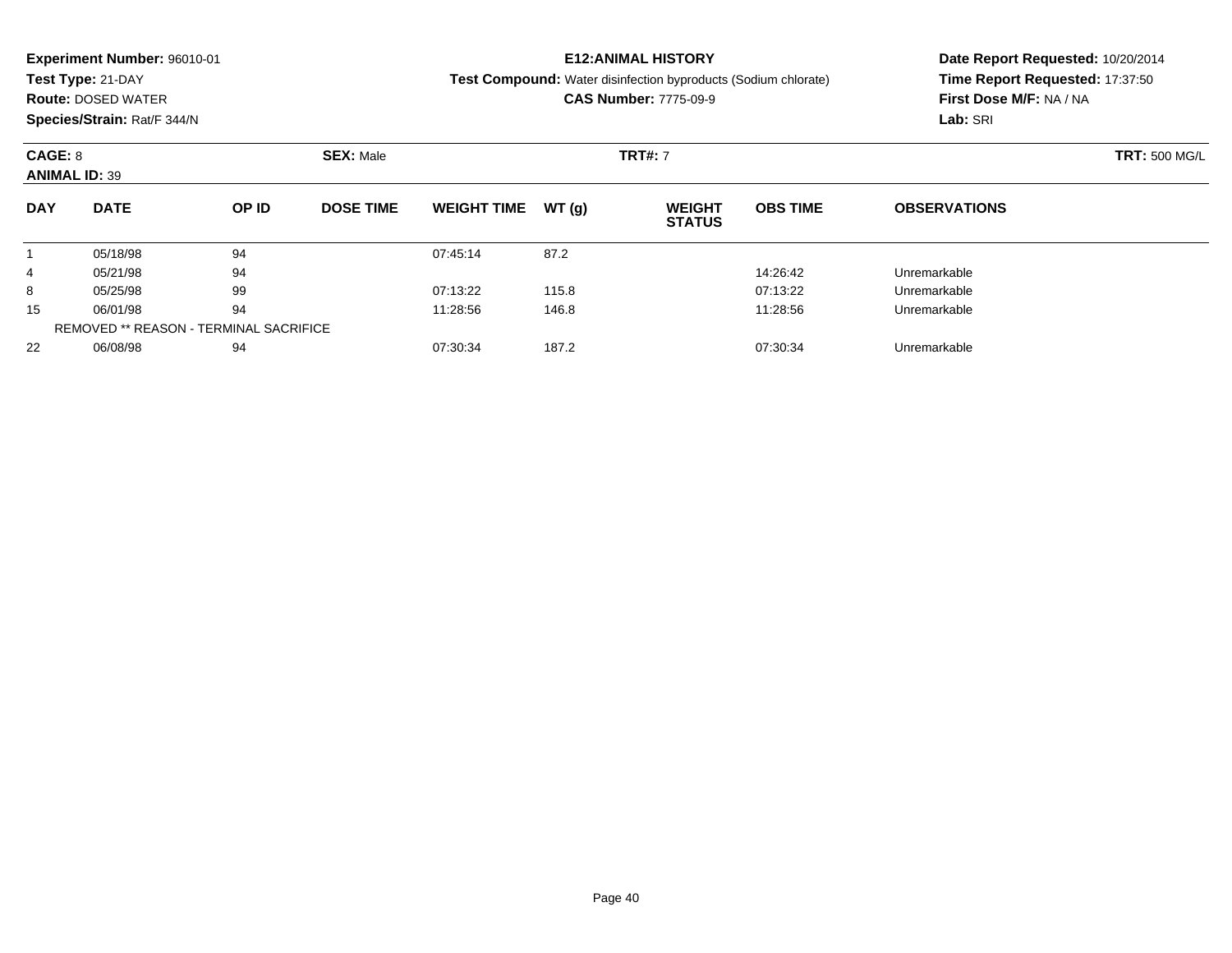|            | <b>Experiment Number: 96010-01</b> |       |                  |                    |       | <b>E12:ANIMAL HISTORY</b>                                             |                 | Date Report Requested: 10/20/2014 |
|------------|------------------------------------|-------|------------------|--------------------|-------|-----------------------------------------------------------------------|-----------------|-----------------------------------|
|            | Test Type: 21-DAY                  |       |                  |                    |       | <b>Test Compound:</b> Water disinfection byproducts (Sodium chlorate) |                 | Time Report Requested: 17:37:50   |
|            | <b>Route: DOSED WATER</b>          |       |                  |                    |       | <b>CAS Number: 7775-09-9</b>                                          |                 | First Dose M/F: NA / NA           |
|            | Species/Strain: Rat/F 344/N        |       |                  |                    |       |                                                                       |                 | Lab: SRI                          |
| CAGE: 8    |                                    |       | <b>SEX: Male</b> |                    |       | <b>TRT#: 7</b>                                                        |                 | <b>TRT: 500 MG/L</b>              |
|            | <b>ANIMAL ID: 40</b>               |       |                  |                    |       |                                                                       |                 |                                   |
| <b>DAY</b> | <b>DATE</b>                        | OP ID | <b>DOSE TIME</b> | <b>WEIGHT TIME</b> | WT(q) | <b>WEIGHT</b><br><b>STATUS</b>                                        | <b>OBS TIME</b> | <b>OBSERVATIONS</b>               |
|            | 05/18/98                           | 94    |                  | 07:45:14           | 85.5  |                                                                       |                 |                                   |
| 4          | 05/21/98                           | 94    |                  |                    |       |                                                                       | 14:26:42        | Unremarkable                      |
| 8          | 05/25/98                           | 99    |                  | 07:13:22           | 115.9 |                                                                       | 07:13:22        | Unremarkable                      |
| 15         | 06/01/98                           | 94    |                  | 11:28:56           | 144.9 |                                                                       | 11:28:56        | Unremarkable                      |
|            |                                    |       |                  |                    |       |                                                                       |                 |                                   |

06/08/98 <sup>94</sup> 07:30:34 182.1 07:30:34 Unremarkable

REMOVED \*\* REASON - TERMINAL SACRIFICE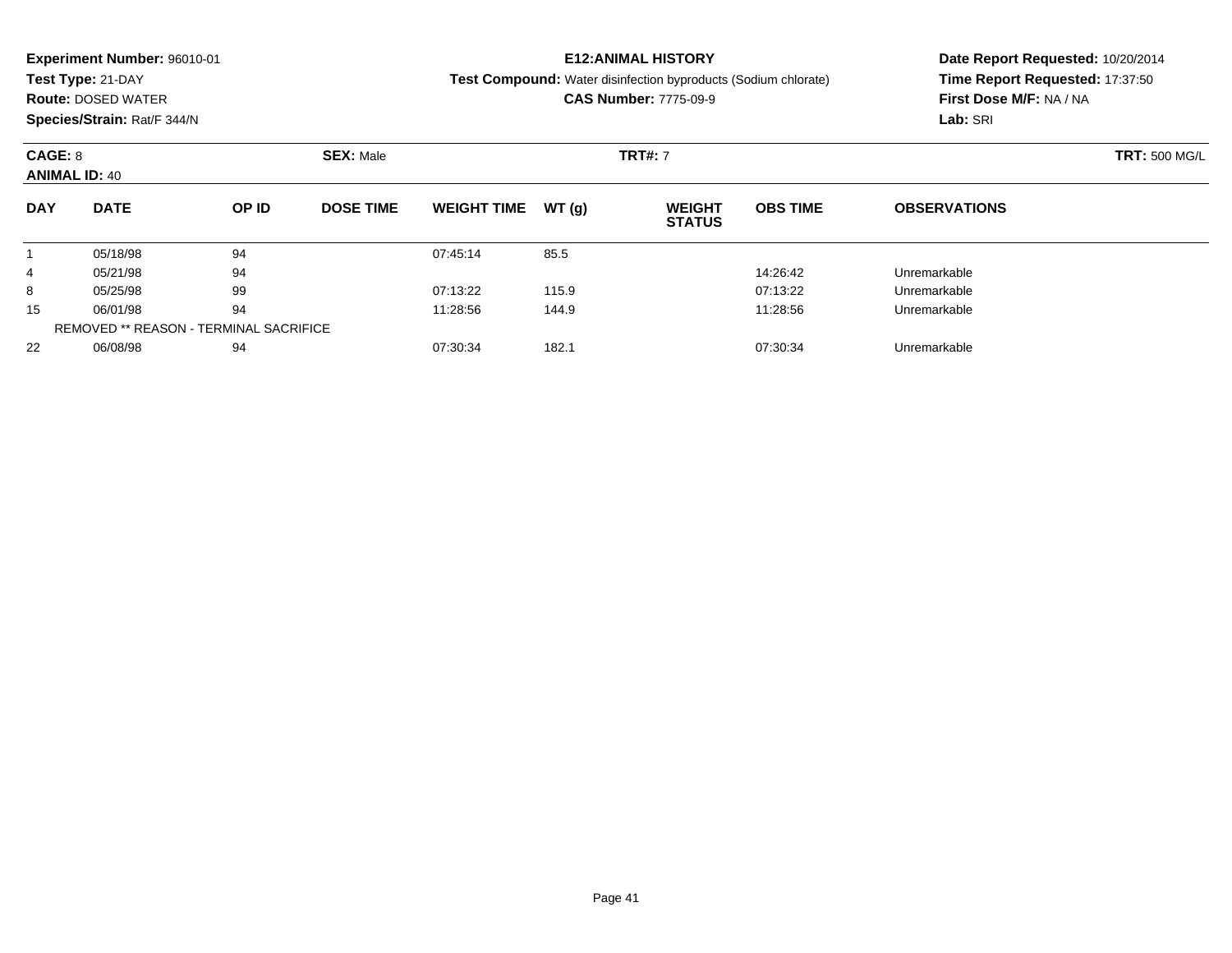|                      | <b>Experiment Number: 96010-01</b> |       |                  |                    |       | <b>E12:ANIMAL HISTORY</b>                                             |                 | Date Report Requested: 10/20/2014 |  |  |
|----------------------|------------------------------------|-------|------------------|--------------------|-------|-----------------------------------------------------------------------|-----------------|-----------------------------------|--|--|
|                      | Test Type: 21-DAY                  |       |                  |                    |       | <b>Test Compound:</b> Water disinfection byproducts (Sodium chlorate) |                 | Time Report Requested: 17:37:50   |  |  |
|                      | <b>Route: DOSED WATER</b>          |       |                  |                    |       | <b>CAS Number: 7775-09-9</b>                                          |                 | First Dose M/F: NA / NA           |  |  |
|                      | Species/Strain: Rat/F 344/N        |       |                  |                    |       |                                                                       |                 | Lab: SRI                          |  |  |
| CAGE: 9              |                                    |       | <b>SEX: Male</b> |                    |       | <b>TRT#: 9</b>                                                        |                 | <b>TRT: 1000MG/L</b>              |  |  |
| <b>ANIMAL ID: 41</b> |                                    |       |                  |                    |       |                                                                       |                 |                                   |  |  |
| <b>DAY</b>           | <b>DATE</b>                        | OP ID | <b>DOSE TIME</b> | <b>WEIGHT TIME</b> | WT(q) | <b>WEIGHT</b><br><b>STATUS</b>                                        | <b>OBS TIME</b> | <b>OBSERVATIONS</b>               |  |  |
|                      | 05/18/98                           | 94    |                  | 07:45:16           | 88.5  |                                                                       |                 |                                   |  |  |
| 4                    | 05/21/98                           | 94    |                  |                    |       |                                                                       | 14:28:42        | Unremarkable                      |  |  |
| 8                    | 05/25/98                           | 99    |                  | 07:16:48           | 120.8 |                                                                       | 07:16:48        | Unremarkable                      |  |  |
| 15                   | 06/01/98                           | 94    |                  | 11:33:30           | 148.9 |                                                                       | 11:33:30        | Unremarkable                      |  |  |

06/08/98 <sup>94</sup> 07:34:42 186.9 07:34:42 Unremarkable

REMOVED \*\* REASON - TERMINAL SACRIFICE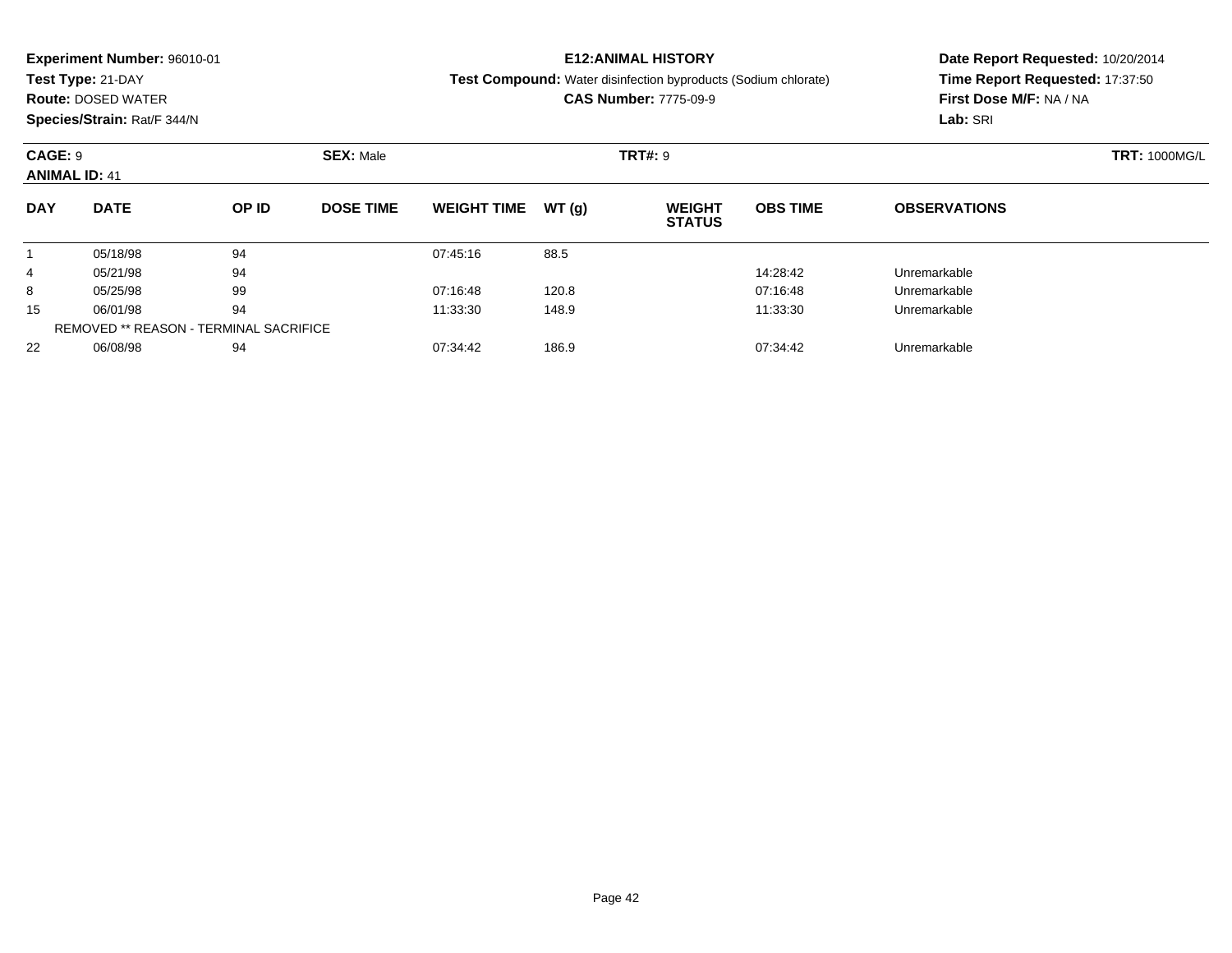|                      | <b>Experiment Number: 96010-01</b> |       |                  |                    |       | <b>E12:ANIMAL HISTORY</b>                                             |                 | Date Report Requested: 10/20/2014 |  |  |
|----------------------|------------------------------------|-------|------------------|--------------------|-------|-----------------------------------------------------------------------|-----------------|-----------------------------------|--|--|
|                      | Test Type: 21-DAY                  |       |                  |                    |       | <b>Test Compound:</b> Water disinfection byproducts (Sodium chlorate) |                 | Time Report Requested: 17:37:50   |  |  |
|                      | <b>Route: DOSED WATER</b>          |       |                  |                    |       | <b>CAS Number: 7775-09-9</b>                                          |                 | First Dose M/F: NA / NA           |  |  |
|                      | Species/Strain: Rat/F 344/N        |       |                  |                    |       |                                                                       |                 | Lab: SRI                          |  |  |
| CAGE: 9              |                                    |       | <b>SEX: Male</b> |                    |       | <b>TRT#: 9</b>                                                        |                 | <b>TRT: 1000MG/L</b>              |  |  |
| <b>ANIMAL ID: 42</b> |                                    |       |                  |                    |       |                                                                       |                 |                                   |  |  |
| <b>DAY</b>           | <b>DATE</b>                        | OP ID | <b>DOSE TIME</b> | <b>WEIGHT TIME</b> | WT(q) | <b>WEIGHT</b><br><b>STATUS</b>                                        | <b>OBS TIME</b> | <b>OBSERVATIONS</b>               |  |  |
|                      | 05/18/98                           | 94    |                  | 07:45:16           | 83.0  |                                                                       |                 |                                   |  |  |
| 4                    | 05/21/98                           | 94    |                  |                    |       |                                                                       | 14:28:42        | Unremarkable                      |  |  |
| 8                    | 05/25/98                           | 99    |                  | 07:16:48           | 117.9 |                                                                       | 07:16:48        | Unremarkable                      |  |  |
| 15                   | 06/01/98                           | 94    |                  | 11:33:30           | 148.4 |                                                                       | 11:33:30        | Unremarkable                      |  |  |

06/08/98 <sup>94</sup> 07:34:42 184.5 07:34:42 Unremarkable

REMOVED \*\* REASON - TERMINAL SACRIFICE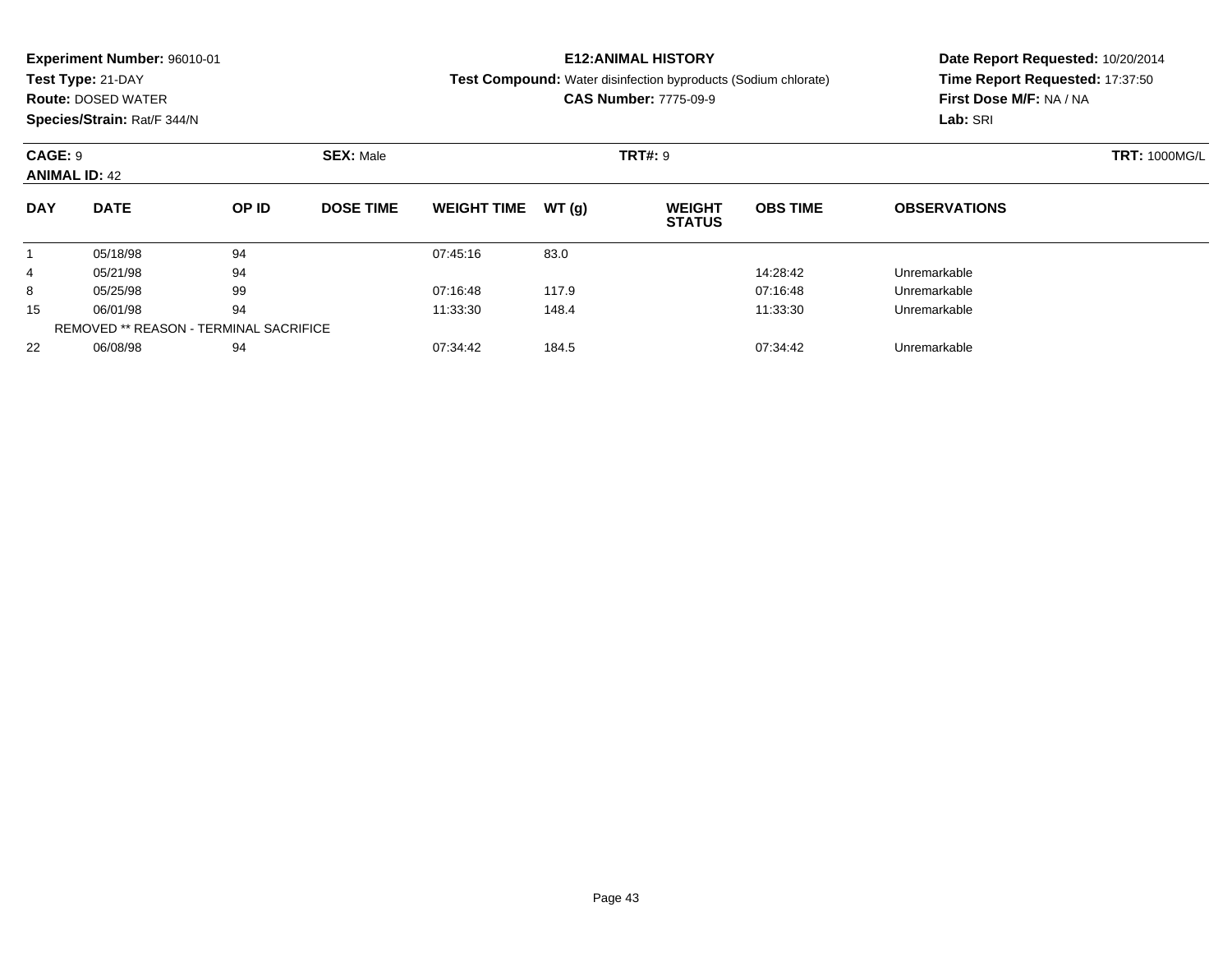|            | <b>Experiment Number: 96010-01</b> |       |                  |                    |       | <b>E12:ANIMAL HISTORY</b>                                             |                 | Date Report Requested: 10/20/2014 |  |  |
|------------|------------------------------------|-------|------------------|--------------------|-------|-----------------------------------------------------------------------|-----------------|-----------------------------------|--|--|
|            | Test Type: 21-DAY                  |       |                  |                    |       | <b>Test Compound:</b> Water disinfection byproducts (Sodium chlorate) |                 | Time Report Requested: 17:37:50   |  |  |
|            | <b>Route: DOSED WATER</b>          |       |                  |                    |       | <b>CAS Number: 7775-09-9</b>                                          |                 | First Dose M/F: NA / NA           |  |  |
|            | Species/Strain: Rat/F 344/N        |       |                  |                    |       |                                                                       |                 | Lab: SRI                          |  |  |
| CAGE: 9    |                                    |       | <b>SEX: Male</b> |                    |       | <b>TRT#: 9</b>                                                        |                 | <b>TRT: 1000MG/L</b>              |  |  |
|            | <b>ANIMAL ID: 43</b>               |       |                  |                    |       |                                                                       |                 |                                   |  |  |
| <b>DAY</b> | <b>DATE</b>                        | OP ID | <b>DOSE TIME</b> | <b>WEIGHT TIME</b> | WT(q) | <b>WEIGHT</b><br><b>STATUS</b>                                        | <b>OBS TIME</b> | <b>OBSERVATIONS</b>               |  |  |
|            | 05/18/98                           | 94    |                  | 07:45:16           | 80.6  |                                                                       |                 |                                   |  |  |
| 4          | 05/21/98                           | 94    |                  |                    |       |                                                                       | 14:28:42        | Unremarkable                      |  |  |
| 8          | 05/25/98                           | 99    |                  | 07:16:48           | 113.0 |                                                                       | 07:16:48        | Unremarkable                      |  |  |
| 15         | 06/01/98                           | 94    |                  | 11:33:30           | 140.7 |                                                                       | 11:33:30        | Unremarkable                      |  |  |
|            |                                    |       |                  |                    |       |                                                                       |                 |                                   |  |  |

06/08/98 <sup>94</sup> 07:34:42 176.1 07:34:42 Unremarkable

REMOVED \*\* REASON - TERMINAL SACRIFICE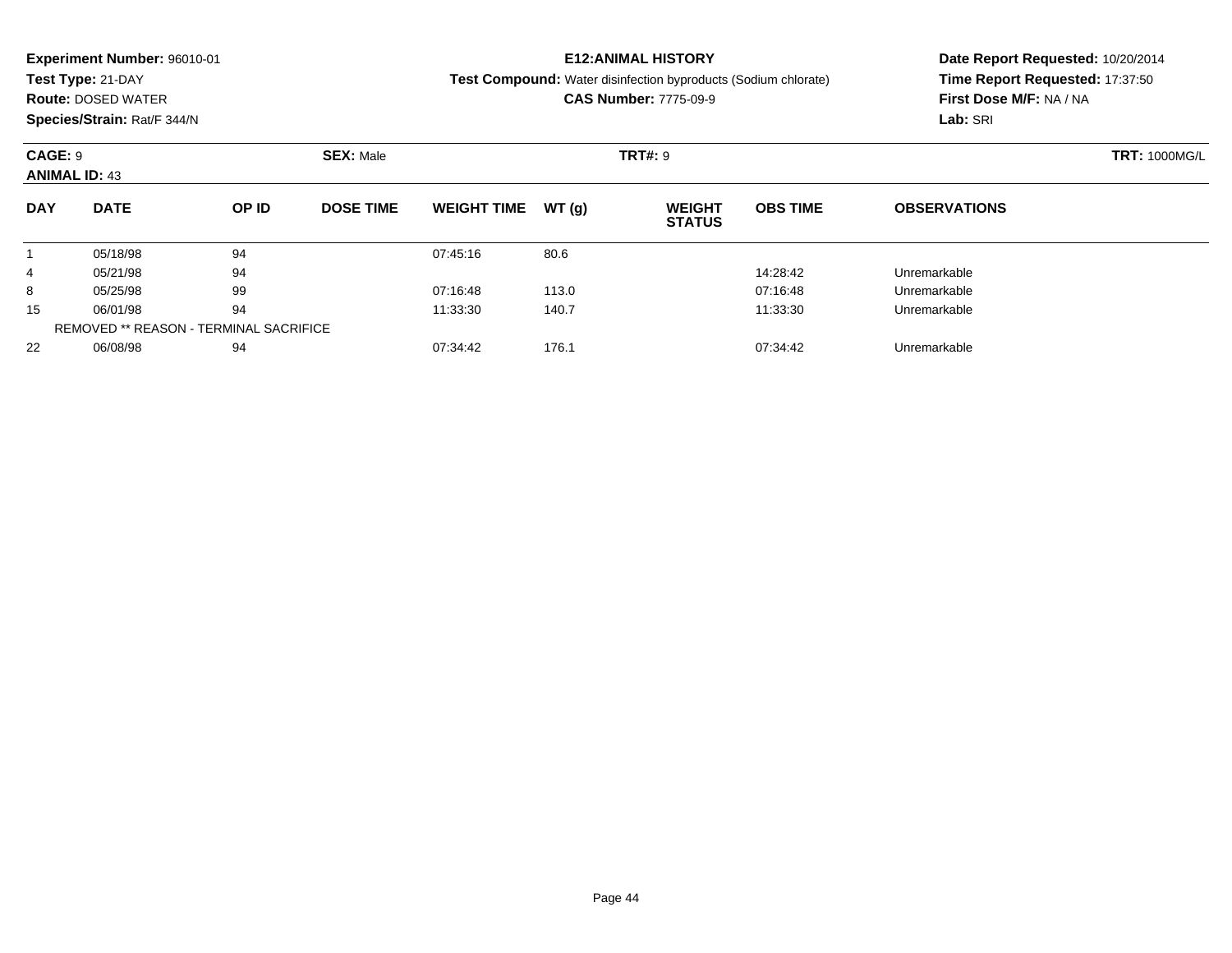|            | <b>Experiment Number: 96010-01</b> |       |                  |                    |       | <b>E12:ANIMAL HISTORY</b>                                             |                 | Date Report Requested: 10/20/2014 |  |  |
|------------|------------------------------------|-------|------------------|--------------------|-------|-----------------------------------------------------------------------|-----------------|-----------------------------------|--|--|
|            | Test Type: 21-DAY                  |       |                  |                    |       | <b>Test Compound:</b> Water disinfection byproducts (Sodium chlorate) |                 | Time Report Requested: 17:37:50   |  |  |
|            | <b>Route: DOSED WATER</b>          |       |                  |                    |       | <b>CAS Number: 7775-09-9</b>                                          |                 | First Dose M/F: NA / NA           |  |  |
|            | Species/Strain: Rat/F 344/N        |       |                  |                    |       |                                                                       |                 | Lab: SRI                          |  |  |
| CAGE: 9    |                                    |       | <b>SEX: Male</b> |                    |       | <b>TRT#: 9</b>                                                        |                 | <b>TRT: 1000MG/L</b>              |  |  |
|            | <b>ANIMAL ID: 44</b>               |       |                  |                    |       |                                                                       |                 |                                   |  |  |
| <b>DAY</b> | <b>DATE</b>                        | OP ID | <b>DOSE TIME</b> | <b>WEIGHT TIME</b> | WT(q) | <b>WEIGHT</b><br><b>STATUS</b>                                        | <b>OBS TIME</b> | <b>OBSERVATIONS</b>               |  |  |
|            | 05/18/98                           | 94    |                  | 07:45:16           | 85.9  |                                                                       |                 |                                   |  |  |
| 4          | 05/21/98                           | 94    |                  |                    |       |                                                                       | 14:28:42        | Unremarkable                      |  |  |
| 8          | 05/25/98                           | 99    |                  | 07:16:48           | 117.5 |                                                                       | 07:16:48        | Unremarkable                      |  |  |
| 15         | 06/01/98                           | 94    |                  | 11:33:30           | 145.3 |                                                                       | 11:33:30        | Unremarkable                      |  |  |
|            |                                    |       |                  |                    |       |                                                                       |                 |                                   |  |  |

06/08/98 <sup>94</sup> 07:34:42 177.0 07:34:42 Unremarkable

REMOVED \*\* REASON - TERMINAL SACRIFICE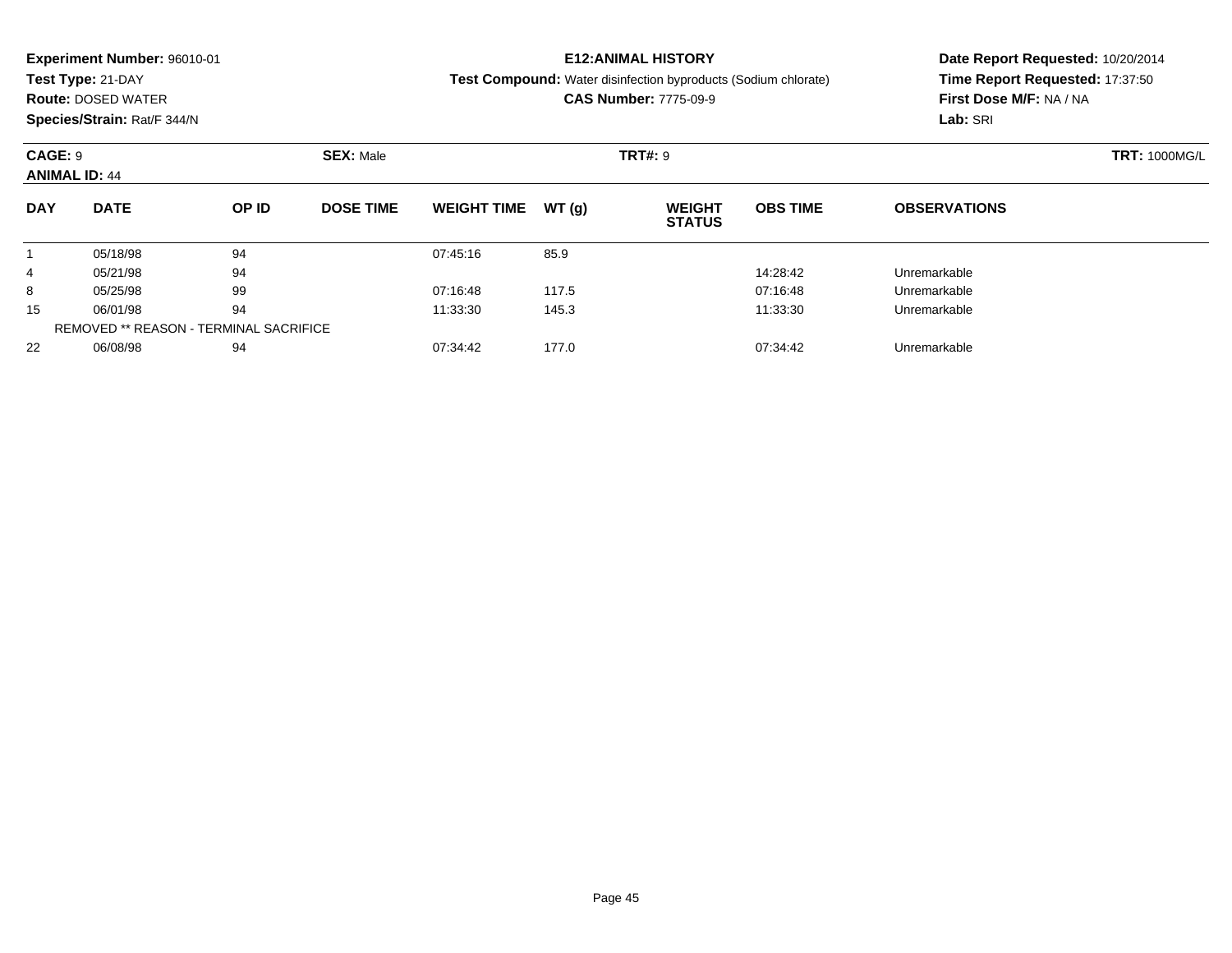| Time Report Requested: 17:37:50<br>Test Type: 21-DAY<br><b>Test Compound:</b> Water disinfection byproducts (Sodium chlorate)<br><b>CAS Number: 7775-09-9</b><br>First Dose M/F: NA / NA<br><b>Route: DOSED WATER</b><br>Species/Strain: Rat/F 344/N<br>Lab: SRI<br><b>SEX: Male</b><br><b>TRT#: 9</b><br>CAGE: 9<br><b>ANIMAL ID: 45</b><br><b>DATE</b><br><b>DAY</b><br>OP ID<br><b>DOSE TIME</b><br>WT(q)<br><b>WEIGHT</b><br><b>OBS TIME</b><br><b>WEIGHT TIME</b><br><b>OBSERVATIONS</b><br><b>STATUS</b><br>94<br>80.3<br>05/18/98<br>07:45:16<br>94<br>Unremarkable<br>05/21/98<br>14:28:42<br>4<br>99<br>8<br>07:16:48<br>119.0<br>05/25/98<br>07:16:48<br>Unremarkable<br>94<br>06/01/98<br>150.6<br>15<br>11:33:30<br>11:33:30<br>Unremarkable | <b>Experiment Number: 96010-01</b> |  |  | <b>E12:ANIMAL HISTORY</b> | Date Report Requested: 10/20/2014 |  |  |
|----------------------------------------------------------------------------------------------------------------------------------------------------------------------------------------------------------------------------------------------------------------------------------------------------------------------------------------------------------------------------------------------------------------------------------------------------------------------------------------------------------------------------------------------------------------------------------------------------------------------------------------------------------------------------------------------------------------------------------------------------------|------------------------------------|--|--|---------------------------|-----------------------------------|--|--|
|                                                                                                                                                                                                                                                                                                                                                                                                                                                                                                                                                                                                                                                                                                                                                          |                                    |  |  |                           |                                   |  |  |
|                                                                                                                                                                                                                                                                                                                                                                                                                                                                                                                                                                                                                                                                                                                                                          |                                    |  |  |                           |                                   |  |  |
|                                                                                                                                                                                                                                                                                                                                                                                                                                                                                                                                                                                                                                                                                                                                                          |                                    |  |  |                           |                                   |  |  |
|                                                                                                                                                                                                                                                                                                                                                                                                                                                                                                                                                                                                                                                                                                                                                          |                                    |  |  |                           | <b>TRT: 1000MG/L</b>              |  |  |
|                                                                                                                                                                                                                                                                                                                                                                                                                                                                                                                                                                                                                                                                                                                                                          |                                    |  |  |                           |                                   |  |  |
|                                                                                                                                                                                                                                                                                                                                                                                                                                                                                                                                                                                                                                                                                                                                                          |                                    |  |  |                           |                                   |  |  |
|                                                                                                                                                                                                                                                                                                                                                                                                                                                                                                                                                                                                                                                                                                                                                          |                                    |  |  |                           |                                   |  |  |
|                                                                                                                                                                                                                                                                                                                                                                                                                                                                                                                                                                                                                                                                                                                                                          |                                    |  |  |                           |                                   |  |  |
|                                                                                                                                                                                                                                                                                                                                                                                                                                                                                                                                                                                                                                                                                                                                                          |                                    |  |  |                           |                                   |  |  |
|                                                                                                                                                                                                                                                                                                                                                                                                                                                                                                                                                                                                                                                                                                                                                          |                                    |  |  |                           |                                   |  |  |

06/08/98 <sup>94</sup> 07:34:42 188.3 07:34:42 Unremarkable

REMOVED \*\* REASON - TERMINAL SACRIFICE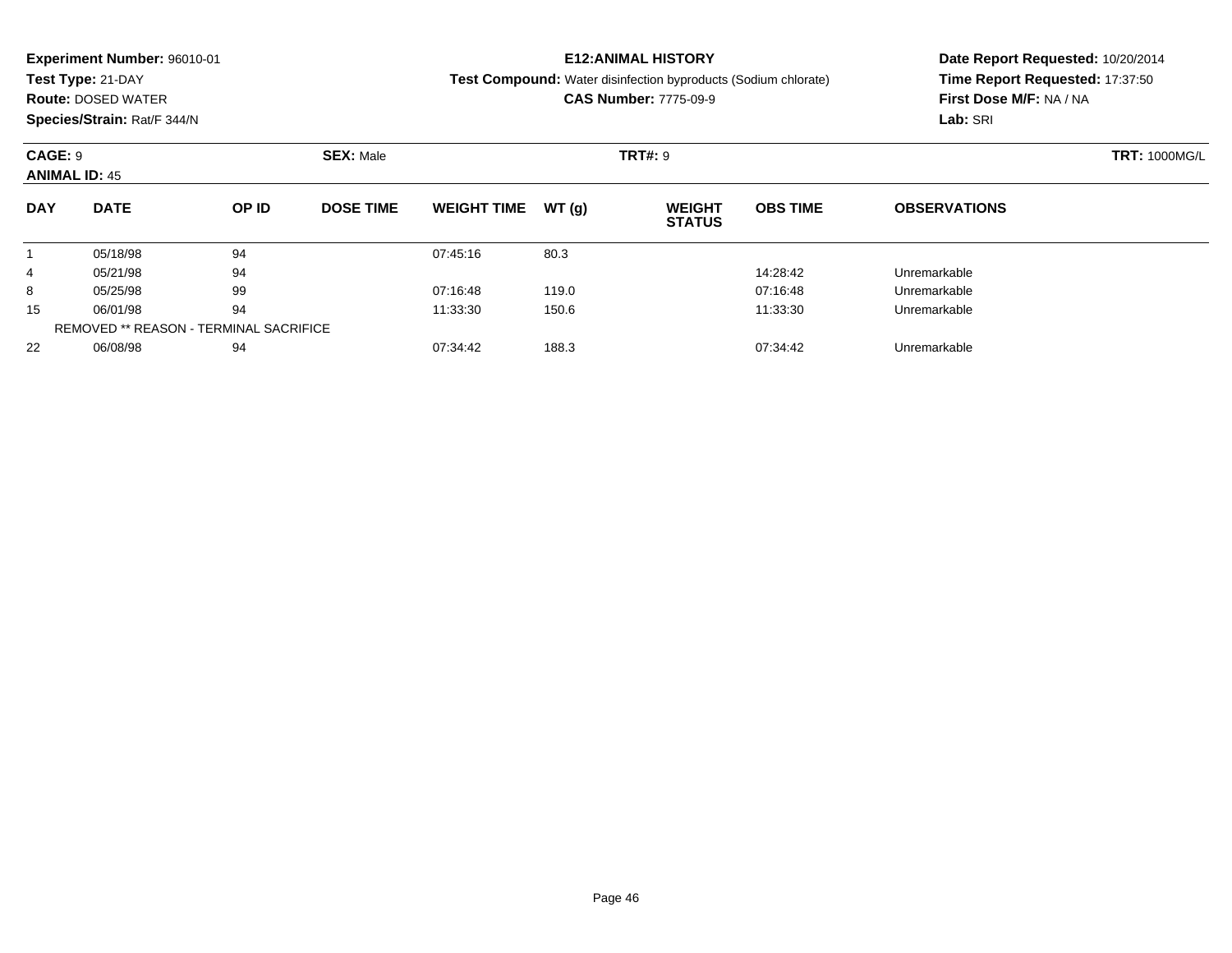|                 | <b>Experiment Number: 96010-01</b> |       |                  |                    |       | <b>E12:ANIMAL HISTORY</b>                                             |                 | Date Report Requested: 10/20/2014 |  |  |
|-----------------|------------------------------------|-------|------------------|--------------------|-------|-----------------------------------------------------------------------|-----------------|-----------------------------------|--|--|
|                 | Test Type: 21-DAY                  |       |                  |                    |       | <b>Test Compound:</b> Water disinfection byproducts (Sodium chlorate) |                 | Time Report Requested: 17:37:50   |  |  |
|                 | <b>Route: DOSED WATER</b>          |       |                  |                    |       | <b>CAS Number: 7775-09-9</b>                                          |                 | First Dose M/F: NA / NA           |  |  |
|                 | Species/Strain: Rat/F 344/N        |       |                  |                    |       |                                                                       |                 | Lab: SRI                          |  |  |
| <b>CAGE: 10</b> |                                    |       | <b>SEX: Male</b> |                    |       | <b>TRT#: 9</b>                                                        |                 | <b>TRT: 1000MG/L</b>              |  |  |
|                 | <b>ANIMAL ID: 46</b>               |       |                  |                    |       |                                                                       |                 |                                   |  |  |
| <b>DAY</b>      | <b>DATE</b>                        | OP ID | <b>DOSE TIME</b> | <b>WEIGHT TIME</b> | WT(q) | <b>WEIGHT</b><br><b>STATUS</b>                                        | <b>OBS TIME</b> | <b>OBSERVATIONS</b>               |  |  |
|                 | 05/18/98                           | 94    |                  | 07:45:18           | 89.6  |                                                                       |                 |                                   |  |  |
| 4               | 05/21/98                           | 94    |                  |                    |       |                                                                       | 14:30:42        | Unremarkable                      |  |  |
| 8               | 05/25/98                           | 99    |                  | 07:19:10           | 100.2 |                                                                       | 07:19:10        | Unremarkable                      |  |  |
|                 |                                    |       |                  |                    |       |                                                                       |                 |                                   |  |  |

06/01/98 <sup>94</sup> 11:36:56 138.0 11:36:56 Unremarkable

06/08/98 <sup>94</sup> 07:39:32 172.3 07:39:32 Unremarkable

15

22

REMOVED \*\* REASON - TERMINAL SACRIFICE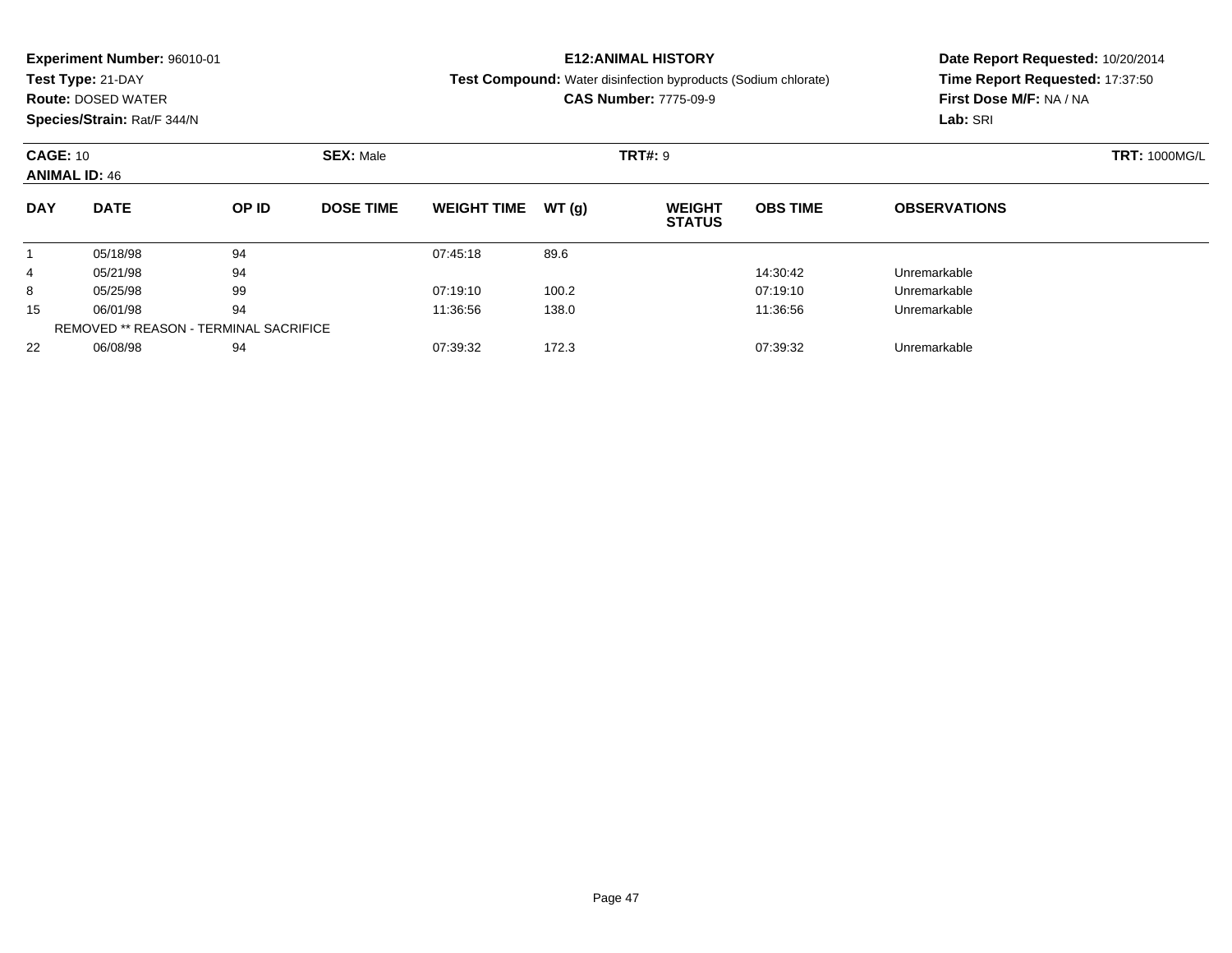| Time Report Requested: 17:37:50<br>Test Type: 21-DAY<br><b>Test Compound:</b> Water disinfection byproducts (Sodium chlorate)<br><b>CAS Number: 7775-09-9</b><br>First Dose M/F: NA / NA<br><b>Route: DOSED WATER</b><br>Species/Strain: Rat/F 344/N<br>Lab: SRI<br><b>SEX: Male</b><br><b>TRT#: 9</b><br><b>CAGE: 10</b><br><b>ANIMAL ID: 47</b><br><b>DATE</b><br><b>DAY</b><br>OP ID<br><b>DOSE TIME</b><br>WT(q)<br><b>OBS TIME</b><br><b>WEIGHT TIME</b><br><b>WEIGHT</b><br><b>OBSERVATIONS</b><br><b>STATUS</b><br>94<br>80.3<br>05/18/98<br>07:45:18<br>94<br>Unremarkable<br>05/21/98<br>14:30:42<br>4<br>99<br>94.3<br>8<br>07:19:10<br>07:19:10<br>05/25/98<br>Unremarkable<br>94<br>06/01/98<br>141.0<br>15<br>11:36:56<br>11:36:56<br>Unremarkable | <b>Experiment Number: 96010-01</b> |  |  | <b>E12:ANIMAL HISTORY</b> | Date Report Requested: 10/20/2014 |  |  |
|-----------------------------------------------------------------------------------------------------------------------------------------------------------------------------------------------------------------------------------------------------------------------------------------------------------------------------------------------------------------------------------------------------------------------------------------------------------------------------------------------------------------------------------------------------------------------------------------------------------------------------------------------------------------------------------------------------------------------------------------------------------------|------------------------------------|--|--|---------------------------|-----------------------------------|--|--|
|                                                                                                                                                                                                                                                                                                                                                                                                                                                                                                                                                                                                                                                                                                                                                                 |                                    |  |  |                           |                                   |  |  |
|                                                                                                                                                                                                                                                                                                                                                                                                                                                                                                                                                                                                                                                                                                                                                                 |                                    |  |  |                           |                                   |  |  |
|                                                                                                                                                                                                                                                                                                                                                                                                                                                                                                                                                                                                                                                                                                                                                                 |                                    |  |  |                           |                                   |  |  |
|                                                                                                                                                                                                                                                                                                                                                                                                                                                                                                                                                                                                                                                                                                                                                                 |                                    |  |  |                           | <b>TRT: 1000MG/L</b>              |  |  |
|                                                                                                                                                                                                                                                                                                                                                                                                                                                                                                                                                                                                                                                                                                                                                                 |                                    |  |  |                           |                                   |  |  |
|                                                                                                                                                                                                                                                                                                                                                                                                                                                                                                                                                                                                                                                                                                                                                                 |                                    |  |  |                           |                                   |  |  |
|                                                                                                                                                                                                                                                                                                                                                                                                                                                                                                                                                                                                                                                                                                                                                                 |                                    |  |  |                           |                                   |  |  |
|                                                                                                                                                                                                                                                                                                                                                                                                                                                                                                                                                                                                                                                                                                                                                                 |                                    |  |  |                           |                                   |  |  |
|                                                                                                                                                                                                                                                                                                                                                                                                                                                                                                                                                                                                                                                                                                                                                                 |                                    |  |  |                           |                                   |  |  |
|                                                                                                                                                                                                                                                                                                                                                                                                                                                                                                                                                                                                                                                                                                                                                                 |                                    |  |  |                           |                                   |  |  |

06/08/98 <sup>94</sup> 07:39:32 184.6 07:39:32 Unremarkable

REMOVED \*\* REASON - TERMINAL SACRIFICE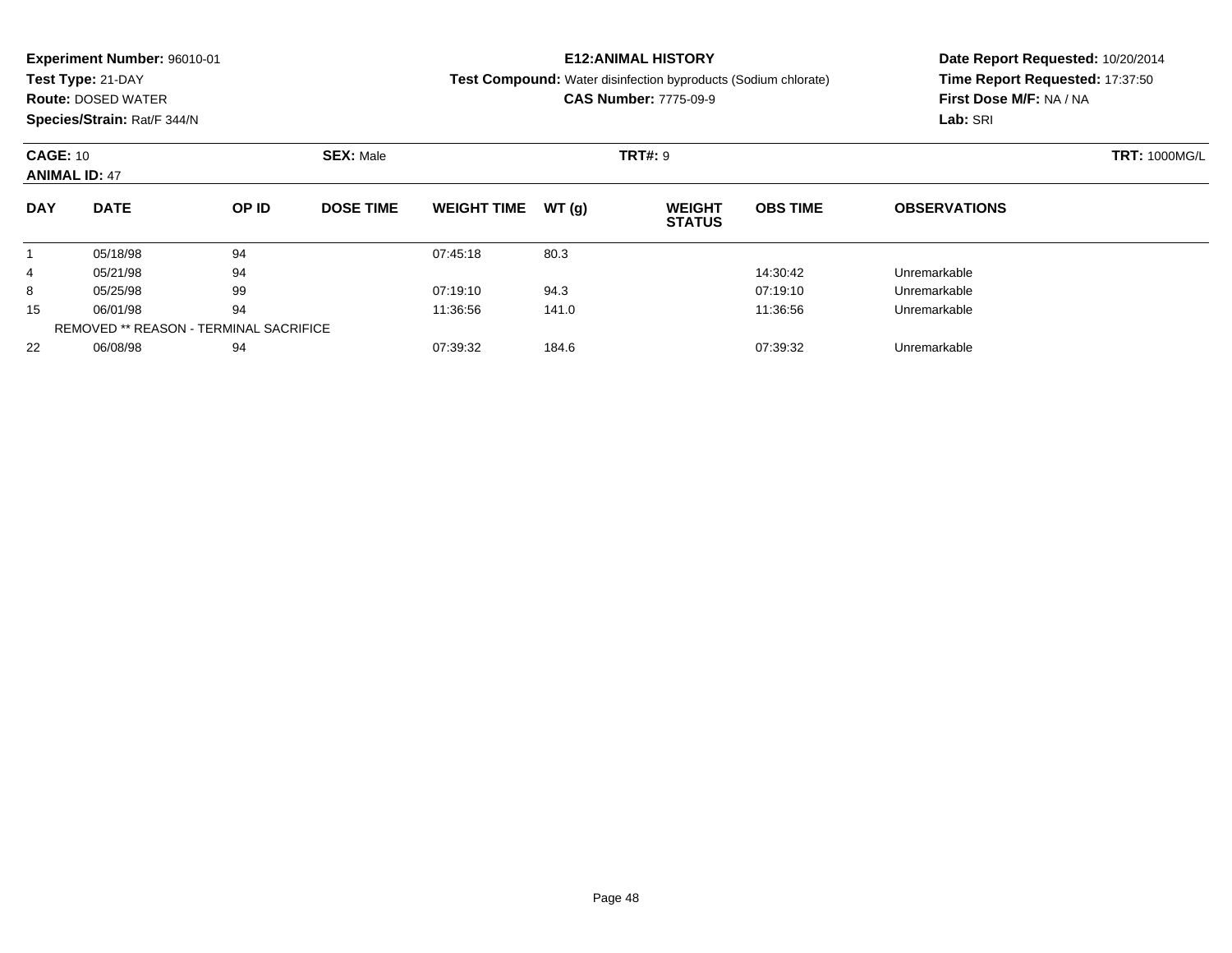|                                         | <b>Experiment Number: 96010-01</b><br>Test Type: 21-DAY<br><b>Route: DOSED WATER</b><br>Species/Strain: Rat/F 344/N |       |                  |                    |        | <b>E12:ANIMAL HISTORY</b><br><b>Test Compound:</b> Water disinfection byproducts (Sodium chlorate)<br><b>CAS Number: 7775-09-9</b> |                      | Date Report Requested: 10/20/2014<br>Time Report Requested: 17:37:50<br>First Dose M/F: NA / NA<br>Lab: SRI |  |
|-----------------------------------------|---------------------------------------------------------------------------------------------------------------------|-------|------------------|--------------------|--------|------------------------------------------------------------------------------------------------------------------------------------|----------------------|-------------------------------------------------------------------------------------------------------------|--|
| <b>CAGE: 10</b><br><b>ANIMAL ID: 48</b> |                                                                                                                     |       | <b>SEX: Male</b> |                    |        | <b>TRT#: 9</b>                                                                                                                     | <b>TRT: 1000MG/L</b> |                                                                                                             |  |
| <b>DAY</b>                              | <b>DATE</b>                                                                                                         | OP ID | <b>DOSE TIME</b> | <b>WEIGHT TIME</b> | WT (a) | <b>WEIGHT</b><br><b>STATUS</b>                                                                                                     | <b>OBS TIME</b>      | <b>OBSERVATIONS</b>                                                                                         |  |
|                                         | 05/18/98                                                                                                            | 94    |                  | 07:45:18           | 88.5   |                                                                                                                                    |                      |                                                                                                             |  |
| 4                                       | 05/21/98                                                                                                            | 94    |                  |                    |        |                                                                                                                                    | 14:30:42             | Unremarkable                                                                                                |  |
| 8                                       | 05/25/98<br>99                                                                                                      |       |                  | 07:19:10           | 102.3  |                                                                                                                                    | 07:19:10             | Unremarkable                                                                                                |  |
|                                         |                                                                                                                     |       |                  |                    |        |                                                                                                                                    |                      |                                                                                                             |  |

06/01/98 <sup>94</sup> 11:36:56 143.6 11:36:56 Unremarkable

06/08/98 <sup>94</sup> 07:39:32 176.6 07:39:32 Unremarkable

15

22

REMOVED \*\* REASON - TERMINAL SACRIFICE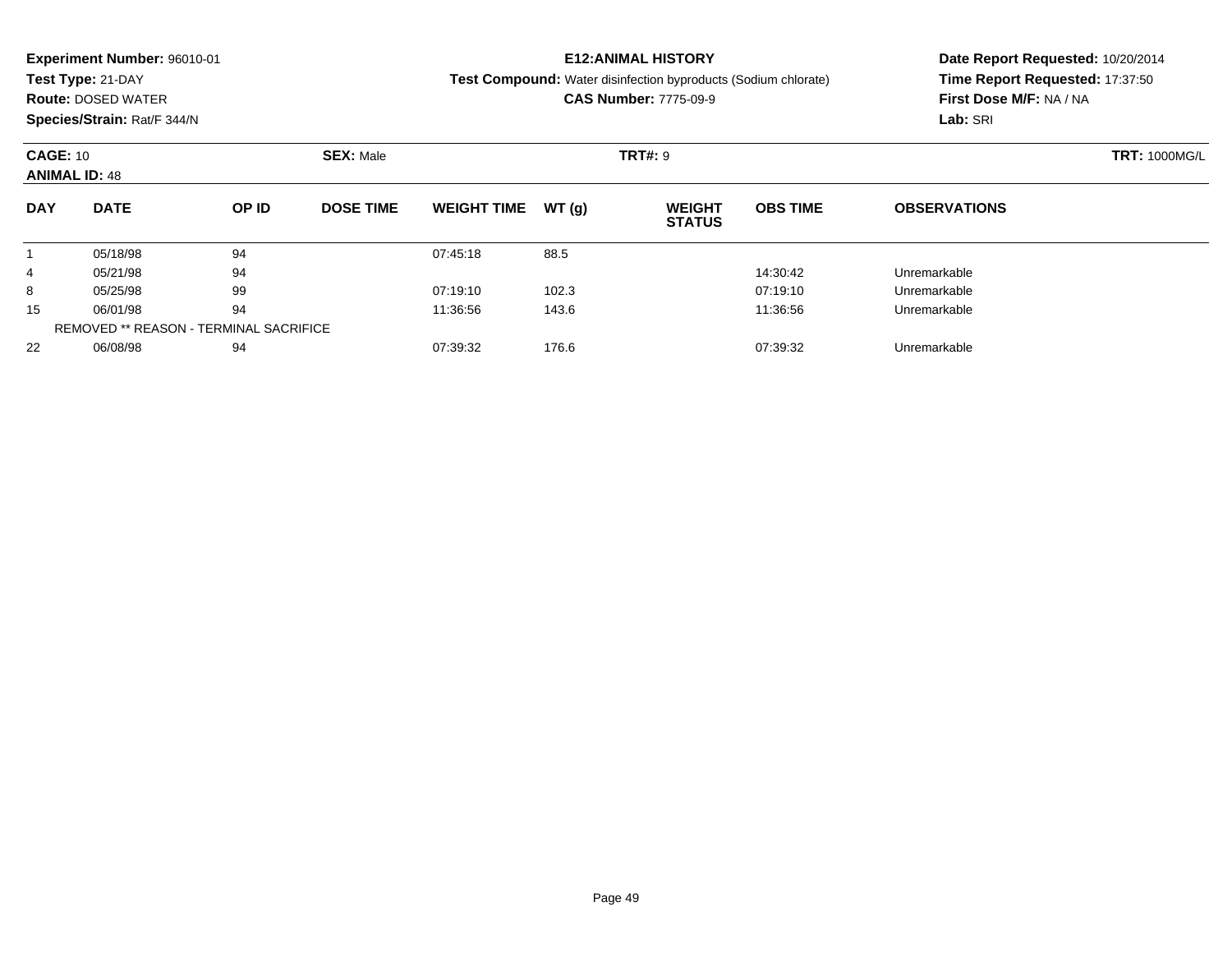|                                                                               | <b>Experiment Number: 96010-01</b><br>Test Type: 21-DAY<br><b>Route: DOSED WATER</b><br>Species/Strain: Rat/F 344/N |       |                  |                      |       | <b>E12:ANIMAL HISTORY</b><br><b>Test Compound:</b> Water disinfection byproducts (Sodium chlorate)<br><b>CAS Number: 7775-09-9</b> |                 | Date Report Requested: 10/20/2014<br>Time Report Requested: 17:37:50<br>First Dose M/F: NA / NA<br>Lab: SRI |
|-------------------------------------------------------------------------------|---------------------------------------------------------------------------------------------------------------------|-------|------------------|----------------------|-------|------------------------------------------------------------------------------------------------------------------------------------|-----------------|-------------------------------------------------------------------------------------------------------------|
| <b>CAGE: 10</b><br><b>SEX: Male</b><br><b>TRT#: 9</b><br><b>ANIMAL ID: 49</b> |                                                                                                                     |       |                  | <b>TRT: 1000MG/L</b> |       |                                                                                                                                    |                 |                                                                                                             |
| <b>DAY</b>                                                                    | <b>DATE</b>                                                                                                         | OP ID | <b>DOSE TIME</b> | <b>WEIGHT TIME</b>   | WT(g) | <b>WEIGHT</b><br><b>STATUS</b>                                                                                                     | <b>OBS TIME</b> | <b>OBSERVATIONS</b>                                                                                         |
|                                                                               | 05/18/98                                                                                                            | 94    |                  | 07:45:18             | 84.7  |                                                                                                                                    |                 |                                                                                                             |
| $\overline{4}$                                                                | 05/21/98                                                                                                            | 94    |                  |                      |       |                                                                                                                                    | 14:30:42        | Unremarkable                                                                                                |
| 8                                                                             | 05/25/98                                                                                                            | 99    |                  | 07:19:10             | 102.9 |                                                                                                                                    | 07:19:10        | Unremarkable                                                                                                |
|                                                                               |                                                                                                                     |       |                  |                      |       |                                                                                                                                    |                 |                                                                                                             |

06/01/98 <sup>94</sup> 11:36:56 151.2 11:36:56 Unremarkable

06/08/98 <sup>94</sup> 07:39:32 189.1 07:39:32 Unremarkable

15

22

REMOVED \*\* REASON - TERMINAL SACRIFICE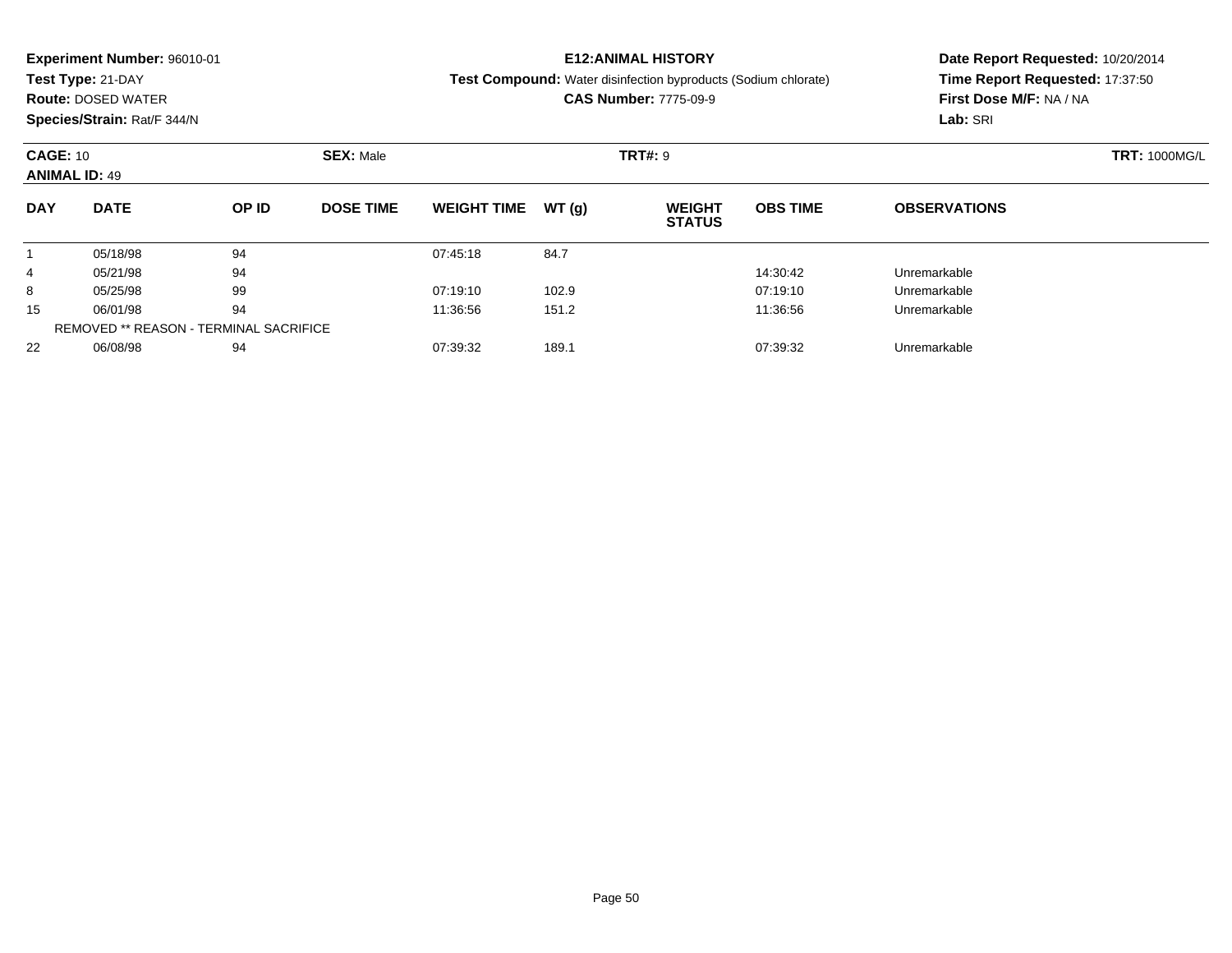| Time Report Requested: 17:37:50<br>Test Type: 21-DAY<br><b>Test Compound:</b> Water disinfection byproducts (Sodium chlorate)<br><b>CAS Number: 7775-09-9</b><br>First Dose M/F: NA / NA<br><b>Route: DOSED WATER</b><br>Species/Strain: Rat/F 344/N<br>Lab: SRI<br><b>SEX: Male</b><br><b>TRT#: 9</b><br><b>CAGE: 10</b><br><b>TRT: 1000MG/L</b><br><b>ANIMAL ID: 50</b><br><b>DATE</b><br><b>DAY</b><br>OP ID<br><b>DOSE TIME</b><br>WT(q)<br><b>OBS TIME</b><br><b>WEIGHT TIME</b><br><b>WEIGHT</b><br><b>OBSERVATIONS</b><br><b>STATUS</b><br>94<br>89.5<br>05/18/98<br>07:45:18<br>94<br>Unremarkable<br>05/21/98<br>14:30:42<br>4<br>99<br>105.7<br>8<br>07:19:10<br>07:19:10<br>05/25/98<br>Unremarkable<br>94<br>06/01/98<br>154.8<br>15<br>11:36:56<br>11:36:56<br>Unremarkable |  | <b>Experiment Number: 96010-01</b> |  |  |  | <b>E12:ANIMAL HISTORY</b> | Date Report Requested: 10/20/2014 |  |  |  |
|------------------------------------------------------------------------------------------------------------------------------------------------------------------------------------------------------------------------------------------------------------------------------------------------------------------------------------------------------------------------------------------------------------------------------------------------------------------------------------------------------------------------------------------------------------------------------------------------------------------------------------------------------------------------------------------------------------------------------------------------------------------------------------------|--|------------------------------------|--|--|--|---------------------------|-----------------------------------|--|--|--|
|                                                                                                                                                                                                                                                                                                                                                                                                                                                                                                                                                                                                                                                                                                                                                                                          |  |                                    |  |  |  |                           |                                   |  |  |  |
|                                                                                                                                                                                                                                                                                                                                                                                                                                                                                                                                                                                                                                                                                                                                                                                          |  |                                    |  |  |  |                           |                                   |  |  |  |
|                                                                                                                                                                                                                                                                                                                                                                                                                                                                                                                                                                                                                                                                                                                                                                                          |  |                                    |  |  |  |                           |                                   |  |  |  |
|                                                                                                                                                                                                                                                                                                                                                                                                                                                                                                                                                                                                                                                                                                                                                                                          |  |                                    |  |  |  |                           |                                   |  |  |  |
|                                                                                                                                                                                                                                                                                                                                                                                                                                                                                                                                                                                                                                                                                                                                                                                          |  |                                    |  |  |  |                           |                                   |  |  |  |
|                                                                                                                                                                                                                                                                                                                                                                                                                                                                                                                                                                                                                                                                                                                                                                                          |  |                                    |  |  |  |                           |                                   |  |  |  |
|                                                                                                                                                                                                                                                                                                                                                                                                                                                                                                                                                                                                                                                                                                                                                                                          |  |                                    |  |  |  |                           |                                   |  |  |  |
|                                                                                                                                                                                                                                                                                                                                                                                                                                                                                                                                                                                                                                                                                                                                                                                          |  |                                    |  |  |  |                           |                                   |  |  |  |
|                                                                                                                                                                                                                                                                                                                                                                                                                                                                                                                                                                                                                                                                                                                                                                                          |  |                                    |  |  |  |                           |                                   |  |  |  |
|                                                                                                                                                                                                                                                                                                                                                                                                                                                                                                                                                                                                                                                                                                                                                                                          |  |                                    |  |  |  |                           |                                   |  |  |  |

06/08/98 <sup>94</sup> 07:39:32 195.8 07:39:32 Unremarkable

REMOVED \*\* REASON - TERMINAL SACRIFICE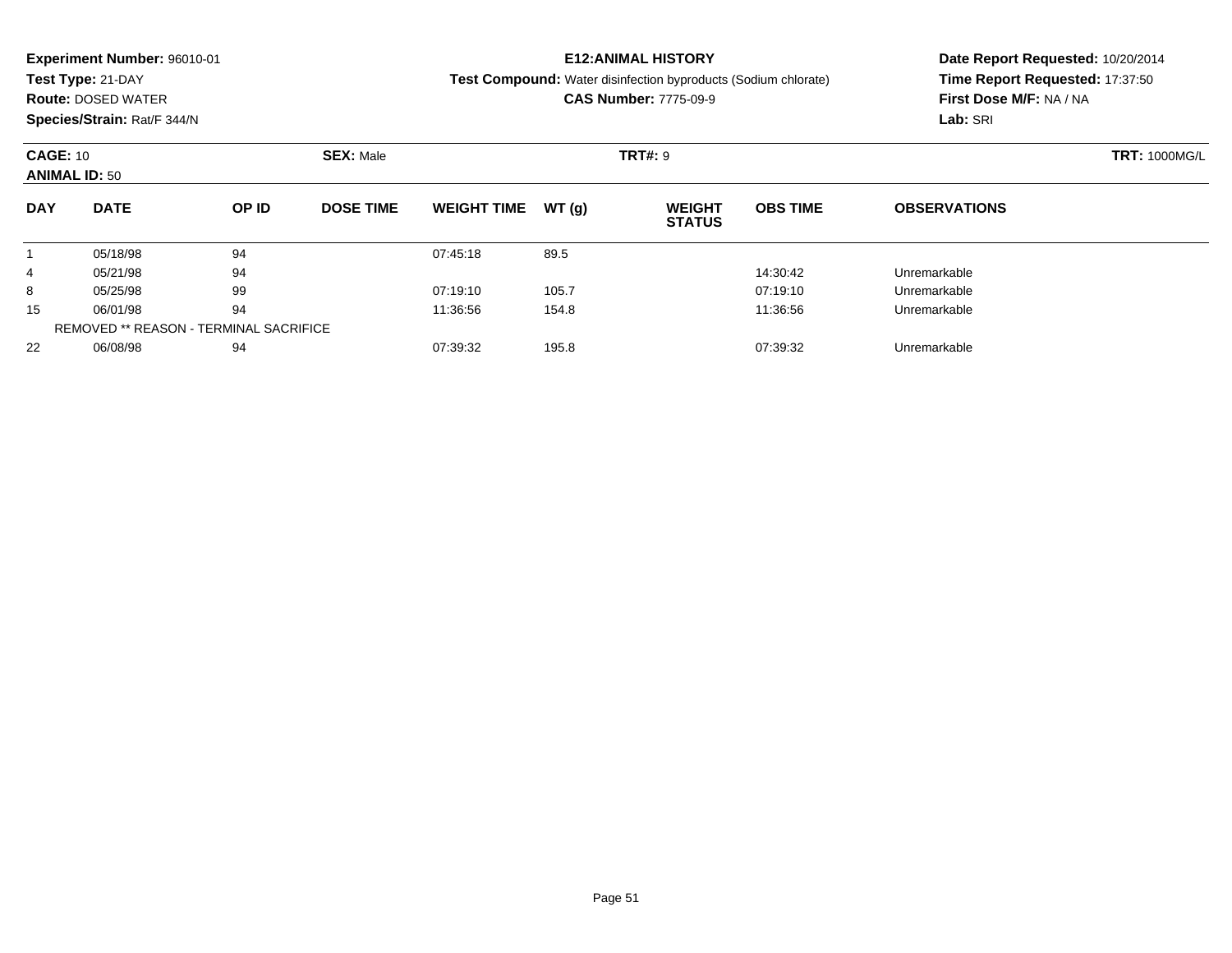**Test Type:** 21-DAY

**Route:** DOSED WATER

#### **Species/Strain:** Rat/F 344/N

**E12:ANIMAL HISTORY**

#### **Test Compound:** Water disinfection byproducts (Sodium chlorate)

**CAS Number:** 7775-09-9

| <b>CAGE: 11</b><br><b>ANIMAL ID: 51</b> |             |                                               | <b>SEX: Male</b> |                    |       | <b>TRT#: 11</b>                | <b>TRT: 2000MG/L</b> |                     |  |
|-----------------------------------------|-------------|-----------------------------------------------|------------------|--------------------|-------|--------------------------------|----------------------|---------------------|--|
| <b>DAY</b>                              | <b>DATE</b> | OP ID                                         | <b>DOSE TIME</b> | <b>WEIGHT TIME</b> | WT(q) | <b>WEIGHT</b><br><b>STATUS</b> | <b>OBS TIME</b>      | <b>OBSERVATIONS</b> |  |
|                                         | 05/18/98    | 94                                            |                  | 07:45:20           | 83.0  |                                |                      |                     |  |
| 4                                       | 05/21/98    | 94                                            |                  |                    |       |                                | 14:32:56             | Unremarkable        |  |
| 8                                       | 05/25/98    | 99                                            |                  | 07:24:00           | 113.3 |                                | 07:24:00             | Unremarkable        |  |
| 15                                      | 06/01/98    | 94                                            |                  | 10:52:20           | 138.0 |                                | 10:52:20             | Unremarkable        |  |
| 22                                      | 06/08/98    | 94                                            |                  | 06:26:42           | 171.5 |                                | 06:26:42             | Unremarkable        |  |
|                                         |             | <b>REMOVED ** REASON - TERMINAL SACRIFICE</b> |                  |                    |       |                                |                      |                     |  |
| 22                                      | 06/08/98    | 94                                            |                  | 07:43:16           | 171.4 |                                | 07:43:16             | Unremarkable        |  |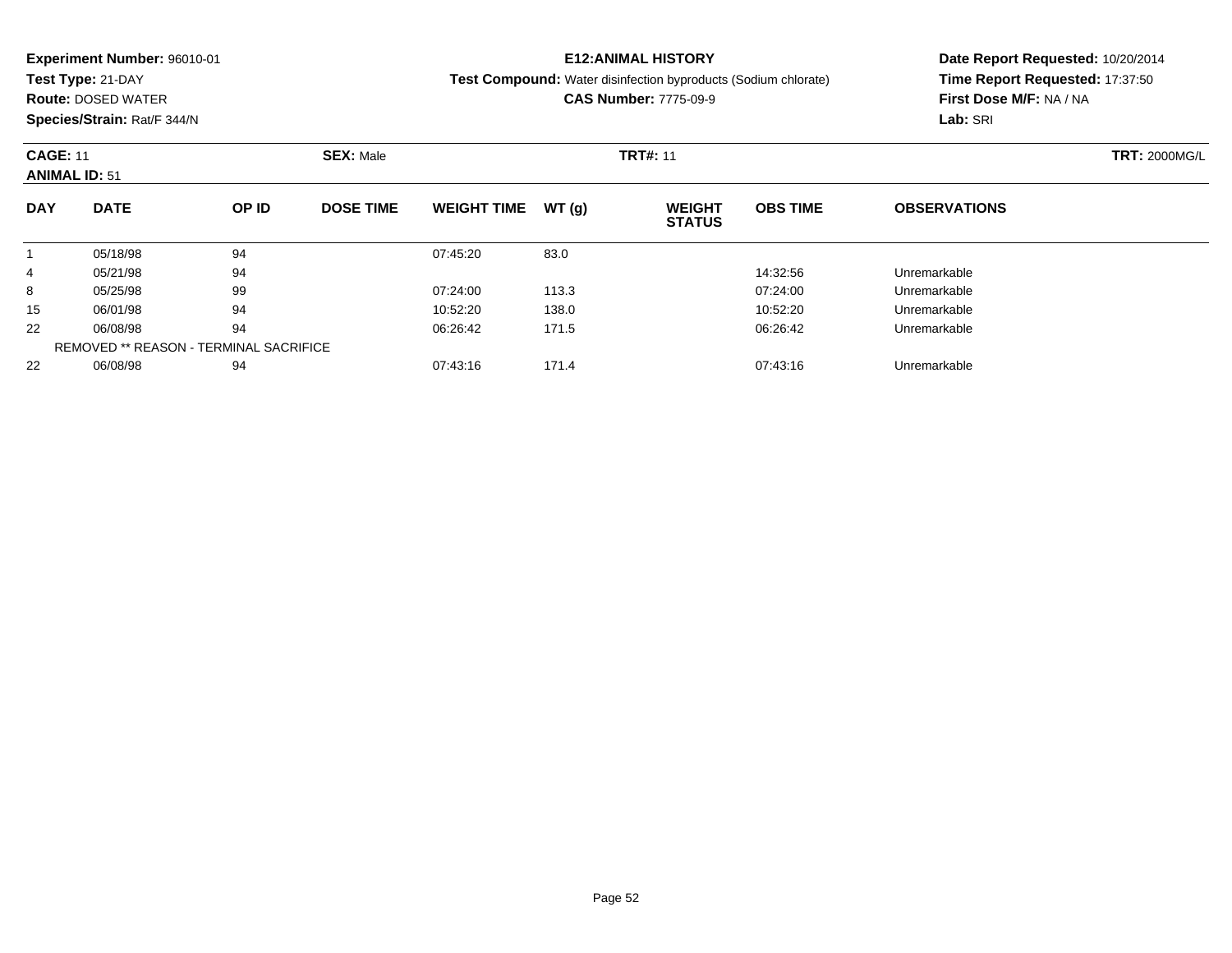**Test Type:** 21-DAY

**Route:** DOSED WATER

**Species/Strain:** Rat/F 344/N

### **E12:ANIMAL HISTORY**

**Test Compound:** Water disinfection byproducts (Sodium chlorate)

**CAS Number:** 7775-09-9

| <b>CAGE: 11</b> | <b>ANIMAL ID: 52</b> |                                               | <b>SEX: Male</b> | <b>TRT#: 11</b>    |       |                                |                 |                     |  |  |
|-----------------|----------------------|-----------------------------------------------|------------------|--------------------|-------|--------------------------------|-----------------|---------------------|--|--|
| <b>DAY</b>      | <b>DATE</b>          | OP ID                                         | <b>DOSE TIME</b> | <b>WEIGHT TIME</b> | WT(q) | <b>WEIGHT</b><br><b>STATUS</b> | <b>OBS TIME</b> | <b>OBSERVATIONS</b> |  |  |
|                 | 05/18/98             | 94                                            |                  | 07:45:20           | 86.1  |                                |                 |                     |  |  |
| 4               | 05/21/98             | 94                                            |                  |                    |       |                                | 14:32:56        | Unremarkable        |  |  |
| 8               | 05/25/98             | 99                                            |                  | 07:24:00           | 117.1 |                                | 07:24:00        | Unremarkable        |  |  |
| 15              | 06/01/98             | 94                                            |                  | 10:52:20           | 140.0 |                                | 10:52:20        | Unremarkable        |  |  |
| 22              | 06/08/98             | 94                                            |                  | 06:26:42           | 175.0 |                                | 06:26:42        | Unremarkable        |  |  |
|                 |                      | <b>REMOVED ** REASON - TERMINAL SACRIFICE</b> |                  |                    |       |                                |                 |                     |  |  |
| 22              | 06/08/98             | 94                                            |                  | 07:43:16           | 174.8 |                                | 07:43:16        | Unremarkable        |  |  |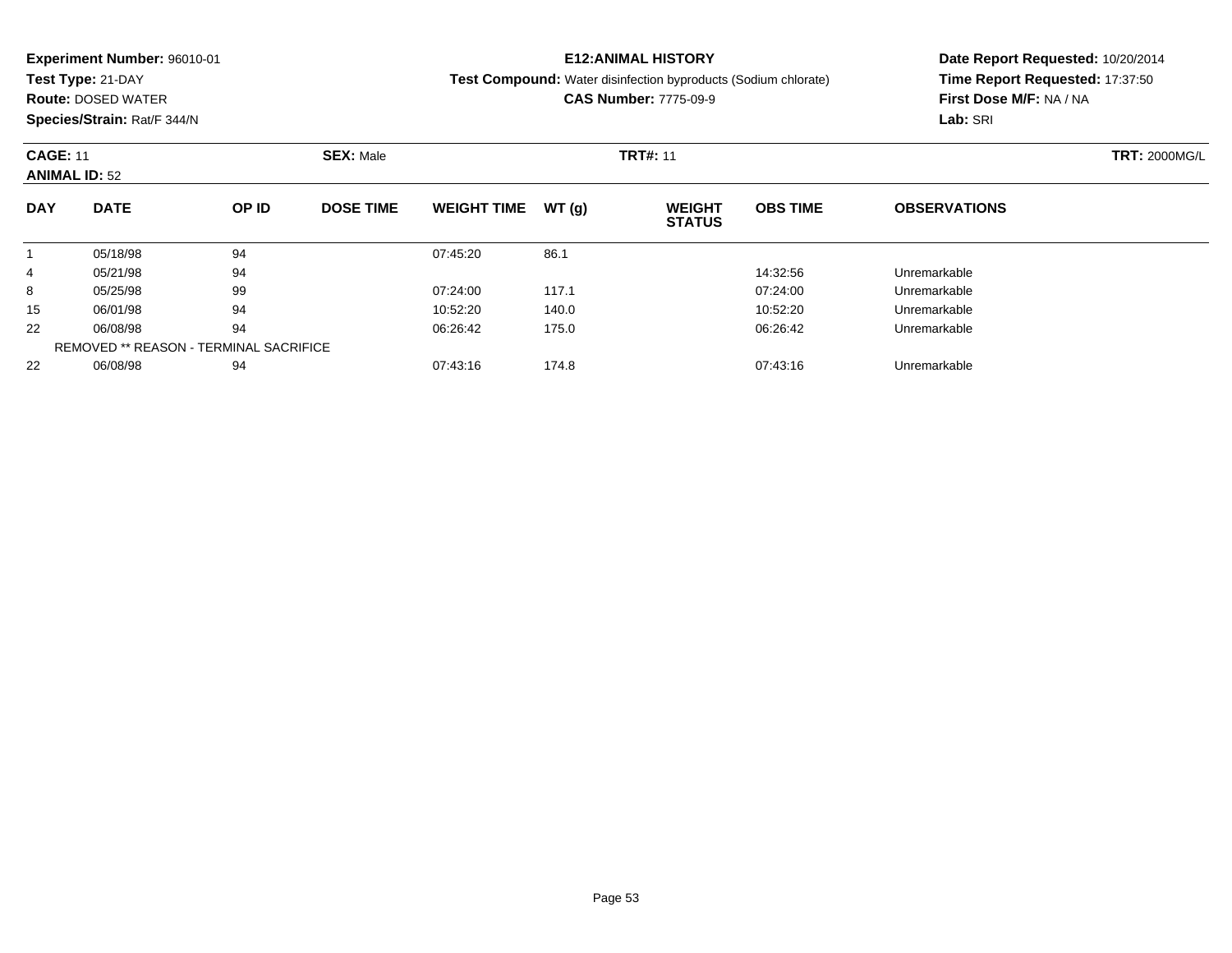**Test Type:** 21-DAY

**Route:** DOSED WATER

**Species/Strain:** Rat/F 344/N

## **E12:ANIMAL HISTORY**

**Test Compound:** Water disinfection byproducts (Sodium chlorate)

**CAS Number:** 7775-09-9

| <b>CAGE: 11</b><br><b>ANIMAL ID: 53</b> |             |                                               | <b>SEX: Male</b> |                    |       | <b>TRT: 2000MG/L</b>           |                 |                     |  |
|-----------------------------------------|-------------|-----------------------------------------------|------------------|--------------------|-------|--------------------------------|-----------------|---------------------|--|
| <b>DAY</b>                              | <b>DATE</b> | OP ID                                         | <b>DOSE TIME</b> | <b>WEIGHT TIME</b> | WT(g) | <b>WEIGHT</b><br><b>STATUS</b> | <b>OBS TIME</b> | <b>OBSERVATIONS</b> |  |
|                                         | 05/18/98    | 94                                            |                  | 07:45:20           | 90.3  |                                |                 |                     |  |
| 4                                       | 05/21/98    | 94                                            |                  |                    |       |                                | 14:32:56        | Unremarkable        |  |
| 8                                       | 05/25/98    | 99                                            |                  | 07:24:00           | 123.7 |                                | 07:24:00        | Unremarkable        |  |
| 15                                      | 06/01/98    | 94                                            |                  | 10:52:20           | 153.2 |                                | 10:52:20        | Unremarkable        |  |
| 22                                      | 06/08/98    | 94                                            |                  | 06:26:42           | 185.8 |                                | 06:26:42        | Unremarkable        |  |
|                                         |             | <b>REMOVED ** REASON - TERMINAL SACRIFICE</b> |                  |                    |       |                                |                 |                     |  |
| 22                                      | 06/08/98    | 94                                            |                  | 07:43:16           | 185.7 |                                | 07:43:16        | Unremarkable        |  |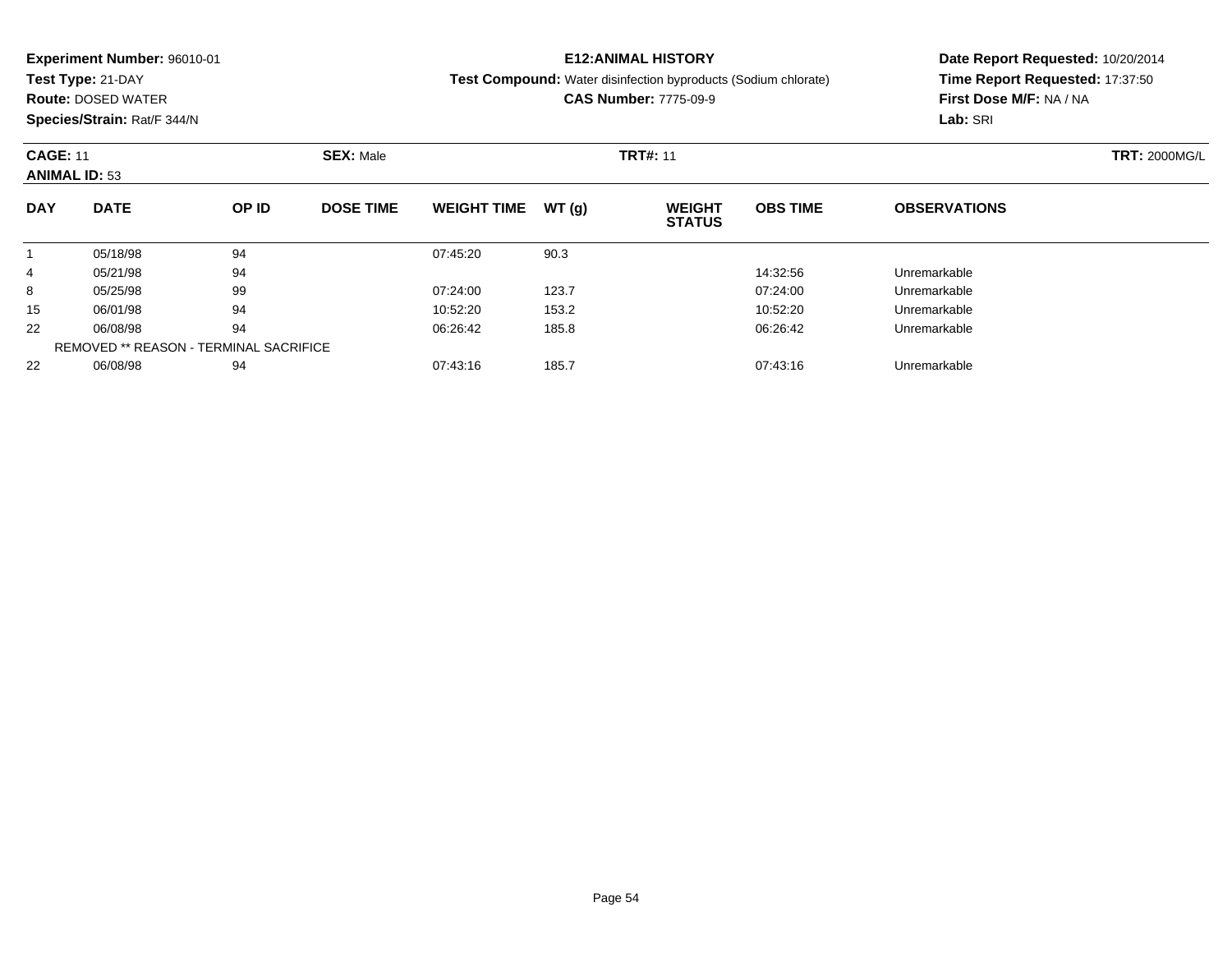**Test Type:** 21-DAY

**Route:** DOSED WATER

**Species/Strain:** Rat/F 344/N

## **E12:ANIMAL HISTORY**

**Test Compound:** Water disinfection byproducts (Sodium chlorate)

**CAS Number:** 7775-09-9

| <b>CAGE: 11</b><br><b>ANIMAL ID: 54</b> |             |                                               | <b>SEX: Male</b> |                    |       | <b>TRT#: 11</b>                |                 |                     | <b>TRT: 2000MG/L</b> |
|-----------------------------------------|-------------|-----------------------------------------------|------------------|--------------------|-------|--------------------------------|-----------------|---------------------|----------------------|
| <b>DAY</b>                              | <b>DATE</b> | OP ID                                         | <b>DOSE TIME</b> | <b>WEIGHT TIME</b> | WT(g) | <b>WEIGHT</b><br><b>STATUS</b> | <b>OBS TIME</b> | <b>OBSERVATIONS</b> |                      |
|                                         | 05/18/98    | 94                                            |                  | 07:45:20           | 81.7  |                                |                 |                     |                      |
| 4                                       | 05/21/98    | 94                                            |                  |                    |       |                                | 14:32:56        | Unremarkable        |                      |
| 8                                       | 05/25/98    | 99                                            |                  | 07:24:00           | 114.5 |                                | 07:24:00        | Unremarkable        |                      |
| 15                                      | 06/01/98    | 94                                            |                  | 10:52:20           | 142.1 |                                | 10:52:20        | Unremarkable        |                      |
| 22                                      | 06/08/98    | 94                                            |                  | 06:26:42           | 175.1 |                                | 06:26:42        | Unremarkable        |                      |
|                                         |             | <b>REMOVED ** REASON - TERMINAL SACRIFICE</b> |                  |                    |       |                                |                 |                     |                      |
| 22                                      | 06/08/98    | 94                                            |                  | 07:43:16           | 174.4 |                                | 07:43:16        | Unremarkable        |                      |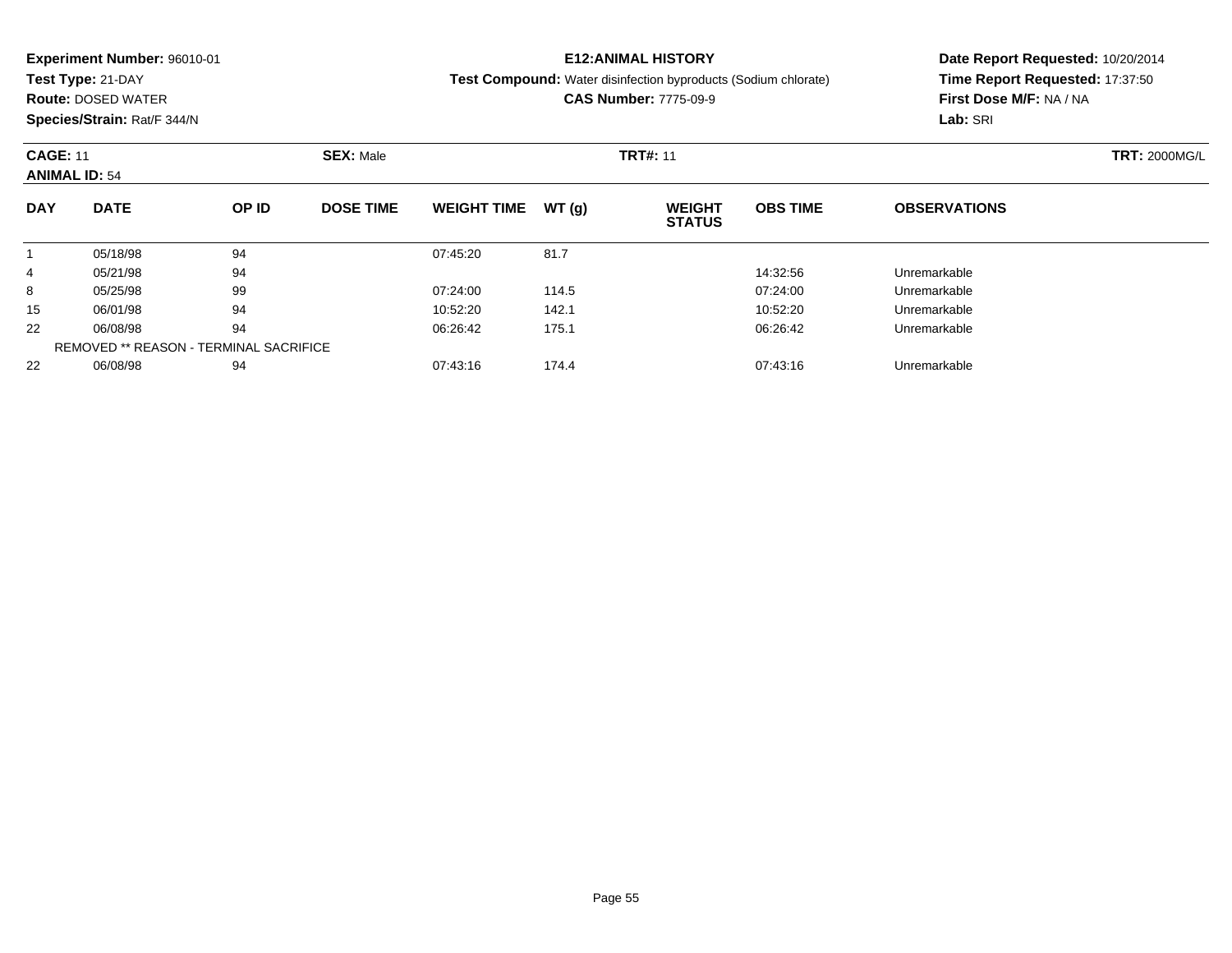**Test Type:** 21-DAY

**Route:** DOSED WATER

**Species/Strain:** Rat/F 344/N

### **E12:ANIMAL HISTORY**

**Test Compound:** Water disinfection byproducts (Sodium chlorate)

**CAS Number:** 7775-09-9

| <b>CAGE: 11</b> | <b>ANIMAL ID: 55</b> |                                        | <b>SEX: Male</b> |                    |       |                                | <b>TRT: 2000MG/L</b> |                     |  |
|-----------------|----------------------|----------------------------------------|------------------|--------------------|-------|--------------------------------|----------------------|---------------------|--|
| <b>DAY</b>      | <b>DATE</b>          | OP ID                                  | <b>DOSE TIME</b> | <b>WEIGHT TIME</b> | WT(q) | <b>WEIGHT</b><br><b>STATUS</b> | <b>OBS TIME</b>      | <b>OBSERVATIONS</b> |  |
|                 | 05/18/98             | 94                                     |                  | 07:45:20           | 86.4  |                                |                      |                     |  |
| 4               | 05/21/98             | 94                                     |                  |                    |       |                                | 14:32:56             | Unremarkable        |  |
| 8               | 05/25/98             | 99                                     |                  | 07:24:00           | 122.7 |                                | 07:24:00             | Unremarkable        |  |
| 15              | 06/01/98             | 94                                     |                  | 10:52:20           | 151.8 |                                | 10:52:20             | Unremarkable        |  |
| 22              | 06/08/98             | 94                                     |                  | 06:26:42           | 188.4 |                                | 06:26:42             | Unremarkable        |  |
|                 |                      | REMOVED ** REASON - TERMINAL SACRIFICE |                  |                    |       |                                |                      |                     |  |
| 22              | 06/08/98             | 94                                     |                  | 07:43:16           | 187.0 |                                | 07:43:16             | Unremarkable        |  |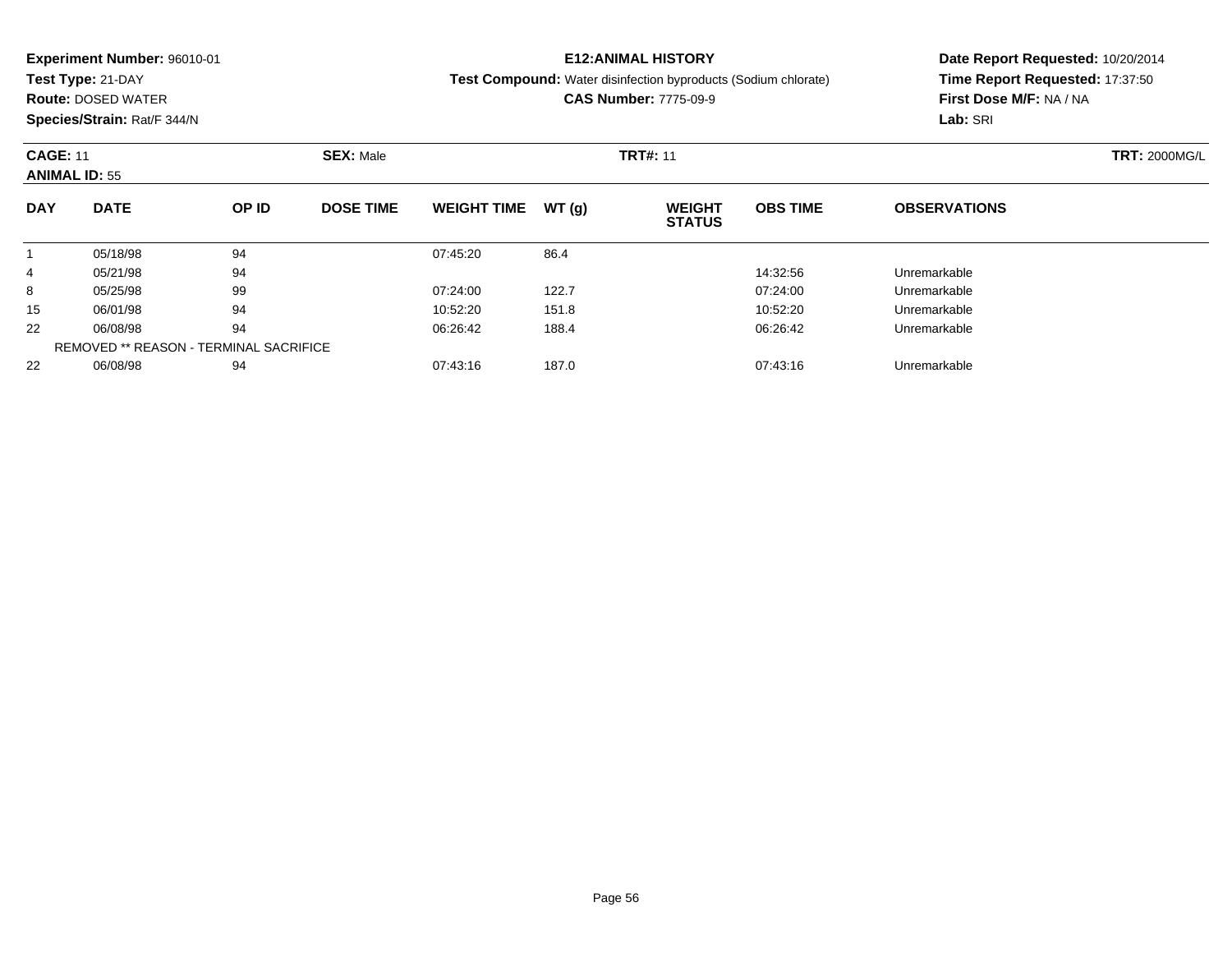**Test Type:** 21-DAY

**Route:** DOSED WATER

**Species/Strain:** Rat/F 344/N

### **E12:ANIMAL HISTORY**

**Test Compound:** Water disinfection byproducts (Sodium chlorate)

**CAS Number:** 7775-09-9

| <b>CAGE: 12</b> | <b>ANIMAL ID: 56</b> |                                               | <b>SEX: Male</b> |                    |       | <b>TRT#: 11</b>                |                 | <b>TRT: 2000MG/L</b> |  |
|-----------------|----------------------|-----------------------------------------------|------------------|--------------------|-------|--------------------------------|-----------------|----------------------|--|
| <b>DAY</b>      | <b>DATE</b>          | OP ID                                         | <b>DOSE TIME</b> | <b>WEIGHT TIME</b> | WT(q) | <b>WEIGHT</b><br><b>STATUS</b> | <b>OBS TIME</b> | <b>OBSERVATIONS</b>  |  |
|                 | 05/18/98             | 94                                            |                  | 07:45:22           | 88.3  |                                |                 |                      |  |
| 4               | 05/21/98             | 94                                            |                  |                    |       |                                | 14:34:42        | Unremarkable         |  |
| 8               | 05/25/98             | 99                                            |                  | 07:26:30           | 122.0 |                                | 07:26:30        | Unremarkable         |  |
| 15              | 06/01/98             | 94                                            |                  | 10:57:56           | 151.7 |                                | 10:57:56        | Unremarkable         |  |
| 22              | 06/08/98             | 94                                            |                  | 06:30:34           | 186.4 |                                | 06:30:34        | Unremarkable         |  |
|                 |                      | <b>REMOVED ** REASON - TERMINAL SACRIFICE</b> |                  |                    |       |                                |                 |                      |  |
| 22              | 06/08/98             | 94                                            |                  | 07:47:48           | 185.8 |                                | 07:47:48        | Unremarkable         |  |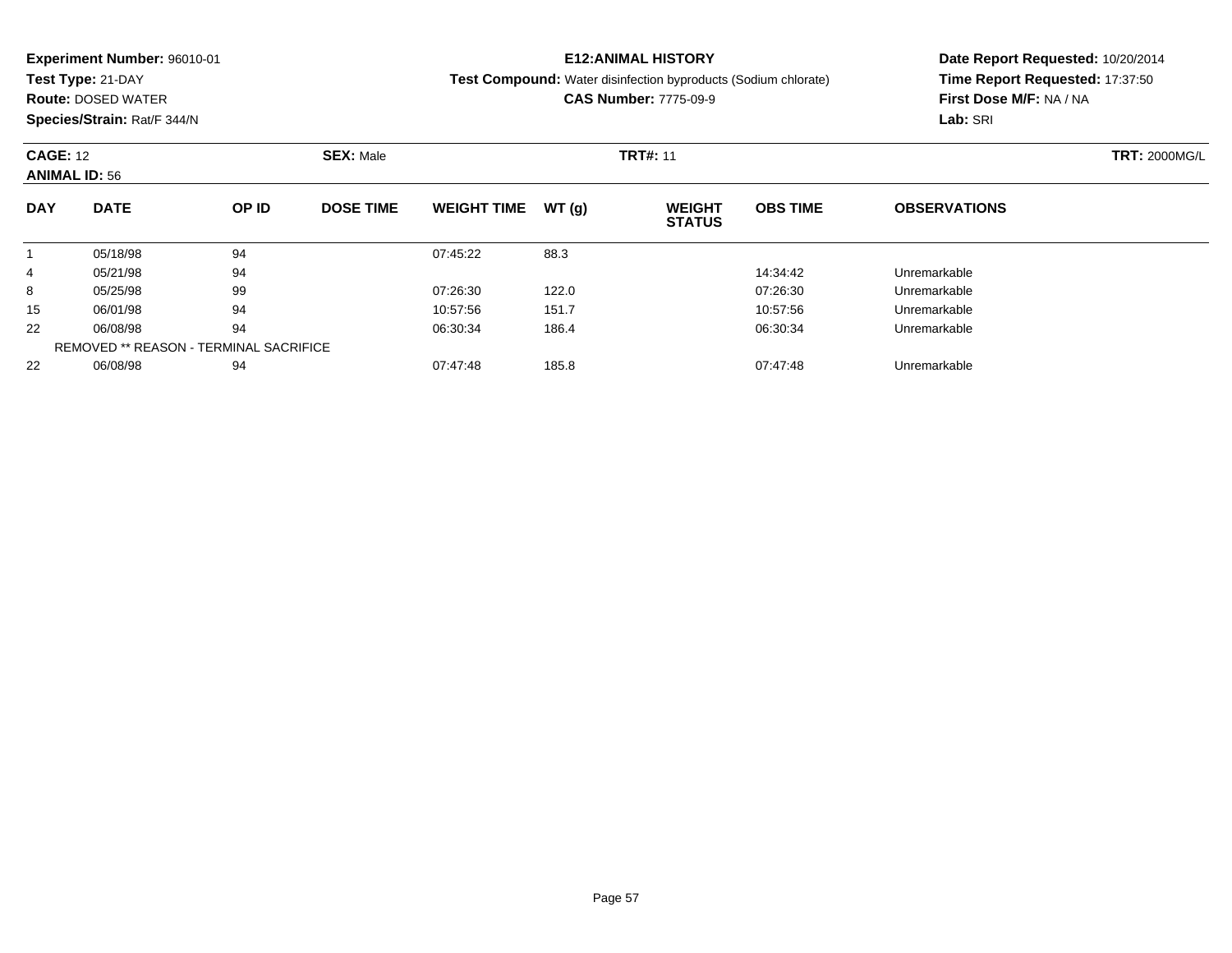**Test Type:** 21-DAY

**Route:** DOSED WATER

**Species/Strain:** Rat/F 344/N

#### **E12:ANIMAL HISTORY**

**Test Compound:** Water disinfection byproducts (Sodium chlorate)

**CAS Number:** 7775-09-9

| <b>CAGE: 12</b><br><b>ANIMAL ID: 57</b> |             |                                               | <b>SEX: Male</b> |                    |       | <b>TRT#: 11</b>                |                 | <b>TRT: 2000MG/L</b> |  |
|-----------------------------------------|-------------|-----------------------------------------------|------------------|--------------------|-------|--------------------------------|-----------------|----------------------|--|
| <b>DAY</b>                              | <b>DATE</b> | OP ID                                         | <b>DOSE TIME</b> | <b>WEIGHT TIME</b> | WT(q) | <b>WEIGHT</b><br><b>STATUS</b> | <b>OBS TIME</b> | <b>OBSERVATIONS</b>  |  |
|                                         | 05/18/98    | 94                                            |                  | 07:45:22           | 85.5  |                                |                 |                      |  |
| 4                                       | 05/21/98    | 94                                            |                  |                    |       |                                | 14:34:42        | Unremarkable         |  |
| 8                                       | 05/25/98    | 99                                            |                  | 07:26:30           | 112.3 |                                | 07:26:30        | Unremarkable         |  |
| 15                                      | 06/01/98    | 94                                            |                  | 10:57:56           | 132.6 |                                | 10:57:56        | Unremarkable         |  |
| 22                                      | 06/08/98    | 94                                            |                  | 06:30:34           | 167.5 |                                | 06:30:34        | Unremarkable         |  |
|                                         |             | <b>REMOVED ** REASON - TERMINAL SACRIFICE</b> |                  |                    |       |                                |                 |                      |  |
| 22                                      | 06/08/98    | 94                                            |                  | 07:47:48           | 166.0 |                                | 07:47:48        | Unremarkable         |  |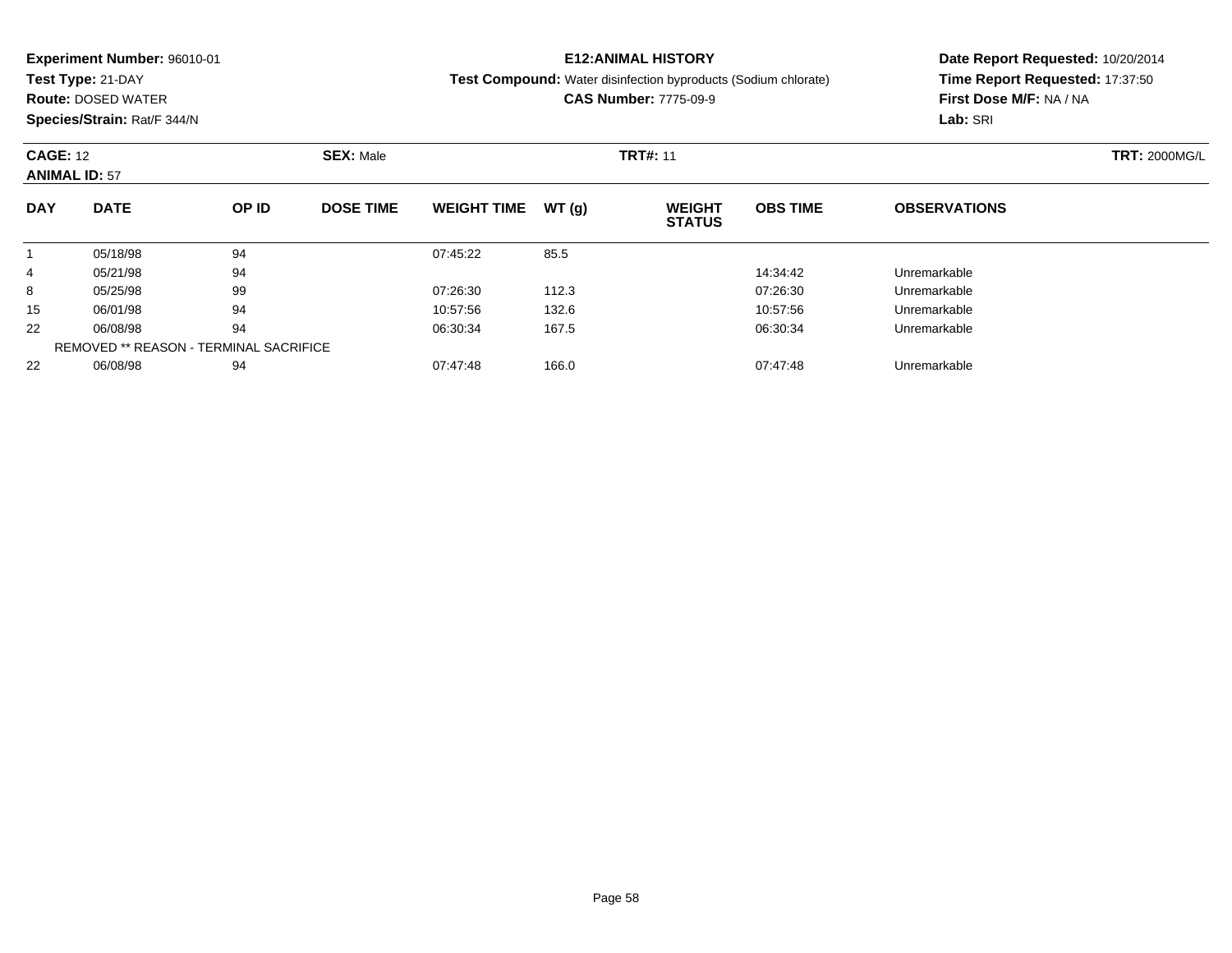**Test Type:** 21-DAY

**Route:** DOSED WATER

**Species/Strain:** Rat/F 344/N

## **E12:ANIMAL HISTORY**

**Test Compound:** Water disinfection byproducts (Sodium chlorate)

**CAS Number:** 7775-09-9

| <b>CAGE: 12</b><br><b>ANIMAL ID: 58</b> |             |                                               | <b>SEX: Male</b> |                    |       | <b>TRT#: 11</b>                | <b>TRT: 2000MG/L</b> |                     |  |
|-----------------------------------------|-------------|-----------------------------------------------|------------------|--------------------|-------|--------------------------------|----------------------|---------------------|--|
| <b>DAY</b>                              | <b>DATE</b> | OP ID                                         | <b>DOSE TIME</b> | <b>WEIGHT TIME</b> | WT(g) | <b>WEIGHT</b><br><b>STATUS</b> | <b>OBS TIME</b>      | <b>OBSERVATIONS</b> |  |
|                                         | 05/18/98    | 94                                            |                  | 07:45:22           | 80.2  |                                |                      |                     |  |
| 4                                       | 05/21/98    | 94                                            |                  |                    |       |                                | 14:34:42             | Unremarkable        |  |
| 8                                       | 05/25/98    | 99                                            |                  | 07:26:30           | 107.8 |                                | 07:26:30             | Unremarkable        |  |
| 15                                      | 06/01/98    | 94                                            |                  | 10:57:56           | 133.7 |                                | 10:57:56             | Unremarkable        |  |
| 22                                      | 06/08/98    | 94                                            |                  | 06:30:34           | 168.3 |                                | 06:30:34             | Unremarkable        |  |
|                                         |             | <b>REMOVED ** REASON - TERMINAL SACRIFICE</b> |                  |                    |       |                                |                      |                     |  |
| 22                                      | 06/08/98    | 94                                            |                  | 07:47:48           | 168.7 |                                | 07:47:48             | Unremarkable        |  |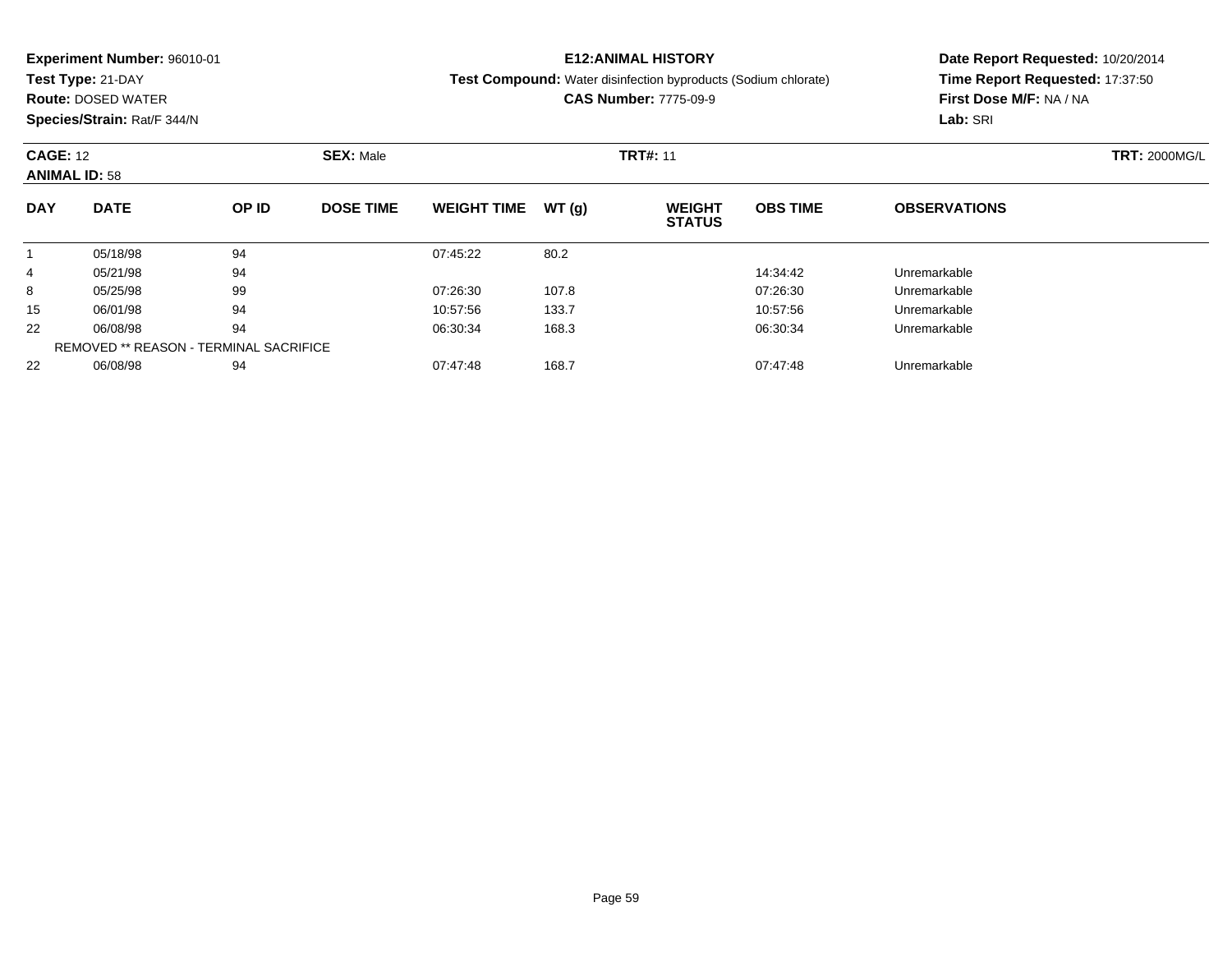**Test Type:** 21-DAY

**Route:** DOSED WATER

**Species/Strain:** Rat/F 344/N

## **E12:ANIMAL HISTORY**

**Test Compound:** Water disinfection byproducts (Sodium chlorate)

**CAS Number:** 7775-09-9

| <b>CAGE: 12</b><br><b>ANIMAL ID: 59</b> |                                               |       | <b>SEX: Male</b> |                    |       | <b>TRT#: 11</b>                | <b>TRT: 2000MG/L</b> |                     |  |
|-----------------------------------------|-----------------------------------------------|-------|------------------|--------------------|-------|--------------------------------|----------------------|---------------------|--|
| <b>DAY</b>                              | <b>DATE</b>                                   | OP ID | <b>DOSE TIME</b> | <b>WEIGHT TIME</b> | WT(q) | <b>WEIGHT</b><br><b>STATUS</b> | <b>OBS TIME</b>      | <b>OBSERVATIONS</b> |  |
|                                         | 05/18/98                                      | 94    |                  | 07:45:22           | 91.8  |                                |                      |                     |  |
| 4                                       | 05/21/98                                      | 94    |                  |                    |       |                                | 14:34:42             | Unremarkable        |  |
| 8                                       | 05/25/98                                      | 99    |                  | 07:26:30           | 123.0 |                                | 07:26:30             | Unremarkable        |  |
| 15                                      | 06/01/98                                      | 94    |                  | 10:57:56           | 147.9 |                                | 10:57:56             | Unremarkable        |  |
| 22                                      | 06/08/98                                      | 94    |                  | 06:30:34           | 177.7 |                                | 06:30:34             | Unremarkable        |  |
|                                         | <b>REMOVED ** REASON - TERMINAL SACRIFICE</b> |       |                  |                    |       |                                |                      |                     |  |
| 22                                      | 06/08/98                                      | 94    |                  | 07:47:48           | 177.1 |                                | 07:47:48             | Unremarkable        |  |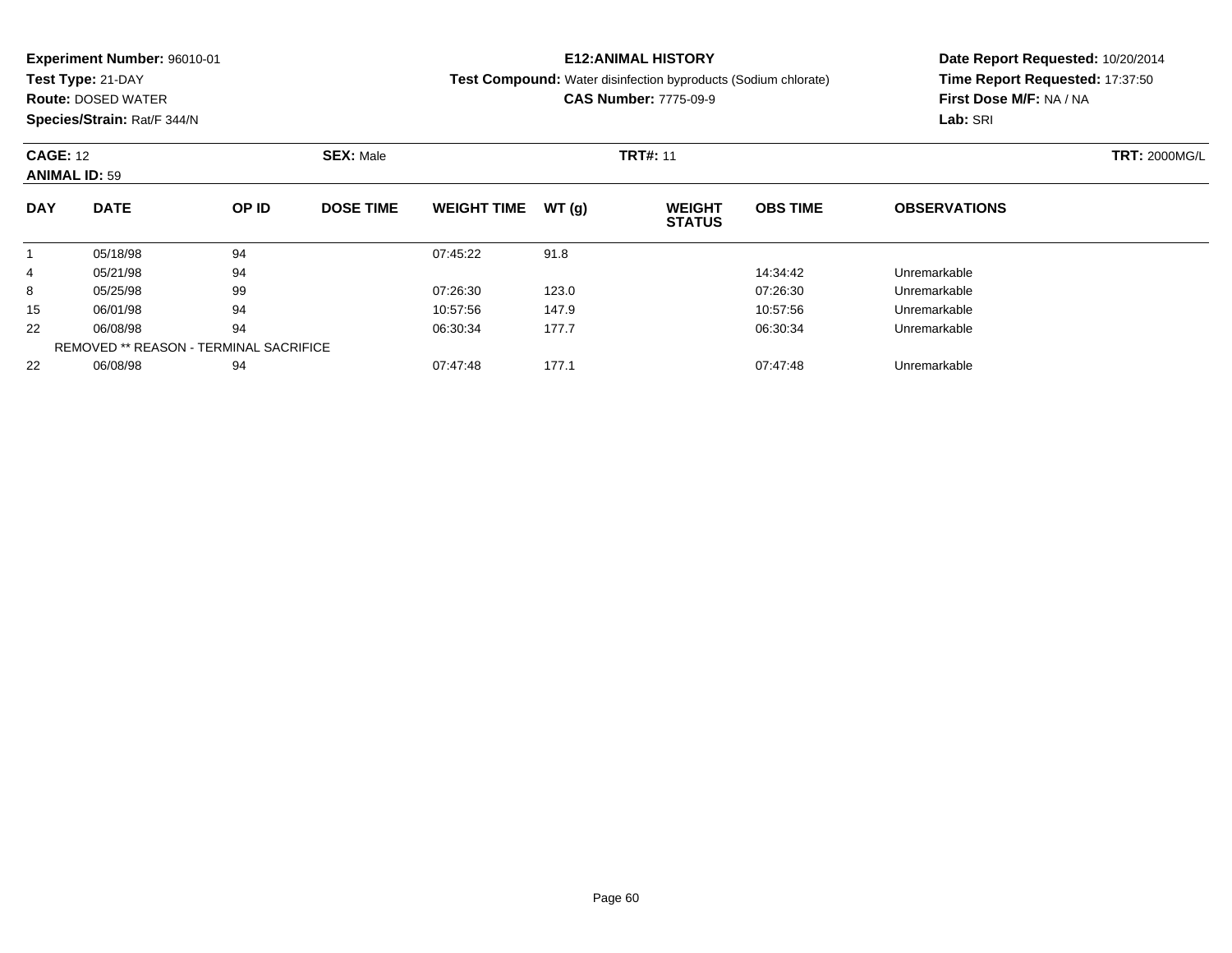**Test Type:** 21-DAY

**Route:** DOSED WATER

**Species/Strain:** Rat/F 344/N

## **E12:ANIMAL HISTORY**

**Test Compound:** Water disinfection byproducts (Sodium chlorate)

**CAS Number:** 7775-09-9

|            | <b>CAGE: 12</b><br><b>ANIMAL ID: 60</b> |                                               | <b>SEX: Male</b> |                    |       | <b>TRT#: 11</b>                | <b>TRT: 2000MG/L</b> |                     |  |
|------------|-----------------------------------------|-----------------------------------------------|------------------|--------------------|-------|--------------------------------|----------------------|---------------------|--|
| <b>DAY</b> | <b>DATE</b>                             | OP ID                                         | <b>DOSE TIME</b> | <b>WEIGHT TIME</b> | WT(q) | <b>WEIGHT</b><br><b>STATUS</b> | <b>OBS TIME</b>      | <b>OBSERVATIONS</b> |  |
|            | 05/18/98                                | 94                                            |                  | 07:45:22           | 90.9  |                                |                      |                     |  |
| 4          | 05/21/98                                | 94                                            |                  |                    |       |                                | 14:34:42             | Unremarkable        |  |
| 8          | 05/25/98                                | 99                                            |                  | 07:26:30           | 121.8 |                                | 07:26:30             | Unremarkable        |  |
| 15         | 06/01/98                                | 94                                            |                  | 10:57:56           | 147.3 |                                | 10:57:56             | Unremarkable        |  |
| 22         | 06/08/98                                | 94                                            |                  | 06:30:34           | 181.9 |                                | 06:30:34             | Unremarkable        |  |
|            |                                         | <b>REMOVED ** REASON - TERMINAL SACRIFICE</b> |                  |                    |       |                                |                      |                     |  |
| 22         | 06/08/98                                | 94                                            |                  | 07:47:48           | 179.9 |                                | 07:47:48             | Unremarkable        |  |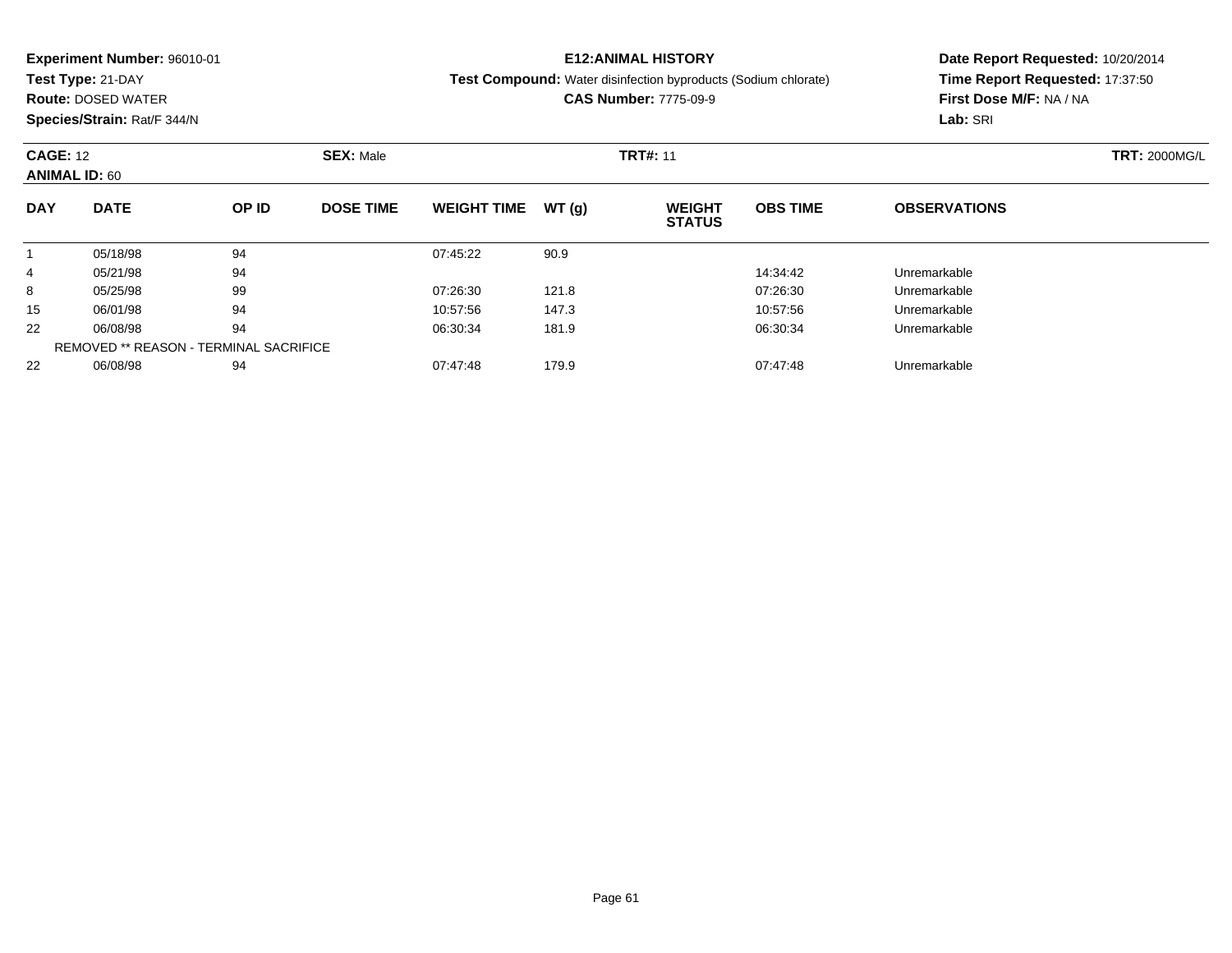|                      | <b>Experiment Number: 96010-01</b><br>Test Type: 21-DAY<br><b>Route: DOSED WATER</b> |       |                                      |                    |       | <b>E12:ANIMAL HISTORY</b><br>Test Compound: Water disinfection byproducts (Sodium chlorate)<br><b>CAS Number: 7775-09-9</b> | Date Report Requested: 10/20/2014<br>Time Report Requested: 17:37:50<br>First Dose M/F: NA / NA |                     |  |
|----------------------|--------------------------------------------------------------------------------------|-------|--------------------------------------|--------------------|-------|-----------------------------------------------------------------------------------------------------------------------------|-------------------------------------------------------------------------------------------------|---------------------|--|
|                      | Species/Strain: Rat/F 344/N                                                          |       |                                      |                    |       |                                                                                                                             |                                                                                                 | Lab: SRI            |  |
|                      | <b>CAGE: 13</b><br><b>ANIMAL ID: 61</b><br><b>DATE</b>                               |       | <b>SEX: Female</b><br><b>TRT#:</b> 2 |                    |       |                                                                                                                             |                                                                                                 | TRT: 0 MG/L         |  |
| <b>DAY</b>           |                                                                                      | OP ID | <b>DOSE TIME</b>                     | <b>WEIGHT TIME</b> | WT(q) | <b>WEIGHT</b><br><b>STATUS</b>                                                                                              | <b>OBS TIME</b>                                                                                 | <b>OBSERVATIONS</b> |  |
|                      | 05/19/98                                                                             | 94    |                                      | 07:40:00           | 88.3  |                                                                                                                             |                                                                                                 |                     |  |
| 4                    | 05/22/98                                                                             | 83    |                                      |                    |       |                                                                                                                             | 13:58:00                                                                                        | Unremarkable        |  |
| 8                    | 05/26/98                                                                             | 94    |                                      | 08:02:56           | 108.8 |                                                                                                                             | 08:02:56                                                                                        | Unremarkable        |  |
| 94<br>15<br>06/02/98 |                                                                                      |       | 08:06:36                             | 124.9              |       | 08:06:36                                                                                                                    | Unremarkable                                                                                    |                     |  |
|                      | <b>REMOVED ** REASON - TERMINAL SACRIFICE</b>                                        |       |                                      |                    |       |                                                                                                                             |                                                                                                 |                     |  |

06/09/98 <sup>94</sup> 06:27:30 133.3 06:27:30 Unremarkable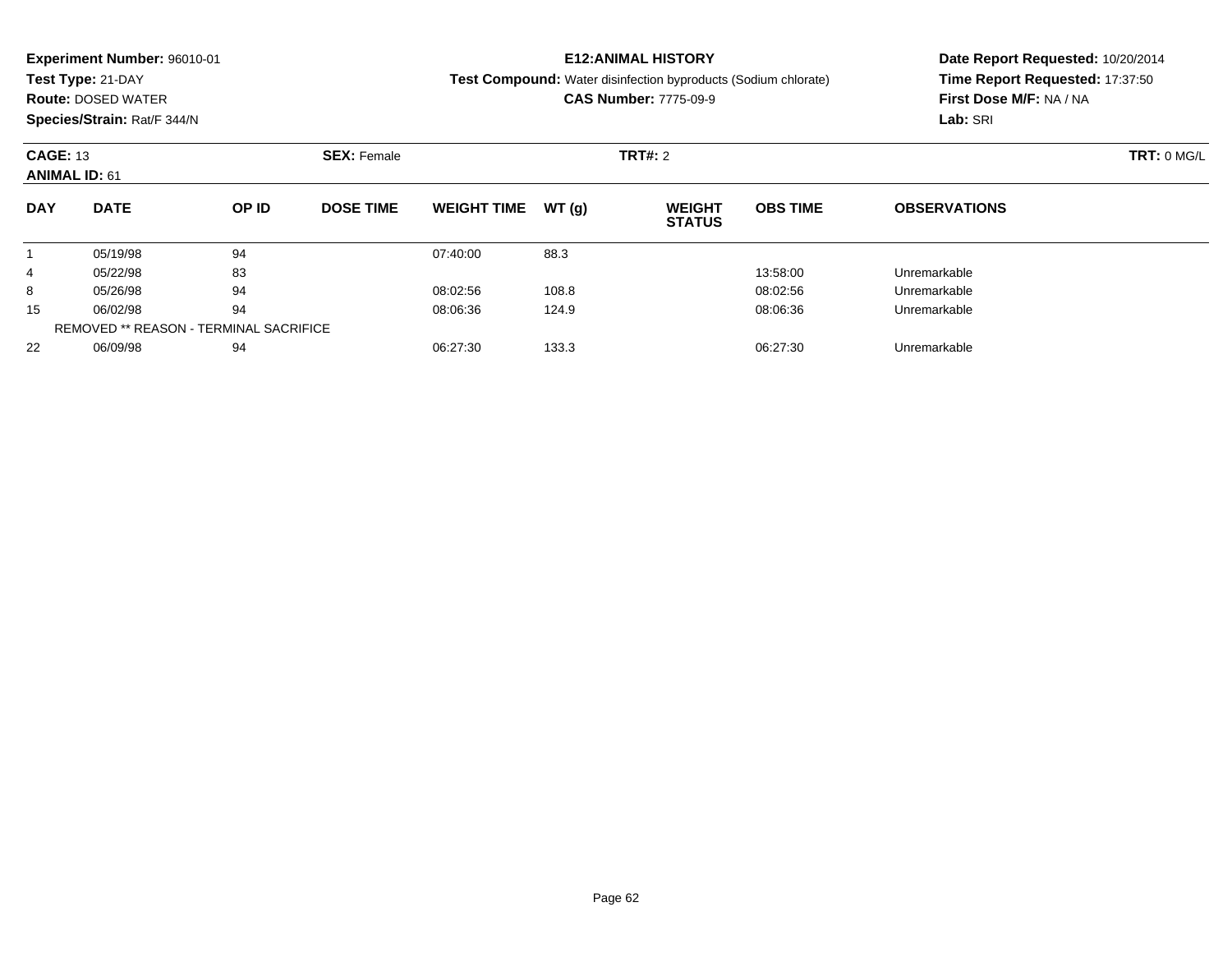|            | <b>Experiment Number: 96010-01</b>                            |       |                  |                    |       | <b>E12:ANIMAL HISTORY</b>                                      | Date Report Requested: 10/20/2014 |                                 |  |  |
|------------|---------------------------------------------------------------|-------|------------------|--------------------|-------|----------------------------------------------------------------|-----------------------------------|---------------------------------|--|--|
|            | Test Type: 21-DAY                                             |       |                  |                    |       | Test Compound: Water disinfection byproducts (Sodium chlorate) |                                   | Time Report Requested: 17:37:50 |  |  |
|            | <b>Route: DOSED WATER</b>                                     |       |                  |                    |       | <b>CAS Number: 7775-09-9</b>                                   |                                   | First Dose M/F: NA / NA         |  |  |
|            | Species/Strain: Rat/F 344/N                                   |       |                  |                    |       |                                                                |                                   | Lab: SRI                        |  |  |
|            | <b>CAGE: 13</b><br><b>SEX: Female</b><br><b>ANIMAL ID: 62</b> |       |                  |                    |       | <b>TRT#: 2</b>                                                 |                                   | TRT: 0 MG/L                     |  |  |
|            |                                                               |       |                  |                    |       |                                                                |                                   |                                 |  |  |
| <b>DAY</b> | <b>DATE</b>                                                   | OP ID | <b>DOSE TIME</b> | <b>WEIGHT TIME</b> | WT(q) | <b>WEIGHT</b><br><b>STATUS</b>                                 | <b>OBS TIME</b>                   | <b>OBSERVATIONS</b>             |  |  |
|            | 05/19/98                                                      | 94    |                  | 07:40:00           | 79.3  |                                                                |                                   |                                 |  |  |
| 4          | 05/22/98                                                      | 83    |                  |                    |       |                                                                | 13:58:00                          | Unremarkable                    |  |  |
| 8          | 05/26/98                                                      | 94    |                  | 08:02:56           | 100.3 |                                                                | 08:02:56                          | Unremarkable                    |  |  |
| 15         | 06/02/98                                                      | 94    |                  | 08:06:36           | 117.3 |                                                                | 08:06:36                          | Unremarkable                    |  |  |
|            | <b>REMOVED ** REASON - TERMINAL SACRIFICE</b>                 |       |                  |                    |       |                                                                |                                   |                                 |  |  |

06/09/98 <sup>94</sup> 06:27:30 130.8 06:27:30 Unremarkable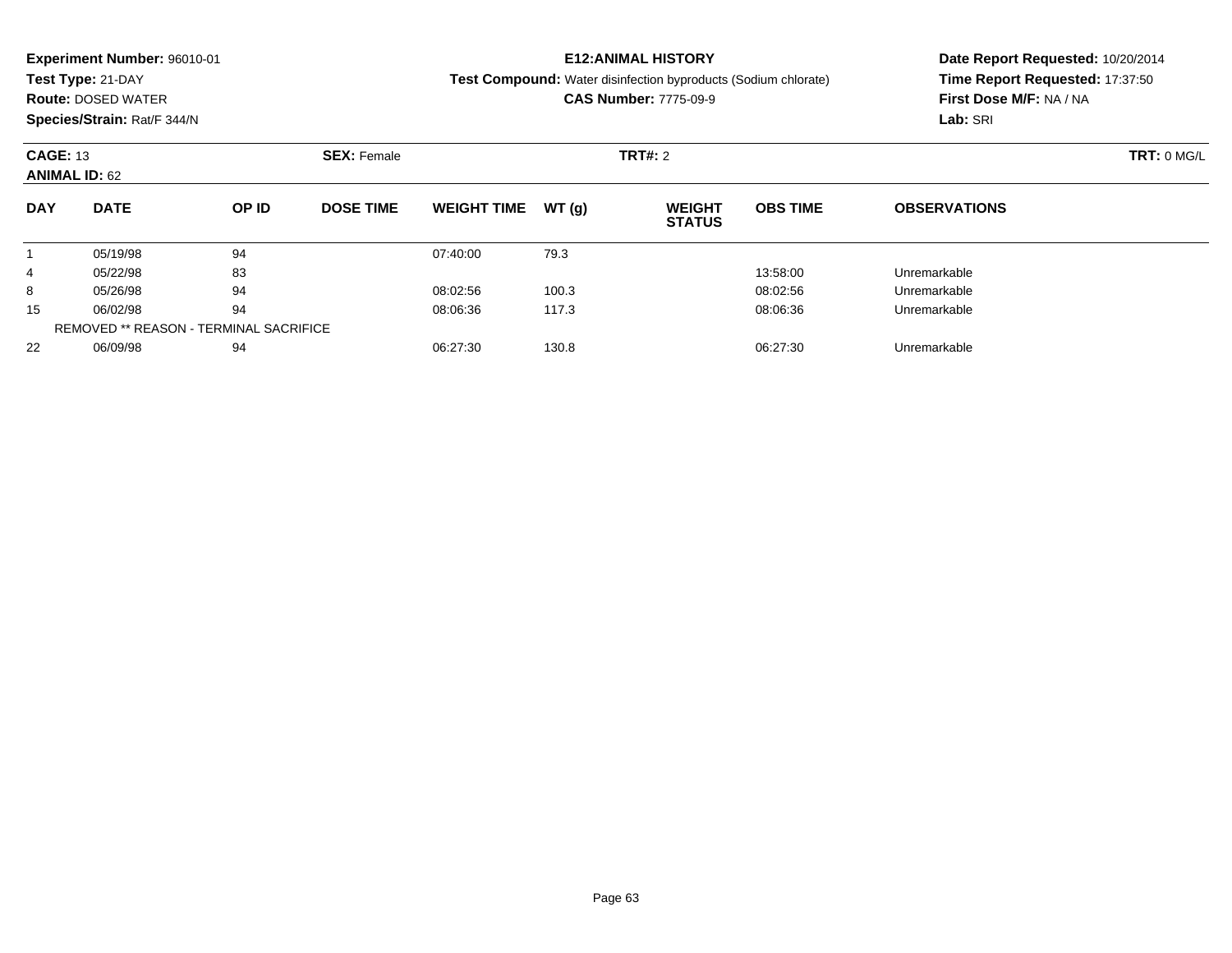|                                               | <b>Experiment Number: 96010-01</b>                            |       |                  |                    |       | <b>E12:ANIMAL HISTORY</b>                                             | Date Report Requested: 10/20/2014 |                                 |  |  |
|-----------------------------------------------|---------------------------------------------------------------|-------|------------------|--------------------|-------|-----------------------------------------------------------------------|-----------------------------------|---------------------------------|--|--|
|                                               | Test Type: 21-DAY                                             |       |                  |                    |       | <b>Test Compound:</b> Water disinfection byproducts (Sodium chlorate) |                                   | Time Report Requested: 17:37:50 |  |  |
|                                               | <b>Route: DOSED WATER</b>                                     |       |                  |                    |       | <b>CAS Number: 7775-09-9</b>                                          |                                   | First Dose M/F: NA / NA         |  |  |
|                                               | Species/Strain: Rat/F 344/N                                   |       |                  |                    |       |                                                                       |                                   | Lab: SRI                        |  |  |
|                                               | <b>CAGE: 13</b><br><b>SEX: Female</b><br><b>ANIMAL ID: 63</b> |       |                  |                    |       | TRT#: 2                                                               |                                   | TRT: 0 MGL                      |  |  |
|                                               |                                                               |       |                  |                    |       |                                                                       |                                   |                                 |  |  |
| <b>DAY</b>                                    | <b>DATE</b>                                                   | OP ID | <b>DOSE TIME</b> | <b>WEIGHT TIME</b> | WT(q) | <b>WEIGHT</b><br><b>STATUS</b>                                        | <b>OBS TIME</b>                   | <b>OBSERVATIONS</b>             |  |  |
|                                               | 05/19/98                                                      | 94    |                  | 07:40:00           | 84.6  |                                                                       |                                   |                                 |  |  |
| 4                                             | 05/22/98                                                      | 83    |                  |                    |       |                                                                       | 13:58:00                          | Unremarkable                    |  |  |
| 8                                             | 05/26/98                                                      | 94    |                  | 08:02:56           | 103.3 |                                                                       | 08:02:56                          | Unremarkable                    |  |  |
| 15                                            | 06/02/98                                                      | 94    |                  | 08:06:36           | 120.0 |                                                                       | 08:06:36                          | Unremarkable                    |  |  |
| <b>REMOVED ** REASON - TERMINAL SACRIFICE</b> |                                                               |       |                  |                    |       |                                                                       |                                   |                                 |  |  |

06/09/98 <sup>94</sup> 06:27:30 128.7 06:27:30 Unremarkable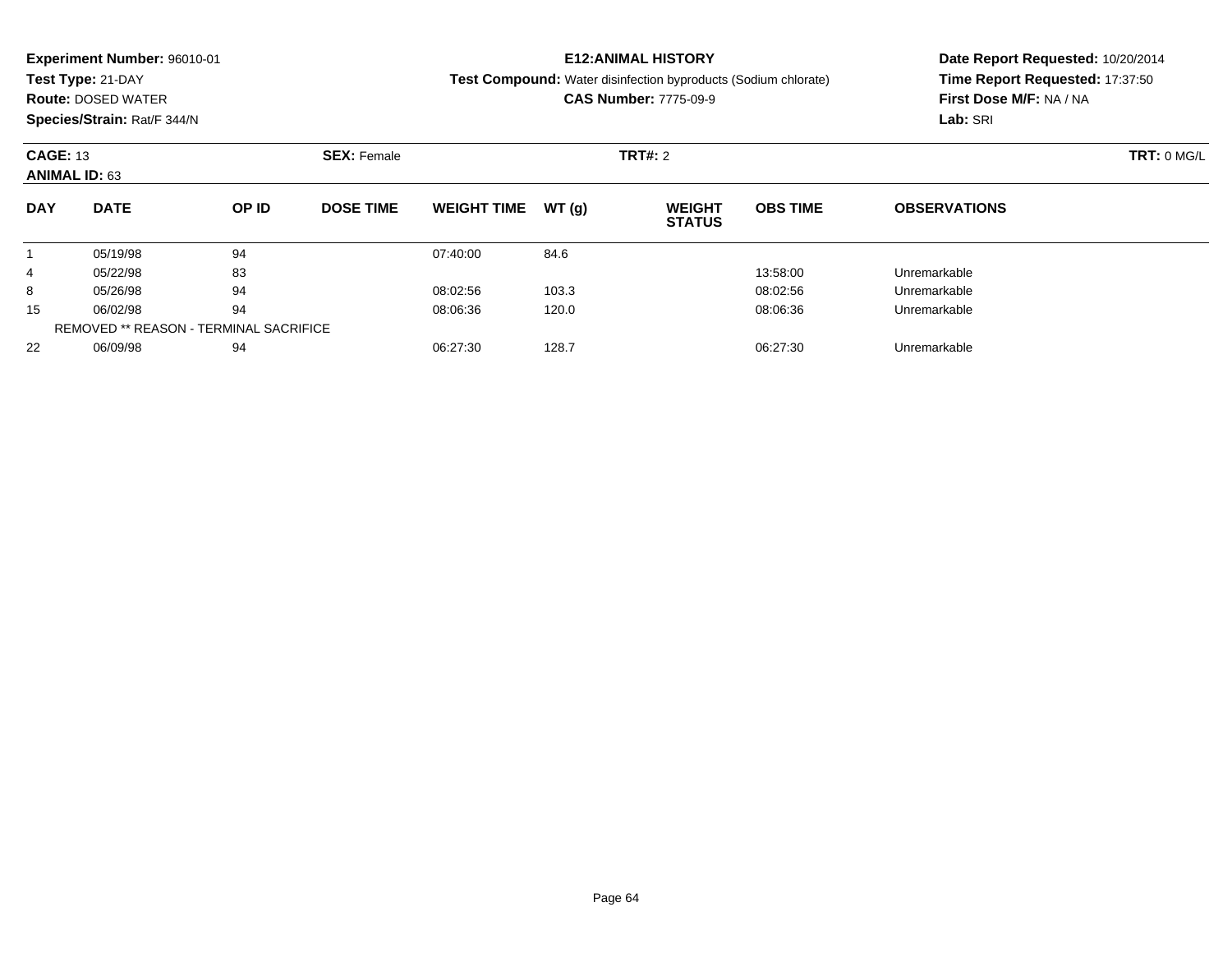|                 | <b>Experiment Number: 96010-01</b>            |       |                    |                    |       | <b>E12:ANIMAL HISTORY</b>                                             | Date Report Requested: 10/20/2014 |                                 |  |  |
|-----------------|-----------------------------------------------|-------|--------------------|--------------------|-------|-----------------------------------------------------------------------|-----------------------------------|---------------------------------|--|--|
|                 | Test Type: 21-DAY                             |       |                    |                    |       | <b>Test Compound:</b> Water disinfection byproducts (Sodium chlorate) |                                   | Time Report Requested: 17:37:50 |  |  |
|                 | <b>Route: DOSED WATER</b>                     |       |                    |                    |       | <b>CAS Number: 7775-09-9</b>                                          |                                   | First Dose M/F: NA / NA         |  |  |
|                 | Species/Strain: Rat/F 344/N                   |       |                    |                    |       |                                                                       |                                   | Lab: SRI                        |  |  |
| <b>CAGE: 13</b> | <b>ANIMAL ID: 64</b>                          |       | <b>SEX: Female</b> |                    |       | <b>TRT#: 2</b>                                                        |                                   | TRT: 0 MG/L                     |  |  |
| <b>DAY</b>      | <b>DATE</b>                                   | OP ID | <b>DOSE TIME</b>   | <b>WEIGHT TIME</b> | WT(q) | <b>WEIGHT</b><br><b>STATUS</b>                                        | <b>OBS TIME</b>                   | <b>OBSERVATIONS</b>             |  |  |
|                 | 05/19/98                                      | 94    |                    | 07:40:00           | 76.5  |                                                                       |                                   |                                 |  |  |
| 4               | 05/22/98                                      | 83    |                    |                    |       |                                                                       | 13:58:00                          | Unremarkable                    |  |  |
| 8               | 05/26/98                                      | 94    |                    | 08:02:56           | 98.7  |                                                                       | 08:02:56                          | Unremarkable                    |  |  |
| 15              | 06/02/98                                      | 94    |                    | 08:06:36           | 113.9 |                                                                       | 08:06:36                          | Unremarkable                    |  |  |
|                 | <b>REMOVED ** REASON - TERMINAL SACRIFICE</b> |       |                    |                    |       |                                                                       |                                   |                                 |  |  |

06/09/98 <sup>94</sup> 06:27:30 124.3 06:27:30 Unremarkable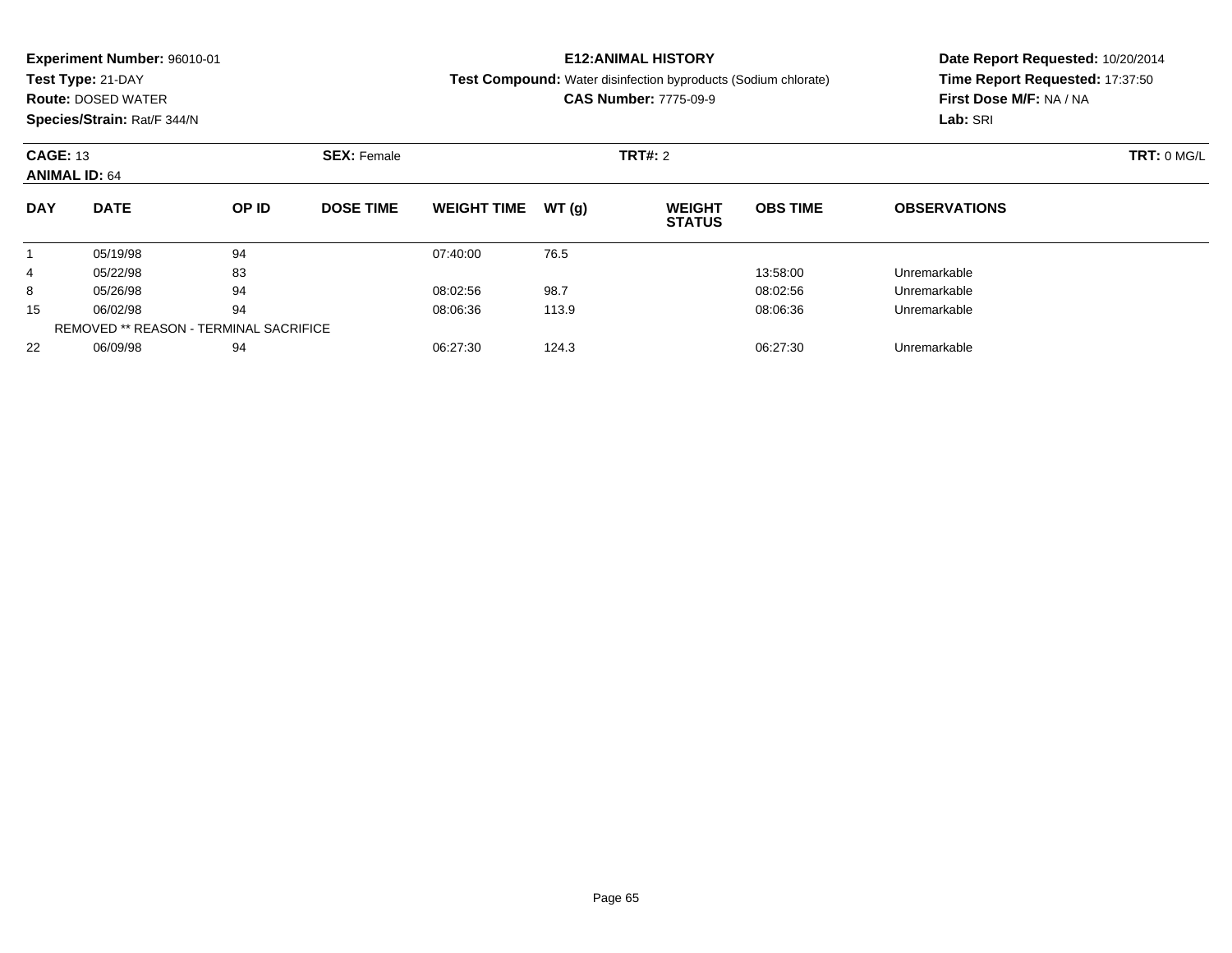|                 | <b>Experiment Number: 96010-01</b>            |       |                    |                    |       | <b>E12:ANIMAL HISTORY</b>                                      | Date Report Requested: 10/20/2014 |                                 |  |  |
|-----------------|-----------------------------------------------|-------|--------------------|--------------------|-------|----------------------------------------------------------------|-----------------------------------|---------------------------------|--|--|
|                 | Test Type: 21-DAY                             |       |                    |                    |       | Test Compound: Water disinfection byproducts (Sodium chlorate) |                                   | Time Report Requested: 17:37:50 |  |  |
|                 | <b>Route: DOSED WATER</b>                     |       |                    |                    |       | <b>CAS Number: 7775-09-9</b>                                   |                                   | First Dose M/F: NA / NA         |  |  |
|                 | Species/Strain: Rat/F 344/N                   |       |                    |                    |       |                                                                |                                   | Lab: SRI                        |  |  |
| <b>CAGE: 13</b> |                                               |       | <b>SEX: Female</b> |                    |       | <b>TRT#: 2</b>                                                 |                                   | TRT: 0 MG/L                     |  |  |
|                 | <b>ANIMAL ID: 65</b>                          |       |                    |                    |       |                                                                |                                   |                                 |  |  |
| <b>DAY</b>      | <b>DATE</b>                                   | OP ID | <b>DOSE TIME</b>   | <b>WEIGHT TIME</b> | WT(q) | <b>WEIGHT</b><br><b>STATUS</b>                                 | <b>OBS TIME</b>                   | <b>OBSERVATIONS</b>             |  |  |
|                 | 05/19/98                                      | 94    |                    | 07:40:00           | 76.2  |                                                                |                                   |                                 |  |  |
| 4               | 05/22/98                                      | 83    |                    |                    |       |                                                                | 13:58:00                          | Unremarkable                    |  |  |
| 8               | 05/26/98                                      | 94    |                    | 08:02:56           | 97.6  |                                                                | 08:02:56                          | Unremarkable                    |  |  |
| 15              | 06/02/98                                      | 94    |                    | 08:06:36           | 114.6 |                                                                | 08:06:36                          | Unremarkable                    |  |  |
|                 | <b>REMOVED ** REASON - TERMINAL SACRIFICE</b> |       |                    |                    |       |                                                                |                                   |                                 |  |  |

06/09/98 <sup>94</sup> 06:27:30 129.8 06:27:30 Unremarkable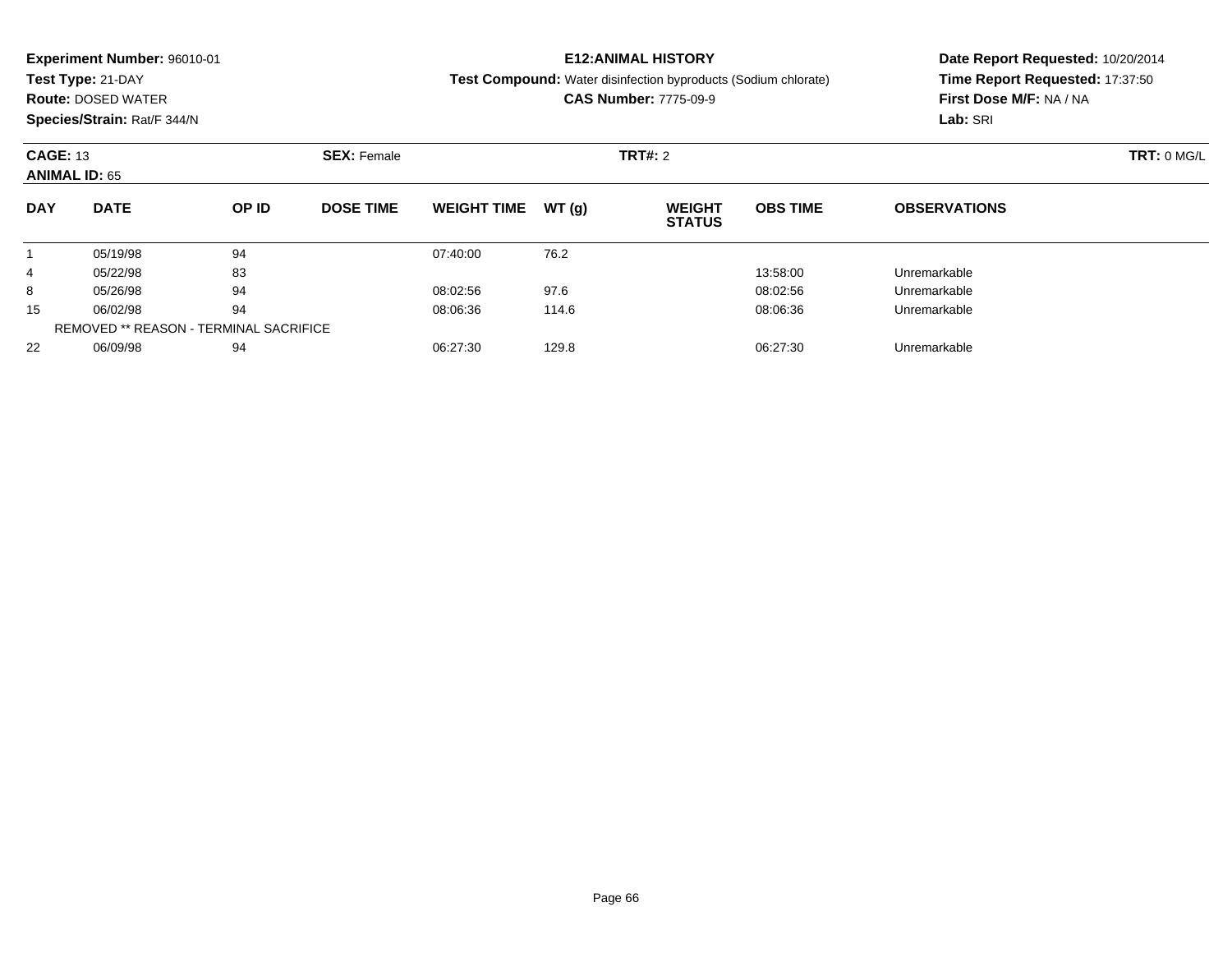|                 | <b>Experiment Number: 96010-01</b>            |       |                    |                    |       | <b>E12:ANIMAL HISTORY</b>                                             | Date Report Requested: 10/20/2014 |                                 |             |  |
|-----------------|-----------------------------------------------|-------|--------------------|--------------------|-------|-----------------------------------------------------------------------|-----------------------------------|---------------------------------|-------------|--|
|                 | Test Type: 21-DAY                             |       |                    |                    |       | <b>Test Compound:</b> Water disinfection byproducts (Sodium chlorate) |                                   | Time Report Requested: 17:37:50 |             |  |
|                 | <b>Route: DOSED WATER</b>                     |       |                    |                    |       | <b>CAS Number: 7775-09-9</b>                                          |                                   | First Dose M/F: NA / NA         |             |  |
|                 | Species/Strain: Rat/F 344/N                   |       |                    |                    |       |                                                                       |                                   | Lab: SRI                        |             |  |
| <b>CAGE: 14</b> | <b>ANIMAL ID: 66</b>                          |       | <b>SEX: Female</b> |                    |       | <b>TRT#: 2</b>                                                        |                                   |                                 | TRT: 0 MG/L |  |
| <b>DAY</b>      | <b>DATE</b>                                   | OP ID | <b>DOSE TIME</b>   | <b>WEIGHT TIME</b> | WT(g) | <b>WEIGHT</b><br><b>STATUS</b>                                        | <b>OBS TIME</b>                   | <b>OBSERVATIONS</b>             |             |  |
|                 | 05/19/98                                      | 94    |                    | 07:40:02           | 82.9  |                                                                       |                                   |                                 |             |  |
| 4               | 05/22/98                                      | 83    |                    |                    |       |                                                                       | 13:59:36                          | Unremarkable                    |             |  |
| 8               | 05/26/98                                      | 94    |                    | 08:06:46           | 105.1 |                                                                       | 08:06:46                          | Unremarkable                    |             |  |
| 15              | 06/02/98                                      | 94    |                    | 08:10:00           | 117.7 |                                                                       | 08:10:00                          | Unremarkable                    |             |  |
|                 | <b>REMOVED ** REASON - TERMINAL SACRIFICE</b> |       |                    |                    |       |                                                                       |                                   |                                 |             |  |

06/09/98 <sup>94</sup> 06:34:22 132.0 06:34:22 Unremarkable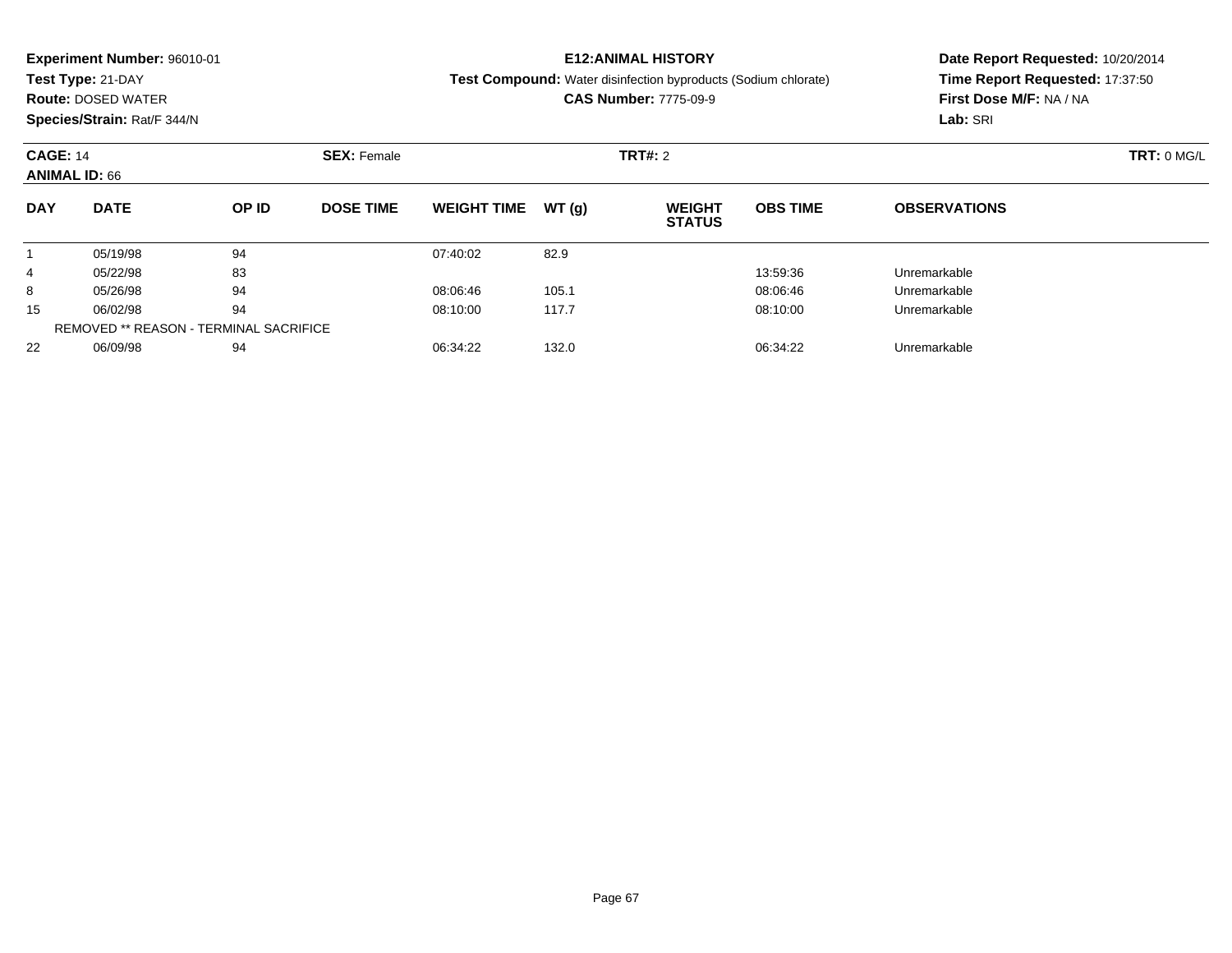|            | <b>Experiment Number: 96010-01</b><br>Test Type: 21-DAY<br><b>Route: DOSED WATER</b><br>Species/Strain: Rat/F 344/N |    |                                      |                    |       | <b>E12:ANIMAL HISTORY</b><br>Test Compound: Water disinfection byproducts (Sodium chlorate)<br><b>CAS Number: 7775-09-9</b> | Date Report Requested: 10/20/2014<br>Time Report Requested: 17:37:50<br>First Dose M/F: NA / NA<br>Lab: SRI |                     |  |
|------------|---------------------------------------------------------------------------------------------------------------------|----|--------------------------------------|--------------------|-------|-----------------------------------------------------------------------------------------------------------------------------|-------------------------------------------------------------------------------------------------------------|---------------------|--|
|            | <b>CAGE: 14</b><br><b>ANIMAL ID: 67</b><br><b>DATE</b><br>OP ID                                                     |    | <b>TRT#: 2</b><br><b>SEX: Female</b> |                    |       |                                                                                                                             |                                                                                                             | TRT: 0 MG/L         |  |
| <b>DAY</b> |                                                                                                                     |    | <b>DOSE TIME</b>                     | <b>WEIGHT TIME</b> | WT(g) | <b>WEIGHT</b><br><b>STATUS</b>                                                                                              | <b>OBS TIME</b>                                                                                             | <b>OBSERVATIONS</b> |  |
|            | 05/19/98                                                                                                            | 94 |                                      | 07:40:02           | 77.6  |                                                                                                                             |                                                                                                             |                     |  |
| 4          | 05/22/98                                                                                                            | 83 |                                      |                    |       |                                                                                                                             | 13:59:36                                                                                                    | Unremarkable        |  |
| 8          | 05/26/98                                                                                                            | 94 |                                      | 08:06:46           | 98.5  |                                                                                                                             | 08:06:46                                                                                                    | Unremarkable        |  |
| 15         | 06/02/98                                                                                                            | 94 |                                      | 08:10:00           | 112.0 |                                                                                                                             | 08:10:00                                                                                                    | Unremarkable        |  |
|            | <b>REMOVED ** REASON - TERMINAL SACRIFICE</b>                                                                       |    |                                      |                    |       |                                                                                                                             |                                                                                                             |                     |  |
| 22         | 06/09/98                                                                                                            | 94 |                                      | 06:34:22           | 121.8 |                                                                                                                             | 06:34:22                                                                                                    | Unremarkable        |  |

06/09/98 <sup>94</sup> 06:34:22 121.8 06:34:22 Unremarkable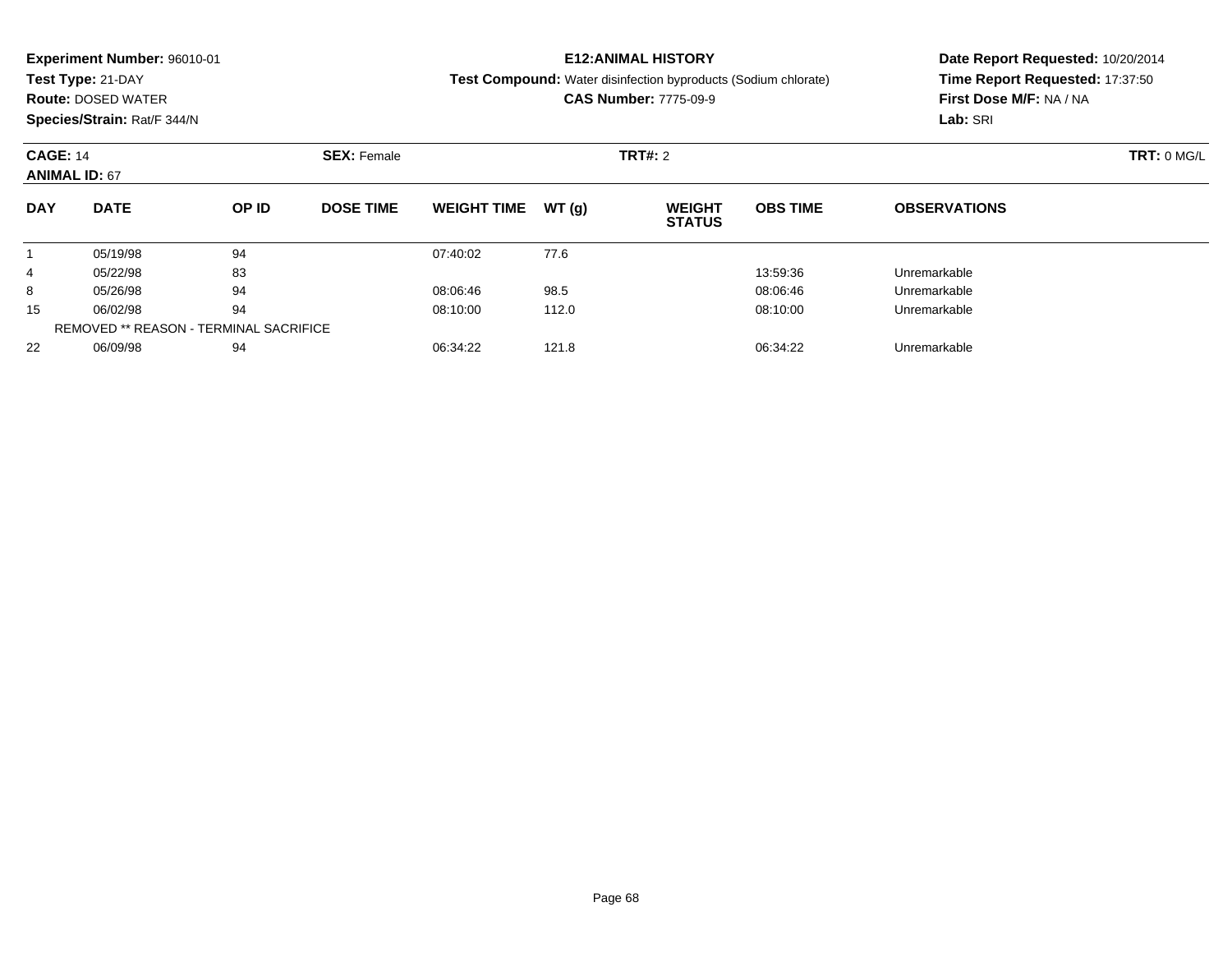|                                         | <b>Experiment Number: 96010-01</b>            |       |                    |                    |       | <b>E12:ANIMAL HISTORY</b>                                      | Date Report Requested: 10/20/2014 |                                 |             |  |
|-----------------------------------------|-----------------------------------------------|-------|--------------------|--------------------|-------|----------------------------------------------------------------|-----------------------------------|---------------------------------|-------------|--|
|                                         | Test Type: 21-DAY                             |       |                    |                    |       | Test Compound: Water disinfection byproducts (Sodium chlorate) |                                   | Time Report Requested: 17:37:50 |             |  |
|                                         | <b>Route: DOSED WATER</b>                     |       |                    |                    |       | <b>CAS Number: 7775-09-9</b>                                   |                                   | First Dose M/F: NA / NA         |             |  |
|                                         | Species/Strain: Rat/F 344/N                   |       |                    |                    |       |                                                                |                                   | Lab: SRI                        |             |  |
| <b>CAGE: 14</b><br><b>ANIMAL ID: 68</b> |                                               |       | <b>SEX: Female</b> |                    |       | <b>TRT#: 2</b>                                                 |                                   |                                 | TRT: 0 MG/L |  |
| <b>DAY</b>                              | <b>DATE</b>                                   | OP ID | <b>DOSE TIME</b>   | <b>WEIGHT TIME</b> | WT(g) | <b>WEIGHT</b><br><b>STATUS</b>                                 | <b>OBS TIME</b>                   | <b>OBSERVATIONS</b>             |             |  |
|                                         | 05/19/98                                      | 94    |                    | 07:40:02           | 87.5  |                                                                |                                   |                                 |             |  |
| 4                                       | 05/22/98                                      | 83    |                    |                    |       |                                                                | 13:59:36                          | Unremarkable                    |             |  |
| 8                                       | 05/26/98                                      | 94    |                    | 08:06:46           | 107.2 |                                                                | 08:06:46                          | Unremarkable                    |             |  |
| 15                                      | 06/02/98                                      | 94    |                    | 08:10:00           | 117.7 |                                                                | 08:10:00                          | Unremarkable                    |             |  |
|                                         | <b>REMOVED ** REASON - TERMINAL SACRIFICE</b> |       |                    |                    |       |                                                                |                                   |                                 |             |  |

06/09/98 <sup>94</sup> 06:34:22 127.0 06:34:22 Unremarkable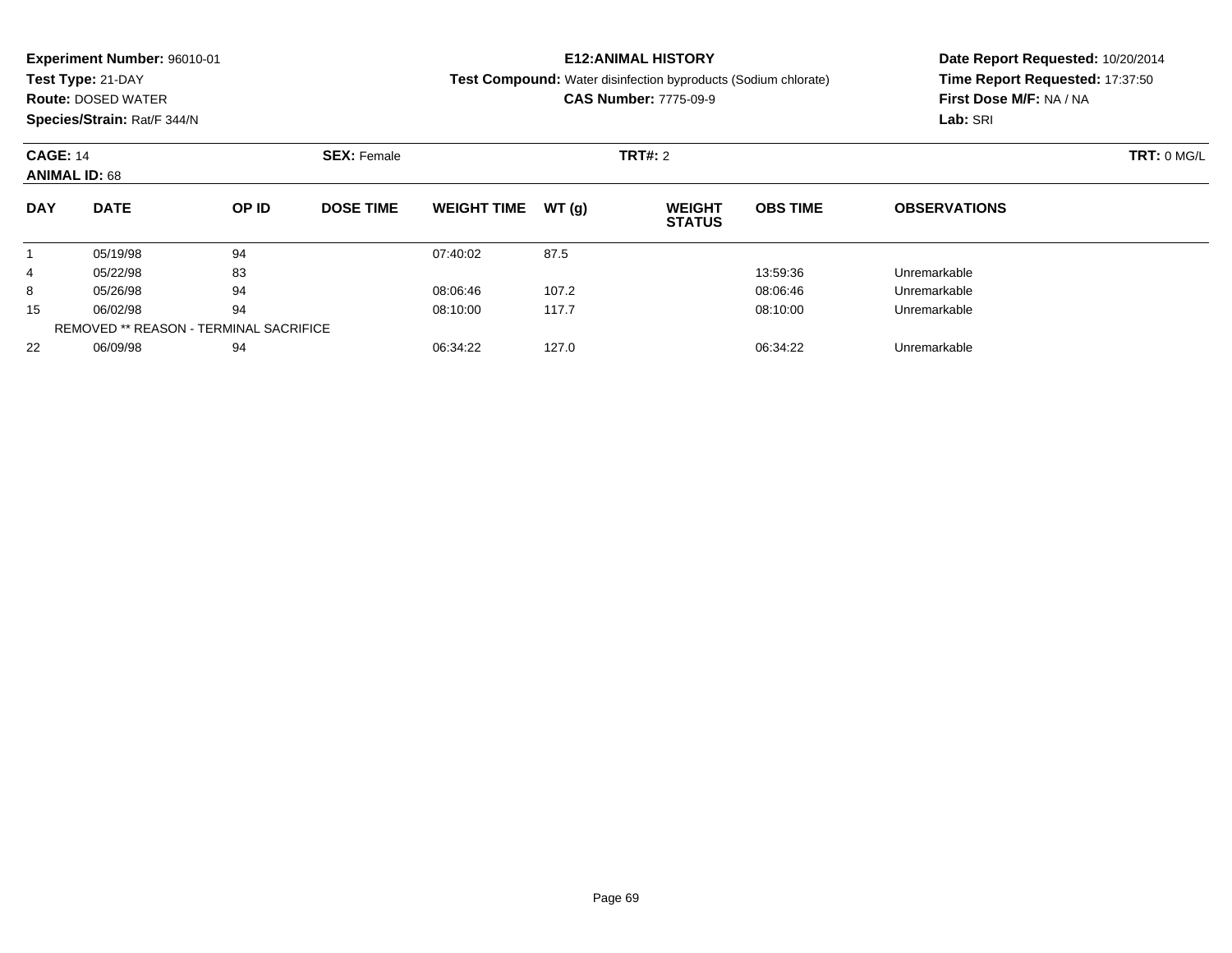|                                         | <b>Experiment Number: 96010-01</b>            |       |                    |                    |       | <b>E12:ANIMAL HISTORY</b>                                      | Date Report Requested: 10/20/2014 |                                 |             |  |
|-----------------------------------------|-----------------------------------------------|-------|--------------------|--------------------|-------|----------------------------------------------------------------|-----------------------------------|---------------------------------|-------------|--|
|                                         | Test Type: 21-DAY                             |       |                    |                    |       | Test Compound: Water disinfection byproducts (Sodium chlorate) |                                   | Time Report Requested: 17:37:50 |             |  |
|                                         | <b>Route: DOSED WATER</b>                     |       |                    |                    |       | <b>CAS Number: 7775-09-9</b>                                   |                                   | First Dose M/F: NA / NA         |             |  |
|                                         | Species/Strain: Rat/F 344/N                   |       |                    |                    |       |                                                                |                                   | Lab: SRI                        |             |  |
| <b>CAGE: 14</b><br><b>ANIMAL ID: 69</b> |                                               |       | <b>SEX: Female</b> |                    |       | <b>TRT#: 2</b>                                                 |                                   |                                 | TRT: 0 MG/L |  |
| <b>DAY</b>                              | <b>DATE</b>                                   | OP ID | <b>DOSE TIME</b>   | <b>WEIGHT TIME</b> | WT(g) | <b>WEIGHT</b><br><b>STATUS</b>                                 | <b>OBS TIME</b>                   | <b>OBSERVATIONS</b>             |             |  |
|                                         | 05/19/98                                      | 94    |                    | 07:40:02           | 78.2  |                                                                |                                   |                                 |             |  |
| 4                                       | 05/22/98                                      | 83    |                    |                    |       |                                                                | 13:59:36                          | Unremarkable                    |             |  |
| 8                                       | 05/26/98                                      | 94    |                    | 08:06:46           | 102.2 |                                                                | 08:06:46                          | Unremarkable                    |             |  |
| 15                                      | 06/02/98                                      | 94    |                    | 08:10:00           | 117.6 |                                                                | 08:10:00                          | Unremarkable                    |             |  |
|                                         | <b>REMOVED ** REASON - TERMINAL SACRIFICE</b> |       |                    |                    |       |                                                                |                                   |                                 |             |  |

06/09/98 <sup>94</sup> 06:34:22 133.1 06:34:22 Unremarkable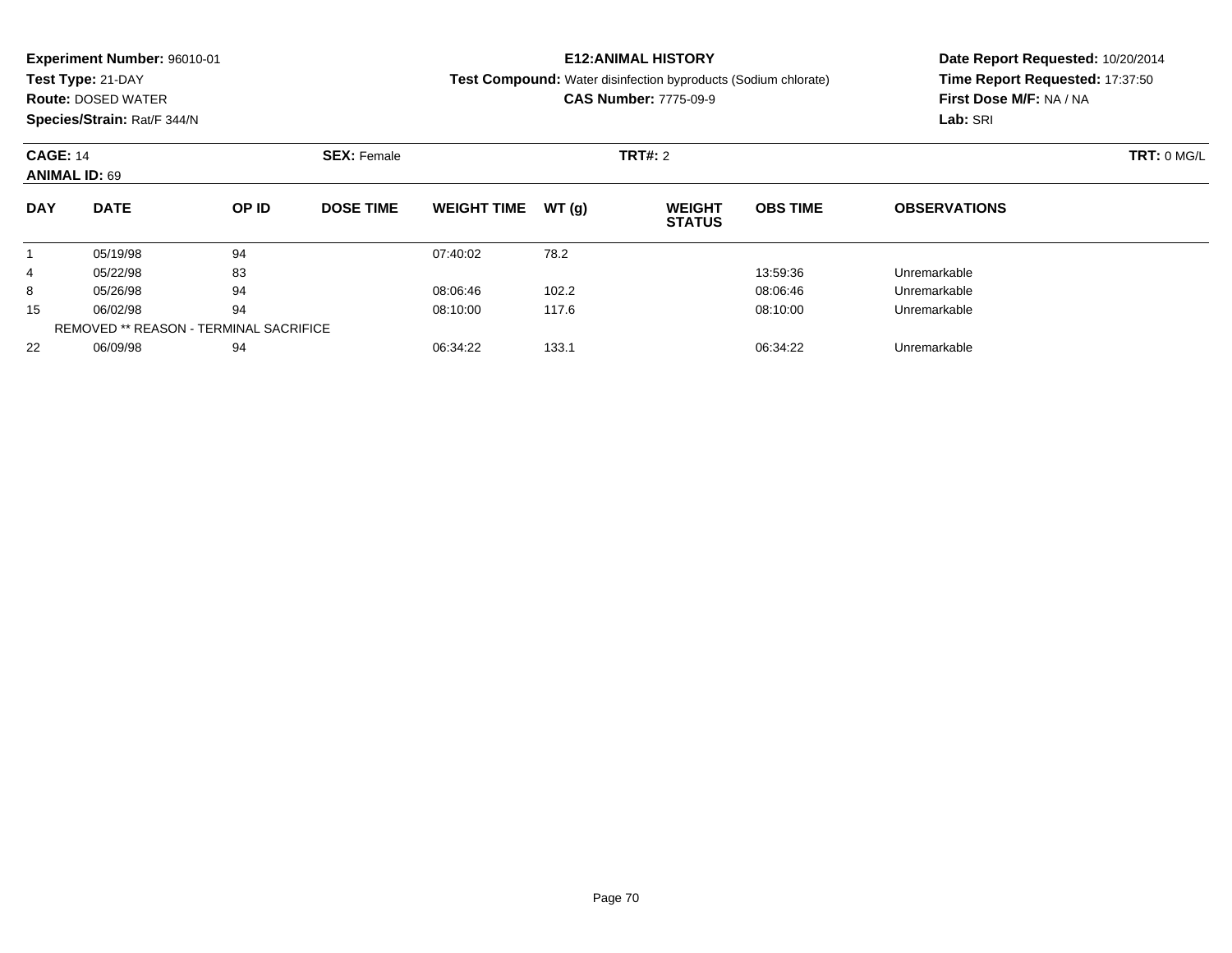|                 | <b>Experiment Number: 96010-01</b>            |       |                    |                    |       | <b>E12:ANIMAL HISTORY</b>                                             | Date Report Requested: 10/20/2014 |                                 |  |  |
|-----------------|-----------------------------------------------|-------|--------------------|--------------------|-------|-----------------------------------------------------------------------|-----------------------------------|---------------------------------|--|--|
|                 | Test Type: 21-DAY                             |       |                    |                    |       | <b>Test Compound:</b> Water disinfection byproducts (Sodium chlorate) |                                   | Time Report Requested: 17:37:50 |  |  |
|                 | <b>Route: DOSED WATER</b>                     |       |                    |                    |       | <b>CAS Number: 7775-09-9</b>                                          |                                   | First Dose M/F: NA / NA         |  |  |
|                 | Species/Strain: Rat/F 344/N                   |       |                    |                    |       |                                                                       |                                   | Lab: SRI                        |  |  |
| <b>CAGE: 14</b> | <b>ANIMAL ID: 70</b>                          |       | <b>SEX: Female</b> |                    |       | <b>TRT#: 2</b>                                                        |                                   | TRT: 0 MG/L                     |  |  |
| <b>DAY</b>      | <b>DATE</b>                                   | OP ID | <b>DOSE TIME</b>   | <b>WEIGHT TIME</b> | WT(g) | <b>WEIGHT</b><br><b>STATUS</b>                                        | <b>OBS TIME</b>                   | <b>OBSERVATIONS</b>             |  |  |
|                 | 05/19/98                                      | 94    |                    | 07:40:02           | 82.6  |                                                                       |                                   |                                 |  |  |
| 4               | 05/22/98                                      | 83    |                    |                    |       |                                                                       | 13:59:36                          | Unremarkable                    |  |  |
| 8               | 05/26/98                                      | 94    |                    | 08:06:46           | 106.3 |                                                                       | 08:06:46                          | Unremarkable                    |  |  |
| 15              | 06/02/98                                      | 94    |                    | 08:10:00           | 122.2 |                                                                       | 08:10:00                          | Unremarkable                    |  |  |
|                 | <b>REMOVED ** REASON - TERMINAL SACRIFICE</b> |       |                    |                    |       |                                                                       |                                   |                                 |  |  |

06/09/98 <sup>94</sup> 06:34:22 134.9 06:34:22 Unremarkable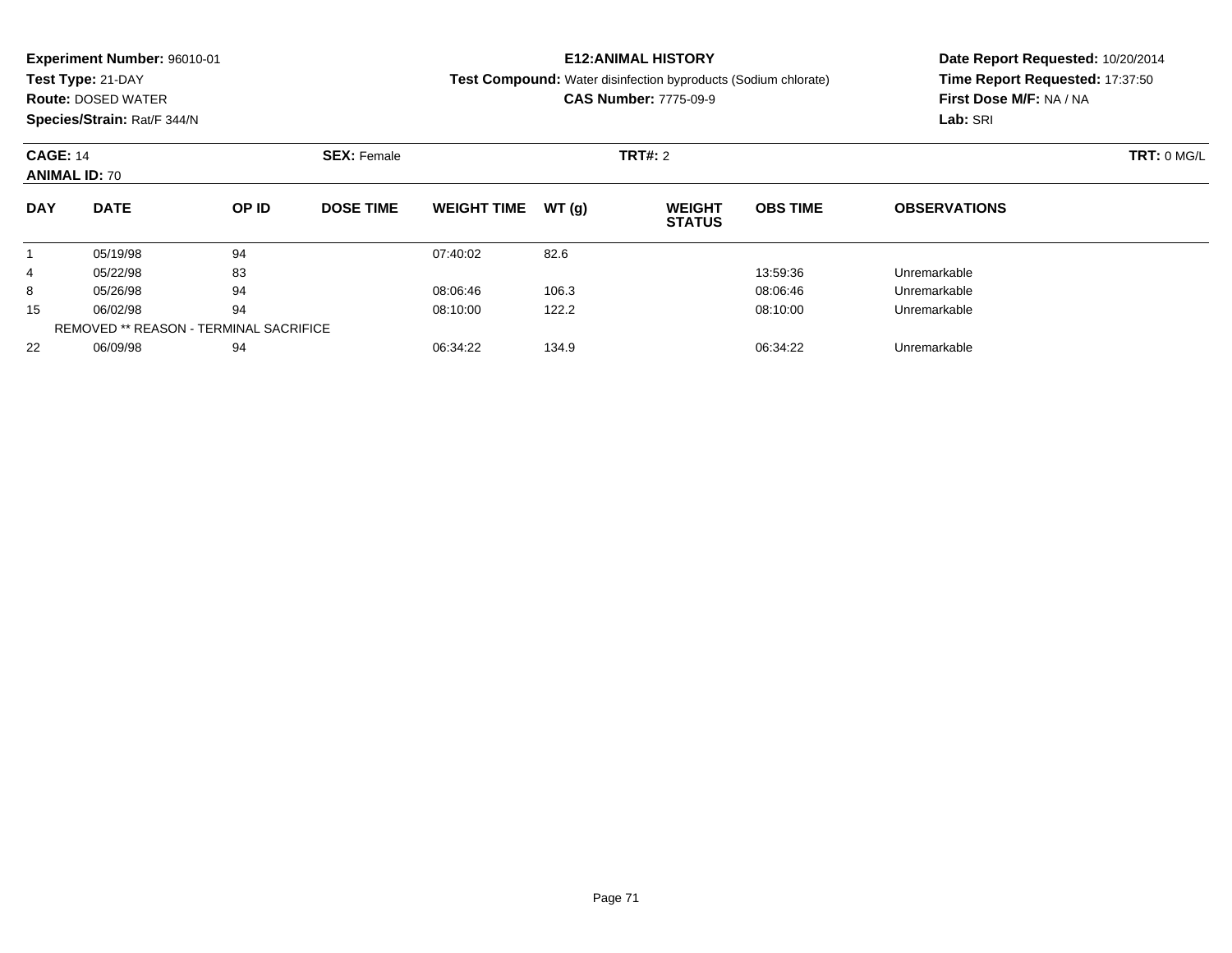|                                        | <b>Experiment Number: 96010-01</b> |       |                    |                    |       | <b>E12:ANIMAL HISTORY</b>                                      | Date Report Requested: 10/20/2014 |                                 |                      |  |
|----------------------------------------|------------------------------------|-------|--------------------|--------------------|-------|----------------------------------------------------------------|-----------------------------------|---------------------------------|----------------------|--|
|                                        | Test Type: 21-DAY                  |       |                    |                    |       | Test Compound: Water disinfection byproducts (Sodium chlorate) |                                   | Time Report Requested: 17:37:50 |                      |  |
|                                        | <b>Route: DOSED WATER</b>          |       |                    |                    |       | <b>CAS Number: 7775-09-9</b>                                   |                                   | First Dose M/F: NA / NA         |                      |  |
|                                        | Species/Strain: Rat/F 344/N        |       |                    |                    |       |                                                                |                                   | Lab: SRI                        |                      |  |
| <b>CAGE: 15</b>                        |                                    |       | <b>SEX: Female</b> |                    |       | <b>TRT#: 4</b>                                                 |                                   |                                 | <b>TRT: 125 MG/L</b> |  |
|                                        | <b>ANIMAL ID: 71</b>               |       |                    |                    |       |                                                                |                                   |                                 |                      |  |
| <b>DAY</b>                             | <b>DATE</b>                        | OP ID | <b>DOSE TIME</b>   | <b>WEIGHT TIME</b> | WT(q) | <b>WEIGHT</b><br><b>STATUS</b>                                 | <b>OBS TIME</b>                   | <b>OBSERVATIONS</b>             |                      |  |
|                                        | 05/19/98                           | 94    |                    | 07:40:04           | 80.7  |                                                                |                                   |                                 |                      |  |
| 4                                      | 05/22/98                           | 83    |                    |                    |       |                                                                | 14:00:26                          | Unremarkable                    |                      |  |
| 8                                      | 05/26/98                           | 94    |                    | 08:10:02           | 105.6 |                                                                | 08:10:02                          | Unremarkable                    |                      |  |
| 15                                     | 06/02/98                           | 94    |                    | 08:13:54           | 125.6 |                                                                | 08:13:54                          | Unremarkable                    |                      |  |
| REMOVED ** REASON - TERMINAL SACRIFICE |                                    |       |                    |                    |       |                                                                |                                   |                                 |                      |  |

06/09/98 <sup>94</sup> 06:41:10 137.3 06:41:10 Unremarkable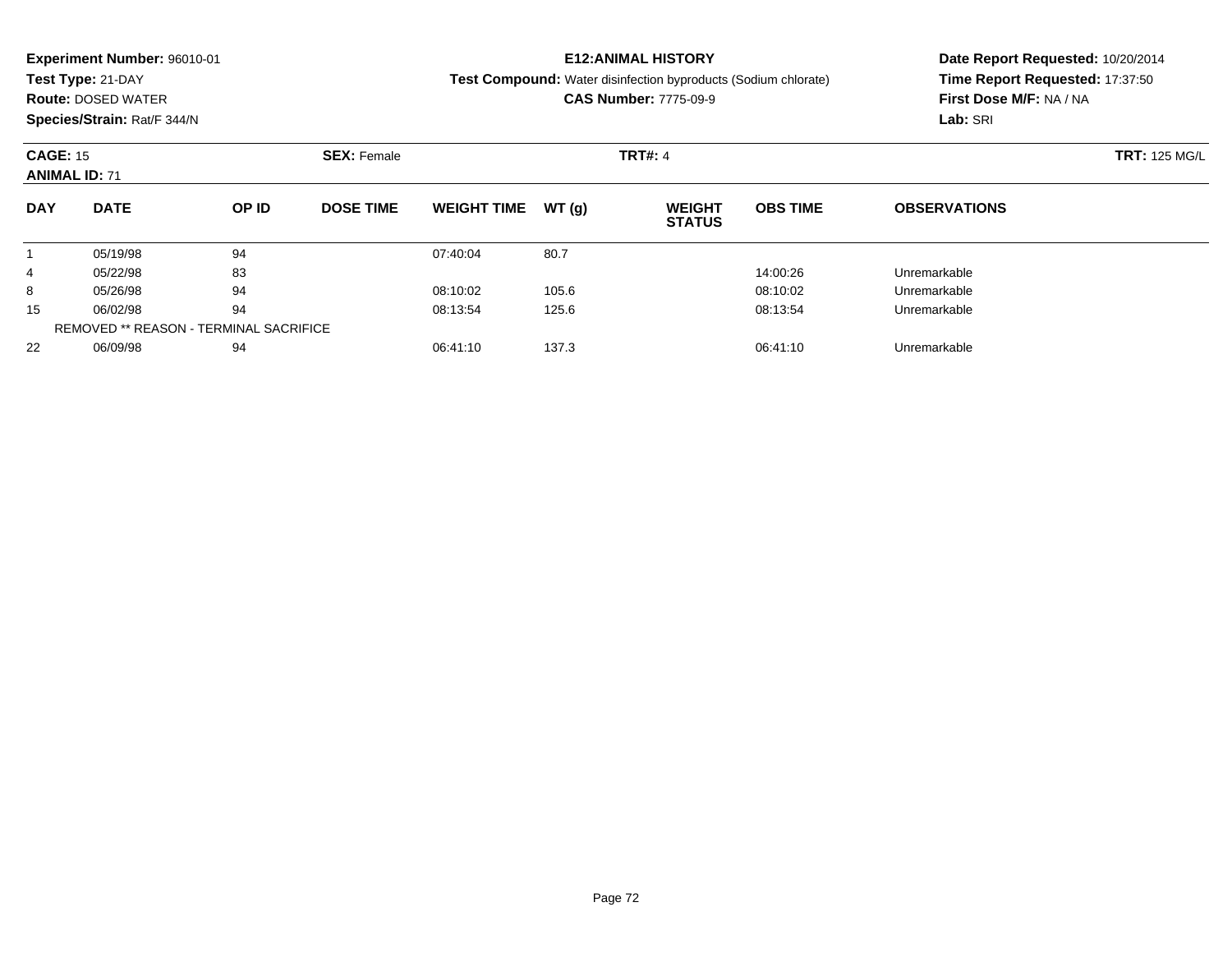|                 | <b>Experiment Number: 96010-01</b> |       |                    |                    |        | <b>E12:ANIMAL HISTORY</b>                                             | Date Report Requested: 10/20/2014 |                                 |  |  |
|-----------------|------------------------------------|-------|--------------------|--------------------|--------|-----------------------------------------------------------------------|-----------------------------------|---------------------------------|--|--|
|                 | Test Type: 21-DAY                  |       |                    |                    |        | <b>Test Compound:</b> Water disinfection byproducts (Sodium chlorate) |                                   | Time Report Requested: 17:37:50 |  |  |
|                 | <b>Route: DOSED WATER</b>          |       |                    |                    |        | <b>CAS Number: 7775-09-9</b>                                          | First Dose M/F: NA / NA           |                                 |  |  |
|                 | Species/Strain: Rat/F 344/N        |       |                    |                    |        |                                                                       |                                   | Lab: SRI                        |  |  |
| <b>CAGE: 15</b> |                                    |       | <b>SEX: Female</b> |                    |        | <b>TRT#: 4</b>                                                        | <b>TRT: 125 MG/L</b>              |                                 |  |  |
|                 | <b>ANIMAL ID: 72</b>               |       |                    |                    |        |                                                                       |                                   |                                 |  |  |
| <b>DAY</b>      | <b>DATE</b>                        | OP ID | <b>DOSE TIME</b>   | <b>WEIGHT TIME</b> | WT (q) | <b>WEIGHT</b><br><b>STATUS</b>                                        | <b>OBS TIME</b>                   | <b>OBSERVATIONS</b>             |  |  |
|                 | 05/19/98                           | 94    |                    | 07:40:04           | 82.0   |                                                                       |                                   |                                 |  |  |
| 4               | 05/22/98                           | 83    |                    |                    |        |                                                                       | 14:00:26                          | Unremarkable                    |  |  |
| 8               | 05/26/98                           | 94    |                    | 08:10:02           | 103.6  |                                                                       | 08:10:02                          | Unremarkable                    |  |  |
| 15              | 06/02/98                           | 94    |                    | 08:13:54           | 117.6  |                                                                       | 08:13:54                          | Unremarkable                    |  |  |
|                 |                                    |       |                    |                    |        |                                                                       |                                   |                                 |  |  |

06/09/98 <sup>94</sup> 06:41:10 128.1 06:41:10 Unremarkable

REMOVED \*\* REASON - TERMINAL SACRIFICE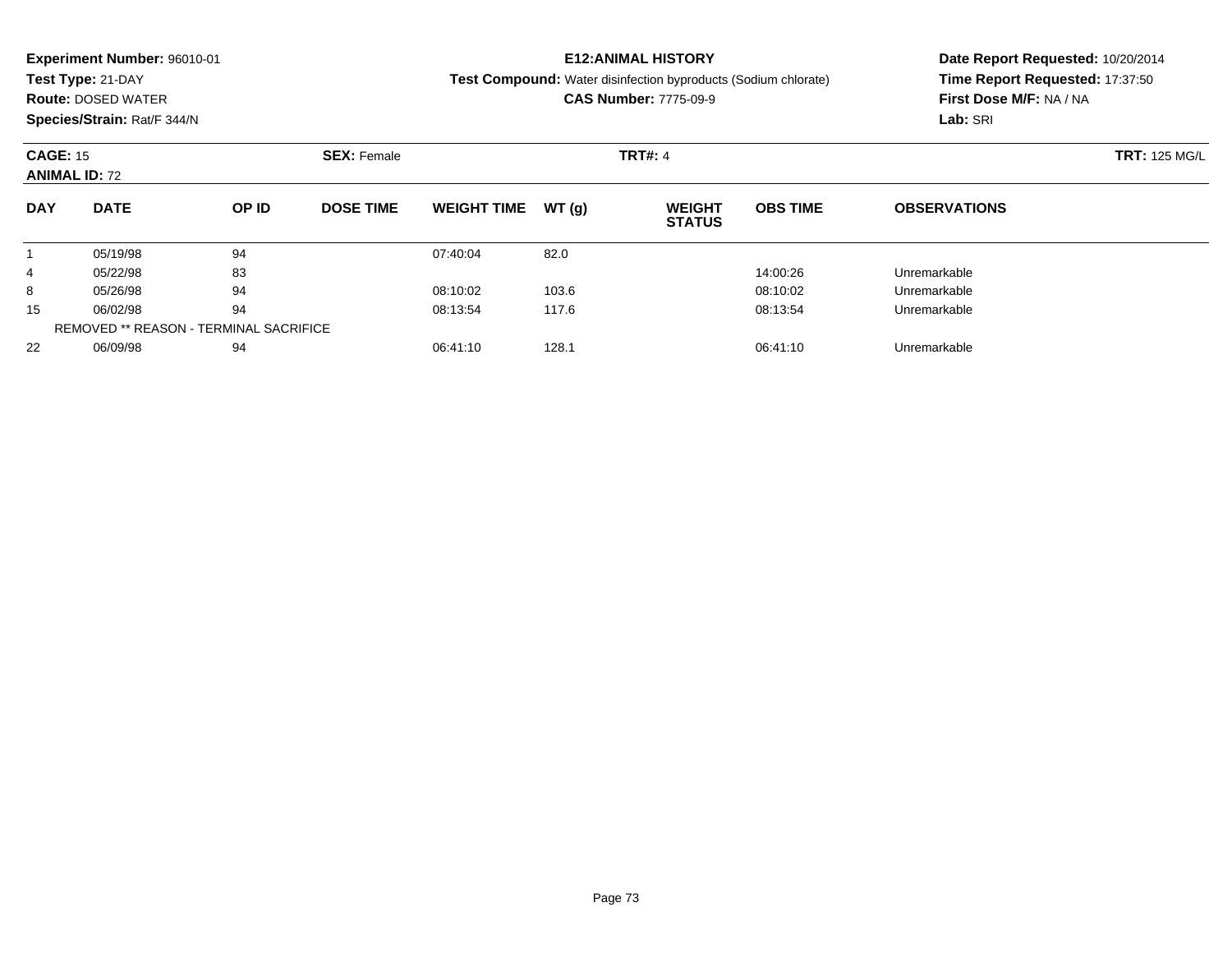|                 | <b>Experiment Number: 96010-01</b> |       |                    |                    |        | <b>E12:ANIMAL HISTORY</b>                                             | Date Report Requested: 10/20/2014 |                                 |  |  |
|-----------------|------------------------------------|-------|--------------------|--------------------|--------|-----------------------------------------------------------------------|-----------------------------------|---------------------------------|--|--|
|                 | Test Type: 21-DAY                  |       |                    |                    |        | <b>Test Compound:</b> Water disinfection byproducts (Sodium chlorate) |                                   | Time Report Requested: 17:37:50 |  |  |
|                 | <b>Route: DOSED WATER</b>          |       |                    |                    |        | <b>CAS Number: 7775-09-9</b>                                          | First Dose M/F: NA / NA           |                                 |  |  |
|                 | Species/Strain: Rat/F 344/N        |       |                    |                    |        |                                                                       |                                   | Lab: SRI                        |  |  |
| <b>CAGE: 15</b> |                                    |       | <b>SEX: Female</b> |                    |        | <b>TRT#: 4</b>                                                        |                                   | <b>TRT: 125 MG/L</b>            |  |  |
|                 | <b>ANIMAL ID: 73</b>               |       |                    |                    |        |                                                                       |                                   |                                 |  |  |
| <b>DAY</b>      | <b>DATE</b>                        | OP ID | <b>DOSE TIME</b>   | <b>WEIGHT TIME</b> | WT (q) | <b>WEIGHT</b><br><b>STATUS</b>                                        | <b>OBS TIME</b>                   | <b>OBSERVATIONS</b>             |  |  |
|                 | 05/19/98                           | 94    |                    | 07:40:04           | 80.1   |                                                                       |                                   |                                 |  |  |
| 4               | 05/22/98                           | 83    |                    |                    |        |                                                                       | 14:00:26                          | Unremarkable                    |  |  |
| 8               | 05/26/98                           | 94    |                    | 08:10:02           | 101.3  |                                                                       | 08:10:02                          | Unremarkable                    |  |  |
| 15              | 06/02/98                           | 94    |                    | 08:13:54           | 119.4  |                                                                       | 08:13:54                          | Unremarkable                    |  |  |
|                 |                                    |       |                    |                    |        |                                                                       |                                   |                                 |  |  |

06/09/98 <sup>94</sup> 06:41:10 137.3 06:41:10 Unremarkable

REMOVED \*\* REASON - TERMINAL SACRIFICE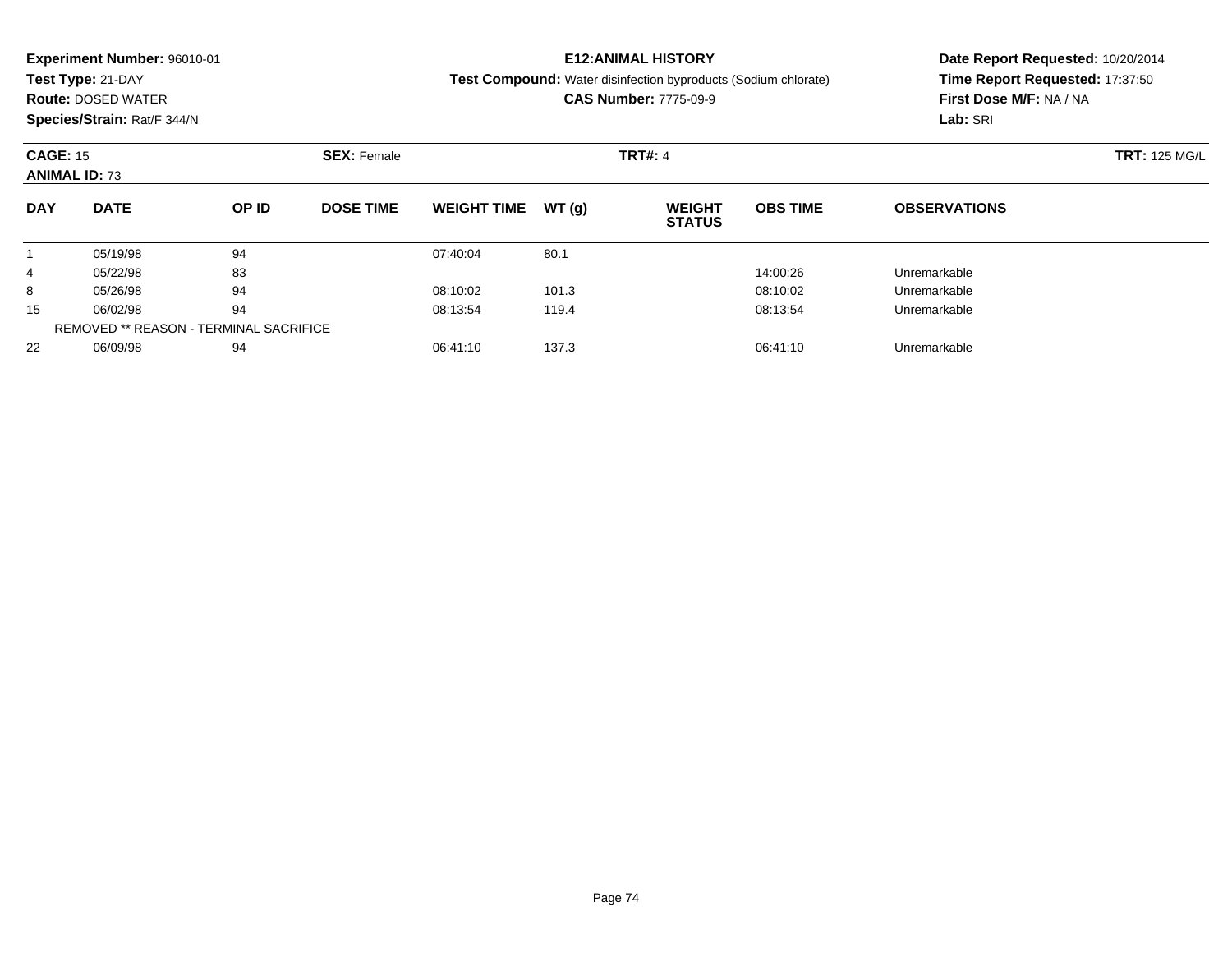|                 | <b>Experiment Number: 96010-01</b> |       |                    |                    |        | <b>E12:ANIMAL HISTORY</b>                                             | Date Report Requested: 10/20/2014 |                                 |  |  |
|-----------------|------------------------------------|-------|--------------------|--------------------|--------|-----------------------------------------------------------------------|-----------------------------------|---------------------------------|--|--|
|                 | Test Type: 21-DAY                  |       |                    |                    |        | <b>Test Compound:</b> Water disinfection byproducts (Sodium chlorate) |                                   | Time Report Requested: 17:37:50 |  |  |
|                 | <b>Route: DOSED WATER</b>          |       |                    |                    |        | <b>CAS Number: 7775-09-9</b>                                          | First Dose M/F: NA / NA           |                                 |  |  |
|                 | Species/Strain: Rat/F 344/N        |       |                    |                    |        |                                                                       |                                   | Lab: SRI                        |  |  |
| <b>CAGE: 15</b> |                                    |       | <b>SEX: Female</b> |                    |        | <b>TRT#: 4</b>                                                        | <b>TRT: 125 MG/L</b>              |                                 |  |  |
|                 | <b>ANIMAL ID: 74</b>               |       |                    |                    |        |                                                                       |                                   |                                 |  |  |
| <b>DAY</b>      | <b>DATE</b>                        | OP ID | <b>DOSE TIME</b>   | <b>WEIGHT TIME</b> | WT (q) | <b>WEIGHT</b><br><b>STATUS</b>                                        | <b>OBS TIME</b>                   | <b>OBSERVATIONS</b>             |  |  |
|                 | 05/19/98                           | 94    |                    | 07:40:04           | 82.3   |                                                                       |                                   |                                 |  |  |
| 4               | 05/22/98                           | 83    |                    |                    |        |                                                                       | 14:00:26                          | Unremarkable                    |  |  |
| 8               | 05/26/98                           | 94    |                    | 08:10:02           | 103.6  |                                                                       | 08:10:02                          | Unremarkable                    |  |  |
| 15              | 06/02/98                           | 94    |                    | 08:13:54           | 112.9  |                                                                       | 08:13:54                          | Unremarkable                    |  |  |
|                 |                                    |       |                    |                    |        |                                                                       |                                   |                                 |  |  |

06/09/98 <sup>94</sup> 06:41:10 132.4 06:41:10 Unremarkable

REMOVED \*\* REASON - TERMINAL SACRIFICE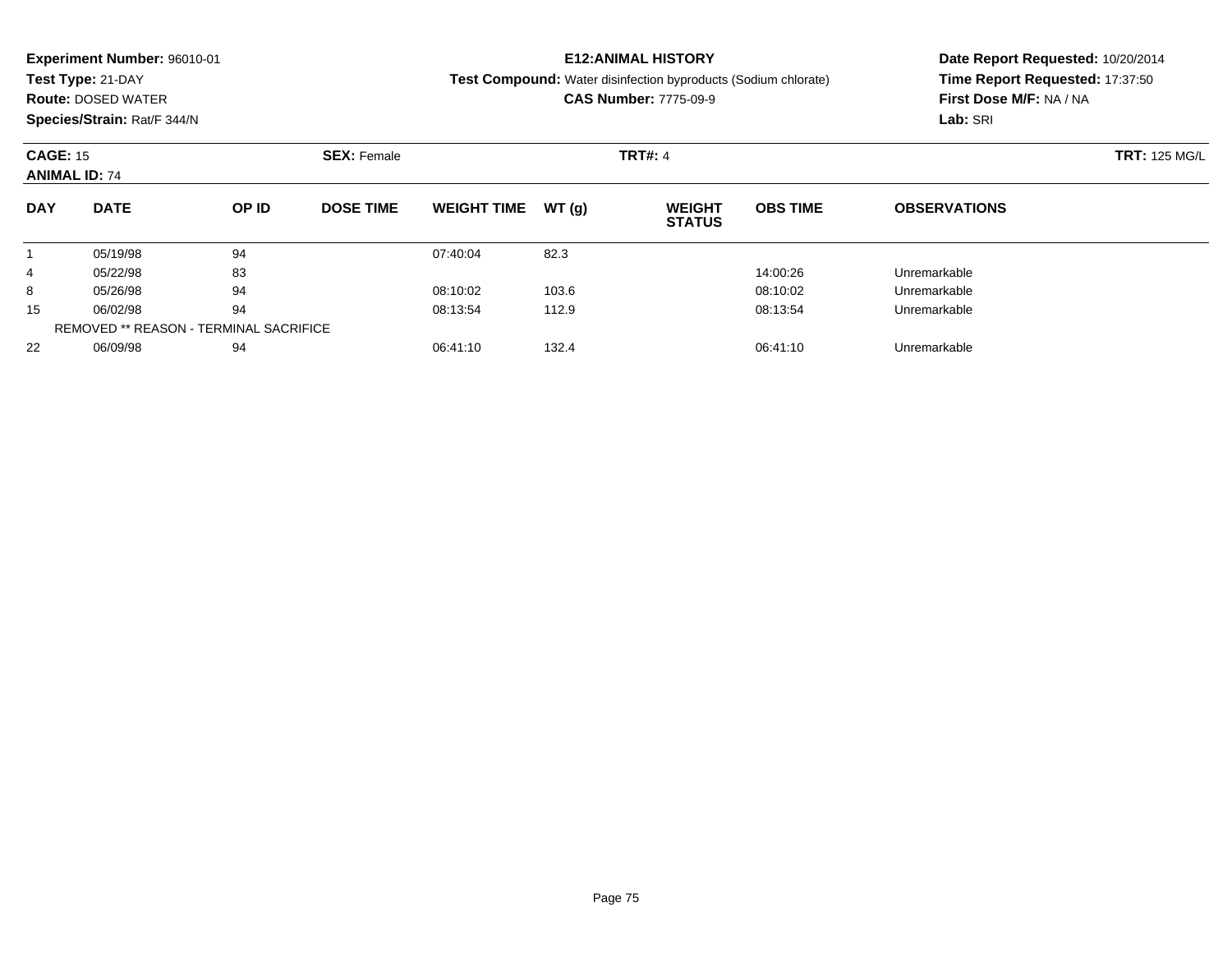|                 | <b>Experiment Number: 96010-01</b> |       |                    |                    |       | <b>E12:ANIMAL HISTORY</b>                                             | Date Report Requested: 10/20/2014 |                                                            |                      |  |
|-----------------|------------------------------------|-------|--------------------|--------------------|-------|-----------------------------------------------------------------------|-----------------------------------|------------------------------------------------------------|----------------------|--|
|                 | Test Type: 21-DAY                  |       |                    |                    |       | <b>Test Compound:</b> Water disinfection byproducts (Sodium chlorate) |                                   | Time Report Requested: 17:37:50<br>First Dose M/F: NA / NA |                      |  |
|                 | <b>Route: DOSED WATER</b>          |       |                    |                    |       | <b>CAS Number: 7775-09-9</b>                                          |                                   |                                                            |                      |  |
|                 | Species/Strain: Rat/F 344/N        |       |                    |                    |       |                                                                       |                                   | Lab: SRI                                                   |                      |  |
| <b>CAGE: 15</b> |                                    |       | <b>SEX: Female</b> |                    |       | <b>TRT#: 4</b>                                                        |                                   |                                                            | <b>TRT: 125 MG/L</b> |  |
|                 | <b>ANIMAL ID: 75</b>               |       |                    |                    |       |                                                                       |                                   |                                                            |                      |  |
| <b>DAY</b>      | <b>DATE</b>                        | OP ID | <b>DOSE TIME</b>   | <b>WEIGHT TIME</b> | WT(q) | <b>WEIGHT</b><br><b>STATUS</b>                                        | <b>OBS TIME</b>                   | <b>OBSERVATIONS</b>                                        |                      |  |
|                 | 05/19/98                           | 94    |                    | 07:40:04           | 84.3  |                                                                       |                                   |                                                            |                      |  |
| 4               | 05/22/98                           | 83    |                    |                    |       |                                                                       | 14:00:26                          | Unremarkable                                               |                      |  |
| 8               | 05/26/98                           | 94    |                    | 08:10:02           | 106.6 |                                                                       | 08:10:02                          | Unremarkable                                               |                      |  |
| 15              | 06/02/98                           | 94    |                    | 08:13:54           | 122.2 |                                                                       | 08:13:54                          | Unremarkable                                               |                      |  |
|                 |                                    |       |                    |                    |       |                                                                       |                                   |                                                            |                      |  |
|                 |                                    |       |                    |                    |       |                                                                       |                                   |                                                            |                      |  |

06/09/98 <sup>94</sup> 06:41:10 134.0 06:41:10 Unremarkable

REMOVED \*\* REASON - TERMINAL SACRIFICE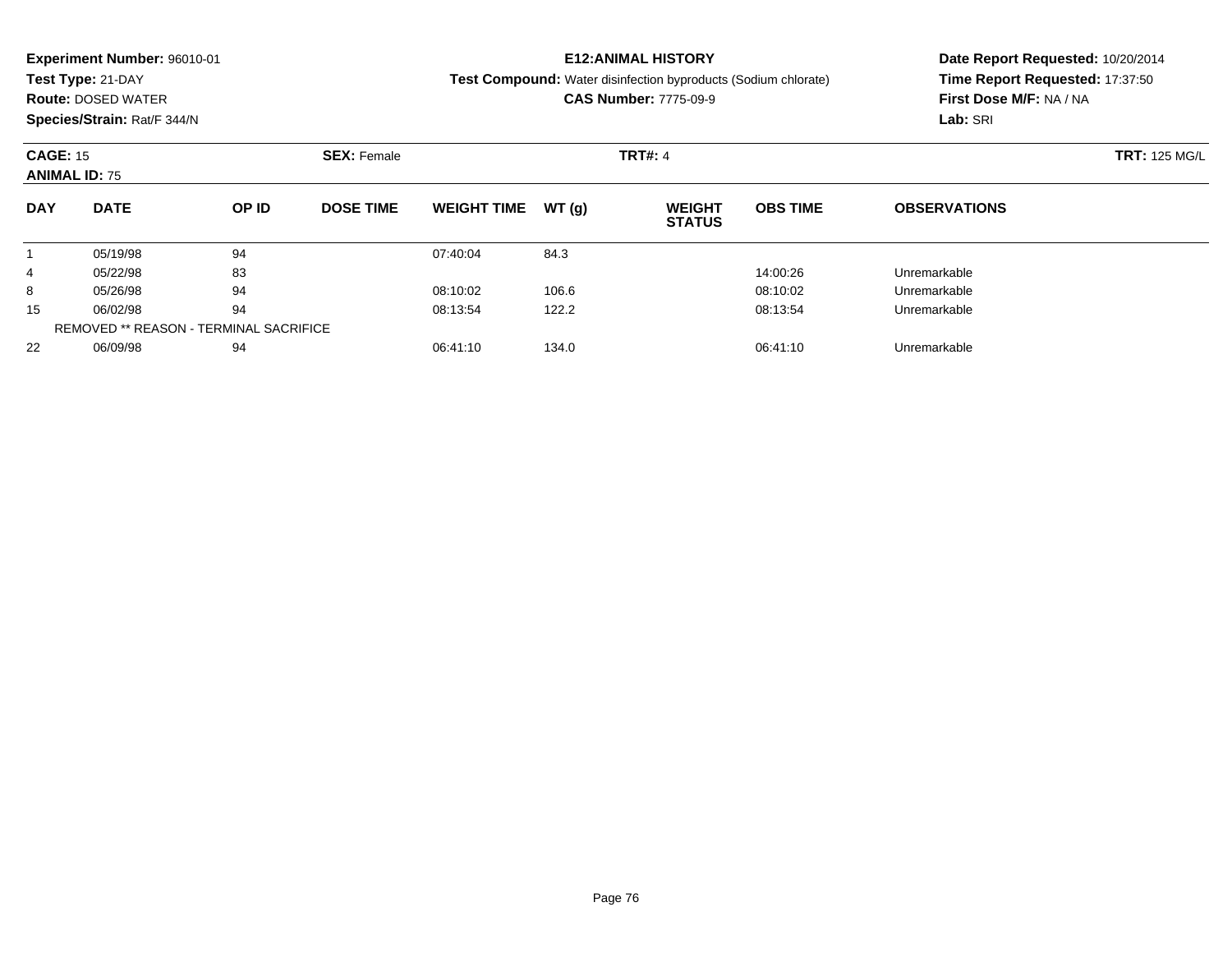|                                       | <b>Experiment Number: 96010-01</b> |       |                  |                    |       | <b>E12:ANIMAL HISTORY</b>                                             | Date Report Requested: 10/20/2014 |                                 |  |  |
|---------------------------------------|------------------------------------|-------|------------------|--------------------|-------|-----------------------------------------------------------------------|-----------------------------------|---------------------------------|--|--|
|                                       | Test Type: 21-DAY                  |       |                  |                    |       | <b>Test Compound:</b> Water disinfection byproducts (Sodium chlorate) |                                   | Time Report Requested: 17:37:50 |  |  |
|                                       | <b>Route: DOSED WATER</b>          |       |                  |                    |       | <b>CAS Number: 7775-09-9</b>                                          |                                   | First Dose M/F: NA / NA         |  |  |
|                                       | Species/Strain: Rat/F 344/N        |       |                  |                    |       |                                                                       |                                   | Lab: SRI                        |  |  |
| <b>CAGE: 16</b><br><b>SEX: Female</b> |                                    |       |                  |                    |       | <b>TRT#: 4</b>                                                        | <b>TRT: 125 MG/L</b>              |                                 |  |  |
|                                       | <b>ANIMAL ID: 76</b>               |       |                  |                    |       |                                                                       |                                   |                                 |  |  |
| <b>DAY</b>                            | <b>DATE</b>                        | OP ID | <b>DOSE TIME</b> | <b>WEIGHT TIME</b> | WT(q) | <b>WEIGHT</b><br><b>STATUS</b>                                        | <b>OBS TIME</b>                   | <b>OBSERVATIONS</b>             |  |  |
|                                       | 05/19/98                           | 94    |                  | 07:40:06           | 83.9  |                                                                       |                                   |                                 |  |  |
| 4                                     | 05/22/98                           | 83    |                  |                    |       |                                                                       | 14:01:32                          | Unremarkable                    |  |  |
| 8                                     | 05/26/98                           | 94    |                  | 08:13:42           | 105.7 |                                                                       | 08:13:42                          | Unremarkable                    |  |  |
| 15                                    | 06/02/98                           | 94    |                  | 08:16:38           | 119.1 |                                                                       | 08:16:38                          | Unremarkable                    |  |  |
|                                       |                                    |       |                  |                    |       |                                                                       |                                   |                                 |  |  |

06/09/98 <sup>94</sup> 06:46:08 135.3 06:46:08 Unremarkable

REMOVED \*\* REASON - TERMINAL SACRIFICE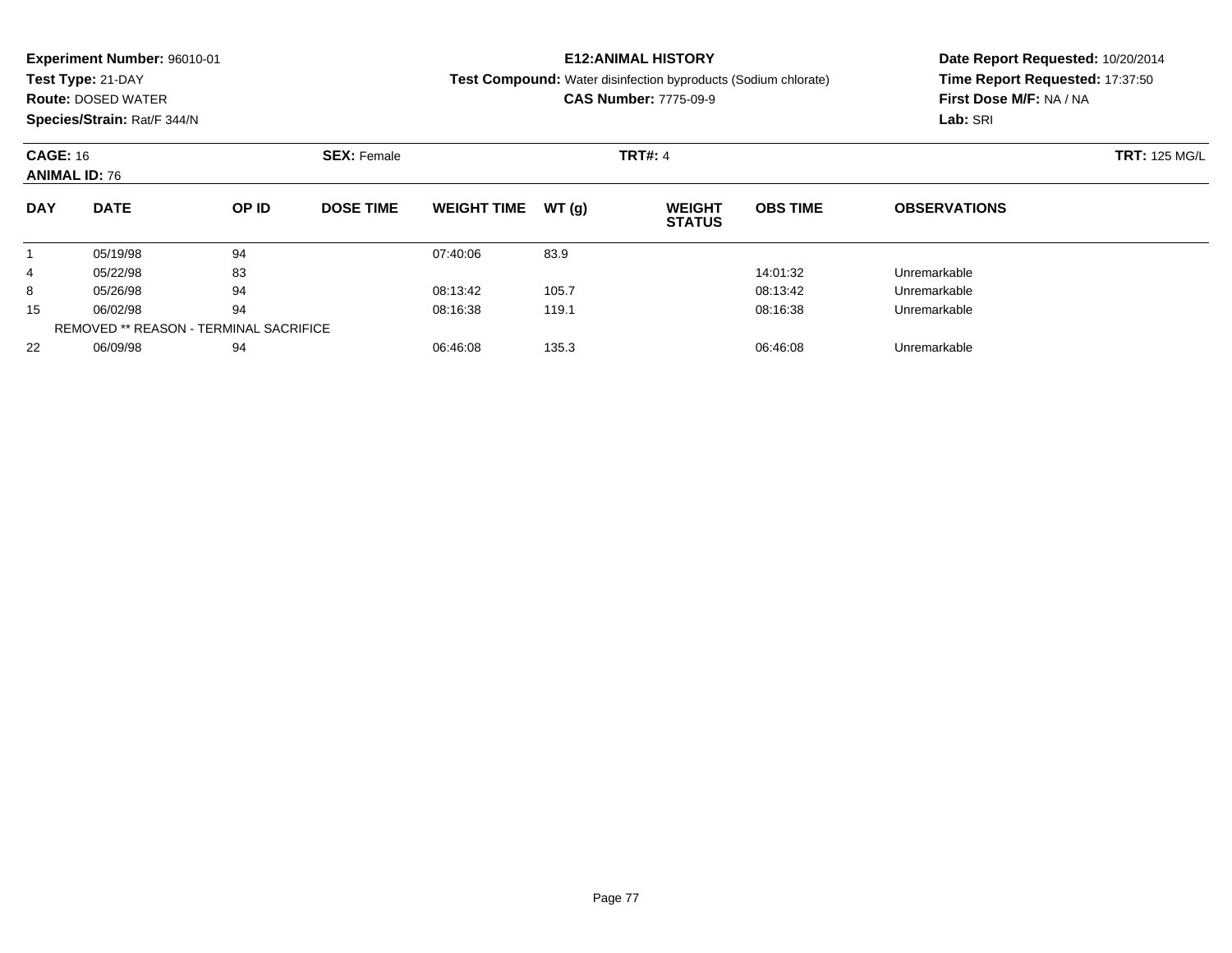|                 | <b>Experiment Number: 96010-01</b> |                                               |                  |                    |       | <b>E12:ANIMAL HISTORY</b>                                             | Date Report Requested: 10/20/2014 |                                                            |  |  |
|-----------------|------------------------------------|-----------------------------------------------|------------------|--------------------|-------|-----------------------------------------------------------------------|-----------------------------------|------------------------------------------------------------|--|--|
|                 | Test Type: 21-DAY                  |                                               |                  |                    |       | <b>Test Compound:</b> Water disinfection byproducts (Sodium chlorate) |                                   | Time Report Requested: 17:37:50<br>First Dose M/F: NA / NA |  |  |
|                 | <b>Route: DOSED WATER</b>          |                                               |                  |                    |       | <b>CAS Number: 7775-09-9</b>                                          |                                   |                                                            |  |  |
|                 | Species/Strain: Rat/F 344/N        |                                               |                  |                    |       |                                                                       |                                   | Lab: SRI                                                   |  |  |
| <b>CAGE: 16</b> |                                    |                                               |                  | <b>TRT#: 4</b>     |       | <b>TRT: 125 MG/L</b>                                                  |                                   |                                                            |  |  |
|                 | <b>ANIMAL ID: 77</b>               |                                               |                  |                    |       |                                                                       |                                   |                                                            |  |  |
| <b>DAY</b>      | <b>DATE</b>                        | OP ID                                         | <b>DOSE TIME</b> | <b>WEIGHT TIME</b> | WT(q) | <b>WEIGHT</b><br><b>STATUS</b>                                        | <b>OBS TIME</b>                   | <b>OBSERVATIONS</b>                                        |  |  |
|                 | 05/19/98                           | 94                                            |                  | 07:40:06           | 80.6  |                                                                       |                                   |                                                            |  |  |
| 4               | 05/22/98                           | 83                                            |                  |                    |       |                                                                       | 14:01:32                          | Unremarkable                                               |  |  |
| 8               | 05/26/98                           | 94                                            |                  | 08:13:42           | 98.0  |                                                                       | 08:13:42                          | Unremarkable                                               |  |  |
| 15              | 06/02/98                           | 94                                            |                  | 08:16:38           | 110.0 |                                                                       | 08:16:38                          | Unremarkable                                               |  |  |
|                 |                                    | <b>REMOVED ** REASON - TERMINAL SACRIFICE</b> |                  |                    |       |                                                                       |                                   |                                                            |  |  |

06/09/98 <sup>94</sup> 06:46:08 122.7 06:46:08 Unremarkable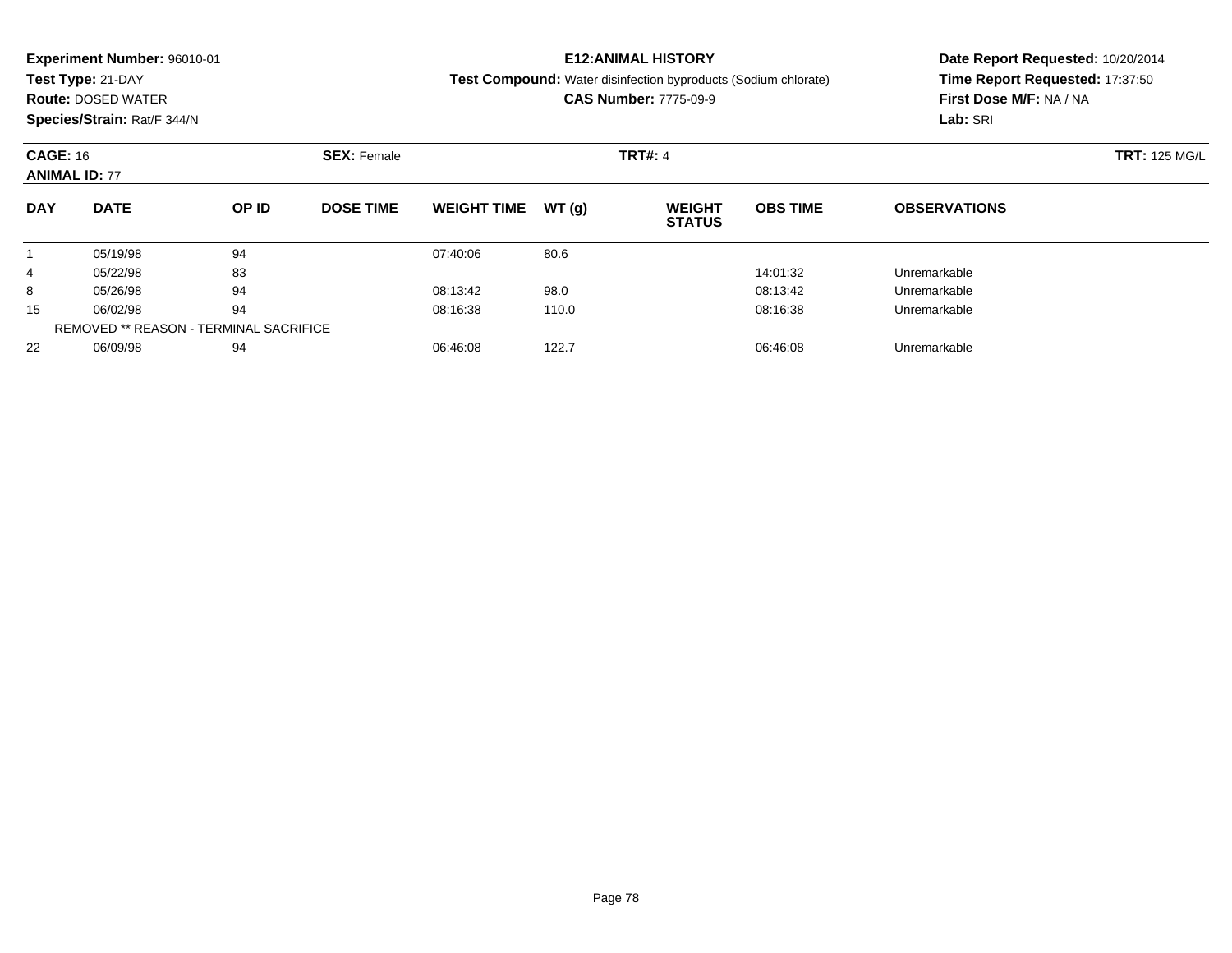|                                         | <b>Experiment Number: 96010-01</b> |       |                    |                    |        | <b>E12:ANIMAL HISTORY</b>                                             | Date Report Requested: 10/20/2014 |                                 |  |  |
|-----------------------------------------|------------------------------------|-------|--------------------|--------------------|--------|-----------------------------------------------------------------------|-----------------------------------|---------------------------------|--|--|
|                                         | Test Type: 21-DAY                  |       |                    |                    |        | <b>Test Compound:</b> Water disinfection byproducts (Sodium chlorate) |                                   | Time Report Requested: 17:37:50 |  |  |
|                                         | <b>Route: DOSED WATER</b>          |       |                    |                    |        | <b>CAS Number: 7775-09-9</b>                                          | First Dose M/F: NA / NA           |                                 |  |  |
|                                         | Species/Strain: Rat/F 344/N        |       |                    |                    |        |                                                                       |                                   | Lab: SRI                        |  |  |
| <b>CAGE: 16</b><br><b>ANIMAL ID: 78</b> |                                    |       | <b>SEX: Female</b> |                    |        | <b>TRT#: 4</b>                                                        | <b>TRT: 125 MG/L</b>              |                                 |  |  |
|                                         |                                    |       |                    |                    |        |                                                                       |                                   |                                 |  |  |
| <b>DAY</b>                              | <b>DATE</b>                        | OP ID | <b>DOSE TIME</b>   | <b>WEIGHT TIME</b> | WT (q) | <b>WEIGHT</b><br><b>STATUS</b>                                        | <b>OBS TIME</b>                   | <b>OBSERVATIONS</b>             |  |  |
|                                         | 05/19/98                           | 94    |                    | 07:40:06           | 78.4   |                                                                       |                                   |                                 |  |  |
| 4                                       | 05/22/98                           | 83    |                    |                    |        |                                                                       | 14:01:32                          | Unremarkable                    |  |  |
| 8                                       | 05/26/98                           | 94    |                    | 08:13:42           | 102.2  |                                                                       | 08:13:42                          | Unremarkable                    |  |  |
| 15                                      | 06/02/98                           | 94    |                    | 08:16:38           | 116.7  |                                                                       | 08:16:38                          | Unremarkable                    |  |  |
|                                         |                                    |       |                    |                    |        |                                                                       |                                   |                                 |  |  |

06/09/98 <sup>94</sup> 06:46:08 127.6 06:46:08 Unremarkable

REMOVED \*\* REASON - TERMINAL SACRIFICE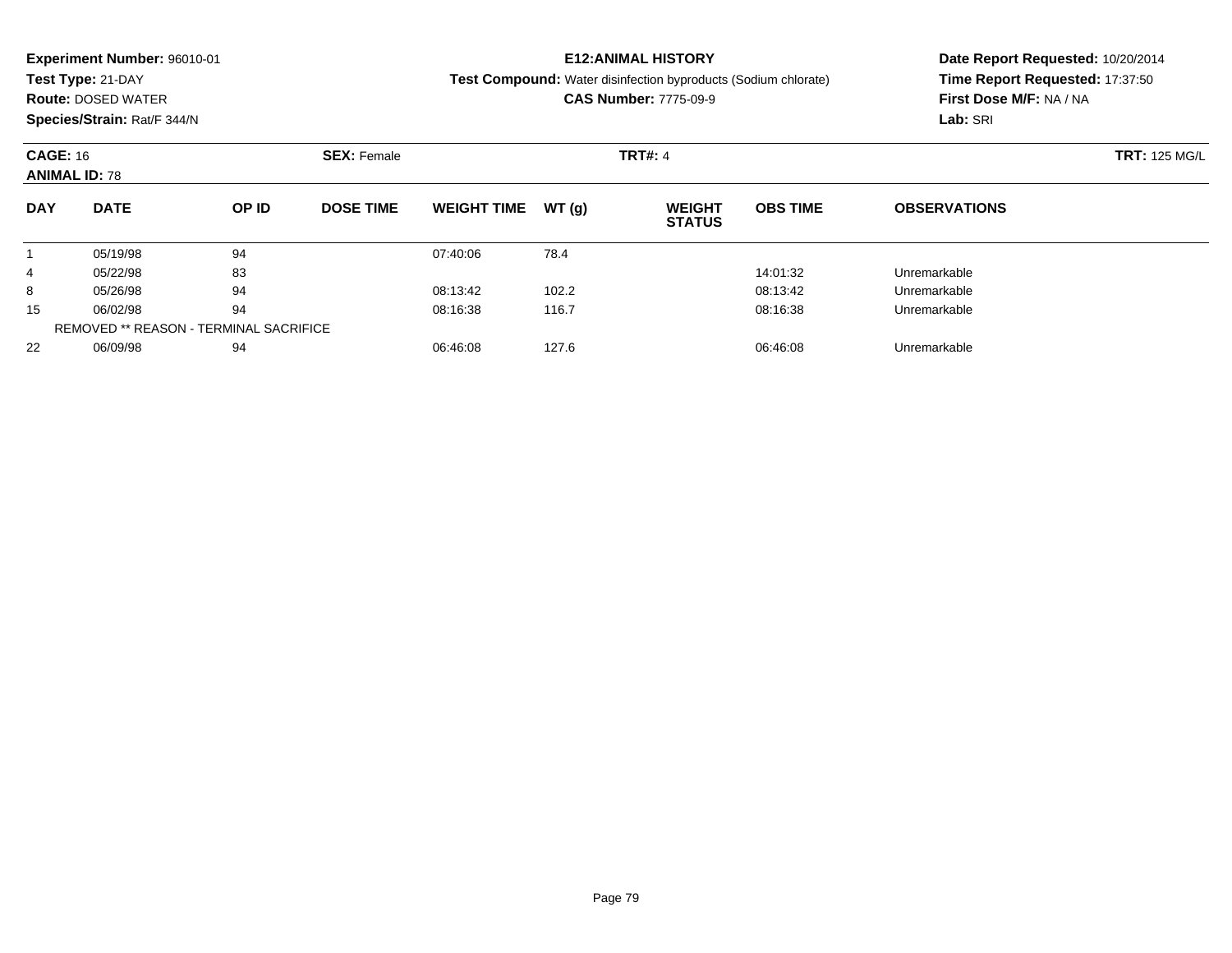|                 | <b>Experiment Number: 96010-01</b> |                                        |                  |                    |       | <b>E12:ANIMAL HISTORY</b>                                      | Date Report Requested: 10/20/2014 |                                                            |  |  |
|-----------------|------------------------------------|----------------------------------------|------------------|--------------------|-------|----------------------------------------------------------------|-----------------------------------|------------------------------------------------------------|--|--|
|                 | Test Type: 21-DAY                  |                                        |                  |                    |       | Test Compound: Water disinfection byproducts (Sodium chlorate) |                                   | Time Report Requested: 17:37:50<br>First Dose M/F: NA / NA |  |  |
|                 | <b>Route: DOSED WATER</b>          |                                        |                  |                    |       | <b>CAS Number: 7775-09-9</b>                                   |                                   |                                                            |  |  |
|                 | Species/Strain: Rat/F 344/N        |                                        |                  |                    |       |                                                                |                                   | Lab: SRI                                                   |  |  |
| <b>CAGE: 16</b> |                                    |                                        |                  | <b>TRT#: 4</b>     |       | <b>TRT: 125 MG/L</b>                                           |                                   |                                                            |  |  |
|                 | <b>ANIMAL ID: 79</b>               |                                        |                  |                    |       |                                                                |                                   |                                                            |  |  |
| <b>DAY</b>      | <b>DATE</b>                        | OP ID                                  | <b>DOSE TIME</b> | <b>WEIGHT TIME</b> | WT(q) | <b>WEIGHT</b><br><b>STATUS</b>                                 | <b>OBS TIME</b>                   | <b>OBSERVATIONS</b>                                        |  |  |
|                 | 05/19/98                           | 94                                     |                  | 07:40:06           | 88.2  |                                                                |                                   |                                                            |  |  |
| 4               | 05/22/98                           | 83                                     |                  |                    |       |                                                                | 14:01:32                          | Unremarkable                                               |  |  |
| 8               | 05/26/98                           | 94                                     |                  | 08:13:42           | 105.2 |                                                                | 08:13:42                          | Unremarkable                                               |  |  |
| 15              | 06/02/98                           | 94                                     |                  | 08:16:38           | 115.1 |                                                                | 08:16:38                          | Unremarkable                                               |  |  |
|                 |                                    | REMOVED ** REASON - TERMINAL SACRIFICE |                  |                    |       |                                                                |                                   |                                                            |  |  |

06/09/98 <sup>94</sup> 06:46:08 130.6 06:46:08 Unremarkable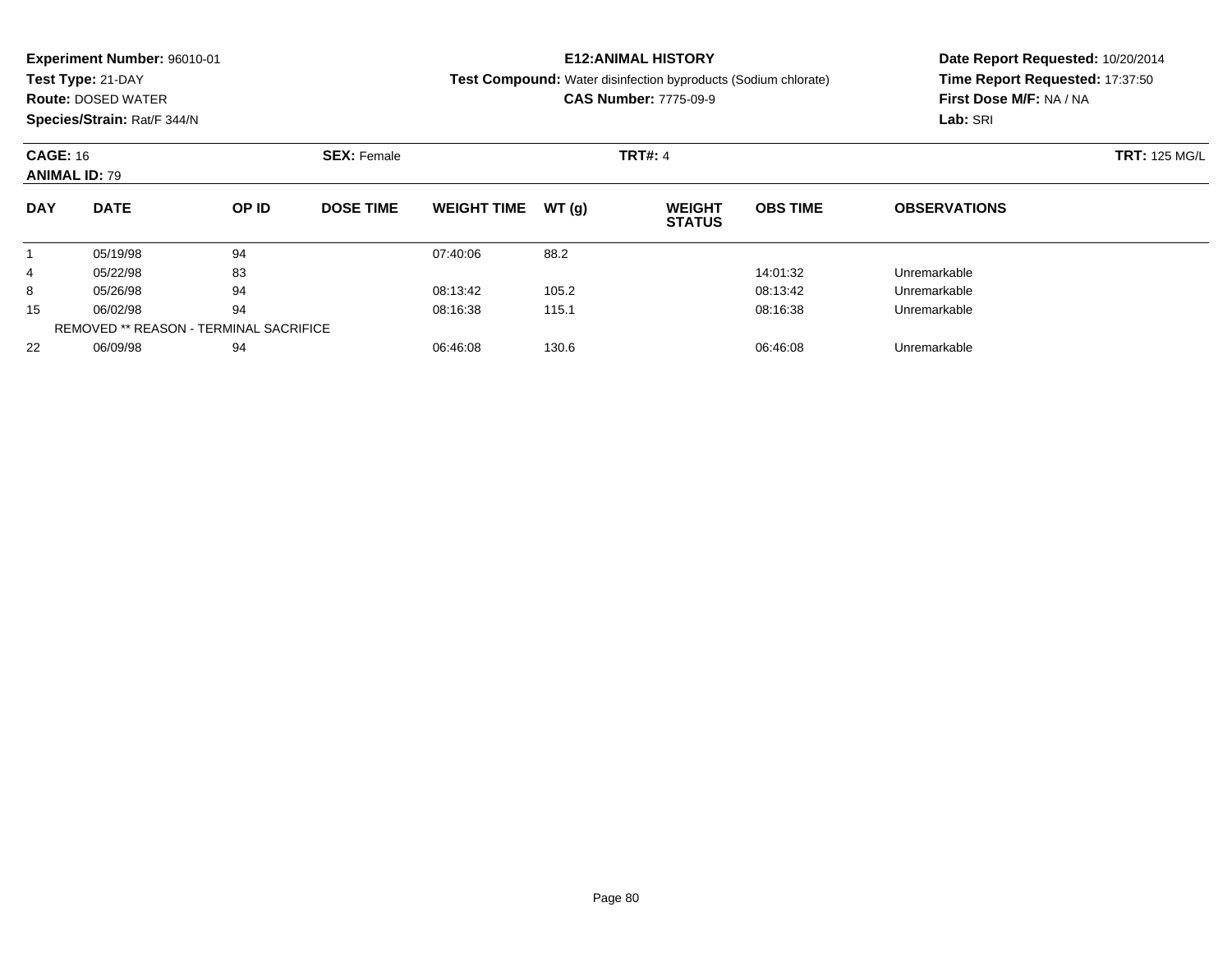|            | <b>Experiment Number: 96010-01</b>            |       |                  |                    |       | <b>E12:ANIMAL HISTORY</b>                                      | Date Report Requested: 10/20/2014 |                                                            |  |  |
|------------|-----------------------------------------------|-------|------------------|--------------------|-------|----------------------------------------------------------------|-----------------------------------|------------------------------------------------------------|--|--|
|            | Test Type: 21-DAY                             |       |                  |                    |       | Test Compound: Water disinfection byproducts (Sodium chlorate) |                                   | Time Report Requested: 17:37:50<br>First Dose M/F: NA / NA |  |  |
|            | <b>Route: DOSED WATER</b>                     |       |                  |                    |       | <b>CAS Number: 7775-09-9</b>                                   |                                   |                                                            |  |  |
|            | Species/Strain: Rat/F 344/N                   |       |                  |                    |       |                                                                |                                   | Lab: SRI                                                   |  |  |
|            | <b>CAGE: 16</b><br><b>SEX: Female</b>         |       |                  |                    |       | <b>TRT#: 4</b>                                                 |                                   | <b>TRT: 125 MG/L</b>                                       |  |  |
|            | <b>ANIMAL ID: 80</b>                          |       |                  |                    |       |                                                                |                                   |                                                            |  |  |
| <b>DAY</b> | <b>DATE</b>                                   | OP ID | <b>DOSE TIME</b> | <b>WEIGHT TIME</b> | WT(g) | <b>WEIGHT</b><br><b>STATUS</b>                                 | <b>OBS TIME</b>                   | <b>OBSERVATIONS</b>                                        |  |  |
|            | 05/19/98                                      | 94    |                  | 07:40:06           | 79.7  |                                                                |                                   |                                                            |  |  |
| 4          | 05/22/98                                      | 83    |                  |                    |       |                                                                | 14:01:32                          | Unremarkable                                               |  |  |
| 8          | 05/26/98                                      | 94    |                  | 08:13:42           | 104.4 |                                                                | 08:13:42                          | Unremarkable                                               |  |  |
| 15         | 06/02/98                                      | 94    |                  | 08:16:38           | 120.7 |                                                                | 08:16:38                          | Unremarkable                                               |  |  |
|            | <b>REMOVED ** REASON - TERMINAL SACRIFICE</b> |       |                  |                    |       |                                                                |                                   |                                                            |  |  |

06/09/98 <sup>94</sup> 06:46:08 135.4 06:46:08 Unremarkable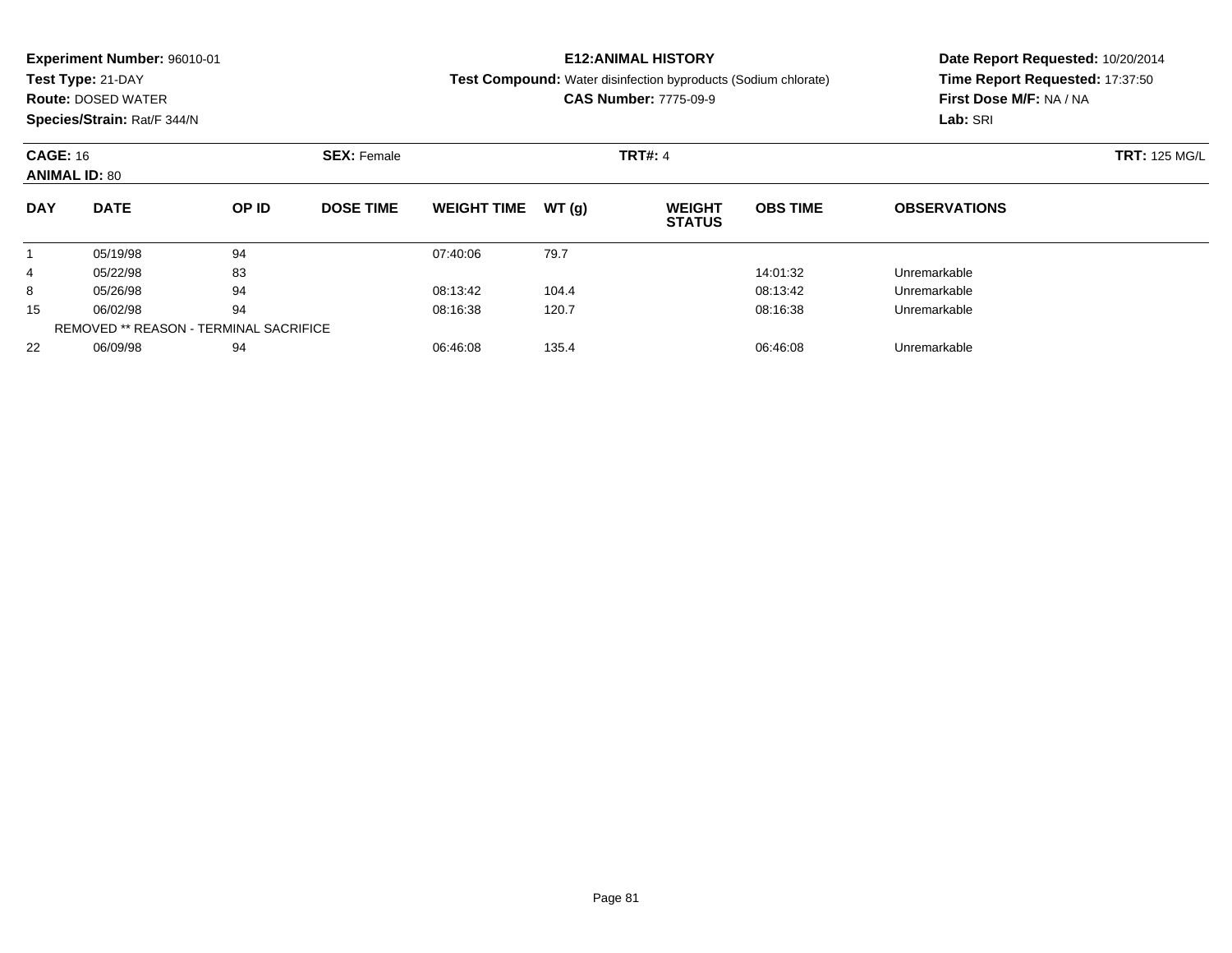|                 | <b>Experiment Number: 96010-01</b> |       |                    |                    |        | <b>E12:ANIMAL HISTORY</b>                                             | Date Report Requested: 10/20/2014 |                                                            |  |  |
|-----------------|------------------------------------|-------|--------------------|--------------------|--------|-----------------------------------------------------------------------|-----------------------------------|------------------------------------------------------------|--|--|
|                 | Test Type: 21-DAY                  |       |                    |                    |        | <b>Test Compound:</b> Water disinfection byproducts (Sodium chlorate) |                                   | Time Report Requested: 17:37:50<br>First Dose M/F: NA / NA |  |  |
|                 | <b>Route: DOSED WATER</b>          |       |                    |                    |        | <b>CAS Number: 7775-09-9</b>                                          |                                   |                                                            |  |  |
|                 | Species/Strain: Rat/F 344/N        |       |                    |                    |        |                                                                       |                                   | Lab: SRI                                                   |  |  |
| <b>CAGE: 17</b> |                                    |       | <b>SEX: Female</b> |                    |        | <b>TRT#: 6</b>                                                        | <b>TRT: 250 MG/L</b>              |                                                            |  |  |
|                 | <b>ANIMAL ID: 81</b>               |       |                    |                    |        |                                                                       |                                   |                                                            |  |  |
| <b>DAY</b>      | <b>DATE</b>                        | OP ID | <b>DOSE TIME</b>   | <b>WEIGHT TIME</b> | WT (q) | <b>WEIGHT</b><br><b>STATUS</b>                                        | <b>OBS TIME</b>                   | <b>OBSERVATIONS</b>                                        |  |  |
|                 | 05/19/98                           | 94    |                    | 07:40:08           | 85.9   |                                                                       |                                   |                                                            |  |  |
| 4               | 05/22/98                           | 83    |                    |                    |        |                                                                       | 14:02:30                          | Unremarkable                                               |  |  |
| 8               | 05/26/98                           | 94    |                    | 08:16:44           | 104.8  |                                                                       | 08:16:44                          | Unremarkable                                               |  |  |
| 15              | 06/02/98                           | 94    |                    | 08:19:58           | 122.9  |                                                                       | 08:19:58                          | Unremarkable                                               |  |  |
|                 |                                    |       |                    |                    |        |                                                                       |                                   |                                                            |  |  |

06/09/98 <sup>94</sup> 06:49:36 132.9 06:49:36 Unremarkable

REMOVED \*\* REASON - TERMINAL SACRIFICE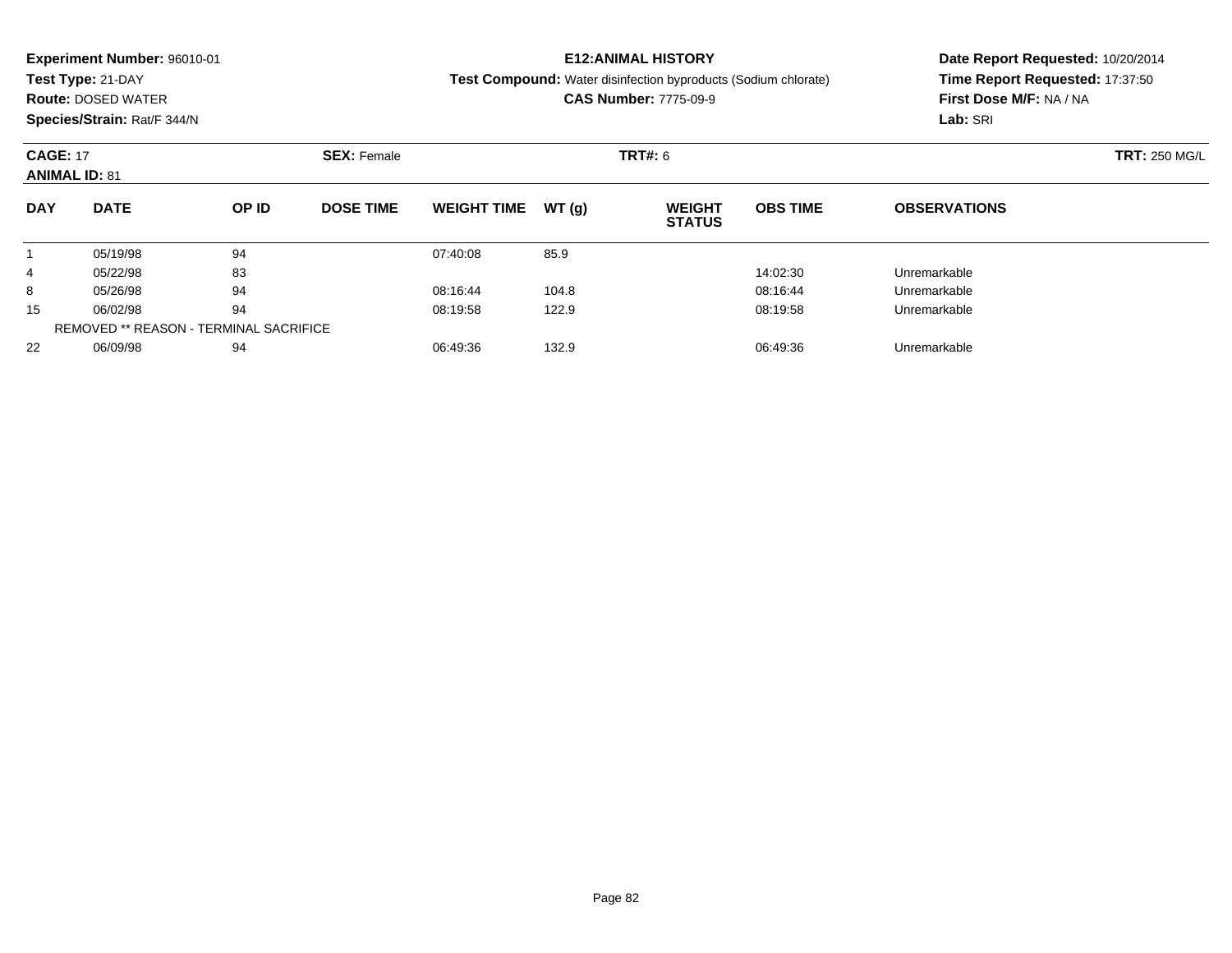|                 | <b>Experiment Number: 96010-01</b> |       |                    |                    |       | <b>E12:ANIMAL HISTORY</b>                                             | Date Report Requested: 10/20/2014 |                                                            |  |  |
|-----------------|------------------------------------|-------|--------------------|--------------------|-------|-----------------------------------------------------------------------|-----------------------------------|------------------------------------------------------------|--|--|
|                 | Test Type: 21-DAY                  |       |                    |                    |       | <b>Test Compound:</b> Water disinfection byproducts (Sodium chlorate) |                                   | Time Report Requested: 17:37:50<br>First Dose M/F: NA / NA |  |  |
|                 | <b>Route: DOSED WATER</b>          |       |                    |                    |       | <b>CAS Number: 7775-09-9</b>                                          |                                   |                                                            |  |  |
|                 | Species/Strain: Rat/F 344/N        |       |                    |                    |       |                                                                       |                                   | Lab: SRI                                                   |  |  |
| <b>CAGE: 17</b> |                                    |       | <b>SEX: Female</b> |                    |       | <b>TRT#: 6</b>                                                        | <b>TRT: 250 MG/L</b>              |                                                            |  |  |
|                 | <b>ANIMAL ID: 82</b>               |       |                    |                    |       |                                                                       |                                   |                                                            |  |  |
| <b>DAY</b>      | <b>DATE</b>                        | OP ID | <b>DOSE TIME</b>   | <b>WEIGHT TIME</b> | WT(q) | <b>WEIGHT</b><br><b>STATUS</b>                                        | <b>OBS TIME</b>                   | <b>OBSERVATIONS</b>                                        |  |  |
|                 | 05/19/98                           | 94    |                    | 07:40:08           | 80.4  |                                                                       |                                   |                                                            |  |  |
| 4               | 05/22/98                           | 83    |                    |                    |       |                                                                       | 14:02:30                          | Unremarkable                                               |  |  |
| 8               | 05/26/98                           | 94    |                    | 08:16:44           | 99.1  |                                                                       | 08:16:44                          | Unremarkable                                               |  |  |
| 15              | 06/02/98                           | 94    |                    | 08:19:58           | 110.7 |                                                                       | 08:19:58                          | Unremarkable                                               |  |  |
|                 |                                    |       |                    |                    |       |                                                                       |                                   |                                                            |  |  |

2 06/09/98 94 94 06:49:36 121.1 06:49:36 06:49:36 Dhremarkable

REMOVED \*\* REASON - TERMINAL SACRIFICE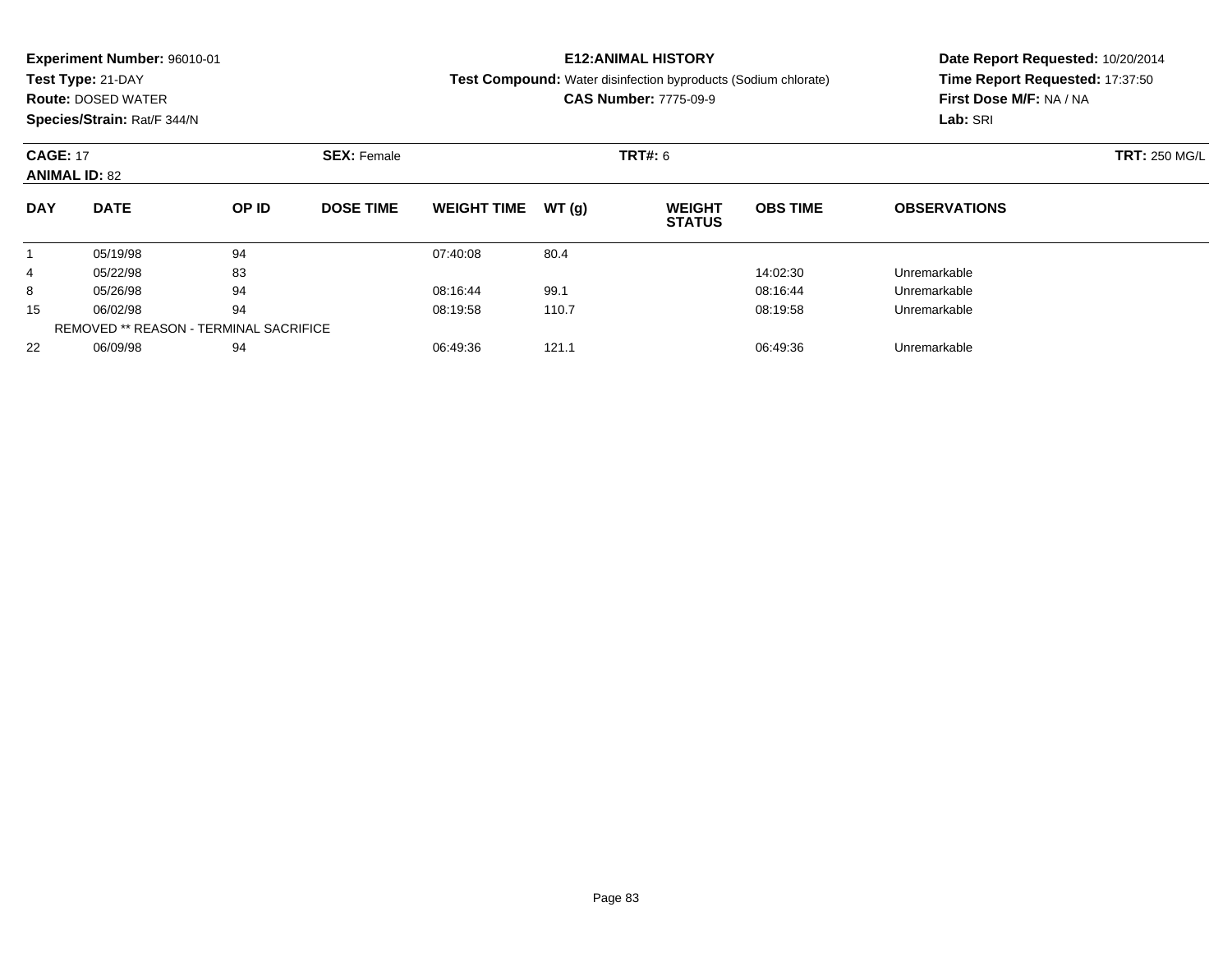|                                         | <b>Experiment Number: 96010-01</b> |                    |                  |                    |                      | <b>E12:ANIMAL HISTORY</b>                                             | Date Report Requested: 10/20/2014 |                                 |  |  |
|-----------------------------------------|------------------------------------|--------------------|------------------|--------------------|----------------------|-----------------------------------------------------------------------|-----------------------------------|---------------------------------|--|--|
|                                         | Test Type: 21-DAY                  |                    |                  |                    |                      | <b>Test Compound:</b> Water disinfection byproducts (Sodium chlorate) |                                   | Time Report Requested: 17:37:50 |  |  |
|                                         | <b>Route: DOSED WATER</b>          |                    |                  |                    |                      | <b>CAS Number: 7775-09-9</b>                                          | First Dose M/F: NA / NA           |                                 |  |  |
|                                         | Species/Strain: Rat/F 344/N        |                    |                  |                    |                      |                                                                       |                                   | Lab: SRI                        |  |  |
| <b>CAGE: 17</b><br><b>ANIMAL ID: 83</b> |                                    | <b>SEX: Female</b> |                  | <b>TRT#: 6</b>     | <b>TRT: 250 MG/L</b> |                                                                       |                                   |                                 |  |  |
| <b>DAY</b>                              | <b>DATE</b>                        | OP ID              | <b>DOSE TIME</b> | <b>WEIGHT TIME</b> | WT(q)                | <b>WEIGHT</b><br><b>STATUS</b>                                        | <b>OBS TIME</b>                   | <b>OBSERVATIONS</b>             |  |  |
|                                         | 05/19/98                           | 94                 |                  | 07:40:08           | 84.2                 |                                                                       |                                   |                                 |  |  |
| 4                                       | 05/22/98                           | 83                 |                  |                    |                      |                                                                       | 14:02:30                          | Unremarkable                    |  |  |
| 8                                       | 05/26/98                           | 94                 |                  | 08:16:44           | 101.5                |                                                                       | 08:16:44                          | Unremarkable                    |  |  |
| 15                                      | 06/02/98                           | 94                 |                  | 08:19:58           | 115.7                |                                                                       | 08:19:58                          | Unremarkable                    |  |  |

06/02/98 <sup>94</sup> 08:19:58 115.7 08:19:58 Unremarkable

06/09/98 <sup>94</sup> 06:49:36 125.2 06:49:36 Unremarkable

REMOVED \*\* REASON - TERMINAL SACRIFICE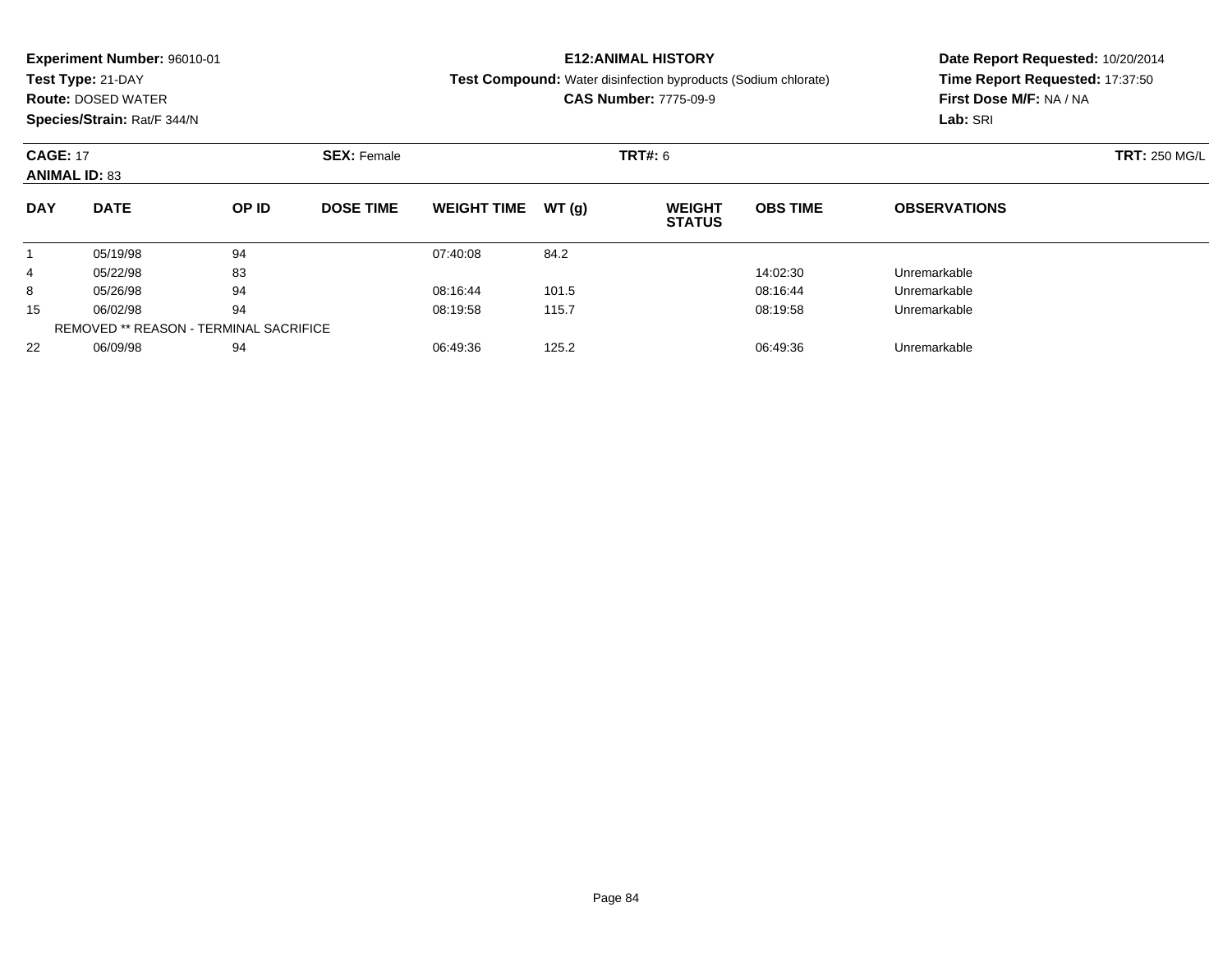|                      | <b>Experiment Number: 96010-01</b> |       |                  |                    |                      | <b>E12:ANIMAL HISTORY</b>                                             | Date Report Requested: 10/20/2014 |                                 |  |  |
|----------------------|------------------------------------|-------|------------------|--------------------|----------------------|-----------------------------------------------------------------------|-----------------------------------|---------------------------------|--|--|
|                      | Test Type: 21-DAY                  |       |                  |                    |                      | <b>Test Compound:</b> Water disinfection byproducts (Sodium chlorate) |                                   | Time Report Requested: 17:37:50 |  |  |
|                      | <b>Route: DOSED WATER</b>          |       |                  |                    |                      | <b>CAS Number: 7775-09-9</b>                                          | First Dose M/F: NA / NA           |                                 |  |  |
|                      | Species/Strain: Rat/F 344/N        |       |                  |                    |                      |                                                                       |                                   | Lab: SRI                        |  |  |
| <b>CAGE: 17</b>      |                                    |       |                  | <b>TRT#:</b> 6     | <b>TRT: 250 MG/L</b> |                                                                       |                                   |                                 |  |  |
| <b>ANIMAL ID: 84</b> |                                    |       |                  |                    |                      |                                                                       |                                   |                                 |  |  |
| <b>DAY</b>           | <b>DATE</b>                        | OP ID | <b>DOSE TIME</b> | <b>WEIGHT TIME</b> | WT(q)                | <b>WEIGHT</b><br><b>STATUS</b>                                        | <b>OBS TIME</b>                   | <b>OBSERVATIONS</b>             |  |  |
|                      | 05/19/98                           | 94    |                  | 07:40:08           | 74.3                 |                                                                       |                                   |                                 |  |  |
| 4                    | 05/22/98                           | 83    |                  |                    |                      |                                                                       | 14:02:30                          | Unremarkable                    |  |  |
| 8                    | 05/26/98                           | 94    |                  | 08:16:44           | 98.8                 |                                                                       | 08:16:44                          | Unremarkable                    |  |  |
| 15                   | 06/02/98                           | 94    |                  | 08:19:58           | 116.8                |                                                                       | 08:19:58                          | Unremarkable                    |  |  |

06/09/98 <sup>94</sup> 06:49:36 128.1 06:49:36 Unremarkable

REMOVED \*\* REASON - TERMINAL SACRIFICE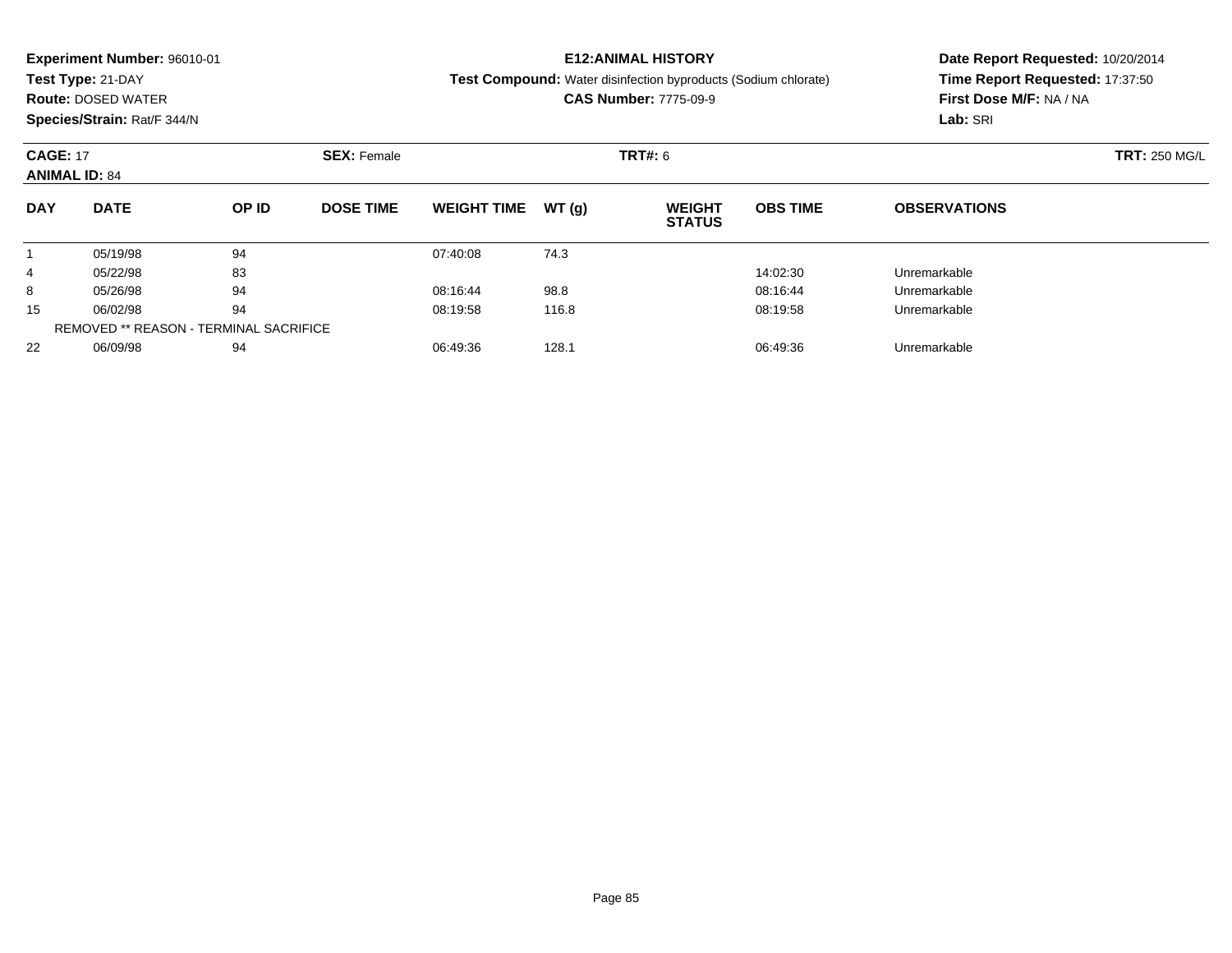|            | <b>Experiment Number: 96010-01</b>    |       |                  |                    |       | <b>E12:ANIMAL HISTORY</b>                                             | Date Report Requested: 10/20/2014 |                                 |  |  |
|------------|---------------------------------------|-------|------------------|--------------------|-------|-----------------------------------------------------------------------|-----------------------------------|---------------------------------|--|--|
|            | Test Type: 21-DAY                     |       |                  |                    |       | <b>Test Compound:</b> Water disinfection byproducts (Sodium chlorate) |                                   | Time Report Requested: 17:37:50 |  |  |
|            | <b>Route: DOSED WATER</b>             |       |                  |                    |       | <b>CAS Number: 7775-09-9</b>                                          | First Dose M/F: NA / NA           |                                 |  |  |
|            | Species/Strain: Rat/F 344/N           |       |                  |                    |       |                                                                       |                                   | Lab: SRI                        |  |  |
|            | <b>CAGE: 17</b><br><b>SEX: Female</b> |       |                  |                    |       | <b>TRT#: 6</b>                                                        | <b>TRT: 250 MG/L</b>              |                                 |  |  |
|            | <b>ANIMAL ID: 85</b>                  |       |                  |                    |       |                                                                       |                                   |                                 |  |  |
| <b>DAY</b> | <b>DATE</b>                           | OP ID | <b>DOSE TIME</b> | <b>WEIGHT TIME</b> | WT(q) | <b>WEIGHT</b><br><b>STATUS</b>                                        | <b>OBS TIME</b>                   | <b>OBSERVATIONS</b>             |  |  |
|            | 05/19/98                              | 94    |                  | 07:40:08           | 84.8  |                                                                       |                                   |                                 |  |  |
| 4          | 05/22/98                              | 83    |                  |                    |       |                                                                       | 14:02:30                          | Unremarkable                    |  |  |
| 8          | 05/26/98                              | 94    |                  | 08:16:44           | 104.4 |                                                                       | 08:16:44                          | Unremarkable                    |  |  |
| 15         | 06/02/98                              | 94    |                  | 08:19:58           | 121.0 |                                                                       | 08:19:58                          | Unremarkable                    |  |  |
|            |                                       |       |                  |                    |       |                                                                       |                                   |                                 |  |  |

06/09/98 <sup>94</sup> 06:49:36 130.3 06:49:36 Unremarkable

REMOVED \*\* REASON - TERMINAL SACRIFICE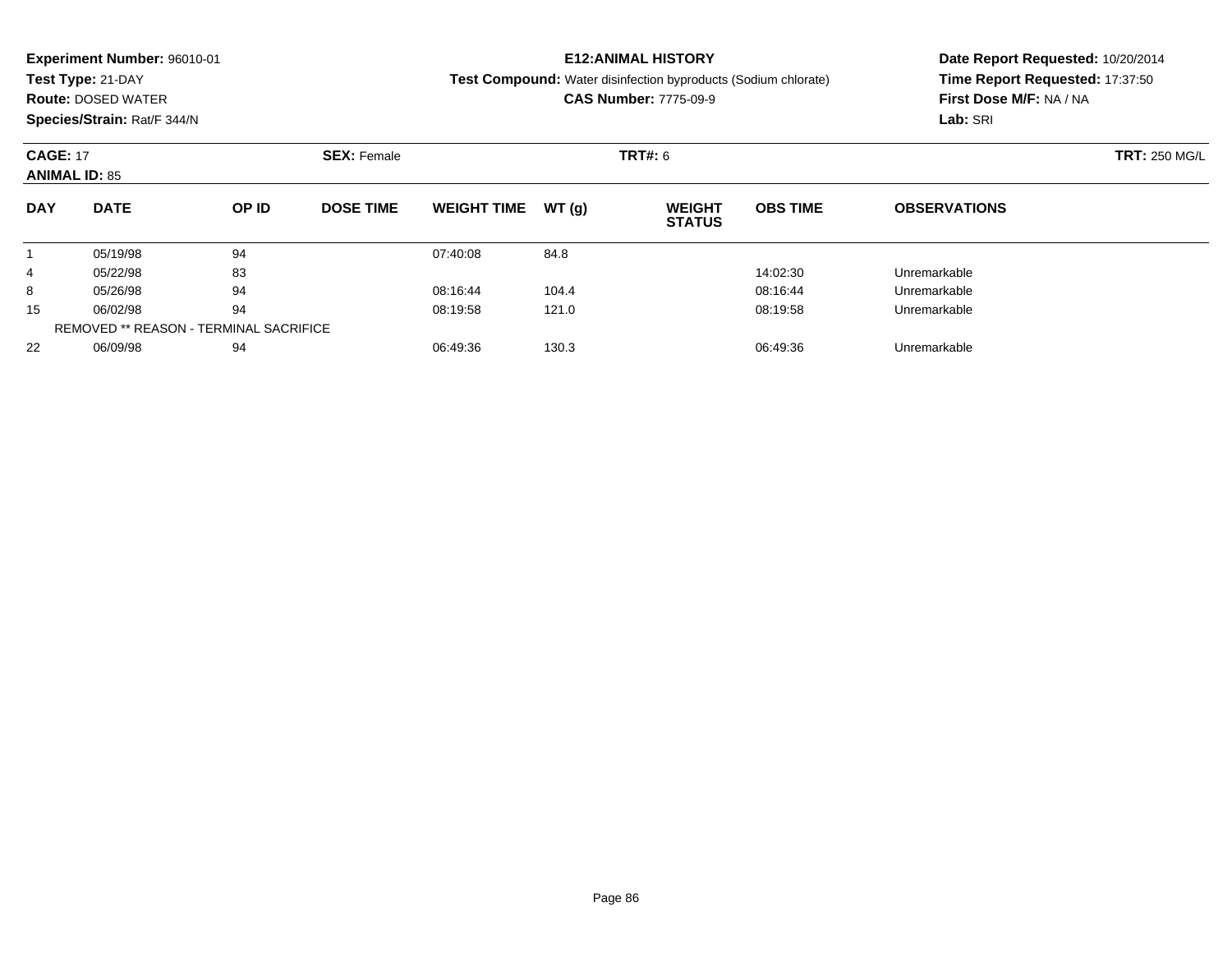|                      | <b>Experiment Number: 96010-01</b>    |       |                  |                    |       | <b>E12:ANIMAL HISTORY</b>                                             | Date Report Requested: 10/20/2014 |                                 |  |  |
|----------------------|---------------------------------------|-------|------------------|--------------------|-------|-----------------------------------------------------------------------|-----------------------------------|---------------------------------|--|--|
|                      | Test Type: 21-DAY                     |       |                  |                    |       | <b>Test Compound:</b> Water disinfection byproducts (Sodium chlorate) |                                   | Time Report Requested: 17:37:50 |  |  |
|                      | <b>Route: DOSED WATER</b>             |       |                  |                    |       | <b>CAS Number: 7775-09-9</b>                                          | First Dose M/F: NA / NA           |                                 |  |  |
|                      | Species/Strain: Rat/F 344/N           |       |                  |                    |       |                                                                       |                                   | Lab: SRI                        |  |  |
|                      | <b>CAGE: 18</b><br><b>SEX: Female</b> |       |                  |                    |       | <b>TRT#:</b> 6                                                        | <b>TRT: 250 MG/L</b>              |                                 |  |  |
| <b>ANIMAL ID: 86</b> |                                       |       |                  |                    |       |                                                                       |                                   |                                 |  |  |
| <b>DAY</b>           | <b>DATE</b>                           | OP ID | <b>DOSE TIME</b> | <b>WEIGHT TIME</b> | WT(q) | <b>WEIGHT</b><br><b>STATUS</b>                                        | <b>OBS TIME</b>                   | <b>OBSERVATIONS</b>             |  |  |
|                      | 05/19/98                              | 94    |                  | 07:40:10           | 82.6  |                                                                       |                                   |                                 |  |  |
| 4                    | 05/22/98                              | 83    |                  |                    |       |                                                                       | 14:03:24                          | Unremarkable                    |  |  |
| 8                    | 05/26/98                              | 94    |                  | 08:20:16           | 102.2 |                                                                       | 08:20:16                          | Eye Abnormality                 |  |  |
| 15                   | 06/02/98                              | 94    |                  | 08:22:44           | 120.1 |                                                                       | 08:22:44                          | Eye Abnormality                 |  |  |

06/09/98 <sup>94</sup> 06:53:06 128.9 06:53:06 Eye Abnormality

REMOVED \*\* REASON - TERMINAL SACRIFICE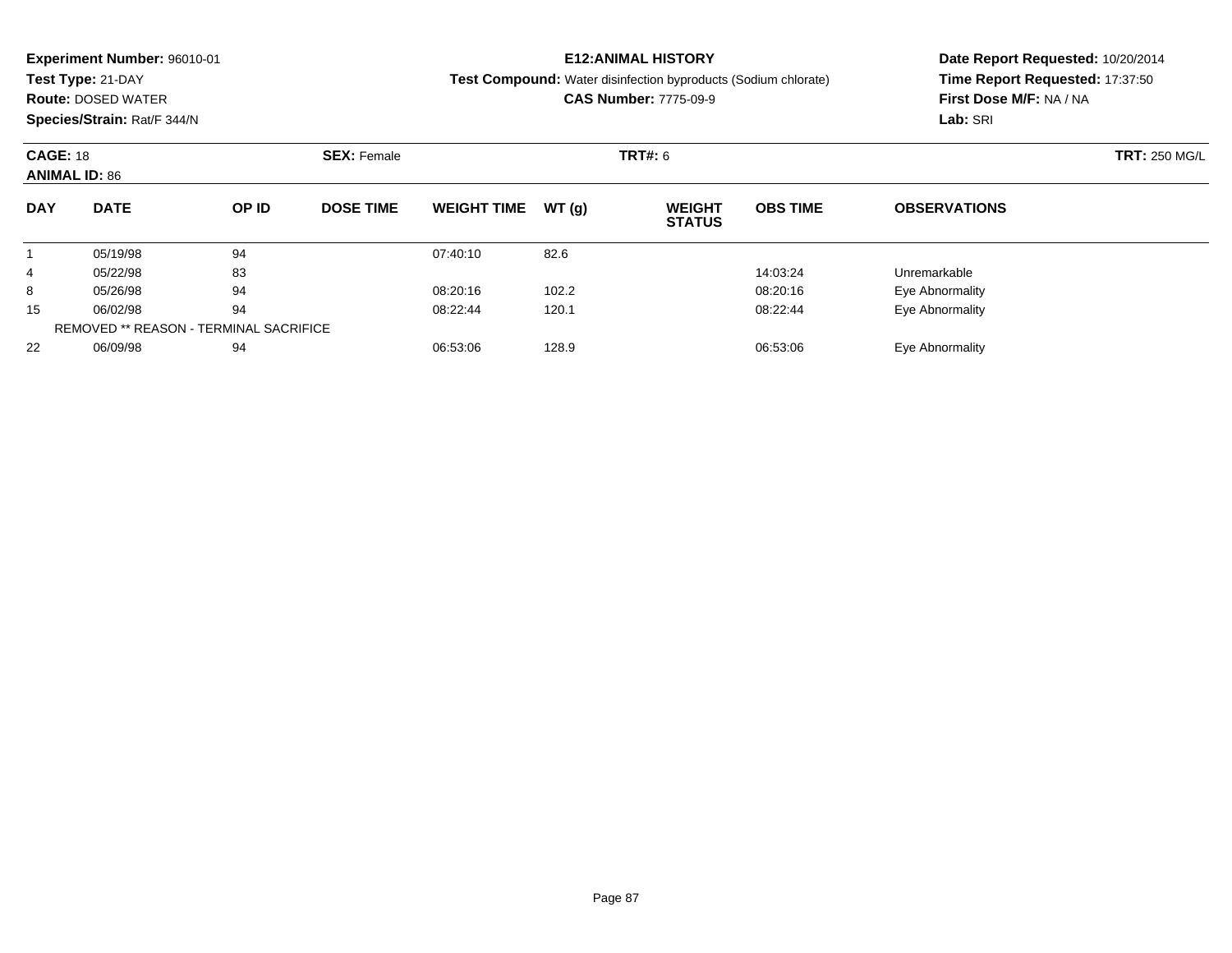|            | <b>Experiment Number: 96010-01</b>                            |       |                  |                    |        | <b>E12:ANIMAL HISTORY</b>                                             | Date Report Requested: 10/20/2014 |                                 |  |  |
|------------|---------------------------------------------------------------|-------|------------------|--------------------|--------|-----------------------------------------------------------------------|-----------------------------------|---------------------------------|--|--|
|            | Test Type: 21-DAY                                             |       |                  |                    |        | <b>Test Compound:</b> Water disinfection byproducts (Sodium chlorate) |                                   | Time Report Requested: 17:37:50 |  |  |
|            | <b>Route: DOSED WATER</b>                                     |       |                  |                    |        | <b>CAS Number: 7775-09-9</b>                                          | First Dose M/F: NA / NA           |                                 |  |  |
|            | Species/Strain: Rat/F 344/N                                   |       |                  |                    |        |                                                                       | Lab: SRI                          |                                 |  |  |
|            | <b>CAGE: 18</b><br><b>SEX: Female</b><br><b>ANIMAL ID: 87</b> |       |                  |                    |        | <b>TRT#: 6</b>                                                        | <b>TRT: 250 MG/L</b>              |                                 |  |  |
|            |                                                               |       |                  |                    |        |                                                                       |                                   |                                 |  |  |
| <b>DAY</b> | <b>DATE</b>                                                   | OP ID | <b>DOSE TIME</b> | <b>WEIGHT TIME</b> | WT (q) | <b>WEIGHT</b><br><b>STATUS</b>                                        | <b>OBS TIME</b>                   | <b>OBSERVATIONS</b>             |  |  |
|            | 05/19/98                                                      | 94    |                  | 07:40:10           | 86.1   |                                                                       |                                   |                                 |  |  |
| 4          | 05/22/98                                                      | 83    |                  |                    |        |                                                                       | 14:03:24                          | Unremarkable                    |  |  |
| 8          | 05/26/98                                                      | 94    |                  | 08:20:16           | 106.9  |                                                                       | 08:20:16                          | Unremarkable                    |  |  |
| 15         | 06/02/98                                                      | 94    |                  | 08:22:44           | 120.5  |                                                                       | 08:22:44                          | Unremarkable                    |  |  |
|            |                                                               |       |                  |                    |        |                                                                       |                                   |                                 |  |  |

06/09/98 <sup>94</sup> 06:53:06 130.6 06:53:06 Unremarkable

REMOVED \*\* REASON - TERMINAL SACRIFICE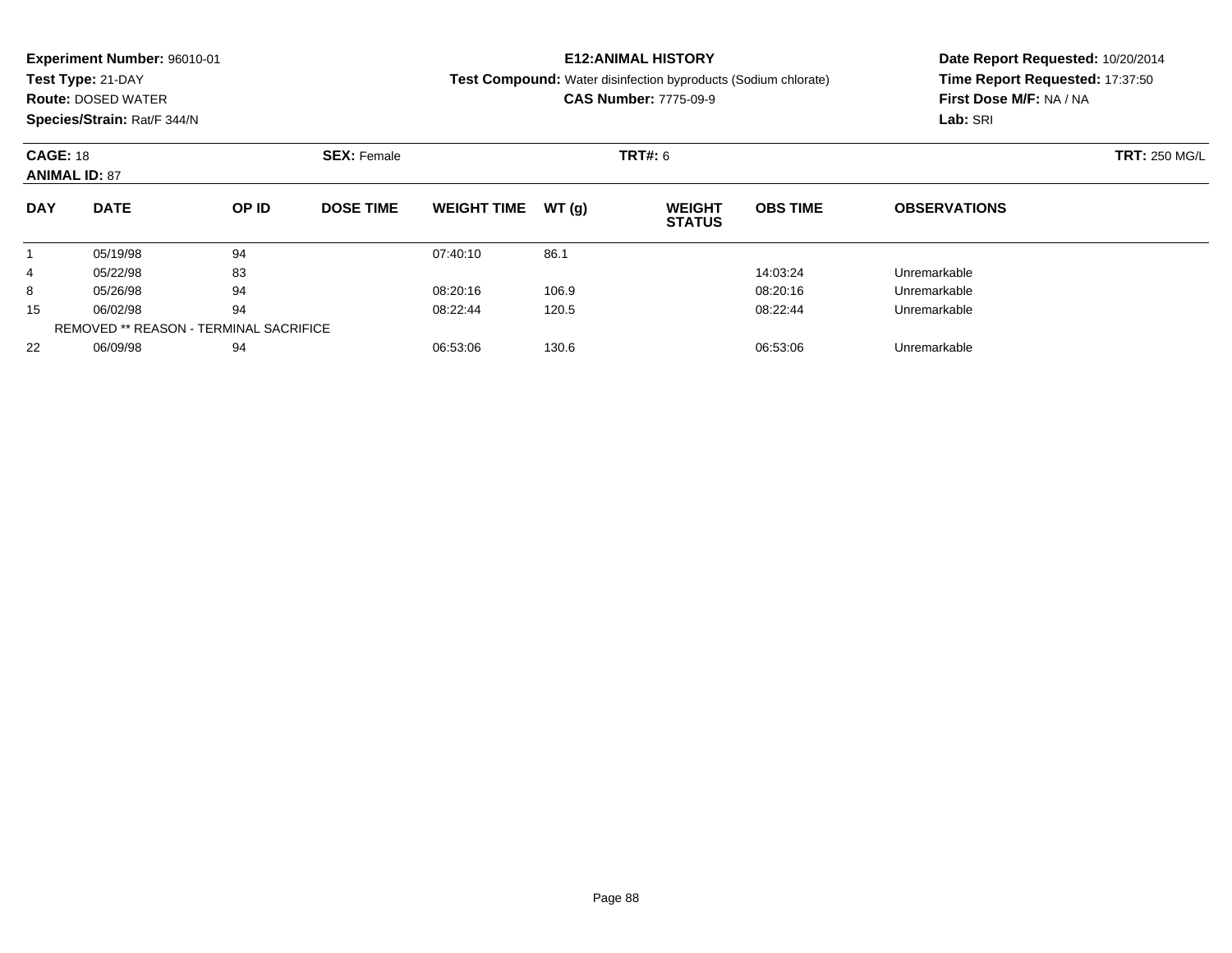| Test Type: 21-DAY<br><b>Test Compound:</b> Water disinfection byproducts (Sodium chlorate)                                                 |                                                            |  |  |
|--------------------------------------------------------------------------------------------------------------------------------------------|------------------------------------------------------------|--|--|
|                                                                                                                                            | Time Report Requested: 17:37:50<br>First Dose M/F: NA / NA |  |  |
| <b>CAS Number: 7775-09-9</b><br><b>Route: DOSED WATER</b>                                                                                  |                                                            |  |  |
| Species/Strain: Rat/F 344/N                                                                                                                | Lab: SRI                                                   |  |  |
| <b>CAGE: 18</b><br><b>SEX: Female</b><br><b>TRT#:</b> 6                                                                                    | <b>TRT: 250 MG/L</b>                                       |  |  |
| <b>ANIMAL ID: 88</b>                                                                                                                       |                                                            |  |  |
| <b>DATE</b><br>OP ID<br><b>DOSE TIME</b><br><b>OBS TIME</b><br><b>DAY</b><br><b>WEIGHT TIME</b><br>WT(q)<br><b>WEIGHT</b><br><b>STATUS</b> | <b>OBSERVATIONS</b>                                        |  |  |
| 94<br>05/19/98<br>07:40:10<br>77.1                                                                                                         |                                                            |  |  |
| 83<br>14:03:24<br>05/22/98<br>Unremarkable<br>4                                                                                            |                                                            |  |  |
| 94<br>99.3<br>05/26/98<br>08:20:16<br>08:20:16<br>8<br>Unremarkable                                                                        |                                                            |  |  |
| 94<br>15<br>06/02/98<br>08:22:44<br>08:22:44<br>115.6<br>Unremarkable                                                                      |                                                            |  |  |

06/09/98 <sup>94</sup> 06:53:06 131.0 06:53:06 Unremarkable

REMOVED \*\* REASON - TERMINAL SACRIFICE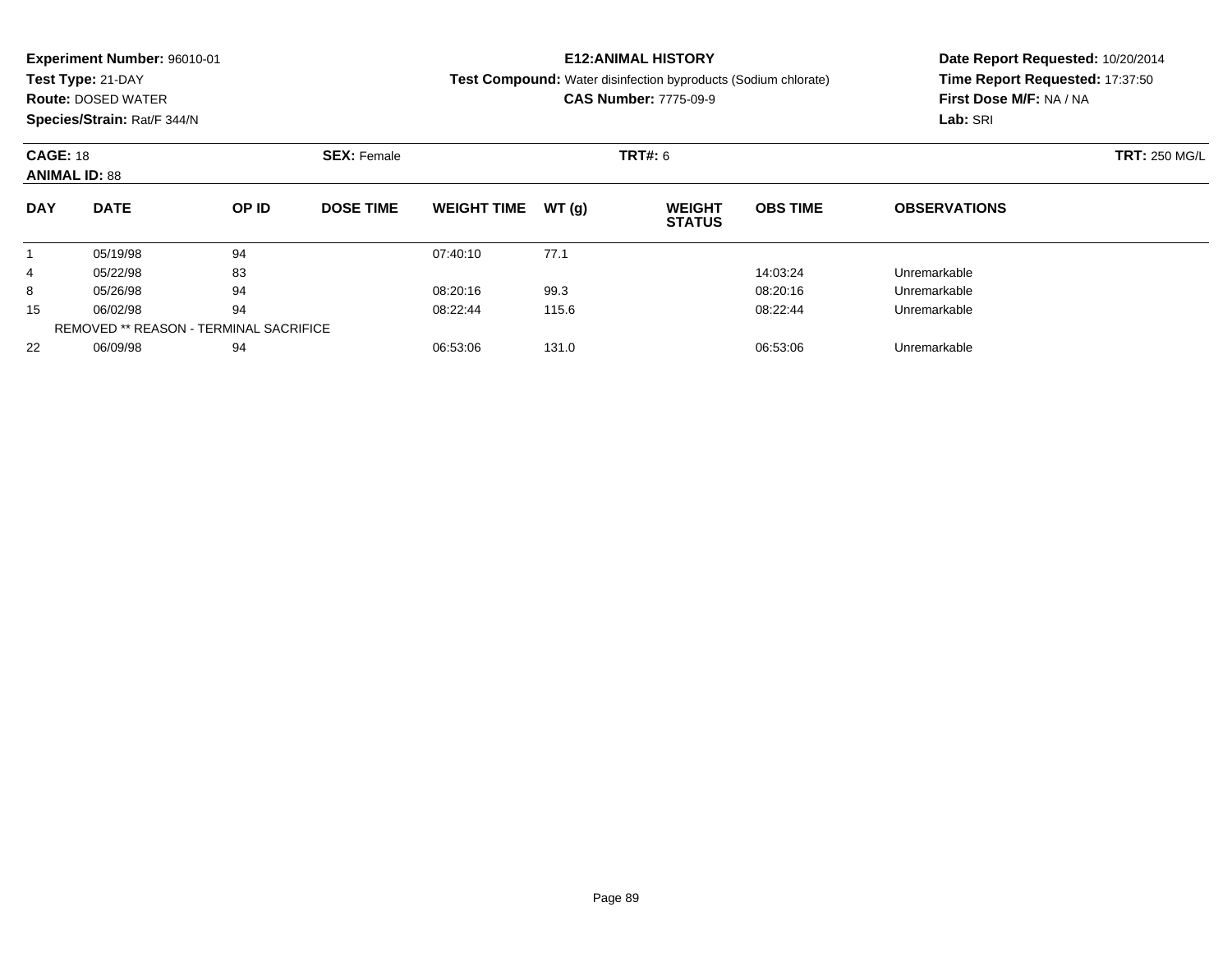|            | <b>Experiment Number: 96010-01</b>    |       |                  |                    |       | <b>E12:ANIMAL HISTORY</b>                                             | Date Report Requested: 10/20/2014 |                                 |  |  |
|------------|---------------------------------------|-------|------------------|--------------------|-------|-----------------------------------------------------------------------|-----------------------------------|---------------------------------|--|--|
|            | Test Type: 21-DAY                     |       |                  |                    |       | <b>Test Compound:</b> Water disinfection byproducts (Sodium chlorate) |                                   | Time Report Requested: 17:37:50 |  |  |
|            | <b>Route: DOSED WATER</b>             |       |                  |                    |       | <b>CAS Number: 7775-09-9</b>                                          | First Dose M/F: NA / NA           |                                 |  |  |
|            | Species/Strain: Rat/F 344/N           |       |                  |                    |       |                                                                       |                                   | Lab: SRI                        |  |  |
|            | <b>CAGE: 18</b><br><b>SEX: Female</b> |       |                  |                    |       | <b>TRT#: 6</b>                                                        | <b>TRT: 250 MG/L</b>              |                                 |  |  |
|            | <b>ANIMAL ID: 89</b>                  |       |                  |                    |       |                                                                       |                                   |                                 |  |  |
| <b>DAY</b> | <b>DATE</b>                           | OP ID | <b>DOSE TIME</b> | <b>WEIGHT TIME</b> | WT(q) | <b>WEIGHT</b><br><b>STATUS</b>                                        | <b>OBS TIME</b>                   | <b>OBSERVATIONS</b>             |  |  |
|            | 05/19/98                              | 94    |                  | 07:40:10           | 75.4  |                                                                       |                                   |                                 |  |  |
| 4          | 05/22/98                              | 83    |                  |                    |       |                                                                       | 14:03:24                          | Unremarkable                    |  |  |
| 8          | 05/26/98                              | 94    |                  | 08:20:16           | 97.6  |                                                                       | 08:20:16                          | Unremarkable                    |  |  |
| 15         | 06/02/98                              | 94    |                  | 08:22:44           | 116.3 |                                                                       | 08:22:44                          | Unremarkable                    |  |  |
|            |                                       |       |                  |                    |       |                                                                       |                                   |                                 |  |  |

06/09/98 <sup>94</sup> 06:53:06 131.5 06:53:06 Unremarkable

REMOVED \*\* REASON - TERMINAL SACRIFICE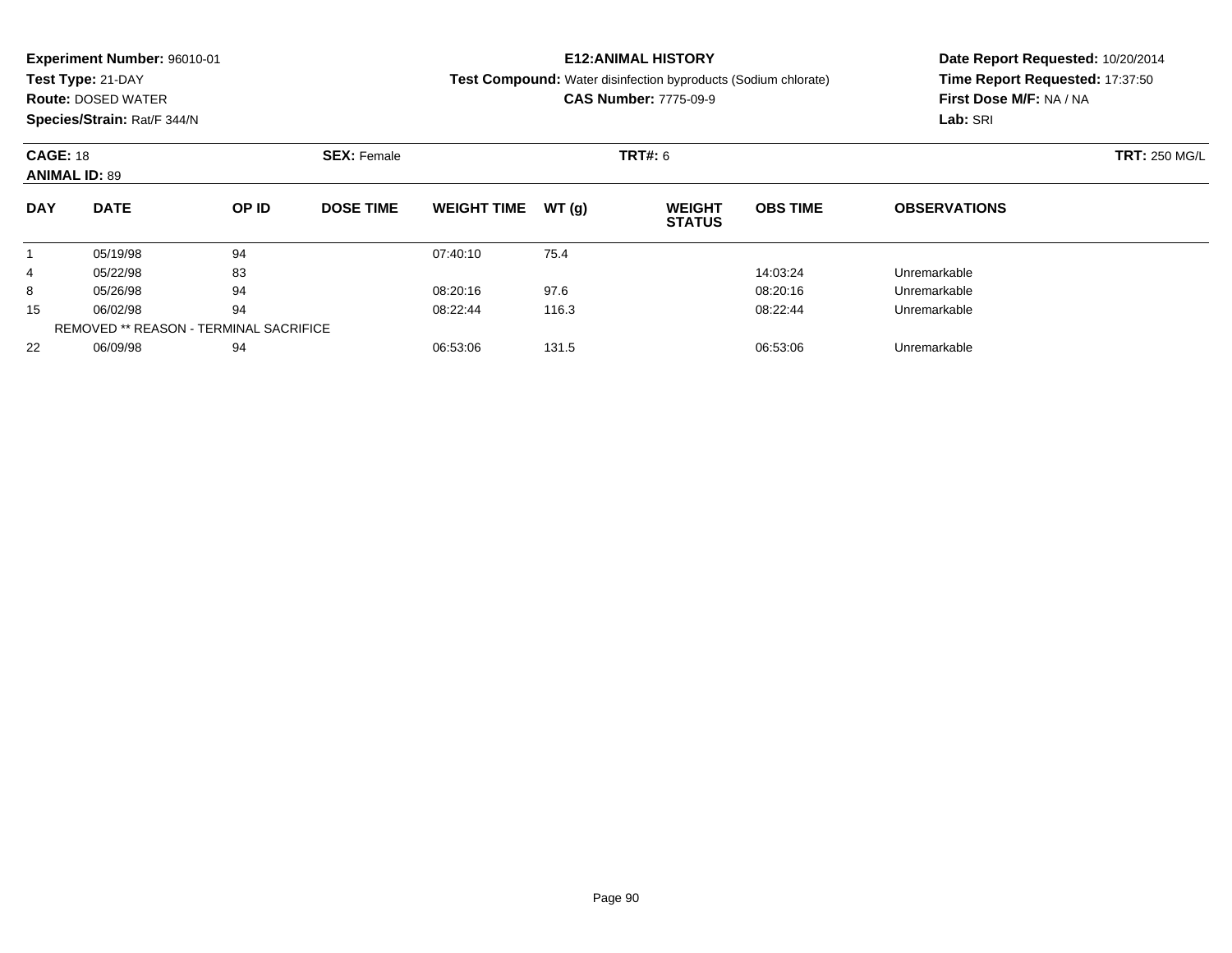|            | <b>Experiment Number: 96010-01</b>                            |       |                  |                    |       | <b>E12:ANIMAL HISTORY</b>                                             | Date Report Requested: 10/20/2014 |                                 |  |  |
|------------|---------------------------------------------------------------|-------|------------------|--------------------|-------|-----------------------------------------------------------------------|-----------------------------------|---------------------------------|--|--|
|            | Test Type: 21-DAY                                             |       |                  |                    |       | <b>Test Compound:</b> Water disinfection byproducts (Sodium chlorate) |                                   | Time Report Requested: 17:37:50 |  |  |
|            | <b>Route: DOSED WATER</b>                                     |       |                  |                    |       | <b>CAS Number: 7775-09-9</b>                                          | First Dose M/F: NA / NA           |                                 |  |  |
|            | Species/Strain: Rat/F 344/N                                   |       |                  |                    |       |                                                                       | Lab: SRI                          |                                 |  |  |
|            | <b>CAGE: 18</b><br><b>SEX: Female</b><br><b>ANIMAL ID: 90</b> |       |                  |                    |       | <b>TRT#:</b> 6                                                        | <b>TRT: 250 MG/L</b>              |                                 |  |  |
|            |                                                               |       |                  |                    |       |                                                                       |                                   |                                 |  |  |
| <b>DAY</b> | <b>DATE</b>                                                   | OP ID | <b>DOSE TIME</b> | <b>WEIGHT TIME</b> | WT(q) | <b>WEIGHT</b><br><b>STATUS</b>                                        | <b>OBS TIME</b>                   | <b>OBSERVATIONS</b>             |  |  |
|            | 05/19/98                                                      | 94    |                  | 07:40:10           | 81.8  |                                                                       |                                   |                                 |  |  |
| 4          | 05/22/98                                                      | 83    |                  |                    |       |                                                                       | 14:03:24                          | Unremarkable                    |  |  |
| 8          | 05/26/98                                                      | 94    |                  | 08:20:16           | 108.9 |                                                                       | 08:20:16                          | Unremarkable                    |  |  |
| 15         | 06/02/98                                                      | 94    |                  | 08:22:44           | 121.6 |                                                                       | 08:22:44                          | Unremarkable                    |  |  |
|            |                                                               |       |                  |                    |       |                                                                       |                                   |                                 |  |  |

06/09/98 <sup>94</sup> 06:53:06 135.3 06:53:06 Unremarkable

REMOVED \*\* REASON - TERMINAL SACRIFICE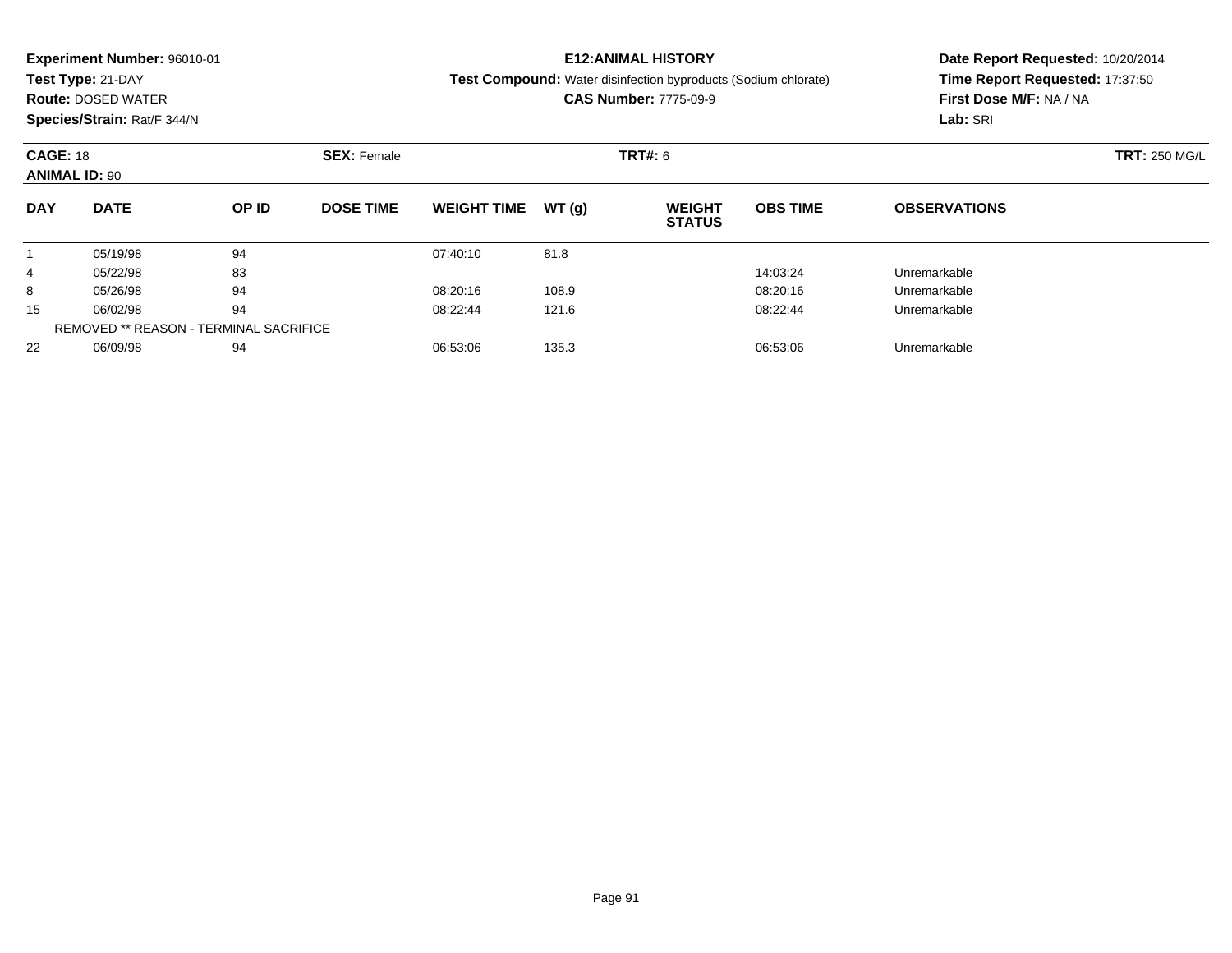|            | <b>Experiment Number: 96010-01</b>            |       |                  |                    |       | <b>E12:ANIMAL HISTORY</b>                                      | Date Report Requested: 10/20/2014 |                                                            |  |  |
|------------|-----------------------------------------------|-------|------------------|--------------------|-------|----------------------------------------------------------------|-----------------------------------|------------------------------------------------------------|--|--|
|            | Test Type: 21-DAY                             |       |                  |                    |       | Test Compound: Water disinfection byproducts (Sodium chlorate) |                                   | Time Report Requested: 17:37:50<br>First Dose M/F: NA / NA |  |  |
|            | <b>Route: DOSED WATER</b>                     |       |                  |                    |       | <b>CAS Number: 7775-09-9</b>                                   |                                   |                                                            |  |  |
|            | Species/Strain: Rat/F 344/N                   |       |                  |                    |       |                                                                |                                   | Lab: SRI                                                   |  |  |
|            | <b>CAGE: 19</b><br><b>SEX: Female</b>         |       |                  |                    |       | <b>TRT#: 8</b>                                                 |                                   | <b>TRT: 500 MG/L</b>                                       |  |  |
|            | <b>ANIMAL ID: 91</b>                          |       |                  |                    |       |                                                                |                                   |                                                            |  |  |
| <b>DAY</b> | <b>DATE</b>                                   | OP ID | <b>DOSE TIME</b> | <b>WEIGHT TIME</b> | WT(g) | <b>WEIGHT</b><br><b>STATUS</b>                                 | <b>OBS TIME</b>                   | <b>OBSERVATIONS</b>                                        |  |  |
|            | 05/19/98                                      | 94    |                  | 07:40:14           | 78.4  |                                                                |                                   |                                                            |  |  |
| 4          | 05/22/98                                      | 83    |                  |                    |       |                                                                | 14:04:24                          | Unremarkable                                               |  |  |
| 8          | 05/26/98                                      | 94    |                  | 08:23:48           | 98.0  |                                                                | 08:23:48                          | Unremarkable                                               |  |  |
| 15         | 06/02/98                                      | 94    |                  | 08:25:30           | 113.9 |                                                                | 08:25:30                          | Unremarkable                                               |  |  |
|            | <b>REMOVED ** REASON - TERMINAL SACRIFICE</b> |       |                  |                    |       |                                                                |                                   |                                                            |  |  |

06/09/98 <sup>94</sup> 06:57:38 120.3 06:57:38 Unremarkable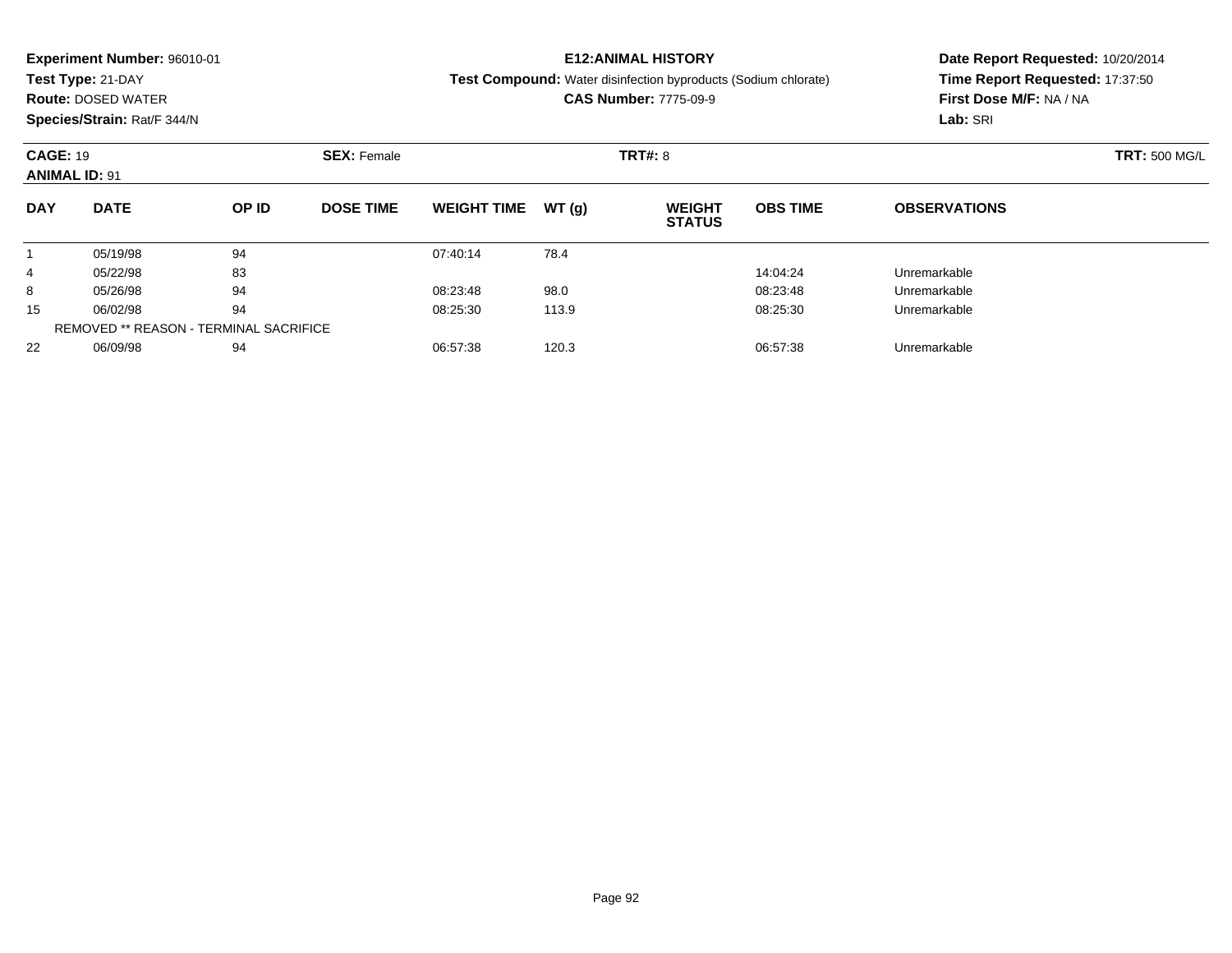|            | <b>Experiment Number: 96010-01</b>            |       |                  |                    |       | <b>E12:ANIMAL HISTORY</b>                                      | Date Report Requested: 10/20/2014 |                                                            |  |  |
|------------|-----------------------------------------------|-------|------------------|--------------------|-------|----------------------------------------------------------------|-----------------------------------|------------------------------------------------------------|--|--|
|            | Test Type: 21-DAY                             |       |                  |                    |       | Test Compound: Water disinfection byproducts (Sodium chlorate) |                                   | Time Report Requested: 17:37:50<br>First Dose M/F: NA / NA |  |  |
|            | <b>Route: DOSED WATER</b>                     |       |                  |                    |       | <b>CAS Number: 7775-09-9</b>                                   |                                   |                                                            |  |  |
|            | Species/Strain: Rat/F 344/N                   |       |                  |                    |       |                                                                |                                   | Lab: SRI                                                   |  |  |
|            | <b>CAGE: 19</b><br><b>SEX: Female</b>         |       |                  |                    |       | <b>TRT#: 8</b>                                                 |                                   | <b>TRT: 500 MG/L</b>                                       |  |  |
|            | <b>ANIMAL ID: 92</b>                          |       |                  |                    |       |                                                                |                                   |                                                            |  |  |
| <b>DAY</b> | <b>DATE</b>                                   | OP ID | <b>DOSE TIME</b> | <b>WEIGHT TIME</b> | WT(g) | <b>WEIGHT</b><br><b>STATUS</b>                                 | <b>OBS TIME</b>                   | <b>OBSERVATIONS</b>                                        |  |  |
|            | 05/19/98                                      | 94    |                  | 07:40:14           | 83.5  |                                                                |                                   |                                                            |  |  |
| 4          | 05/22/98                                      | 83    |                  |                    |       |                                                                | 14:04:24                          | Unremarkable                                               |  |  |
| 8          | 05/26/98                                      | 94    |                  | 08:23:48           | 103.0 |                                                                | 08:23:48                          | Unremarkable                                               |  |  |
| 15         | 06/02/98                                      | 94    |                  | 08:25:30           | 118.1 |                                                                | 08:25:30                          | Unremarkable                                               |  |  |
|            | <b>REMOVED ** REASON - TERMINAL SACRIFICE</b> |       |                  |                    |       |                                                                |                                   |                                                            |  |  |

06/09/98 <sup>94</sup> 06:57:38 128.4 06:57:38 Unremarkable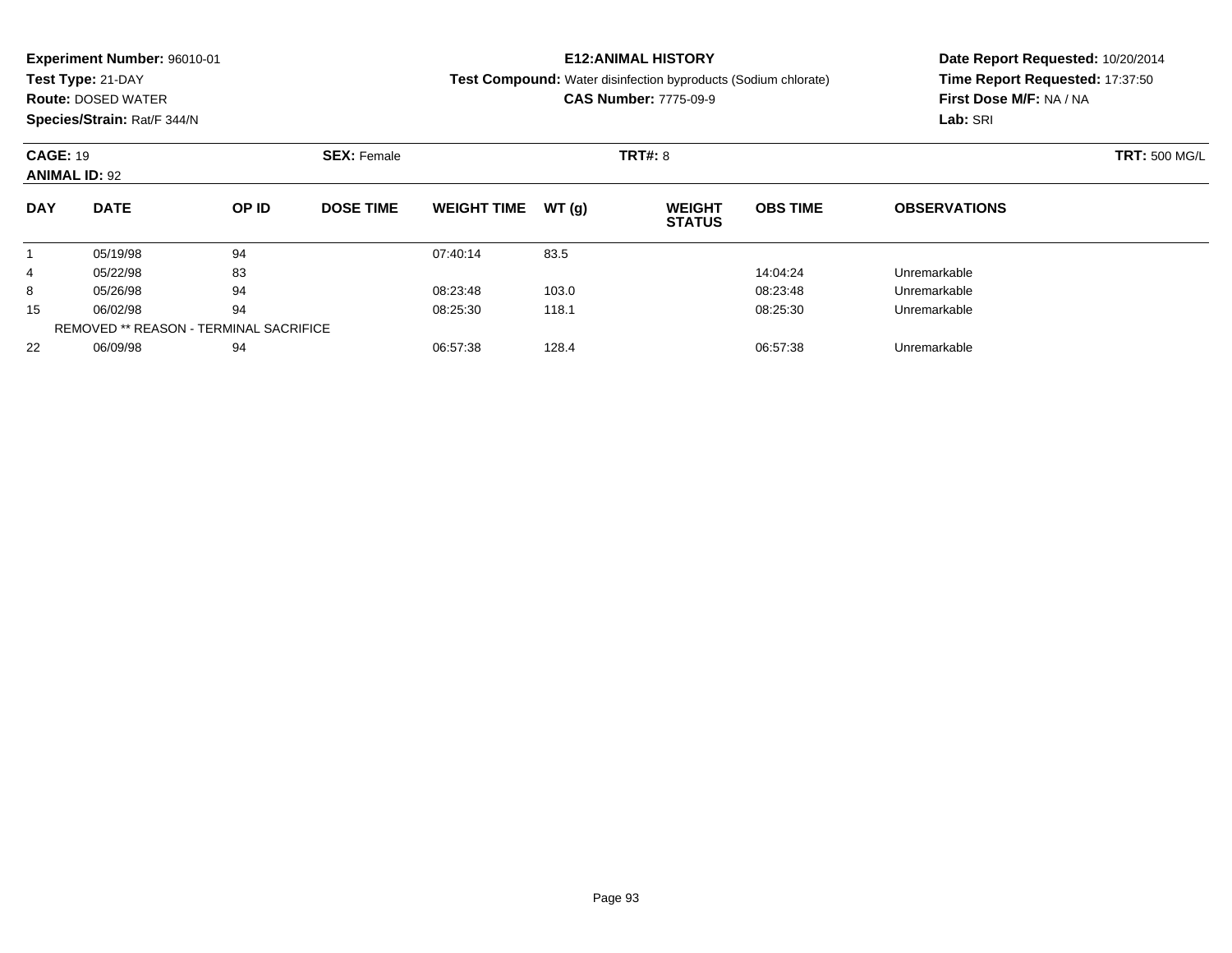|            | <b>Experiment Number: 96010-01</b>     |       |                  |                    |       | <b>E12:ANIMAL HISTORY</b>                                      | Date Report Requested: 10/20/2014 |                                                            |  |  |
|------------|----------------------------------------|-------|------------------|--------------------|-------|----------------------------------------------------------------|-----------------------------------|------------------------------------------------------------|--|--|
|            | Test Type: 21-DAY                      |       |                  |                    |       | Test Compound: Water disinfection byproducts (Sodium chlorate) |                                   | Time Report Requested: 17:37:50<br>First Dose M/F: NA / NA |  |  |
|            | <b>Route: DOSED WATER</b>              |       |                  |                    |       | <b>CAS Number: 7775-09-9</b>                                   |                                   |                                                            |  |  |
|            | Species/Strain: Rat/F 344/N            |       |                  |                    |       |                                                                |                                   | Lab: SRI                                                   |  |  |
|            | <b>CAGE: 19</b><br><b>SEX: Female</b>  |       |                  |                    |       | <b>TRT#: 8</b>                                                 |                                   | <b>TRT: 500 MG/L</b>                                       |  |  |
|            | <b>ANIMAL ID: 93</b>                   |       |                  |                    |       |                                                                |                                   |                                                            |  |  |
| <b>DAY</b> | <b>DATE</b>                            | OP ID | <b>DOSE TIME</b> | <b>WEIGHT TIME</b> | WT(q) | <b>WEIGHT</b><br><b>STATUS</b>                                 | <b>OBS TIME</b>                   | <b>OBSERVATIONS</b>                                        |  |  |
|            | 05/19/98                               | 94    |                  | 07:40:14           | 74.9  |                                                                |                                   |                                                            |  |  |
| 4          | 05/22/98                               | 83    |                  |                    |       |                                                                | 14:04:24                          | Unremarkable                                               |  |  |
| 8          | 05/26/98                               | 94    |                  | 08:23:48           | 97.6  |                                                                | 08:23:48                          | Unremarkable                                               |  |  |
| 15         | 06/02/98                               | 94    |                  | 08:25:30           | 115.7 |                                                                | 08:25:30                          | Unremarkable                                               |  |  |
|            | REMOVED ** REASON - TERMINAL SACRIFICE |       |                  |                    |       |                                                                |                                   |                                                            |  |  |

06/09/98 <sup>94</sup> 06:57:38 129.8 06:57:38 Unremarkable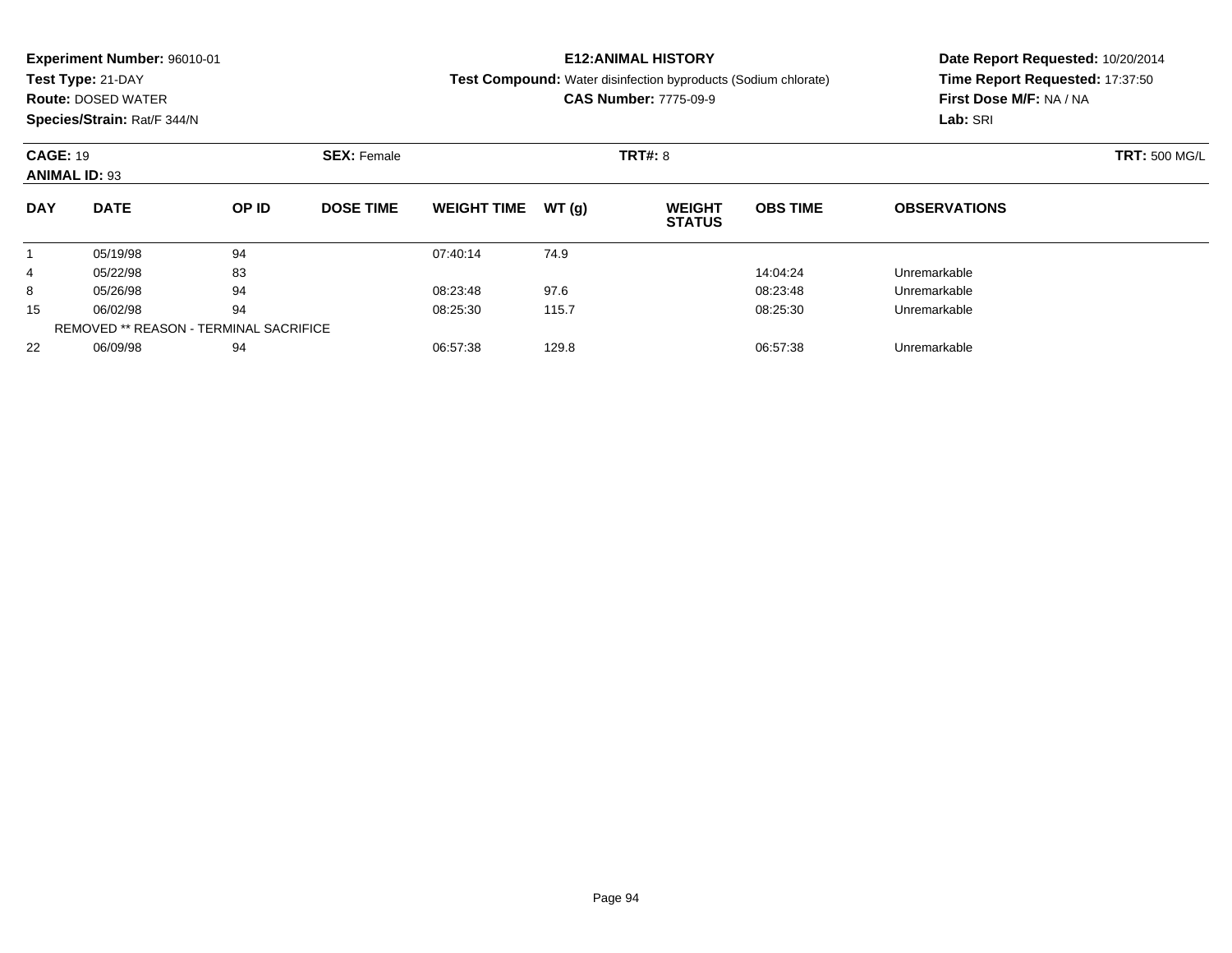|            | <b>Experiment Number: 96010-01</b>    |       |                  |                    |       | <b>E12:ANIMAL HISTORY</b>                                             | Date Report Requested: 10/20/2014 |                                 |  |  |
|------------|---------------------------------------|-------|------------------|--------------------|-------|-----------------------------------------------------------------------|-----------------------------------|---------------------------------|--|--|
|            | Test Type: 21-DAY                     |       |                  |                    |       | <b>Test Compound:</b> Water disinfection byproducts (Sodium chlorate) |                                   | Time Report Requested: 17:37:50 |  |  |
|            | <b>Route: DOSED WATER</b>             |       |                  |                    |       | <b>CAS Number: 7775-09-9</b>                                          | First Dose M/F: NA / NA           |                                 |  |  |
|            | Species/Strain: Rat/F 344/N           |       |                  |                    |       |                                                                       |                                   | Lab: SRI                        |  |  |
|            | <b>CAGE: 19</b><br><b>SEX: Female</b> |       |                  |                    |       | <b>TRT#: 8</b>                                                        | <b>TRT: 500 MG/L</b>              |                                 |  |  |
|            | <b>ANIMAL ID: 94</b>                  |       |                  |                    |       |                                                                       |                                   |                                 |  |  |
| <b>DAY</b> | <b>DATE</b>                           | OP ID | <b>DOSE TIME</b> | <b>WEIGHT TIME</b> | WT(q) | <b>WEIGHT</b><br><b>STATUS</b>                                        | <b>OBS TIME</b>                   | <b>OBSERVATIONS</b>             |  |  |
|            | 05/19/98                              | 94    |                  | 07:40:14           | 86.2  |                                                                       |                                   |                                 |  |  |
| 4          | 05/22/98                              | 83    |                  |                    |       |                                                                       | 14:04:24                          | Unremarkable                    |  |  |
| 8          | 05/26/98                              | 94    |                  | 08:23:48           | 104.9 |                                                                       | 08:23:48                          | Unremarkable                    |  |  |
| 15         | 06/02/98                              | 94    |                  | 08:25:30           | 116.3 |                                                                       | 08:25:30                          | Unremarkable                    |  |  |
|            |                                       |       |                  |                    |       |                                                                       |                                   |                                 |  |  |

06/09/98 <sup>94</sup> 06:57:38 127.4 06:57:38 Unremarkable

REMOVED \*\* REASON - TERMINAL SACRIFICE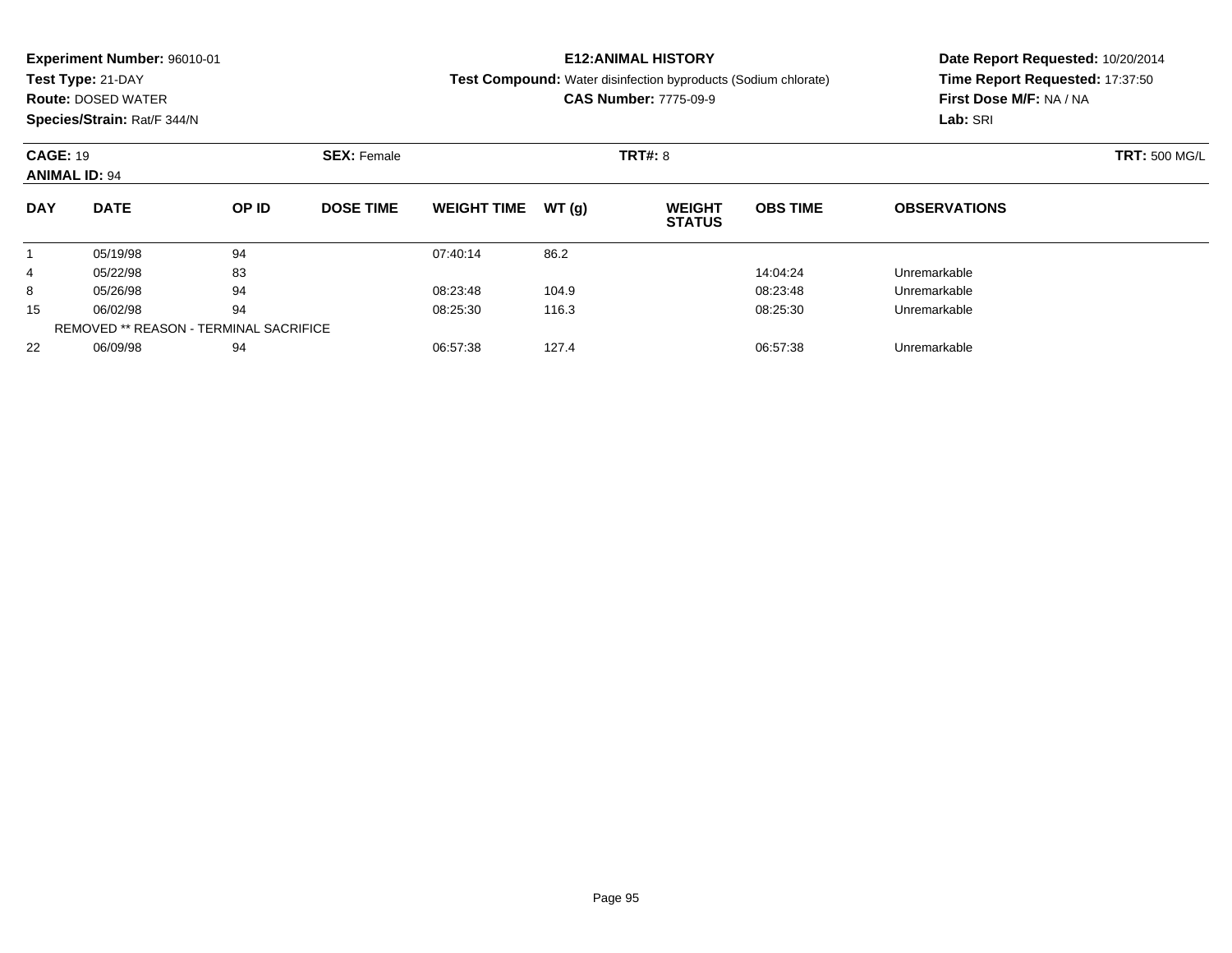|                 | <b>Experiment Number: 96010-01</b> |       |                    |                    |       | <b>E12:ANIMAL HISTORY</b>                                             | Date Report Requested: 10/20/2014 |                                 |  |  |
|-----------------|------------------------------------|-------|--------------------|--------------------|-------|-----------------------------------------------------------------------|-----------------------------------|---------------------------------|--|--|
|                 | Test Type: 21-DAY                  |       |                    |                    |       | <b>Test Compound:</b> Water disinfection byproducts (Sodium chlorate) |                                   | Time Report Requested: 17:37:50 |  |  |
|                 | <b>Route: DOSED WATER</b>          |       |                    |                    |       | <b>CAS Number: 7775-09-9</b>                                          | First Dose M/F: NA / NA           |                                 |  |  |
|                 | Species/Strain: Rat/F 344/N        |       |                    |                    |       |                                                                       |                                   | Lab: SRI                        |  |  |
| <b>CAGE: 19</b> |                                    |       | <b>SEX: Female</b> |                    |       | <b>TRT#: 8</b>                                                        | <b>TRT: 500 MG/L</b>              |                                 |  |  |
|                 | <b>ANIMAL ID: 95</b>               |       |                    |                    |       |                                                                       |                                   |                                 |  |  |
| <b>DAY</b>      | <b>DATE</b>                        | OP ID | <b>DOSE TIME</b>   | <b>WEIGHT TIME</b> | WT(q) | <b>WEIGHT</b><br><b>STATUS</b>                                        | <b>OBS TIME</b>                   | <b>OBSERVATIONS</b>             |  |  |
|                 | 05/19/98                           | 94    |                    | 07:40:14           | 73.9  |                                                                       |                                   |                                 |  |  |
| 4               | 05/22/98                           | 83    |                    |                    |       |                                                                       | 14:04:24                          | Unremarkable                    |  |  |
| 8               | 05/26/98                           | 94    |                    | 08:23:48           | 101.1 |                                                                       | 08:23:48                          | Unremarkable                    |  |  |
| 15              | 06/02/98                           | 94    |                    | 08:25:30           | 114.0 |                                                                       | 08:25:30                          | Unremarkable                    |  |  |

06/02/98 <sup>94</sup> 08:25:30 114.0 08:25:30 Unremarkable

06/09/98 <sup>94</sup> 06:57:38 130.1 06:57:38 Unremarkable

REMOVED \*\* REASON - TERMINAL SACRIFICE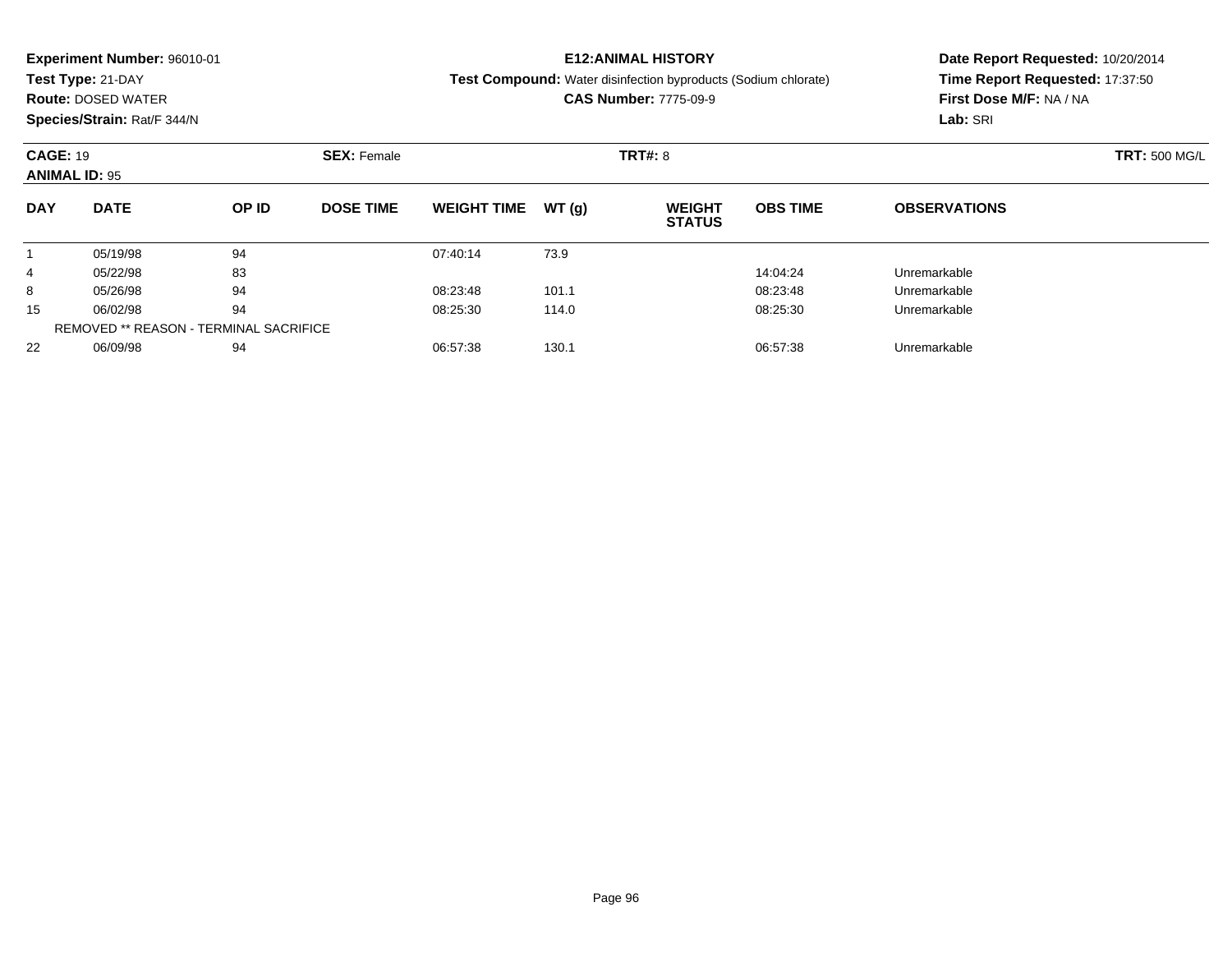| <b>Experiment Number: 96010-01</b> | Date Report Requested: 10/20/2014 |  |  |
|------------------------------------|-----------------------------------|--|--|
| Test Type: 21-DAY                  | Time Report Requested: 17:37:50   |  |  |
| <b>Route: DOSED WATER</b>          | First Dose M/F: NA / NA           |  |  |
| Species/Strain: Rat/F 344/N        | Lab: SRI                          |  |  |
| <b>CAGE: 20</b>                    | <b>TRT: 500 MG/L</b>              |  |  |
| <b>ANIMAL ID: 96</b>               |                                   |  |  |
| <b>DAY</b>                         | <b>OBSERVATIONS</b>               |  |  |
|                                    |                                   |  |  |
| 4                                  |                                   |  |  |
| 8                                  |                                   |  |  |
| 15                                 |                                   |  |  |
|                                    |                                   |  |  |

06/09/98 <sup>94</sup> 07:01:02 146.8 07:01:02 Unremarkable

REMOVED \*\* REASON - TERMINAL SACRIFICE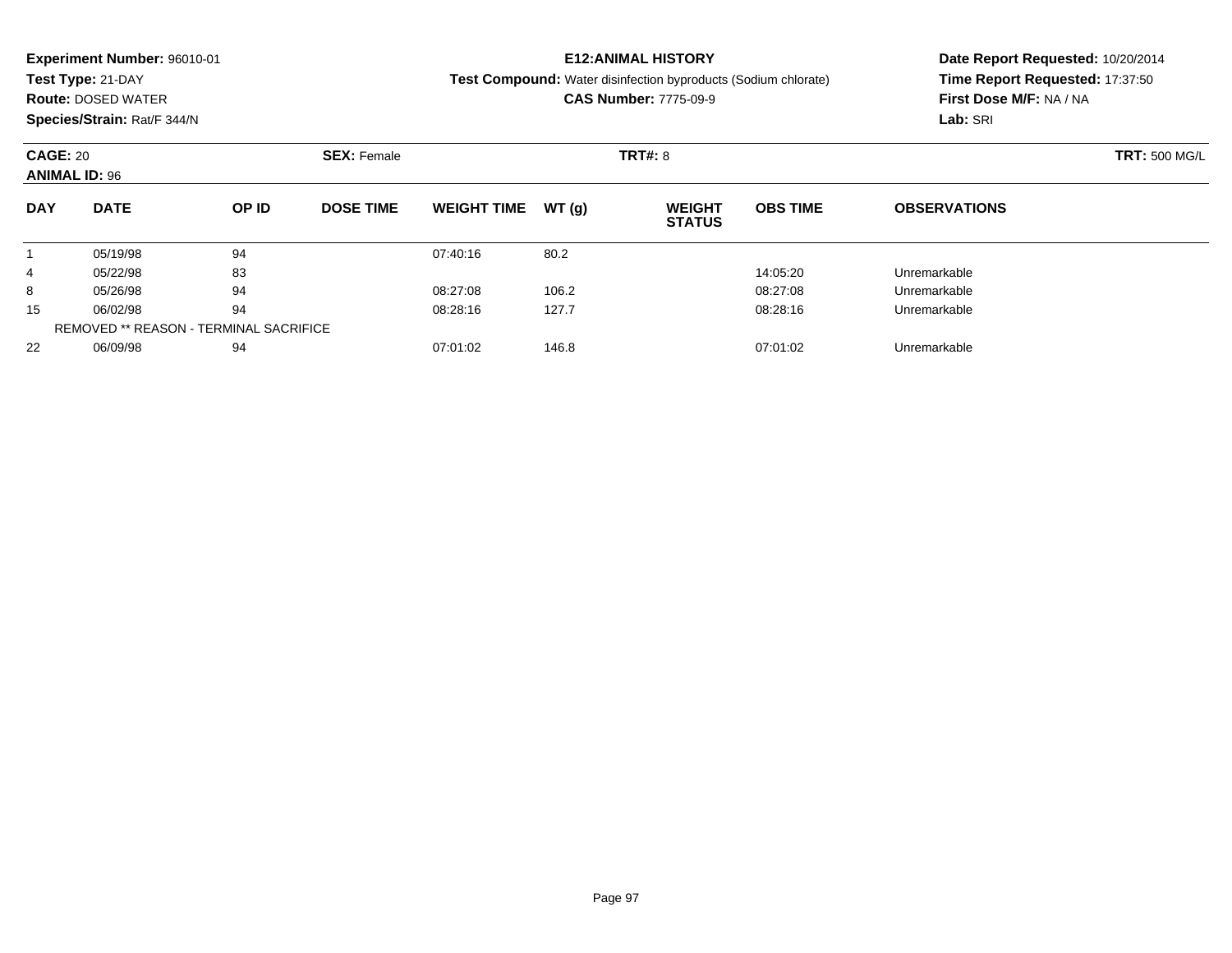|            | <b>Experiment Number: 96010-01</b>                            |                                               |                  |                    |       | <b>E12:ANIMAL HISTORY</b>                                             |                 | Date Report Requested: 10/20/2014 |                      |  |
|------------|---------------------------------------------------------------|-----------------------------------------------|------------------|--------------------|-------|-----------------------------------------------------------------------|-----------------|-----------------------------------|----------------------|--|
|            | Test Type: 21-DAY                                             |                                               |                  |                    |       | <b>Test Compound:</b> Water disinfection byproducts (Sodium chlorate) |                 | Time Report Requested: 17:37:50   |                      |  |
|            | <b>Route: DOSED WATER</b>                                     |                                               |                  |                    |       | <b>CAS Number: 7775-09-9</b>                                          |                 | First Dose M/F: NA / NA           |                      |  |
|            | Species/Strain: Rat/F 344/N                                   |                                               |                  |                    |       |                                                                       |                 | Lab: SRI                          |                      |  |
|            | <b>CAGE: 20</b><br><b>SEX: Female</b><br><b>ANIMAL ID: 97</b> |                                               |                  |                    |       | <b>TRT#: 8</b>                                                        |                 |                                   | <b>TRT: 500 MG/L</b> |  |
|            |                                                               |                                               |                  |                    |       |                                                                       |                 |                                   |                      |  |
| <b>DAY</b> | <b>DATE</b>                                                   | OP ID                                         | <b>DOSE TIME</b> | <b>WEIGHT TIME</b> | WT(q) | <b>WEIGHT</b><br><b>STATUS</b>                                        | <b>OBS TIME</b> | <b>OBSERVATIONS</b>               |                      |  |
|            | 05/19/98                                                      | 94                                            |                  | 07:40:16           | 79.9  |                                                                       |                 |                                   |                      |  |
| 4          | 05/22/98                                                      | 83                                            |                  |                    |       |                                                                       | 14:05:20        | Unremarkable                      |                      |  |
| 8          | 05/26/98                                                      | 94                                            |                  | 08:27:08           | 96.7  |                                                                       | 08:27:08        | Unremarkable                      |                      |  |
| 15         | 06/02/98                                                      | 94                                            |                  | 08:28:16           | 109.4 |                                                                       | 08:28:16        | Unremarkable                      |                      |  |
|            |                                                               | <b>REMOVED ** REASON - TERMINAL SACRIFICE</b> |                  |                    |       |                                                                       |                 |                                   |                      |  |

06/09/98 <sup>94</sup> 07:01:02 123.1 07:01:02 Unremarkable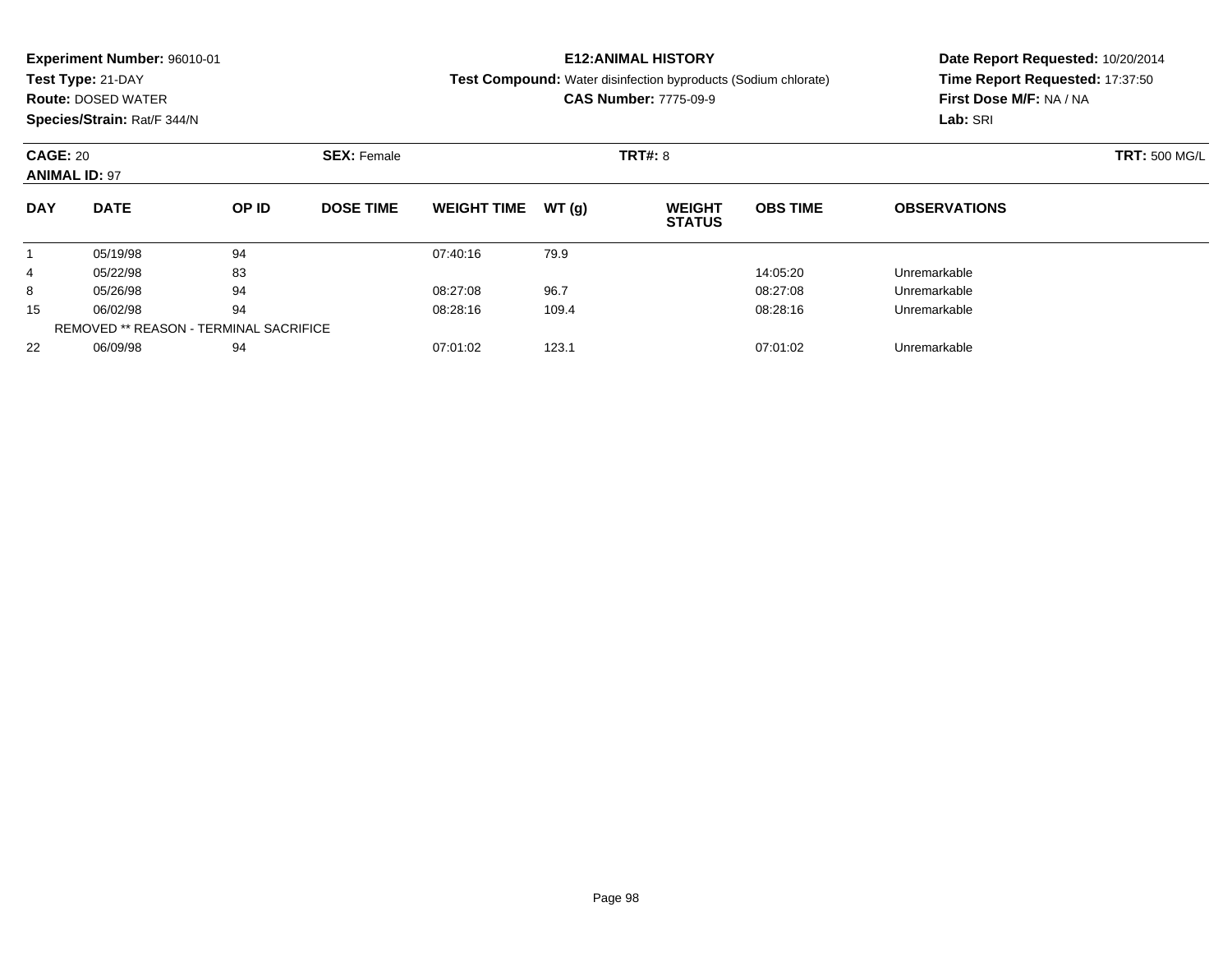|                      | <b>Experiment Number: 96010-01</b> |       |                    |                    |        | <b>E12:ANIMAL HISTORY</b>                                             | Date Report Requested: 10/20/2014 |                                                            |  |  |
|----------------------|------------------------------------|-------|--------------------|--------------------|--------|-----------------------------------------------------------------------|-----------------------------------|------------------------------------------------------------|--|--|
|                      | Test Type: 21-DAY                  |       |                    |                    |        | <b>Test Compound:</b> Water disinfection byproducts (Sodium chlorate) |                                   | Time Report Requested: 17:37:50<br>First Dose M/F: NA / NA |  |  |
|                      | <b>Route: DOSED WATER</b>          |       |                    |                    |        | <b>CAS Number: 7775-09-9</b>                                          |                                   |                                                            |  |  |
|                      | Species/Strain: Rat/F 344/N        |       |                    |                    |        |                                                                       |                                   | Lab: SRI                                                   |  |  |
| <b>CAGE: 20</b>      |                                    |       | <b>SEX: Female</b> |                    |        | <b>TRT#: 8</b>                                                        |                                   | <b>TRT: 500 MG/L</b>                                       |  |  |
| <b>ANIMAL ID: 98</b> |                                    |       |                    |                    |        |                                                                       |                                   |                                                            |  |  |
| <b>DAY</b>           | <b>DATE</b>                        | OP ID | <b>DOSE TIME</b>   | <b>WEIGHT TIME</b> | WT (a) | <b>WEIGHT</b><br><b>STATUS</b>                                        | <b>OBS TIME</b>                   | <b>OBSERVATIONS</b>                                        |  |  |
|                      | 05/19/98                           | 94    |                    | 07:40:16           | 76.9   |                                                                       |                                   |                                                            |  |  |
| 4                    | 05/22/98                           | 83    |                    |                    |        |                                                                       | 14:05:20                          | Unremarkable                                               |  |  |
| 8                    | 05/26/98                           | 94    |                    | 08:27:08           | 101.8  |                                                                       | 08:27:08                          | Unremarkable                                               |  |  |

 $\overline{\phantom{0}}$ 

06/02/98 <sup>94</sup> 08:28:16 121.1 08:28:16 Unremarkable

06/09/98 <sup>94</sup> 07:01:02 137.0 07:01:02 Unremarkable

15

22

REMOVED \*\* REASON - TERMINAL SACRIFICE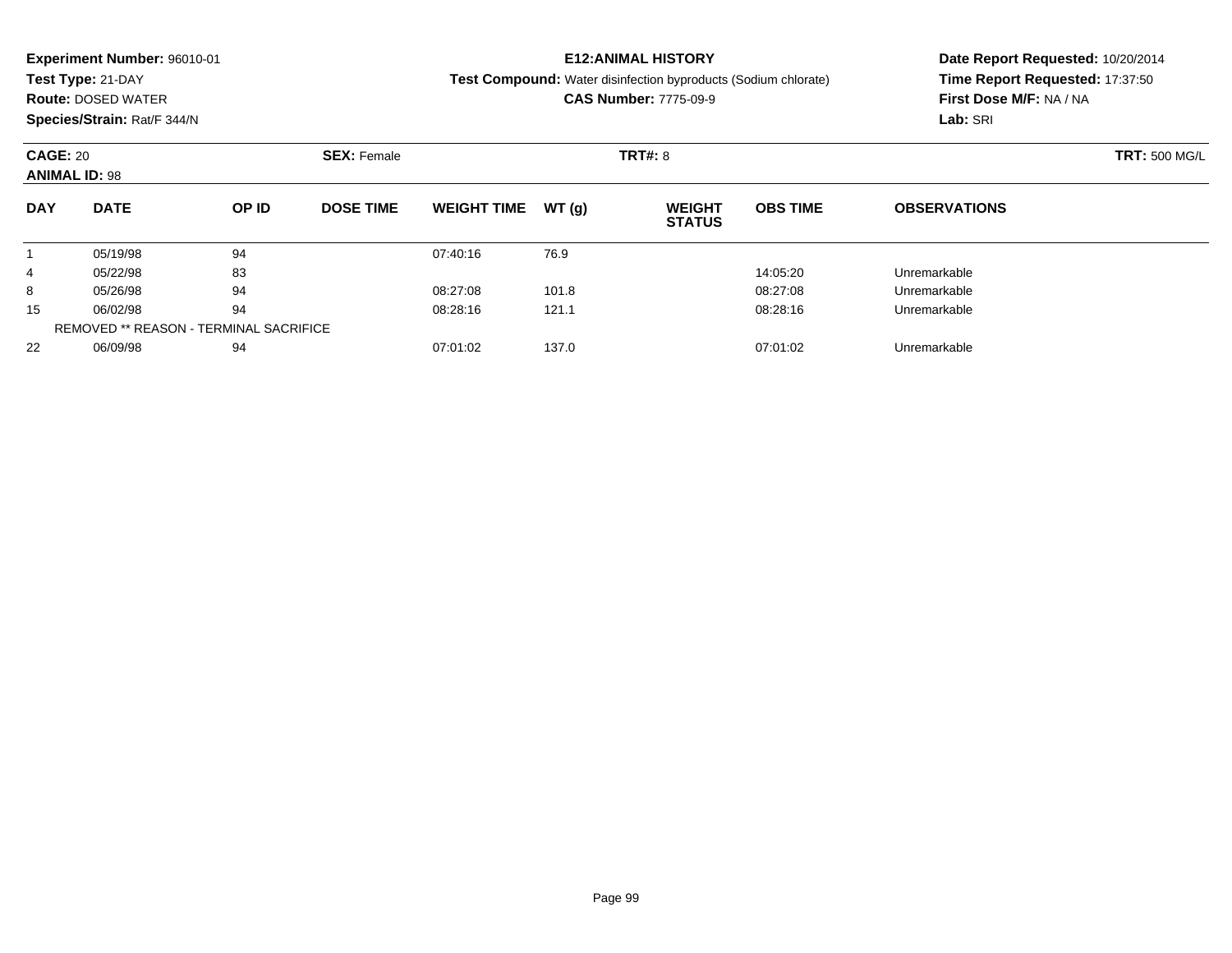| Time Report Requested: 17:37:50<br>Test Type: 21-DAY<br><b>Test Compound:</b> Water disinfection byproducts (Sodium chlorate)<br><b>CAS Number: 7775-09-9</b><br>First Dose M/F: NA / NA<br><b>Route: DOSED WATER</b><br>Species/Strain: Rat/F 344/N<br>Lab: SRI<br><b>CAGE: 20</b><br><b>SEX: Female</b><br><b>TRT#: 8</b><br><b>ANIMAL ID: 99</b><br><b>DATE</b><br><b>DAY</b><br>OP ID<br><b>DOSE TIME</b><br>WT(q)<br><b>OBS TIME</b><br><b>WEIGHT TIME</b><br><b>WEIGHT</b><br><b>OBSERVATIONS</b><br><b>STATUS</b><br>94<br>05/19/98<br>07:40:16<br>85.1<br>83<br>Unremarkable<br>05/22/98<br>14:05:20<br>4<br>94<br>08:27:08<br>05/26/98<br>106.4<br>08:27:08<br>8<br>Unremarkable<br>94<br>15<br>06/02/98<br>121.2<br>08:28:16<br>08:28:16<br>Unremarkable | <b>Experiment Number: 96010-01</b> |  |  | <b>E12:ANIMAL HISTORY</b> | Date Report Requested: 10/20/2014 |  |  |  |
|--------------------------------------------------------------------------------------------------------------------------------------------------------------------------------------------------------------------------------------------------------------------------------------------------------------------------------------------------------------------------------------------------------------------------------------------------------------------------------------------------------------------------------------------------------------------------------------------------------------------------------------------------------------------------------------------------------------------------------------------------------------------|------------------------------------|--|--|---------------------------|-----------------------------------|--|--|--|
|                                                                                                                                                                                                                                                                                                                                                                                                                                                                                                                                                                                                                                                                                                                                                                    |                                    |  |  |                           |                                   |  |  |  |
|                                                                                                                                                                                                                                                                                                                                                                                                                                                                                                                                                                                                                                                                                                                                                                    |                                    |  |  |                           |                                   |  |  |  |
|                                                                                                                                                                                                                                                                                                                                                                                                                                                                                                                                                                                                                                                                                                                                                                    |                                    |  |  |                           |                                   |  |  |  |
|                                                                                                                                                                                                                                                                                                                                                                                                                                                                                                                                                                                                                                                                                                                                                                    |                                    |  |  |                           | <b>TRT: 500 MG/L</b>              |  |  |  |
|                                                                                                                                                                                                                                                                                                                                                                                                                                                                                                                                                                                                                                                                                                                                                                    |                                    |  |  |                           |                                   |  |  |  |
|                                                                                                                                                                                                                                                                                                                                                                                                                                                                                                                                                                                                                                                                                                                                                                    |                                    |  |  |                           |                                   |  |  |  |
|                                                                                                                                                                                                                                                                                                                                                                                                                                                                                                                                                                                                                                                                                                                                                                    |                                    |  |  |                           |                                   |  |  |  |
|                                                                                                                                                                                                                                                                                                                                                                                                                                                                                                                                                                                                                                                                                                                                                                    |                                    |  |  |                           |                                   |  |  |  |
|                                                                                                                                                                                                                                                                                                                                                                                                                                                                                                                                                                                                                                                                                                                                                                    |                                    |  |  |                           |                                   |  |  |  |
|                                                                                                                                                                                                                                                                                                                                                                                                                                                                                                                                                                                                                                                                                                                                                                    |                                    |  |  |                           |                                   |  |  |  |

06/09/98 <sup>94</sup> 07:01:02 137.0 07:01:02 Unremarkable

REMOVED \*\* REASON - TERMINAL SACRIFICE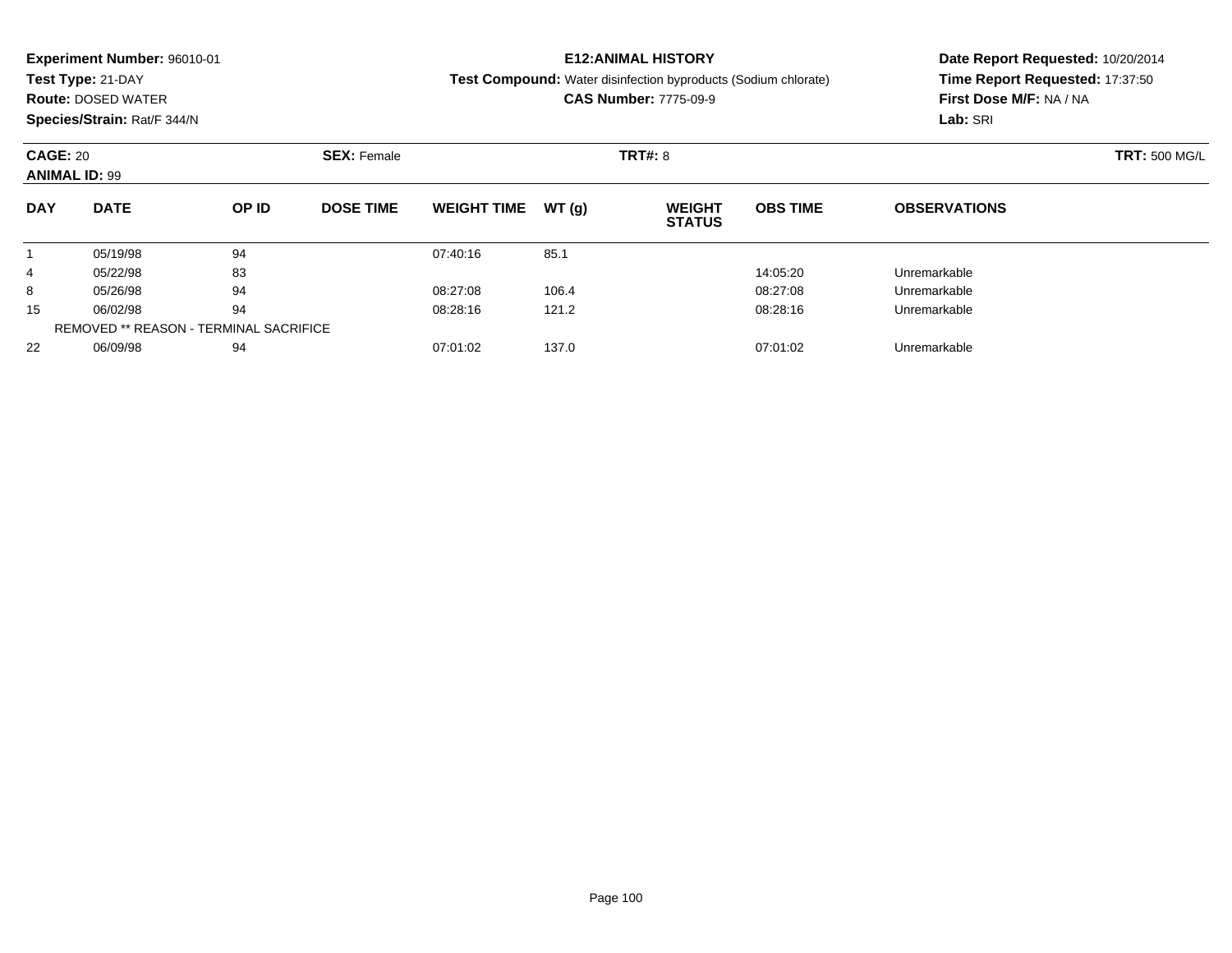| <b>Experiment Number: 96010-01</b>                     | <b>E12:ANIMAL HISTORY</b>                                                        | Date Report Requested: 10/20/2014 |  |  |
|--------------------------------------------------------|----------------------------------------------------------------------------------|-----------------------------------|--|--|
| Test Type: 21-DAY                                      | <b>Test Compound:</b> Water disinfection byproducts (Sodium chlorate)            | Time Report Requested: 17:37:50   |  |  |
| <b>Route: DOSED WATER</b>                              | <b>CAS Number: 7775-09-9</b>                                                     | First Dose M/F: NA / NA           |  |  |
| Species/Strain: Rat/F 344/N                            |                                                                                  | Lab: SRI                          |  |  |
| <b>CAGE: 20</b><br><b>SEX: Female</b>                  | <b>TRT#: 8</b>                                                                   | <b>TRT: 500 MG/L</b>              |  |  |
| <b>ANIMAL ID: 100</b>                                  |                                                                                  |                                   |  |  |
| <b>DATE</b><br>OP ID<br><b>DOSE TIME</b><br><b>DAY</b> | <b>OBS TIME</b><br><b>WEIGHT TIME</b><br>WT(q)<br><b>WEIGHT</b><br><b>STATUS</b> | <b>OBSERVATIONS</b>               |  |  |
| 94<br>05/19/98                                         | 77.2<br>07:40:16                                                                 |                                   |  |  |
| 83<br>05/22/98<br>4                                    | 14:05:20                                                                         | Unremarkable                      |  |  |
| 94<br>05/26/98<br>8                                    | 08:27:08<br>99.1<br>08:27:08                                                     | Unremarkable                      |  |  |
| 94<br>15<br>06/02/98                                   | 08:28:16<br>115.8<br>08:28:16                                                    | Unremarkable                      |  |  |

06/09/98 <sup>94</sup> 07:01:02 127.9 07:01:02 Unremarkable

REMOVED \*\* REASON - TERMINAL SACRIFICE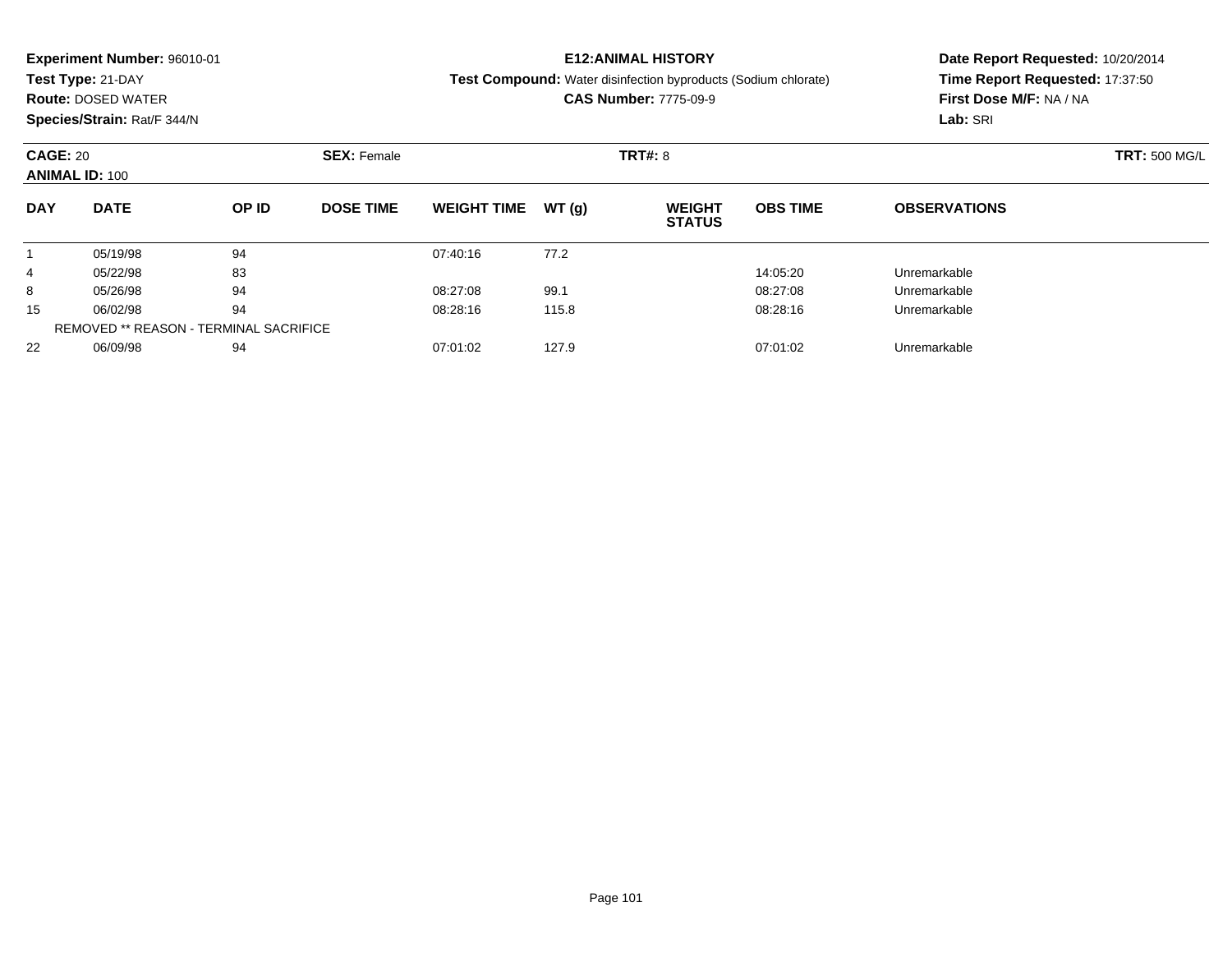|            | <b>Experiment Number: 96010-01</b>                             |                                               |                  |                    |       | <b>E12:ANIMAL HISTORY</b>                                             |                      | Date Report Requested: 10/20/2014 |  |  |
|------------|----------------------------------------------------------------|-----------------------------------------------|------------------|--------------------|-------|-----------------------------------------------------------------------|----------------------|-----------------------------------|--|--|
|            | Test Type: 21-DAY                                              |                                               |                  |                    |       | <b>Test Compound:</b> Water disinfection byproducts (Sodium chlorate) |                      | Time Report Requested: 17:37:50   |  |  |
|            | <b>Route: DOSED WATER</b>                                      |                                               |                  |                    |       | <b>CAS Number: 7775-09-9</b>                                          |                      | First Dose M/F: NA / NA           |  |  |
|            | Species/Strain: Rat/F 344/N                                    |                                               |                  |                    |       |                                                                       |                      | Lab: SRI                          |  |  |
|            | <b>CAGE: 21</b><br><b>SEX: Female</b><br><b>ANIMAL ID: 101</b> |                                               |                  |                    |       | <b>TRT#: 10</b>                                                       | <b>TRT: 1000MG/L</b> |                                   |  |  |
| <b>DAY</b> | <b>DATE</b>                                                    | OP ID                                         | <b>DOSE TIME</b> | <b>WEIGHT TIME</b> | WT(q) | <b>WEIGHT</b><br><b>STATUS</b>                                        | <b>OBS TIME</b>      | <b>OBSERVATIONS</b>               |  |  |
|            | 05/19/98                                                       | 94                                            |                  | 07:40:18           | 80.7  |                                                                       |                      |                                   |  |  |
| 4          | 05/22/98                                                       | 83                                            |                  |                    |       |                                                                       | 14:06:14             | Unremarkable                      |  |  |
| 8          | 05/26/98                                                       | 94                                            |                  | 08:30:32           | 101.2 |                                                                       | 08:30:32             | Unremarkable                      |  |  |
| 15         | 06/02/98                                                       | 94                                            |                  | 08:31:02           | 119.0 |                                                                       | 08:31:02             | Unremarkable                      |  |  |
|            |                                                                | <b>REMOVED ** REASON - TERMINAL SACRIFICE</b> |                  |                    |       |                                                                       |                      |                                   |  |  |

06/09/98 <sup>94</sup> 07:06:04 133.9 07:06:04 Unremarkable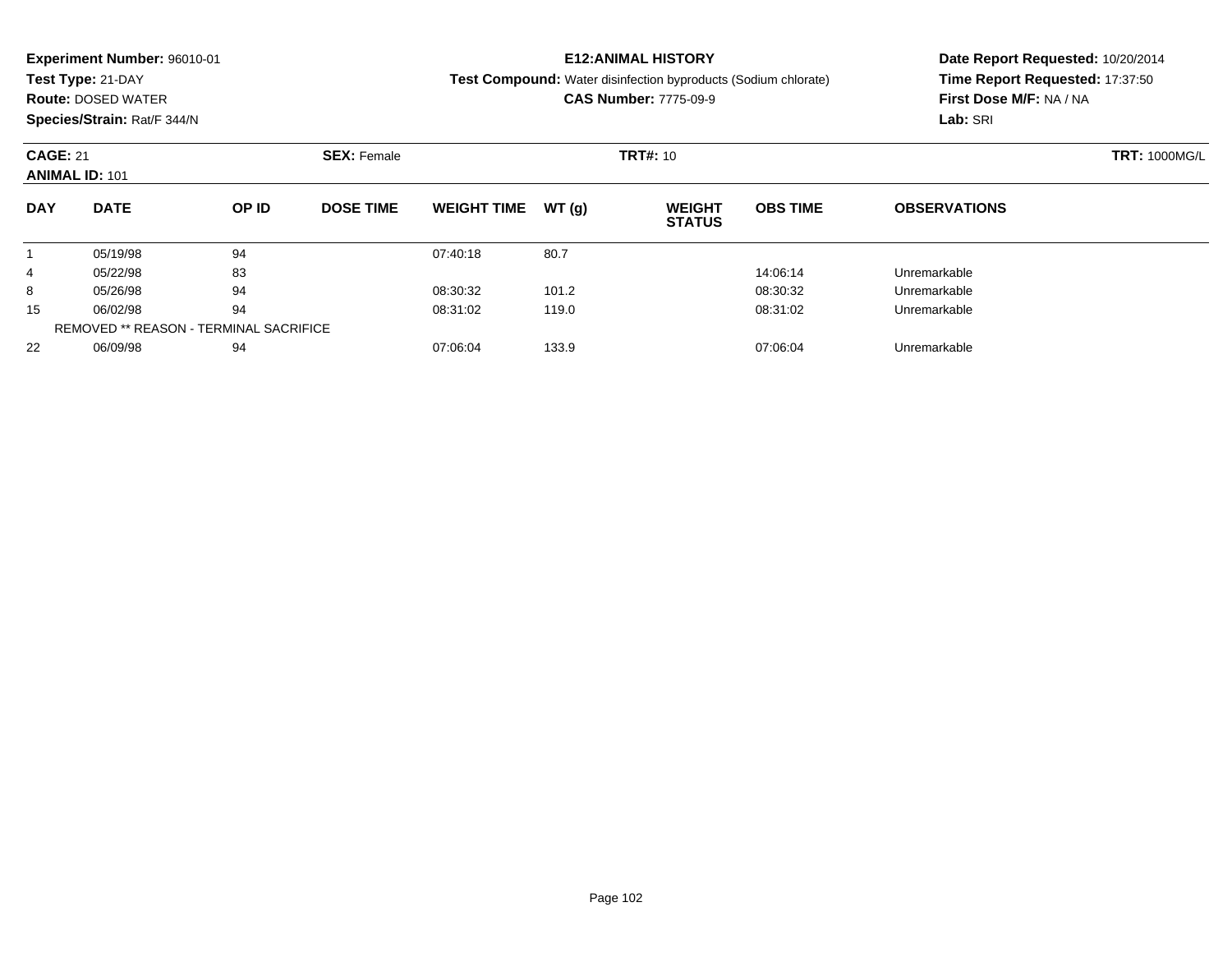|                       | <b>Experiment Number: 96010-01</b> |                                               |                    |                    |       | <b>E12:ANIMAL HISTORY</b>                                      |                 | Date Report Requested: 10/20/2014 |                      |  |
|-----------------------|------------------------------------|-----------------------------------------------|--------------------|--------------------|-------|----------------------------------------------------------------|-----------------|-----------------------------------|----------------------|--|
|                       | Test Type: 21-DAY                  |                                               |                    |                    |       | Test Compound: Water disinfection byproducts (Sodium chlorate) |                 | Time Report Requested: 17:37:50   |                      |  |
|                       | <b>Route: DOSED WATER</b>          |                                               |                    |                    |       | <b>CAS Number: 7775-09-9</b>                                   |                 | First Dose M/F: NA / NA           |                      |  |
|                       | Species/Strain: Rat/F 344/N        |                                               |                    |                    |       |                                                                |                 | Lab: SRI                          |                      |  |
| <b>CAGE: 21</b>       |                                    |                                               | <b>SEX: Female</b> |                    |       | <b>TRT#: 10</b>                                                |                 |                                   | <b>TRT: 1000MG/L</b> |  |
| <b>ANIMAL ID: 102</b> |                                    |                                               |                    |                    |       |                                                                |                 |                                   |                      |  |
| <b>DAY</b>            | <b>DATE</b>                        | OP ID                                         | <b>DOSE TIME</b>   | <b>WEIGHT TIME</b> | WT(q) | <b>WEIGHT</b><br><b>STATUS</b>                                 | <b>OBS TIME</b> | <b>OBSERVATIONS</b>               |                      |  |
|                       | 05/19/98                           | 94                                            |                    | 07:40:18           | 80.4  |                                                                |                 |                                   |                      |  |
| 4                     | 05/22/98                           | 83                                            |                    |                    |       |                                                                | 14:06:14        | Unremarkable                      |                      |  |
| 8                     | 05/26/98                           | 94                                            |                    | 08:30:32           | 101.6 |                                                                | 08:30:32        | Unremarkable                      |                      |  |
| 15                    | 06/02/98                           | 94                                            |                    | 08:31:02           | 116.1 |                                                                | 08:31:02        | Unremarkable                      |                      |  |
|                       |                                    | <b>REMOVED ** REASON - TERMINAL SACRIFICE</b> |                    |                    |       |                                                                |                 |                                   |                      |  |

06/09/98 <sup>94</sup> 07:06:04 127.3 07:06:04 Unremarkable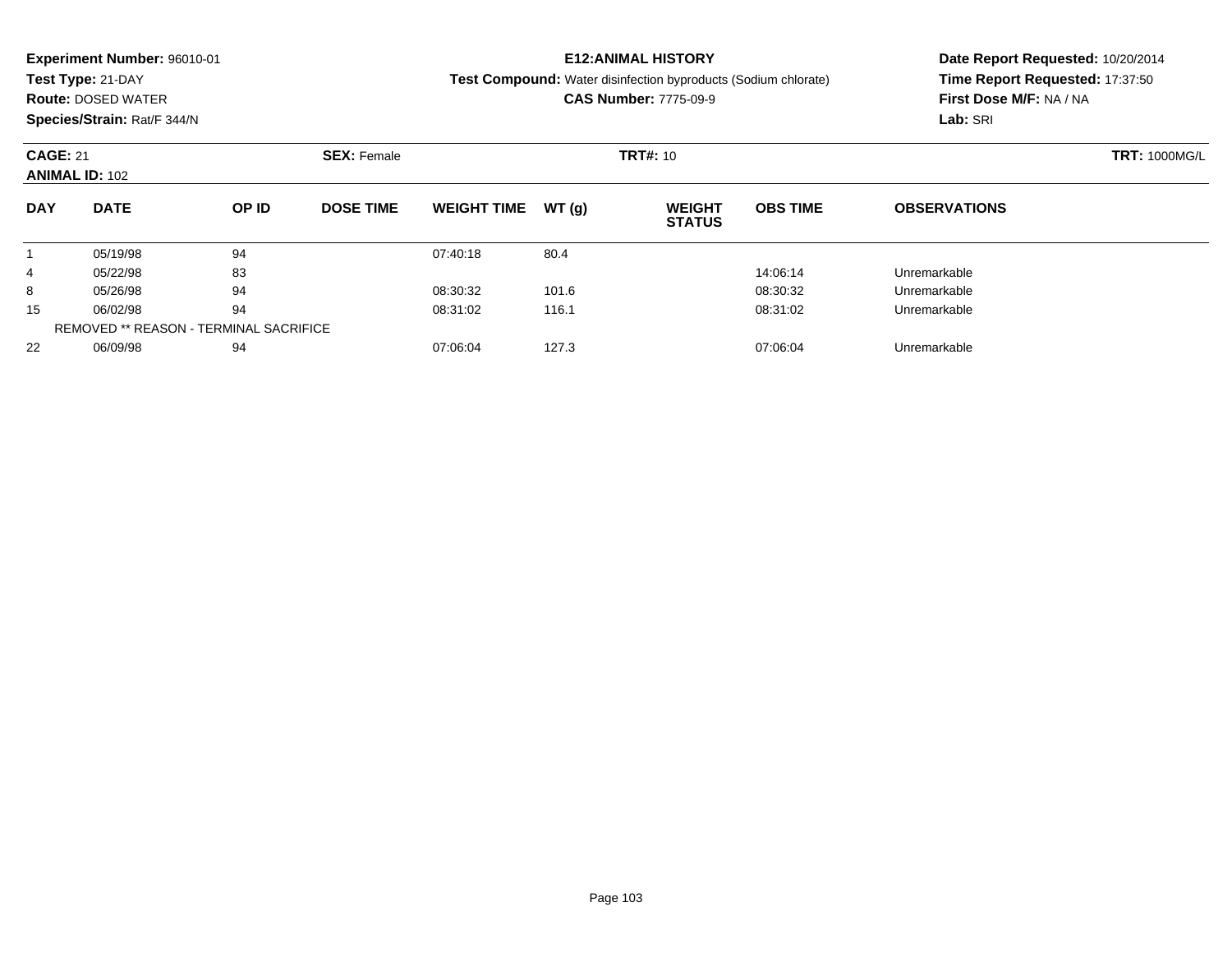|                       | <b>Experiment Number: 96010-01</b> |                                               |                    |                    |       | <b>E12:ANIMAL HISTORY</b>                                      |                 | Date Report Requested: 10/20/2014 |                      |  |
|-----------------------|------------------------------------|-----------------------------------------------|--------------------|--------------------|-------|----------------------------------------------------------------|-----------------|-----------------------------------|----------------------|--|
|                       | Test Type: 21-DAY                  |                                               |                    |                    |       | Test Compound: Water disinfection byproducts (Sodium chlorate) |                 | Time Report Requested: 17:37:50   |                      |  |
|                       | <b>Route: DOSED WATER</b>          |                                               |                    |                    |       | <b>CAS Number: 7775-09-9</b>                                   |                 | First Dose M/F: NA / NA           |                      |  |
|                       | Species/Strain: Rat/F 344/N        |                                               |                    |                    |       |                                                                |                 | Lab: SRI                          |                      |  |
| <b>CAGE: 21</b>       |                                    |                                               | <b>SEX: Female</b> |                    |       | <b>TRT#: 10</b>                                                |                 |                                   | <b>TRT: 1000MG/L</b> |  |
| <b>ANIMAL ID: 103</b> |                                    |                                               |                    |                    |       |                                                                |                 |                                   |                      |  |
| <b>DAY</b>            | <b>DATE</b>                        | OP ID                                         | <b>DOSE TIME</b>   | <b>WEIGHT TIME</b> | WT(q) | <b>WEIGHT</b><br><b>STATUS</b>                                 | <b>OBS TIME</b> | <b>OBSERVATIONS</b>               |                      |  |
|                       | 05/19/98                           | 94                                            |                    | 07:40:18           | 77.0  |                                                                |                 |                                   |                      |  |
| 4                     | 05/22/98                           | 83                                            |                    |                    |       |                                                                | 14:06:14        | Unremarkable                      |                      |  |
| 8                     | 05/26/98                           | 94                                            |                    | 08:30:32           | 101.1 |                                                                | 08:30:32        | Unremarkable                      |                      |  |
| 15                    | 06/02/98                           | 94                                            |                    | 08:31:02           | 120.2 |                                                                | 08:31:02        | Unremarkable                      |                      |  |
|                       |                                    | <b>REMOVED ** REASON - TERMINAL SACRIFICE</b> |                    |                    |       |                                                                |                 |                                   |                      |  |

06/09/98 <sup>94</sup> 07:06:04 134.0 07:06:04 Unremarkable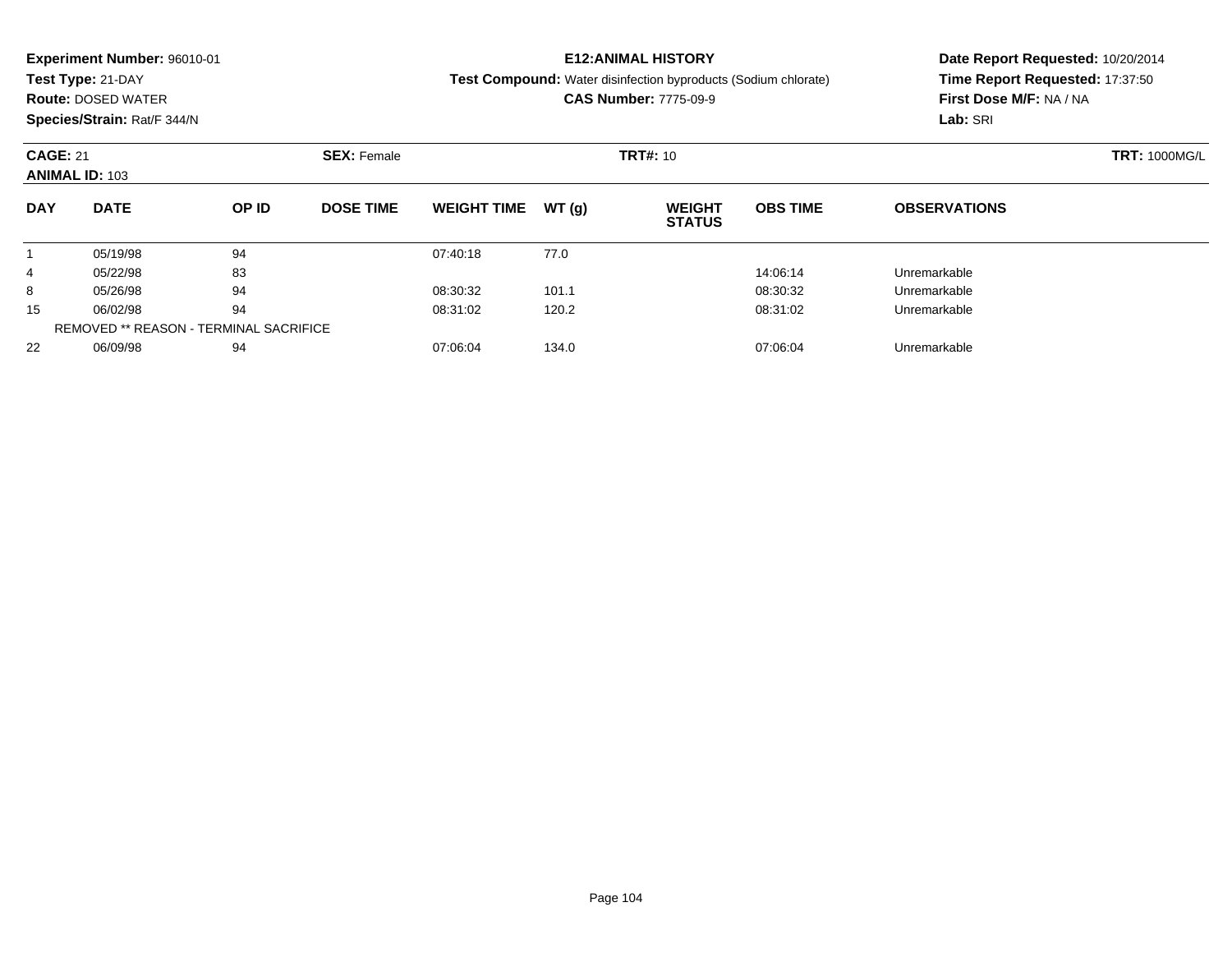|                       | <b>Experiment Number: 96010-01</b> |                                               |                    |                    |       | <b>E12:ANIMAL HISTORY</b>                                             |                 | Date Report Requested: 10/20/2014 |                      |  |
|-----------------------|------------------------------------|-----------------------------------------------|--------------------|--------------------|-------|-----------------------------------------------------------------------|-----------------|-----------------------------------|----------------------|--|
|                       | Test Type: 21-DAY                  |                                               |                    |                    |       | <b>Test Compound:</b> Water disinfection byproducts (Sodium chlorate) |                 | Time Report Requested: 17:37:50   |                      |  |
|                       | <b>Route: DOSED WATER</b>          |                                               |                    |                    |       | <b>CAS Number: 7775-09-9</b>                                          |                 | First Dose M/F: NA / NA           |                      |  |
|                       | Species/Strain: Rat/F 344/N        |                                               |                    |                    |       |                                                                       |                 | Lab: SRI                          |                      |  |
| <b>CAGE: 21</b>       |                                    |                                               | <b>SEX: Female</b> |                    |       | <b>TRT#: 10</b>                                                       |                 |                                   | <b>TRT: 1000MG/L</b> |  |
| <b>ANIMAL ID: 104</b> |                                    |                                               |                    |                    |       |                                                                       |                 |                                   |                      |  |
| <b>DAY</b>            | <b>DATE</b>                        | OP ID                                         | <b>DOSE TIME</b>   | <b>WEIGHT TIME</b> | WT(q) | <b>WEIGHT</b><br><b>STATUS</b>                                        | <b>OBS TIME</b> | <b>OBSERVATIONS</b>               |                      |  |
|                       | 05/19/98                           | 94                                            |                    | 07:40:18           | 87.4  |                                                                       |                 |                                   |                      |  |
| 4                     | 05/22/98                           | 83                                            |                    |                    |       |                                                                       | 14:06:14        | Unremarkable                      |                      |  |
| 8                     | 05/26/98                           | 94                                            |                    | 08:30:32           | 110.4 |                                                                       | 08:30:32        | Unremarkable                      |                      |  |
| 15                    | 06/02/98                           | 94                                            |                    | 08:31:02           | 123.1 |                                                                       | 08:31:02        | Unremarkable                      |                      |  |
|                       |                                    | <b>REMOVED ** REASON - TERMINAL SACRIFICE</b> |                    |                    |       |                                                                       |                 |                                   |                      |  |

06/09/98 <sup>94</sup> 07:06:04 134.9 07:06:04 Unremarkable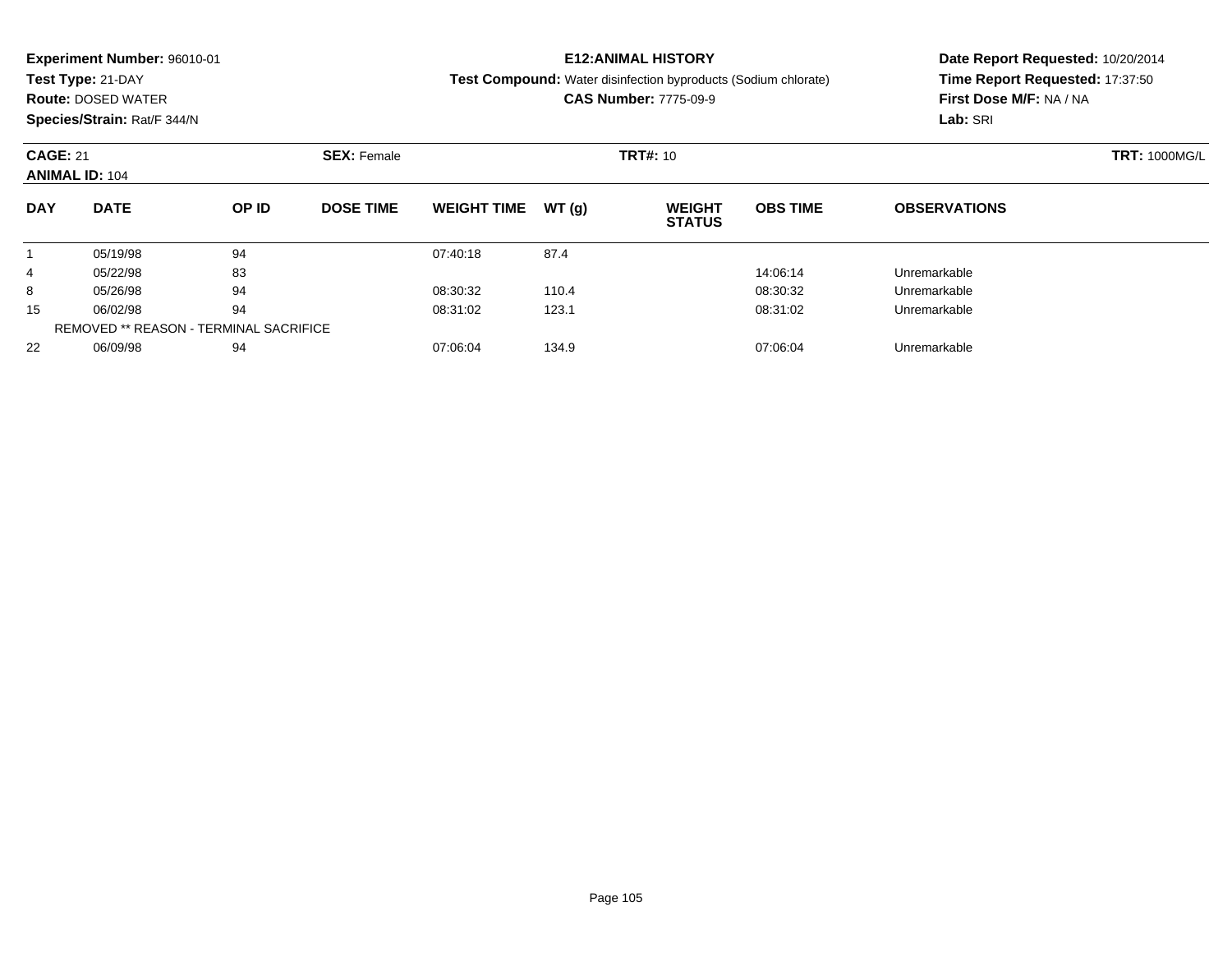|                       | <b>Experiment Number: 96010-01</b> |                                               |                    |                    |       | <b>E12:ANIMAL HISTORY</b>                                      | Date Report Requested: 10/20/2014 |                                 |                      |  |
|-----------------------|------------------------------------|-----------------------------------------------|--------------------|--------------------|-------|----------------------------------------------------------------|-----------------------------------|---------------------------------|----------------------|--|
|                       | Test Type: 21-DAY                  |                                               |                    |                    |       | Test Compound: Water disinfection byproducts (Sodium chlorate) |                                   | Time Report Requested: 17:37:50 |                      |  |
|                       | <b>Route: DOSED WATER</b>          |                                               |                    |                    |       | <b>CAS Number: 7775-09-9</b>                                   |                                   | First Dose M/F: NA / NA         |                      |  |
|                       | Species/Strain: Rat/F 344/N        |                                               |                    |                    |       |                                                                |                                   | Lab: SRI                        |                      |  |
| <b>CAGE: 21</b>       |                                    |                                               | <b>SEX: Female</b> |                    |       | <b>TRT#: 10</b>                                                |                                   |                                 | <b>TRT: 1000MG/L</b> |  |
| <b>ANIMAL ID: 105</b> |                                    |                                               |                    |                    |       |                                                                |                                   |                                 |                      |  |
| <b>DAY</b>            | <b>DATE</b>                        | OP ID                                         | <b>DOSE TIME</b>   | <b>WEIGHT TIME</b> | WT(q) | <b>WEIGHT</b><br><b>STATUS</b>                                 | <b>OBS TIME</b>                   | <b>OBSERVATIONS</b>             |                      |  |
|                       | 05/19/98                           | 94                                            |                    | 07:40:18           | 83.4  |                                                                |                                   |                                 |                      |  |
| 4                     | 05/22/98                           | 83                                            |                    |                    |       |                                                                | 14:06:14                          | Unremarkable                    |                      |  |
| 8                     | 05/26/98                           | 94                                            |                    | 08:30:32           | 102.7 |                                                                | 08:30:32                          | Unremarkable                    |                      |  |
| 15                    | 06/02/98                           | 94                                            |                    | 08:31:02           | 112.4 |                                                                | 08:31:02                          | Unremarkable                    |                      |  |
|                       |                                    | <b>REMOVED ** REASON - TERMINAL SACRIFICE</b> |                    |                    |       |                                                                |                                   |                                 |                      |  |

06/09/98 <sup>94</sup> 07:06:04 128.1 07:06:04 Unremarkable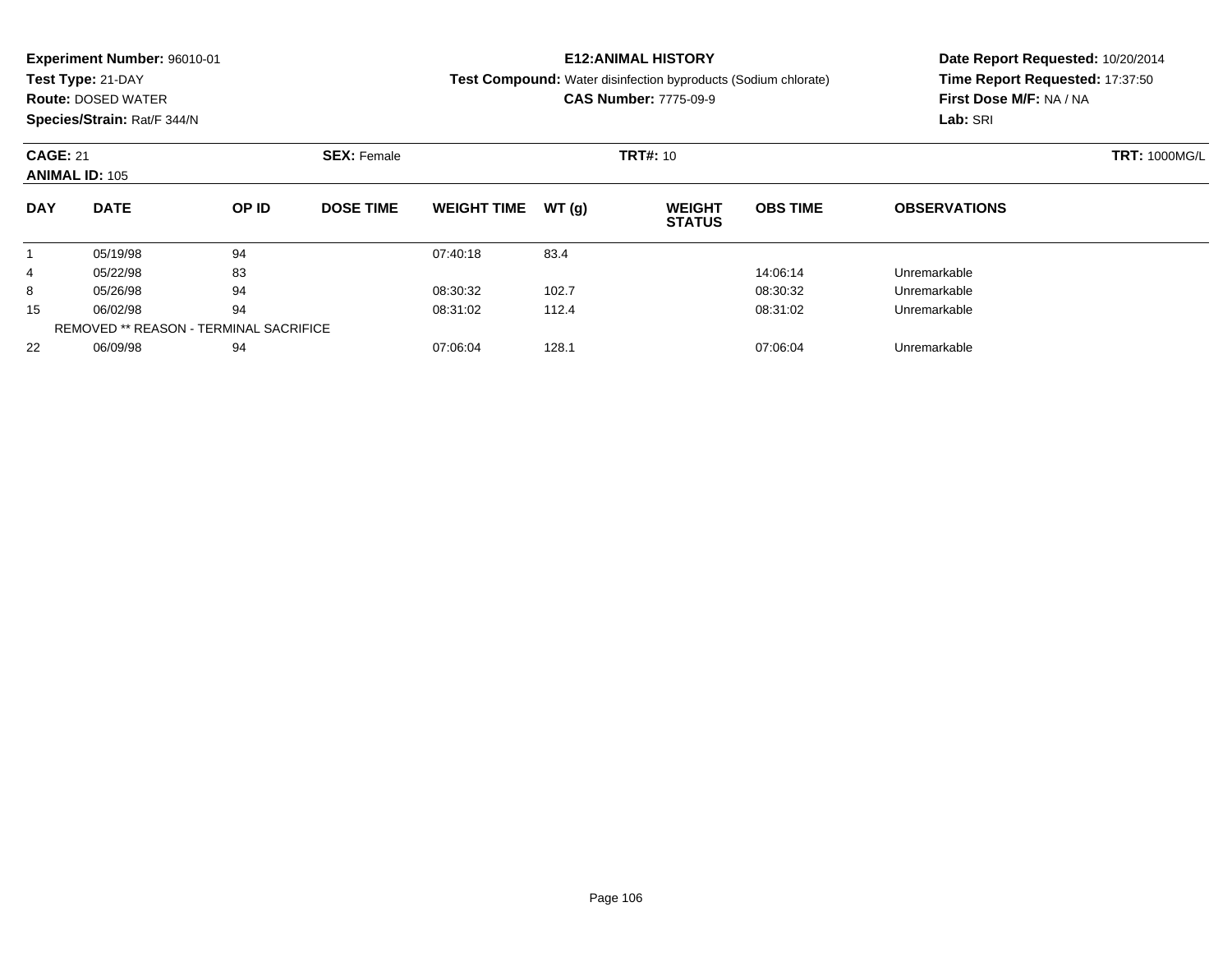|                       | <b>Experiment Number: 96010-01</b> |                                               |                    |                    |       | <b>E12:ANIMAL HISTORY</b>                                      |                 | Date Report Requested: 10/20/2014 |                      |  |
|-----------------------|------------------------------------|-----------------------------------------------|--------------------|--------------------|-------|----------------------------------------------------------------|-----------------|-----------------------------------|----------------------|--|
|                       | Test Type: 21-DAY                  |                                               |                    |                    |       | Test Compound: Water disinfection byproducts (Sodium chlorate) |                 | Time Report Requested: 17:37:50   |                      |  |
|                       | <b>Route: DOSED WATER</b>          |                                               |                    |                    |       | <b>CAS Number: 7775-09-9</b>                                   |                 | First Dose M/F: NA / NA           |                      |  |
|                       | Species/Strain: Rat/F 344/N        |                                               |                    |                    |       |                                                                |                 | Lab: SRI                          |                      |  |
| <b>CAGE: 22</b>       |                                    |                                               | <b>SEX: Female</b> |                    |       | <b>TRT#: 10</b>                                                |                 |                                   | <b>TRT: 1000MG/L</b> |  |
| <b>ANIMAL ID: 106</b> |                                    |                                               |                    |                    |       |                                                                |                 |                                   |                      |  |
| <b>DAY</b>            | <b>DATE</b>                        | OP ID                                         | <b>DOSE TIME</b>   | <b>WEIGHT TIME</b> | WT(q) | <b>WEIGHT</b><br><b>STATUS</b>                                 | <b>OBS TIME</b> | <b>OBSERVATIONS</b>               |                      |  |
|                       | 05/19/98                           | 94                                            |                    | 07:40:20           | 86.0  |                                                                |                 |                                   |                      |  |
| 4                     | 05/22/98                           | 83                                            |                    |                    |       |                                                                | 14:07:04        | Unremarkable                      |                      |  |
| 8                     | 05/26/98                           | 94                                            |                    | 08:34:38           | 107.4 |                                                                | 08:34:38        | Unremarkable                      |                      |  |
| 15                    | 06/02/98                           | 94                                            |                    | 08:33:50           | 120.5 |                                                                | 08:33:50        | Unremarkable                      |                      |  |
|                       |                                    | <b>REMOVED ** REASON - TERMINAL SACRIFICE</b> |                    |                    |       |                                                                |                 |                                   |                      |  |

06/09/98 <sup>94</sup> 07:10:24 135.7 07:10:24 Unremarkable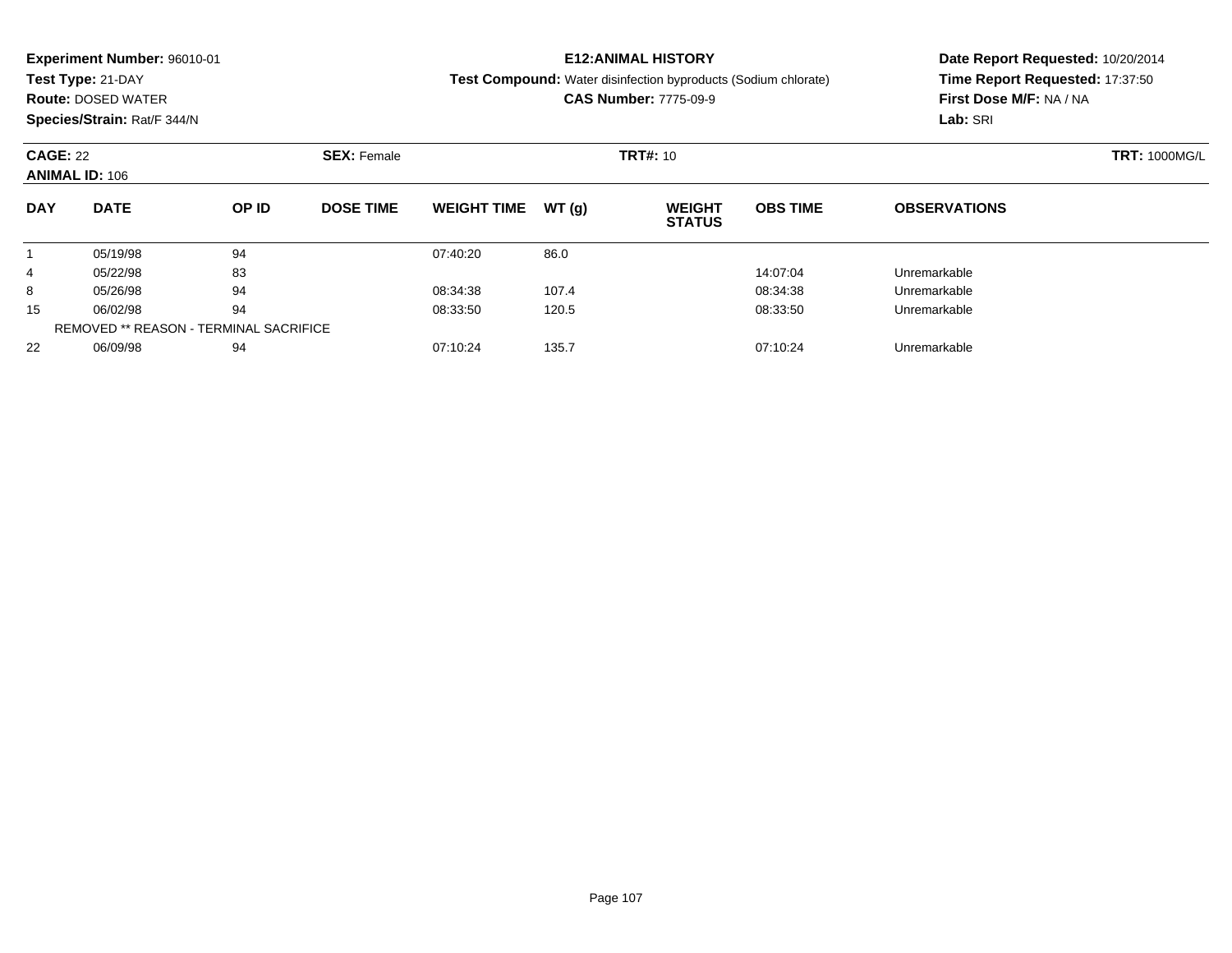|            | <b>Experiment Number: 96010-01</b>                             |                                               |                  |                    |       | <b>E12:ANIMAL HISTORY</b>                                             |                      | Date Report Requested: 10/20/2014 |  |  |
|------------|----------------------------------------------------------------|-----------------------------------------------|------------------|--------------------|-------|-----------------------------------------------------------------------|----------------------|-----------------------------------|--|--|
|            | Test Type: 21-DAY                                              |                                               |                  |                    |       | <b>Test Compound:</b> Water disinfection byproducts (Sodium chlorate) |                      | Time Report Requested: 17:37:50   |  |  |
|            | <b>Route: DOSED WATER</b>                                      |                                               |                  |                    |       | <b>CAS Number: 7775-09-9</b>                                          |                      | First Dose M/F: NA / NA           |  |  |
|            | Species/Strain: Rat/F 344/N                                    |                                               |                  |                    |       |                                                                       |                      | Lab: SRI                          |  |  |
|            | <b>CAGE: 22</b><br><b>SEX: Female</b><br><b>ANIMAL ID: 107</b> |                                               |                  |                    |       | <b>TRT#: 10</b>                                                       | <b>TRT: 1000MG/L</b> |                                   |  |  |
| <b>DAY</b> | <b>DATE</b>                                                    | OP ID                                         | <b>DOSE TIME</b> | <b>WEIGHT TIME</b> | WT(q) | <b>WEIGHT</b><br><b>STATUS</b>                                        | <b>OBS TIME</b>      | <b>OBSERVATIONS</b>               |  |  |
|            | 05/19/98                                                       | 94                                            |                  | 07:40:20           | 86.4  |                                                                       |                      |                                   |  |  |
| 4          | 05/22/98                                                       | 83                                            |                  |                    |       |                                                                       | 14:07:04             | Unremarkable                      |  |  |
| 8          | 05/26/98                                                       | 94                                            |                  | 08:34:38           | 105.9 |                                                                       | 08:34:38             | Unremarkable                      |  |  |
| 15         | 06/02/98                                                       | 94                                            |                  | 08:33:50           | 119.1 |                                                                       | 08:33:50             | Unremarkable                      |  |  |
|            |                                                                | <b>REMOVED ** REASON - TERMINAL SACRIFICE</b> |                  |                    |       |                                                                       |                      |                                   |  |  |

06/09/98 <sup>94</sup> 07:10:24 132.7 07:10:24 Unremarkable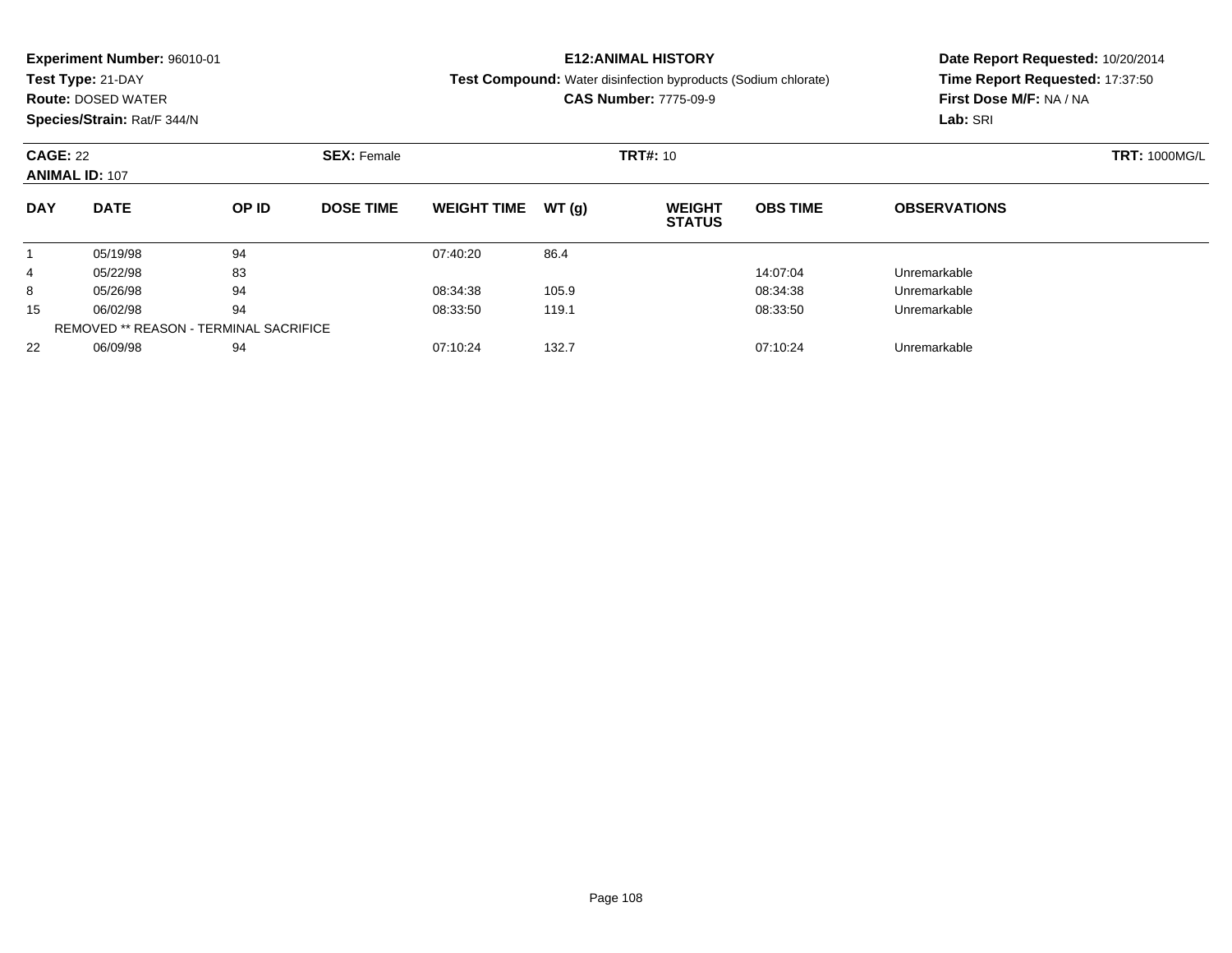|                      | <b>Experiment Number: 96010-01</b>     |       |                                              |                    |       | <b>E12:ANIMAL HISTORY</b>                                             | Date Report Requested: 10/20/2014 |                                 |  |  |
|----------------------|----------------------------------------|-------|----------------------------------------------|--------------------|-------|-----------------------------------------------------------------------|-----------------------------------|---------------------------------|--|--|
|                      | Test Type: 21-DAY                      |       |                                              |                    |       | <b>Test Compound:</b> Water disinfection byproducts (Sodium chlorate) |                                   | Time Report Requested: 17:37:50 |  |  |
|                      | <b>Route: DOSED WATER</b>              |       |                                              |                    |       | <b>CAS Number: 7775-09-9</b>                                          |                                   | First Dose M/F: NA / NA         |  |  |
|                      | Species/Strain: Rat/F 344/N            |       |                                              |                    |       |                                                                       |                                   | Lab: SRI                        |  |  |
| <b>CAGE: 22</b>      | <b>ANIMAL ID: 108</b>                  |       | <b>SEX: Female</b>                           |                    |       | <b>TRT#: 10</b>                                                       | <b>TRT: 1000MG/L</b>              |                                 |  |  |
| <b>DAY</b>           | <b>DATE</b>                            | OP ID | <b>DOSE TIME</b>                             | <b>WEIGHT TIME</b> | WT(q) | <b>WEIGHT</b><br><b>STATUS</b>                                        | <b>OBS TIME</b>                   | <b>OBSERVATIONS</b>             |  |  |
|                      | 05/19/98                               | 94    |                                              | 07:40:20           | 71.6  |                                                                       |                                   |                                 |  |  |
| 4                    | 05/22/98                               | 83    |                                              |                    |       |                                                                       | 14:07:04                          | Unremarkable                    |  |  |
| 8                    | 94<br>05/26/98                         |       | 08:34:38<br>84.6<br>08:34:38<br>Unremarkable |                    |       |                                                                       |                                   |                                 |  |  |
| 94<br>15<br>06/02/98 |                                        |       | 99.3<br>08:33:50<br>08:33:50                 |                    |       |                                                                       | Unremarkable                      |                                 |  |  |
|                      | REMOVED ** REASON - TERMINAL SACRIFICE |       |                                              |                    |       |                                                                       |                                   |                                 |  |  |

06/09/98 <sup>94</sup> 07:10:24 116.0 07:10:24 Unremarkable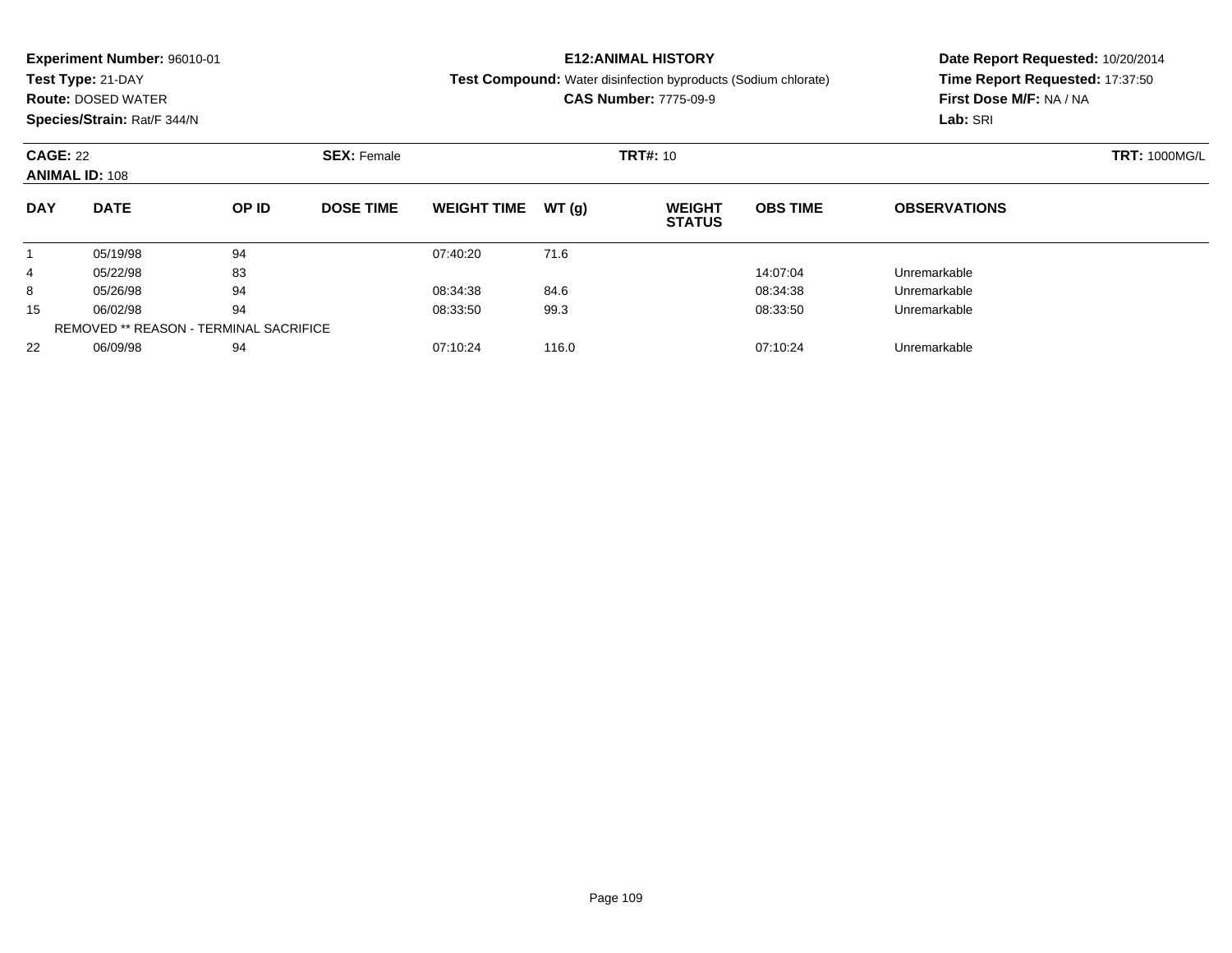|            | <b>Experiment Number: 96010-01</b>                             |       |                  |                    |       | <b>E12:ANIMAL HISTORY</b>                                             | Date Report Requested: 10/20/2014 |                                 |  |  |
|------------|----------------------------------------------------------------|-------|------------------|--------------------|-------|-----------------------------------------------------------------------|-----------------------------------|---------------------------------|--|--|
|            | Test Type: 21-DAY                                              |       |                  |                    |       | <b>Test Compound:</b> Water disinfection byproducts (Sodium chlorate) |                                   | Time Report Requested: 17:37:50 |  |  |
|            | <b>Route: DOSED WATER</b>                                      |       |                  |                    |       | <b>CAS Number: 7775-09-9</b>                                          |                                   | First Dose M/F: NA / NA         |  |  |
|            | Species/Strain: Rat/F 344/N                                    |       |                  |                    |       |                                                                       |                                   | Lab: SRI                        |  |  |
|            | <b>CAGE: 22</b><br><b>SEX: Female</b><br><b>ANIMAL ID: 109</b> |       |                  |                    |       | <b>TRT#: 10</b>                                                       |                                   | <b>TRT: 1000MG/L</b>            |  |  |
| <b>DAY</b> | <b>DATE</b>                                                    | OP ID | <b>DOSE TIME</b> | <b>WEIGHT TIME</b> | WT(q) | <b>WEIGHT</b><br><b>STATUS</b>                                        | <b>OBS TIME</b>                   | <b>OBSERVATIONS</b>             |  |  |
|            | 05/19/98                                                       | 94    |                  | 07:40:20           | 85.7  |                                                                       |                                   |                                 |  |  |
| 4          | 05/22/98                                                       | 83    |                  |                    |       |                                                                       | 14:07:04                          | Unremarkable                    |  |  |
| 8          | 05/26/98                                                       | 94    |                  | 08:34:38           | 103.1 |                                                                       | 08:34:38                          | Unremarkable                    |  |  |
| 15         | 06/02/98                                                       | 94    |                  | 08:33:50           | 118.7 |                                                                       | 08:33:50                          | Unremarkable                    |  |  |
|            | <b>REMOVED ** REASON - TERMINAL SACRIFICE</b>                  |       |                  |                    |       |                                                                       |                                   |                                 |  |  |

06/09/98 <sup>94</sup> 07:10:24 132.8 07:10:24 Unremarkable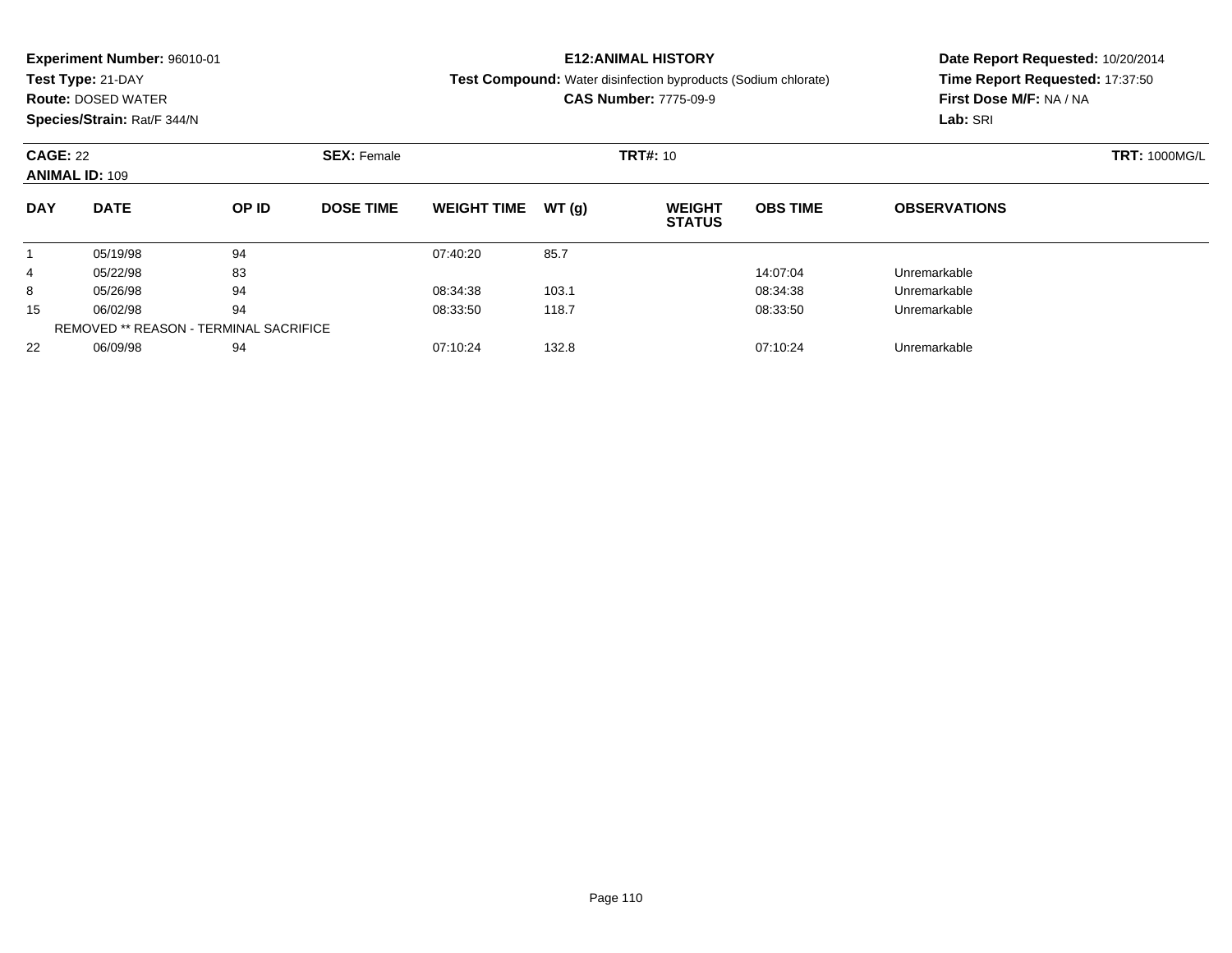|            | <b>Experiment Number: 96010-01</b>                             |       |                  |                    |       | <b>E12:ANIMAL HISTORY</b>                                             | Date Report Requested: 10/20/2014 |                                 |  |  |
|------------|----------------------------------------------------------------|-------|------------------|--------------------|-------|-----------------------------------------------------------------------|-----------------------------------|---------------------------------|--|--|
|            | Test Type: 21-DAY                                              |       |                  |                    |       | <b>Test Compound:</b> Water disinfection byproducts (Sodium chlorate) |                                   | Time Report Requested: 17:37:50 |  |  |
|            | <b>Route: DOSED WATER</b>                                      |       |                  |                    |       | <b>CAS Number: 7775-09-9</b>                                          |                                   | First Dose M/F: NA / NA         |  |  |
|            | Species/Strain: Rat/F 344/N                                    |       |                  |                    |       |                                                                       |                                   | Lab: SRI                        |  |  |
|            | <b>CAGE: 22</b><br><b>SEX: Female</b><br><b>ANIMAL ID: 110</b> |       |                  |                    |       | <b>TRT#: 10</b>                                                       |                                   | <b>TRT: 1000MG/L</b>            |  |  |
| <b>DAY</b> | <b>DATE</b>                                                    | OP ID | <b>DOSE TIME</b> | <b>WEIGHT TIME</b> | WT(q) | <b>WEIGHT</b><br><b>STATUS</b>                                        | <b>OBS TIME</b>                   | <b>OBSERVATIONS</b>             |  |  |
|            | 05/19/98                                                       | 94    |                  | 07:40:20           | 85.6  |                                                                       |                                   |                                 |  |  |
| 4          | 05/22/98                                                       | 83    |                  |                    |       |                                                                       | 14:07:04                          | Unremarkable                    |  |  |
| 8          | 05/26/98                                                       | 94    |                  | 08:34:38           | 110.0 |                                                                       | 08:34:38                          | Unremarkable                    |  |  |
| 15         | 06/02/98                                                       | 94    |                  | 08:33:50           | 127.9 |                                                                       | 08:33:50                          | Unremarkable                    |  |  |
|            | <b>REMOVED ** REASON - TERMINAL SACRIFICE</b>                  |       |                  |                    |       |                                                                       |                                   |                                 |  |  |

06/09/98 <sup>94</sup> 07:10:24 140.0 07:10:24 Unremarkable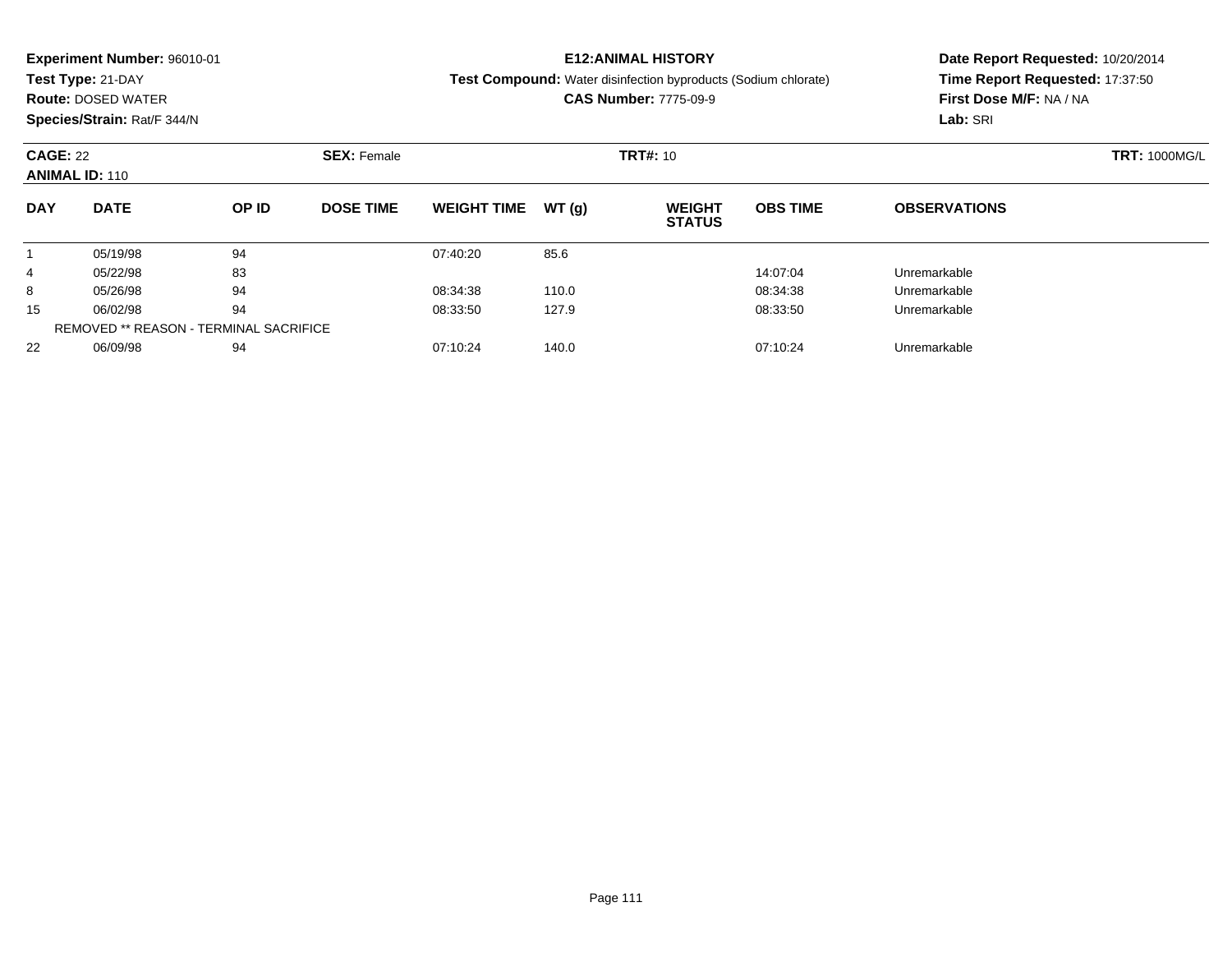|                      | <b>Experiment Number: 96010-01</b>                                  |                               |                  |                    |              | <b>E12:ANIMAL HISTORY</b>                                      | Date Report Requested: 10/20/2014 |                                 |                      |  |
|----------------------|---------------------------------------------------------------------|-------------------------------|------------------|--------------------|--------------|----------------------------------------------------------------|-----------------------------------|---------------------------------|----------------------|--|
|                      | Test Type: 21-DAY                                                   |                               |                  |                    |              | Test Compound: Water disinfection byproducts (Sodium chlorate) |                                   | Time Report Requested: 17:37:50 |                      |  |
|                      | <b>Route: DOSED WATER</b>                                           |                               |                  |                    |              | <b>CAS Number: 7775-09-9</b>                                   |                                   | First Dose M/F: NA / NA         |                      |  |
|                      | Species/Strain: Rat/F 344/N                                         |                               |                  |                    |              |                                                                |                                   | Lab: SRI                        |                      |  |
| <b>CAGE: 23</b>      | <b>SEX: Female</b><br><b>ANIMAL ID: 111</b><br><b>DATE</b><br>OP ID |                               |                  |                    |              | <b>TRT#: 12</b>                                                |                                   |                                 | <b>TRT: 2000MG/L</b> |  |
| <b>DAY</b>           |                                                                     |                               | <b>DOSE TIME</b> | <b>WEIGHT TIME</b> | WT(g)        | <b>WEIGHT</b><br><b>STATUS</b>                                 | <b>OBS TIME</b>                   | <b>OBSERVATIONS</b>             |                      |  |
|                      | 05/19/98                                                            | 94                            |                  | 07:40:22           | 91.5         |                                                                |                                   |                                 |                      |  |
| 4                    | 05/22/98                                                            | 83                            |                  |                    |              |                                                                | 14:08:00                          | Unremarkable                    |                      |  |
| 8                    | 05/26/98                                                            | 94                            |                  | 08:42:20           | 115.1        |                                                                | 08:42:20                          | Unremarkable                    |                      |  |
| 94<br>15<br>06/02/98 |                                                                     | 129.7<br>08:36:32<br>08:36:32 |                  |                    | Unremarkable |                                                                |                                   |                                 |                      |  |
|                      | <b>REMOVED ** REASON - TERMINAL SACRIFICE</b>                       |                               |                  |                    |              |                                                                |                                   |                                 |                      |  |

06/09/98 <sup>94</sup> 07:14:12 141.7 07:14:12 Unremarkable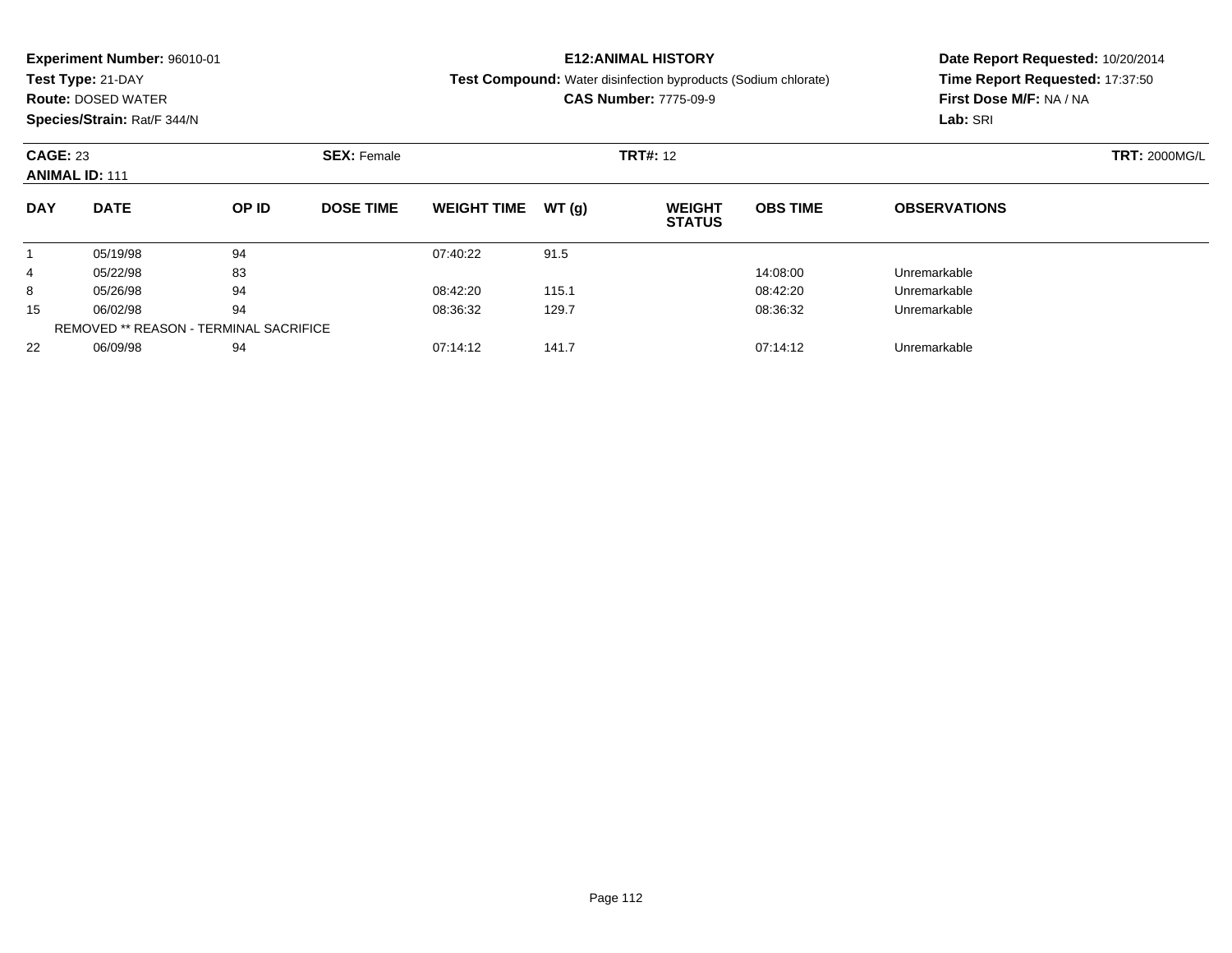|                                                                | <b>Experiment Number: 96010-01</b>            |                 |                  |                    |                      | <b>E12:ANIMAL HISTORY</b>                                      | Date Report Requested: 10/20/2014 |                                 |  |  |
|----------------------------------------------------------------|-----------------------------------------------|-----------------|------------------|--------------------|----------------------|----------------------------------------------------------------|-----------------------------------|---------------------------------|--|--|
|                                                                | Test Type: 21-DAY                             |                 |                  |                    |                      | Test Compound: Water disinfection byproducts (Sodium chlorate) |                                   | Time Report Requested: 17:37:50 |  |  |
|                                                                | <b>Route: DOSED WATER</b>                     |                 |                  |                    |                      | <b>CAS Number: 7775-09-9</b>                                   |                                   | First Dose M/F: NA / NA         |  |  |
|                                                                | Species/Strain: Rat/F 344/N                   |                 |                  |                    |                      |                                                                |                                   | Lab: SRI                        |  |  |
| <b>CAGE: 23</b><br><b>SEX: Female</b><br><b>ANIMAL ID: 112</b> |                                               | <b>TRT#: 12</b> |                  |                    | <b>TRT: 2000MG/L</b> |                                                                |                                   |                                 |  |  |
| <b>DAY</b>                                                     | <b>DATE</b>                                   | OP ID           | <b>DOSE TIME</b> | <b>WEIGHT TIME</b> | WT(g)                | <b>WEIGHT</b><br><b>STATUS</b>                                 | <b>OBS TIME</b>                   | <b>OBSERVATIONS</b>             |  |  |
|                                                                | 05/19/98                                      | 94              |                  | 07:40:22           | 75.4                 |                                                                |                                   |                                 |  |  |
| 4                                                              | 05/22/98                                      | 83              |                  |                    |                      |                                                                | 14:08:00                          | Unremarkable                    |  |  |
| 8                                                              | 05/26/98                                      | 94              |                  | 08:42:20           | 98.9                 |                                                                | 08:42:20                          | Unremarkable                    |  |  |
| 15                                                             | 06/02/98                                      | 94              |                  | 08:36:32           | 117.0                |                                                                | 08:36:32                          | Unremarkable                    |  |  |
|                                                                | <b>REMOVED ** REASON - TERMINAL SACRIFICE</b> |                 |                  |                    |                      |                                                                |                                   |                                 |  |  |
| 22                                                             | 06/09/98                                      | 94              |                  | 07:14:12           | 132.6                |                                                                | 07:14:12                          | Unremarkable                    |  |  |

06/09/98 <sup>94</sup> 07:14:12 132.6 07:14:12 Unremarkable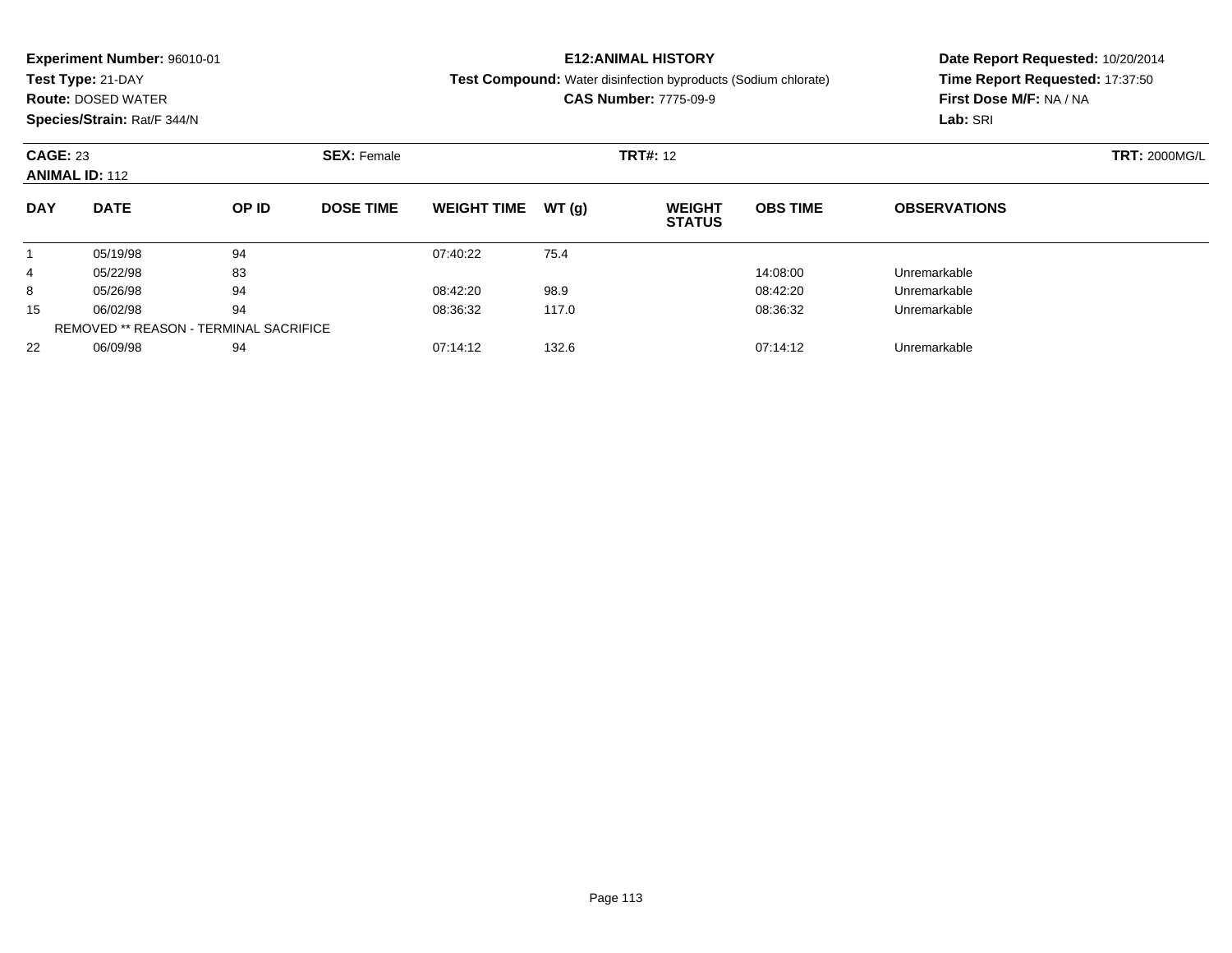|            | <b>Experiment Number: 96010-01</b>                             |       |                  |                    |       | <b>E12:ANIMAL HISTORY</b>                                             | Date Report Requested: 10/20/2014 |                                 |  |  |
|------------|----------------------------------------------------------------|-------|------------------|--------------------|-------|-----------------------------------------------------------------------|-----------------------------------|---------------------------------|--|--|
|            | Test Type: 21-DAY                                              |       |                  |                    |       | <b>Test Compound:</b> Water disinfection byproducts (Sodium chlorate) |                                   | Time Report Requested: 17:37:50 |  |  |
|            | <b>Route: DOSED WATER</b>                                      |       |                  |                    |       | <b>CAS Number: 7775-09-9</b>                                          |                                   | First Dose M/F: NA / NA         |  |  |
|            | Species/Strain: Rat/F 344/N                                    |       |                  |                    |       |                                                                       |                                   | Lab: SRI                        |  |  |
|            | <b>CAGE: 23</b><br><b>SEX: Female</b><br><b>ANIMAL ID: 113</b> |       |                  |                    |       | <b>TRT#: 12</b>                                                       |                                   | <b>TRT: 2000MG/L</b>            |  |  |
|            |                                                                |       |                  |                    |       |                                                                       |                                   |                                 |  |  |
| <b>DAY</b> | <b>DATE</b>                                                    | OP ID | <b>DOSE TIME</b> | <b>WEIGHT TIME</b> | WT(q) | <b>WEIGHT</b><br><b>STATUS</b>                                        | <b>OBS TIME</b>                   | <b>OBSERVATIONS</b>             |  |  |
|            | 05/19/98                                                       | 94    |                  | 07:40:22           | 78.9  |                                                                       |                                   |                                 |  |  |
| 4          | 05/22/98                                                       | 83    |                  |                    |       |                                                                       | 14:08:00                          | Unremarkable                    |  |  |
| 8          | 05/26/98                                                       | 94    |                  | 08:42:20           | 100.4 |                                                                       | 08:42:20                          | Unremarkable                    |  |  |
| 15         | 06/02/98                                                       | 94    |                  | 08:36:32           | 115.8 |                                                                       | 08:36:32                          | Unremarkable                    |  |  |
|            | <b>REMOVED ** REASON - TERMINAL SACRIFICE</b>                  |       |                  |                    |       |                                                                       |                                   |                                 |  |  |

06/09/98 <sup>94</sup> 07:14:12 128.8 07:14:12 Unremarkable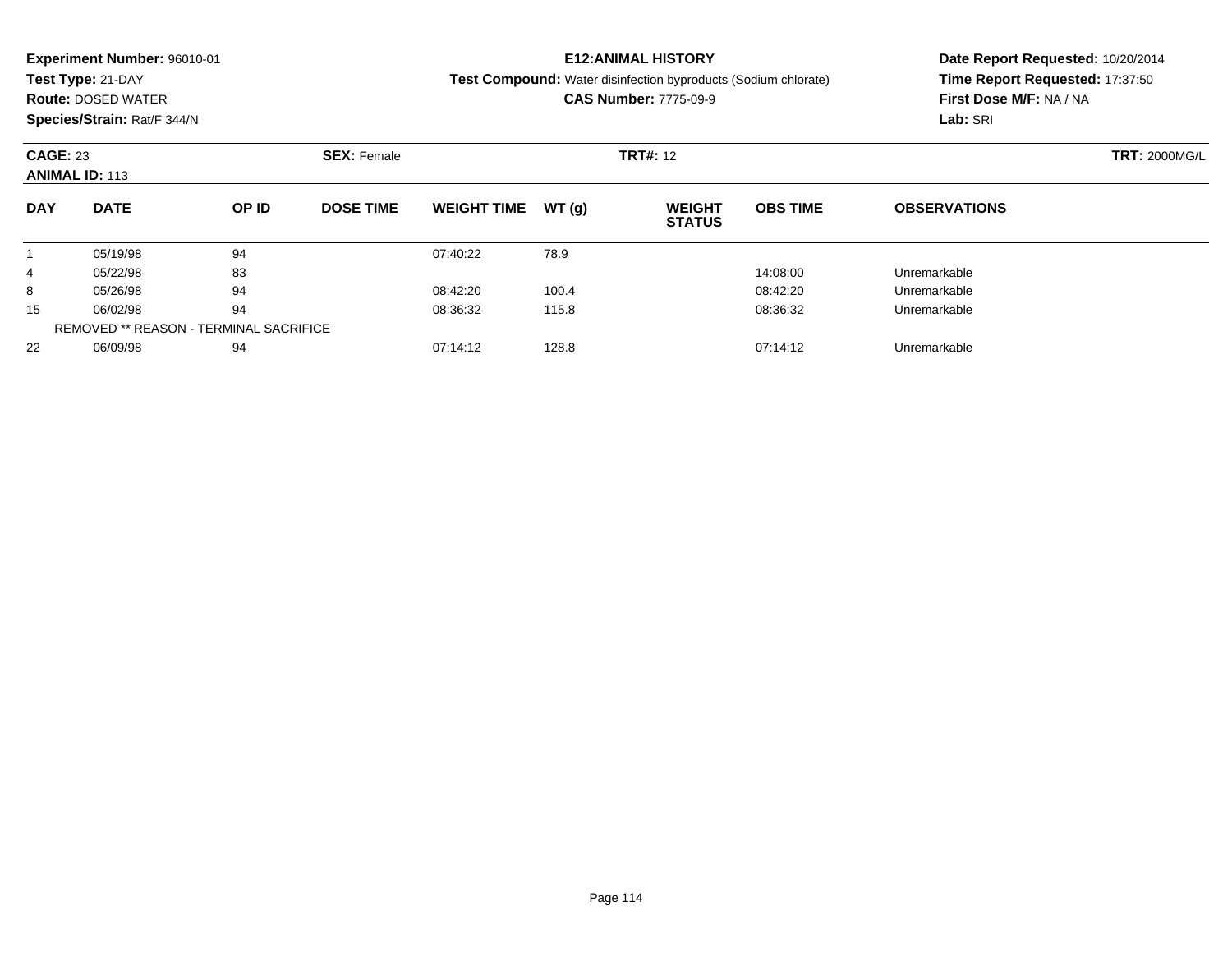|                 | <b>Experiment Number: 96010-01</b>            |    |                  |                    |                    | <b>E12:ANIMAL HISTORY</b>                                             | Date Report Requested: 10/20/2014 |                                 |  |  |                      |
|-----------------|-----------------------------------------------|----|------------------|--------------------|--------------------|-----------------------------------------------------------------------|-----------------------------------|---------------------------------|--|--|----------------------|
|                 | Test Type: 21-DAY                             |    |                  |                    |                    | <b>Test Compound:</b> Water disinfection byproducts (Sodium chlorate) |                                   | Time Report Requested: 17:37:50 |  |  |                      |
|                 | <b>Route: DOSED WATER</b>                     |    |                  |                    |                    | <b>CAS Number: 7775-09-9</b>                                          |                                   | First Dose M/F: NA / NA         |  |  |                      |
|                 | Species/Strain: Rat/F 344/N                   |    |                  |                    |                    |                                                                       |                                   | Lab: SRI                        |  |  |                      |
| <b>CAGE: 23</b> | <b>ANIMAL ID: 114</b><br><b>DATE</b><br>OP ID |    |                  |                    | <b>SEX: Female</b> |                                                                       |                                   | <b>TRT#: 12</b>                 |  |  | <b>TRT: 2000MG/L</b> |
| <b>DAY</b>      |                                               |    | <b>DOSE TIME</b> | <b>WEIGHT TIME</b> | WT(q)              | <b>WEIGHT</b><br><b>STATUS</b>                                        | <b>OBS TIME</b>                   | <b>OBSERVATIONS</b>             |  |  |                      |
|                 | 05/19/98                                      | 94 |                  | 07:40:22           | 77.5               |                                                                       |                                   |                                 |  |  |                      |
| 4               | 05/22/98                                      | 83 |                  |                    |                    |                                                                       | 14:08:00                          | Unremarkable                    |  |  |                      |
| 8               | 05/26/98                                      | 94 |                  | 08:42:20           | 101.1              |                                                                       | 08:42:20                          | Unremarkable                    |  |  |                      |
| 15              | 06/02/98                                      | 94 |                  | 08:36:32           | 118.4              |                                                                       | 08:36:32                          | Unremarkable                    |  |  |                      |
|                 | <b>REMOVED ** REASON - TERMINAL SACRIFICE</b> |    |                  |                    |                    |                                                                       |                                   |                                 |  |  |                      |

06/09/98 <sup>94</sup> 07:14:12 131.5 07:14:12 Unremarkable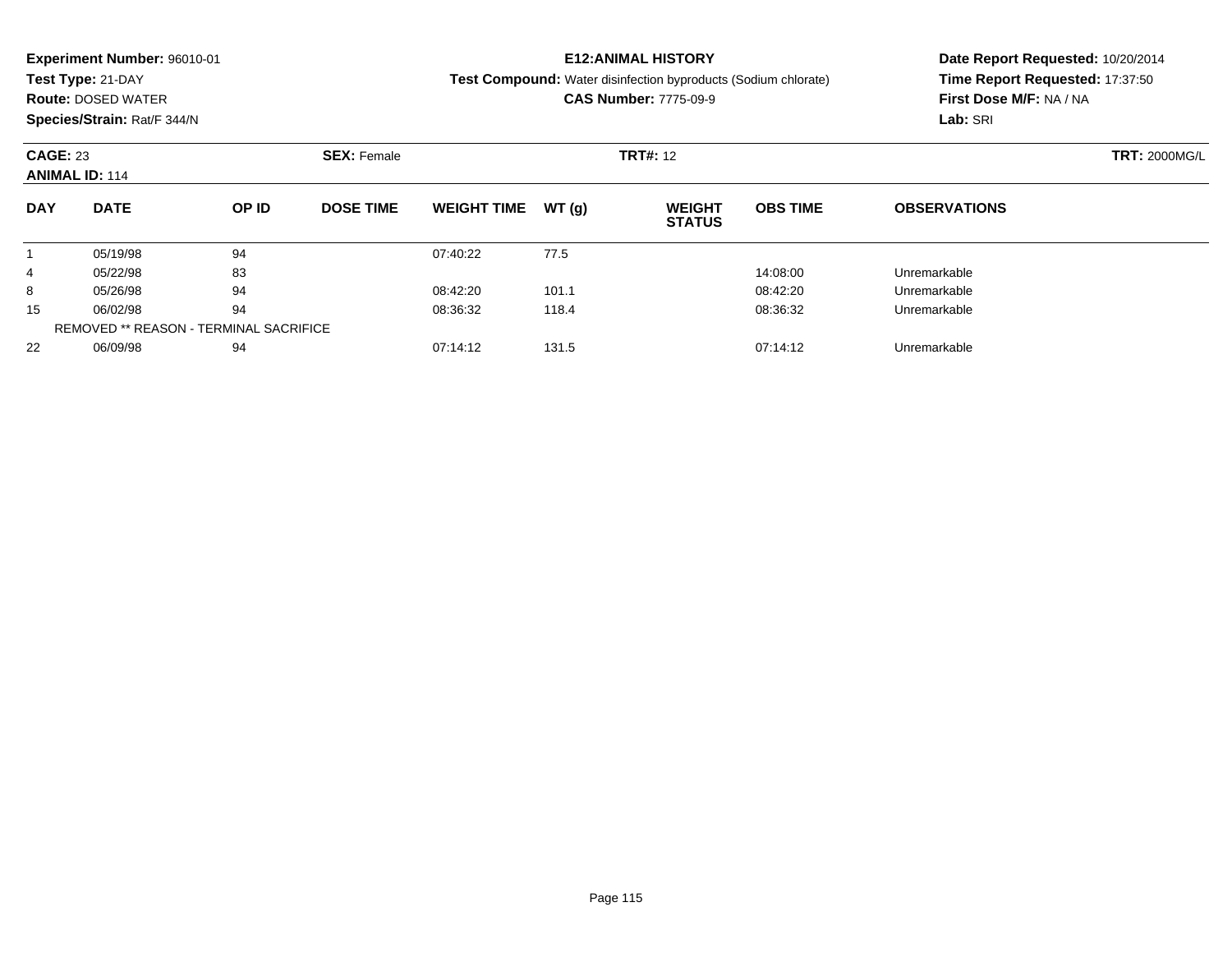|                 | <b>Experiment Number: 96010-01</b>                                  |    |                  |                    |       | <b>E12:ANIMAL HISTORY</b>                                             | Date Report Requested: 10/20/2014 |                                 |                      |  |
|-----------------|---------------------------------------------------------------------|----|------------------|--------------------|-------|-----------------------------------------------------------------------|-----------------------------------|---------------------------------|----------------------|--|
|                 | Test Type: 21-DAY                                                   |    |                  |                    |       | <b>Test Compound:</b> Water disinfection byproducts (Sodium chlorate) |                                   | Time Report Requested: 17:37:50 |                      |  |
|                 | <b>Route: DOSED WATER</b>                                           |    |                  |                    |       | <b>CAS Number: 7775-09-9</b>                                          |                                   | First Dose M/F: NA / NA         |                      |  |
|                 | Species/Strain: Rat/F 344/N                                         |    |                  |                    |       |                                                                       |                                   | Lab: SRI                        |                      |  |
| <b>CAGE: 23</b> | <b>SEX: Female</b><br><b>ANIMAL ID: 115</b><br><b>DATE</b><br>OP ID |    |                  |                    |       | <b>TRT#: 12</b>                                                       |                                   |                                 | <b>TRT: 2000MG/L</b> |  |
| <b>DAY</b>      |                                                                     |    | <b>DOSE TIME</b> | <b>WEIGHT TIME</b> | WT(q) | <b>WEIGHT</b><br><b>STATUS</b>                                        | <b>OBS TIME</b>                   | <b>OBSERVATIONS</b>             |                      |  |
|                 | 05/19/98                                                            | 94 |                  | 07:40:22           | 75.0  |                                                                       |                                   |                                 |                      |  |
| 4               | 05/22/98                                                            | 83 |                  |                    |       |                                                                       | 14:08:00                          | Unremarkable                    |                      |  |
| 8               | 05/26/98                                                            | 94 |                  | 08:42:20           | 96.9  |                                                                       | 08:42:20                          | Unremarkable                    |                      |  |
| 15              | 06/02/98                                                            | 94 |                  | 08:36:32           | 111.7 |                                                                       | 08:36:32                          | Unremarkable                    |                      |  |
|                 | <b>REMOVED ** REASON - TERMINAL SACRIFICE</b>                       |    |                  |                    |       |                                                                       |                                   |                                 |                      |  |

06/09/98 <sup>94</sup> 07:14:12 121.8 07:14:12 Unremarkable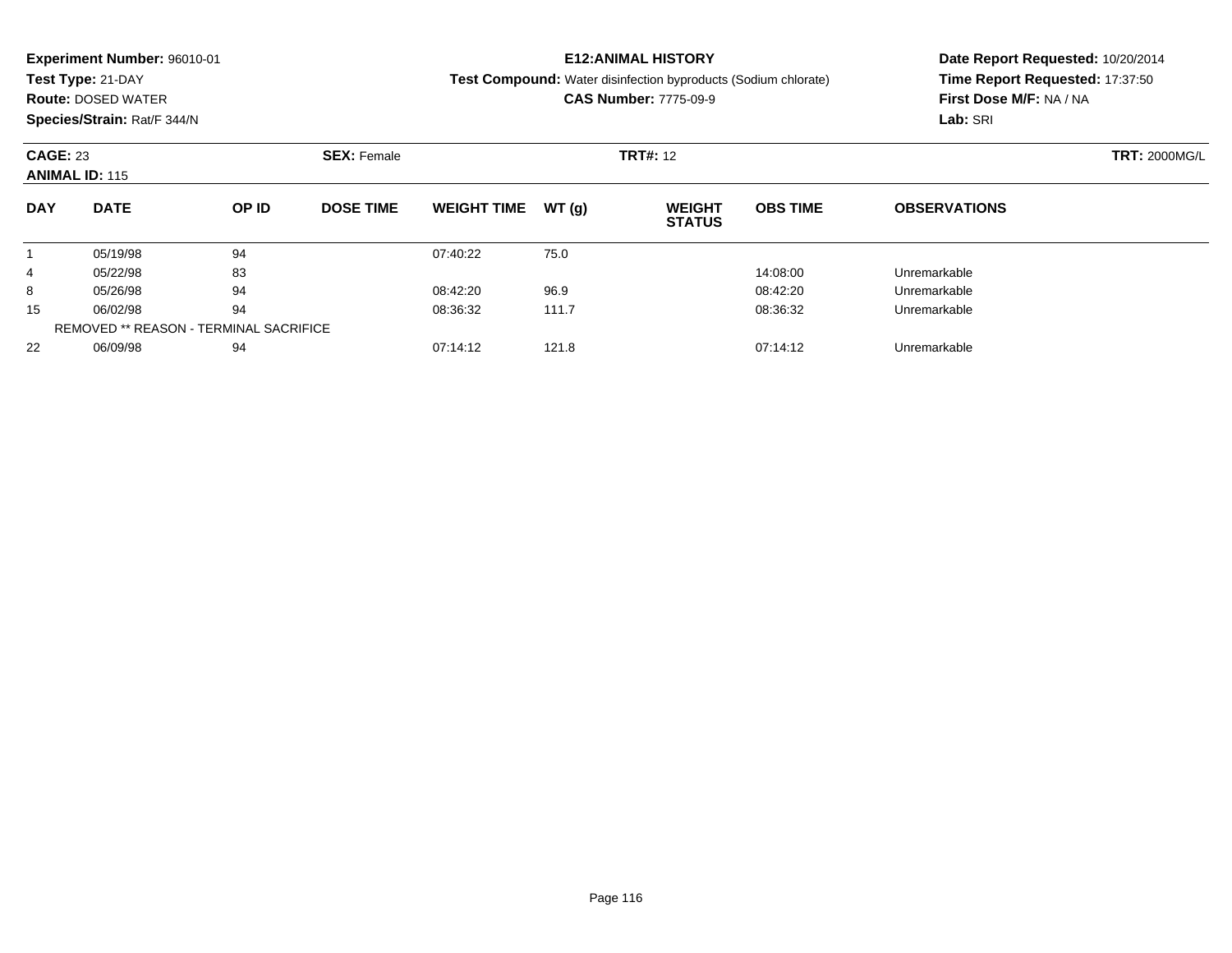|                 | Experiment Number: 96010-01<br>Test Type: 21-DAY<br><b>Route: DOSED WATER</b><br>Species/Strain: Rat/F 344/N |       |                  |                    |       | <b>E12: ANIMAL HISTORY</b><br><b>Test Compound:</b> Water disinfection byproducts (Sodium chlorate)<br><b>CAS Number: 7775-09-9</b> | Date Report Requested: 10/20/2014<br>Time Report Requested: 17:37:50<br>First Dose M/F: NA / NA<br>Lab: SRI |                      |  |
|-----------------|--------------------------------------------------------------------------------------------------------------|-------|------------------|--------------------|-------|-------------------------------------------------------------------------------------------------------------------------------------|-------------------------------------------------------------------------------------------------------------|----------------------|--|
| <b>CAGE: 24</b> | <b>SEX: Female</b><br><b>ANIMAL ID: 116</b>                                                                  |       |                  |                    |       | <b>TRT#: 12</b>                                                                                                                     |                                                                                                             | <b>TRT: 2000MG/L</b> |  |
| <b>DAY</b>      | <b>DATE</b>                                                                                                  | OP ID | <b>DOSE TIME</b> | <b>WEIGHT TIME</b> | WT(g) | <b>WEIGHT</b><br><b>STATUS</b>                                                                                                      | <b>OBS TIME</b>                                                                                             | <b>OBSERVATIONS</b>  |  |
|                 | 05/19/98                                                                                                     | 94    |                  | 07:40:24           | 79.5  |                                                                                                                                     |                                                                                                             |                      |  |
| 4               | 05/22/98                                                                                                     | 83    |                  |                    |       |                                                                                                                                     | 14:09:02                                                                                                    | Unremarkable         |  |
| 8               | 05/26/98                                                                                                     | 94    |                  | 08:46:32           | 101.8 |                                                                                                                                     | 08:46:32                                                                                                    | Unremarkable         |  |
| 15              | 06/02/98                                                                                                     | 94    |                  | 08:39:10           | 115.9 |                                                                                                                                     | 08:39:10                                                                                                    | Unremarkable         |  |
|                 | <b>REMOVED ** REASON - TERMINAL SACRIFICE</b>                                                                |       |                  |                    |       |                                                                                                                                     |                                                                                                             |                      |  |
| 22              | 06/09/98                                                                                                     | 94    |                  | 07:17:38           | 133.9 |                                                                                                                                     | 07:17:38                                                                                                    | Unremarkable         |  |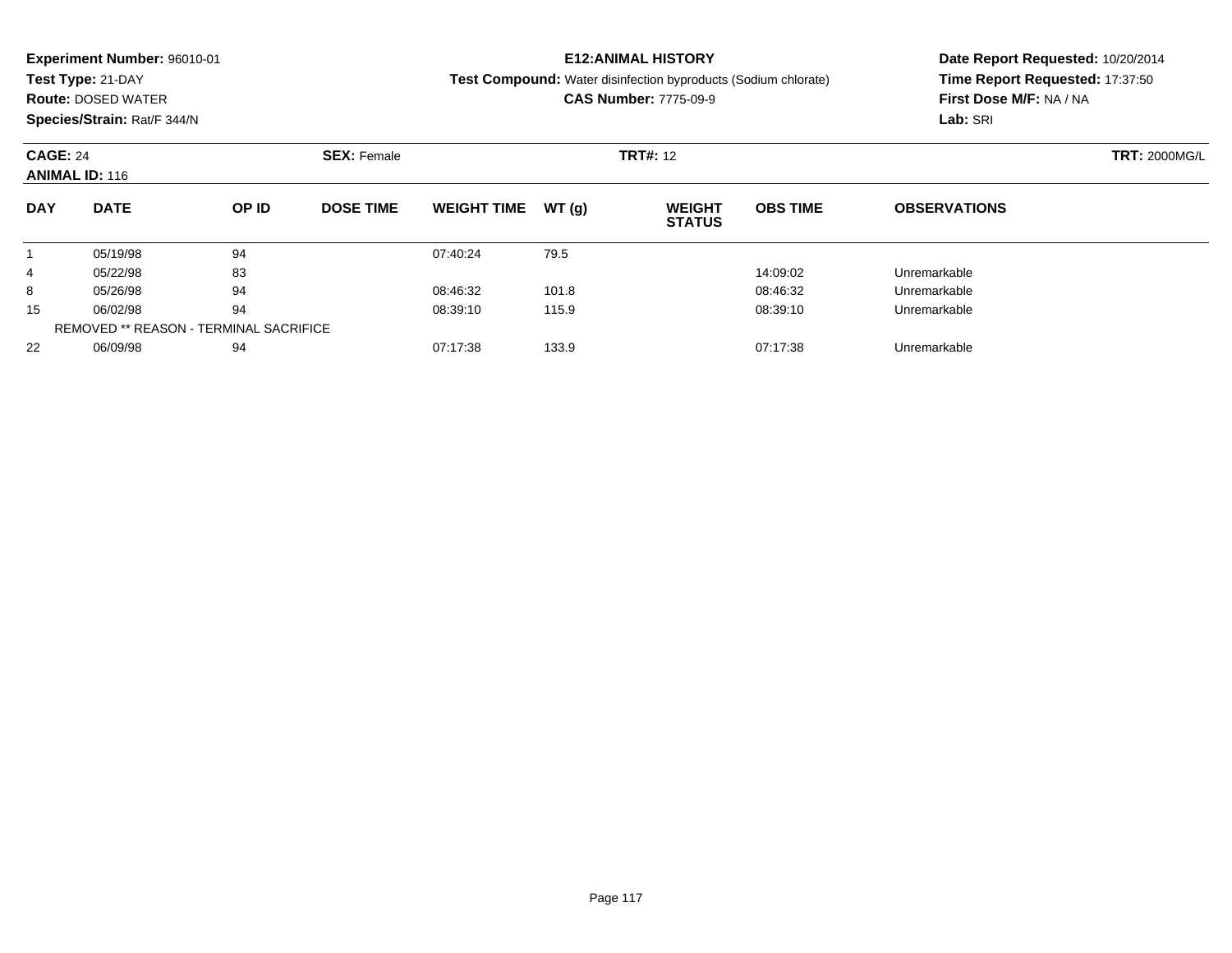|                 | Experiment Number: 96010-01<br>Test Type: 21-DAY<br><b>Route: DOSED WATER</b><br>Species/Strain: Rat/F 344/N |       |                  |                    |       | <b>E12: ANIMAL HISTORY</b><br><b>Test Compound:</b> Water disinfection byproducts (Sodium chlorate)<br><b>CAS Number: 7775-09-9</b> | Date Report Requested: 10/20/2014<br>Time Report Requested: 17:37:50<br>First Dose M/F: NA / NA<br>Lab: SRI |                      |  |
|-----------------|--------------------------------------------------------------------------------------------------------------|-------|------------------|--------------------|-------|-------------------------------------------------------------------------------------------------------------------------------------|-------------------------------------------------------------------------------------------------------------|----------------------|--|
| <b>CAGE: 24</b> | <b>SEX: Female</b><br><b>ANIMAL ID: 117</b>                                                                  |       |                  |                    |       | <b>TRT#: 12</b>                                                                                                                     |                                                                                                             | <b>TRT: 2000MG/L</b> |  |
| <b>DAY</b>      | <b>DATE</b>                                                                                                  | OP ID | <b>DOSE TIME</b> | <b>WEIGHT TIME</b> | WT(g) | <b>WEIGHT</b><br><b>STATUS</b>                                                                                                      | <b>OBS TIME</b>                                                                                             | <b>OBSERVATIONS</b>  |  |
|                 | 05/19/98                                                                                                     | 94    |                  | 07:40:24           | 86.4  |                                                                                                                                     |                                                                                                             |                      |  |
| 4               | 05/22/98                                                                                                     | 83    |                  |                    |       |                                                                                                                                     | 14:09:02                                                                                                    | Unremarkable         |  |
| 8               | 05/26/98                                                                                                     | 94    |                  | 08:46:32           | 107.6 |                                                                                                                                     | 08:46:32                                                                                                    | Unremarkable         |  |
| 15              | 06/02/98                                                                                                     | 94    |                  | 08:39:10           | 125.1 |                                                                                                                                     | 08:39:10                                                                                                    | Unremarkable         |  |
|                 | <b>REMOVED ** REASON - TERMINAL SACRIFICE</b>                                                                |       |                  |                    |       |                                                                                                                                     |                                                                                                             |                      |  |
| 22              | 06/09/98                                                                                                     | 94    |                  | 07:17:38           | 139.9 |                                                                                                                                     | 07:17:38                                                                                                    | Unremarkable         |  |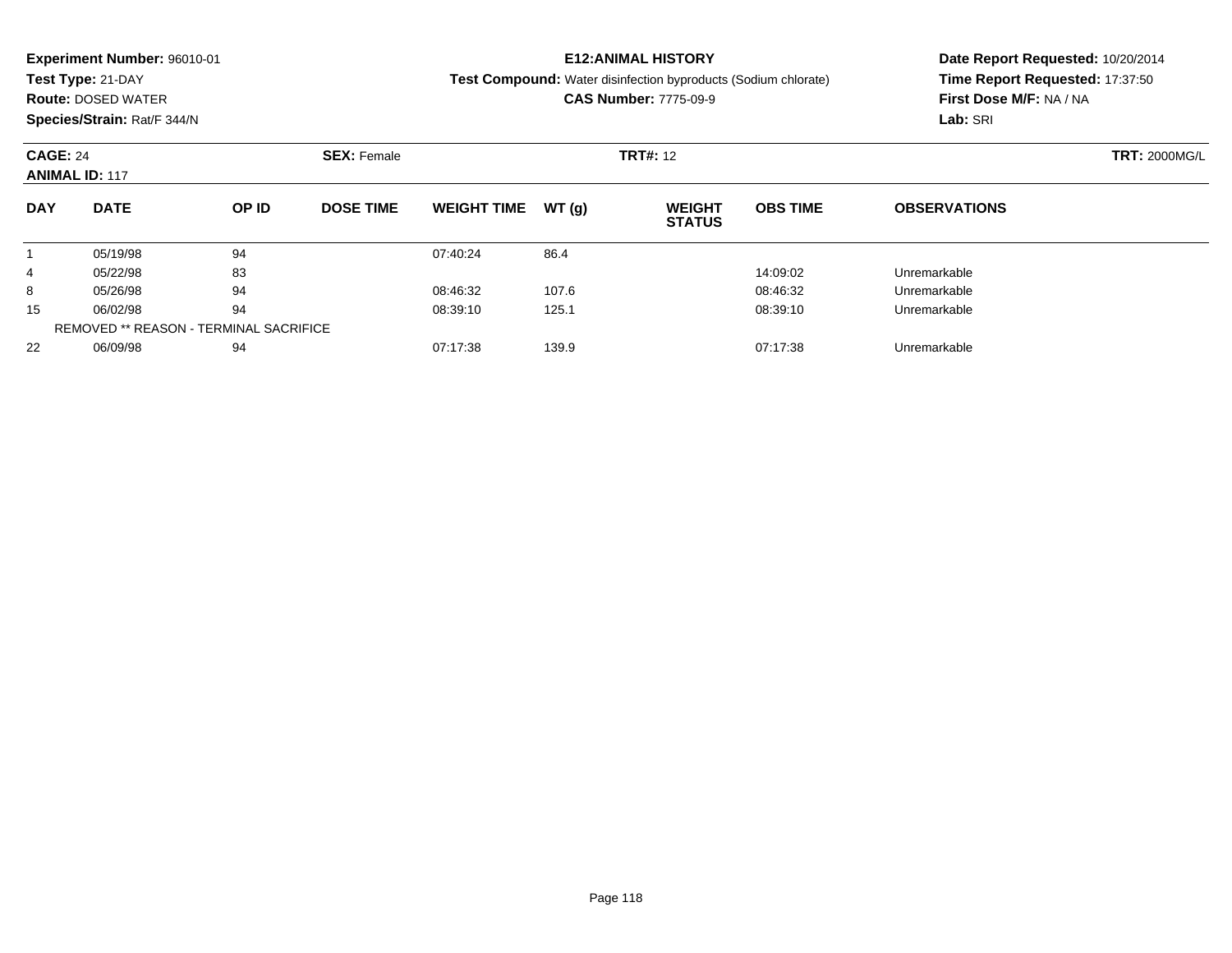|                 | Experiment Number: 96010-01<br>Test Type: 21-DAY<br><b>Route: DOSED WATER</b><br>Species/Strain: Rat/F 344/N |       |                  |                    |       | <b>E12: ANIMAL HISTORY</b><br><b>Test Compound:</b> Water disinfection byproducts (Sodium chlorate)<br><b>CAS Number: 7775-09-9</b> | Date Report Requested: 10/20/2014<br>Time Report Requested: 17:37:50<br>First Dose M/F: NA / NA<br>Lab: SRI |                      |  |
|-----------------|--------------------------------------------------------------------------------------------------------------|-------|------------------|--------------------|-------|-------------------------------------------------------------------------------------------------------------------------------------|-------------------------------------------------------------------------------------------------------------|----------------------|--|
| <b>CAGE: 24</b> | <b>SEX: Female</b><br><b>ANIMAL ID: 118</b>                                                                  |       |                  |                    |       | <b>TRT#: 12</b>                                                                                                                     |                                                                                                             | <b>TRT: 2000MG/L</b> |  |
| <b>DAY</b>      | <b>DATE</b>                                                                                                  | OP ID | <b>DOSE TIME</b> | <b>WEIGHT TIME</b> | WT(g) | <b>WEIGHT</b><br><b>STATUS</b>                                                                                                      | <b>OBS TIME</b>                                                                                             | <b>OBSERVATIONS</b>  |  |
|                 | 05/19/98                                                                                                     | 94    |                  | 07:40:24           | 84.0  |                                                                                                                                     |                                                                                                             |                      |  |
| 4               | 05/22/98                                                                                                     | 83    |                  |                    |       |                                                                                                                                     | 14:09:02                                                                                                    | Unremarkable         |  |
| 8               | 05/26/98                                                                                                     | 94    |                  | 08:46:32           | 105.0 |                                                                                                                                     | 08:46:32                                                                                                    | Unremarkable         |  |
| 15              | 06/02/98                                                                                                     | 94    |                  | 08:39:10           | 120.1 |                                                                                                                                     | 08:39:10                                                                                                    | Unremarkable         |  |
|                 | <b>REMOVED ** REASON - TERMINAL SACRIFICE</b>                                                                |       |                  |                    |       |                                                                                                                                     |                                                                                                             |                      |  |
| 22              | 06/09/98                                                                                                     | 94    |                  | 07:17:38           | 134.6 |                                                                                                                                     | 07:17:38                                                                                                    | Unremarkable         |  |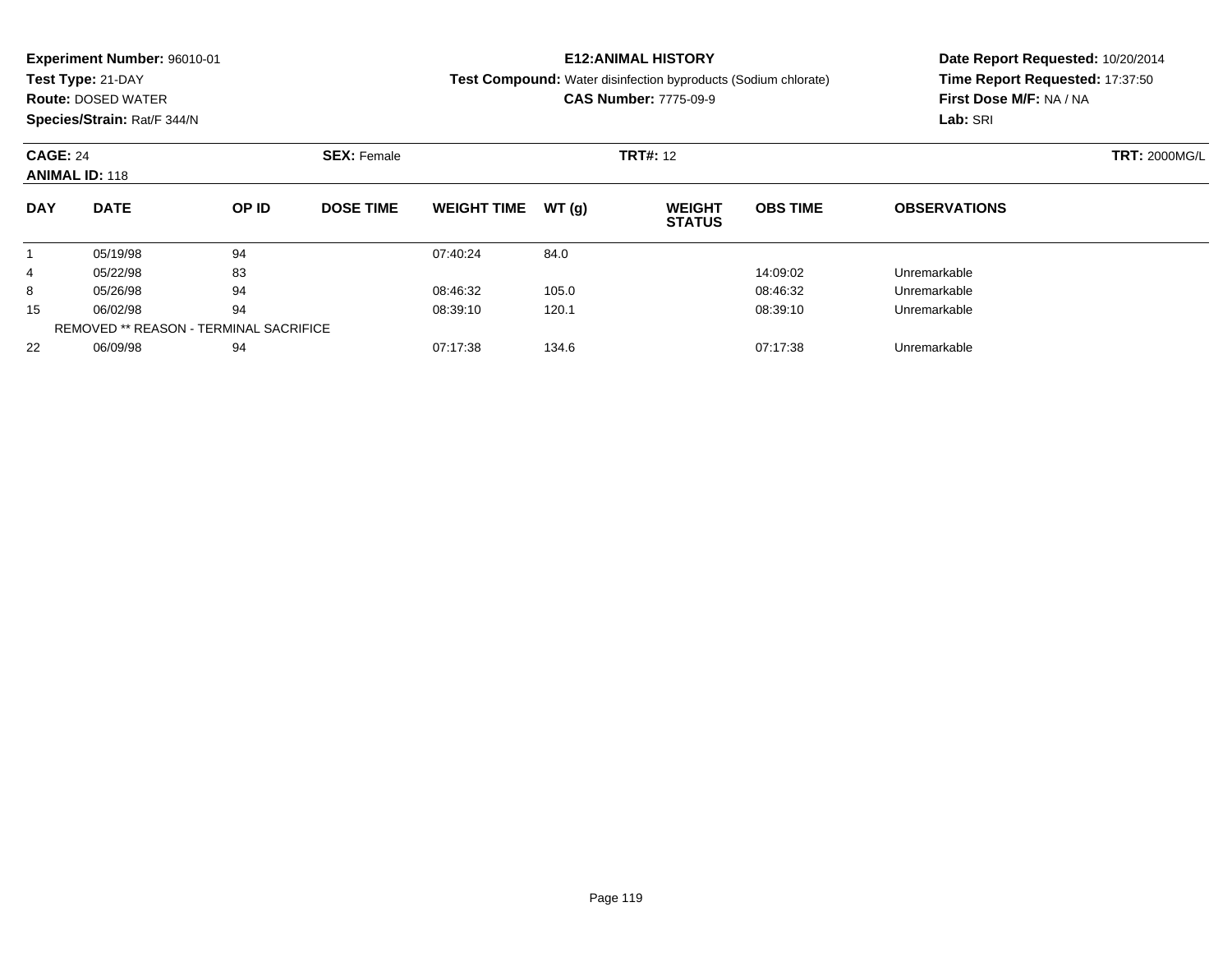|            | <b>Experiment Number: 96010-01</b>                               |    |                    |                               |       | <b>E12:ANIMAL HISTORY</b>                                             | Date Report Requested: 10/20/2014 |                                 |                      |  |
|------------|------------------------------------------------------------------|----|--------------------|-------------------------------|-------|-----------------------------------------------------------------------|-----------------------------------|---------------------------------|----------------------|--|
|            | Test Type: 21-DAY                                                |    |                    |                               |       | <b>Test Compound:</b> Water disinfection byproducts (Sodium chlorate) |                                   | Time Report Requested: 17:37:50 |                      |  |
|            | <b>Route: DOSED WATER</b>                                        |    |                    |                               |       | <b>CAS Number: 7775-09-9</b>                                          |                                   | First Dose M/F: NA / NA         |                      |  |
|            | Species/Strain: Rat/F 344/N                                      |    |                    |                               |       |                                                                       |                                   | Lab: SRI                        |                      |  |
|            | <b>CAGE: 24</b><br><b>ANIMAL ID: 119</b><br><b>DATE</b><br>OP ID |    | <b>SEX: Female</b> | <b>TRT#: 12</b>               |       |                                                                       |                                   |                                 | <b>TRT: 2000MG/L</b> |  |
| <b>DAY</b> |                                                                  |    | <b>DOSE TIME</b>   | <b>WEIGHT TIME</b>            | WT(g) | <b>WEIGHT</b><br><b>STATUS</b>                                        | <b>OBS TIME</b>                   | <b>OBSERVATIONS</b>             |                      |  |
|            | 05/19/98                                                         | 94 |                    | 07:40:24                      | 85.9  |                                                                       |                                   |                                 |                      |  |
| 4          | 05/22/98                                                         | 83 |                    |                               |       |                                                                       | 14:09:02                          | Unremarkable                    |                      |  |
| 8          | 05/26/98                                                         | 94 |                    | 08:46:32                      | 107.2 |                                                                       | 08:46:32                          | Unremarkable                    |                      |  |
| 15         | 06/02/98                                                         | 94 |                    | 08:39:10                      | 114.3 |                                                                       | 08:39:10                          | Unremarkable                    |                      |  |
|            | <b>REMOVED ** REASON - TERMINAL SACRIFICE</b>                    |    |                    |                               |       |                                                                       |                                   |                                 |                      |  |
| 22         | 94<br>06/09/98                                                   |    |                    | 128.8<br>07:17:38<br>07:17:38 |       |                                                                       |                                   | Unremarkable                    |                      |  |

06/09/98 <sup>94</sup> 07:17:38 128.8 07:17:38 Unremarkable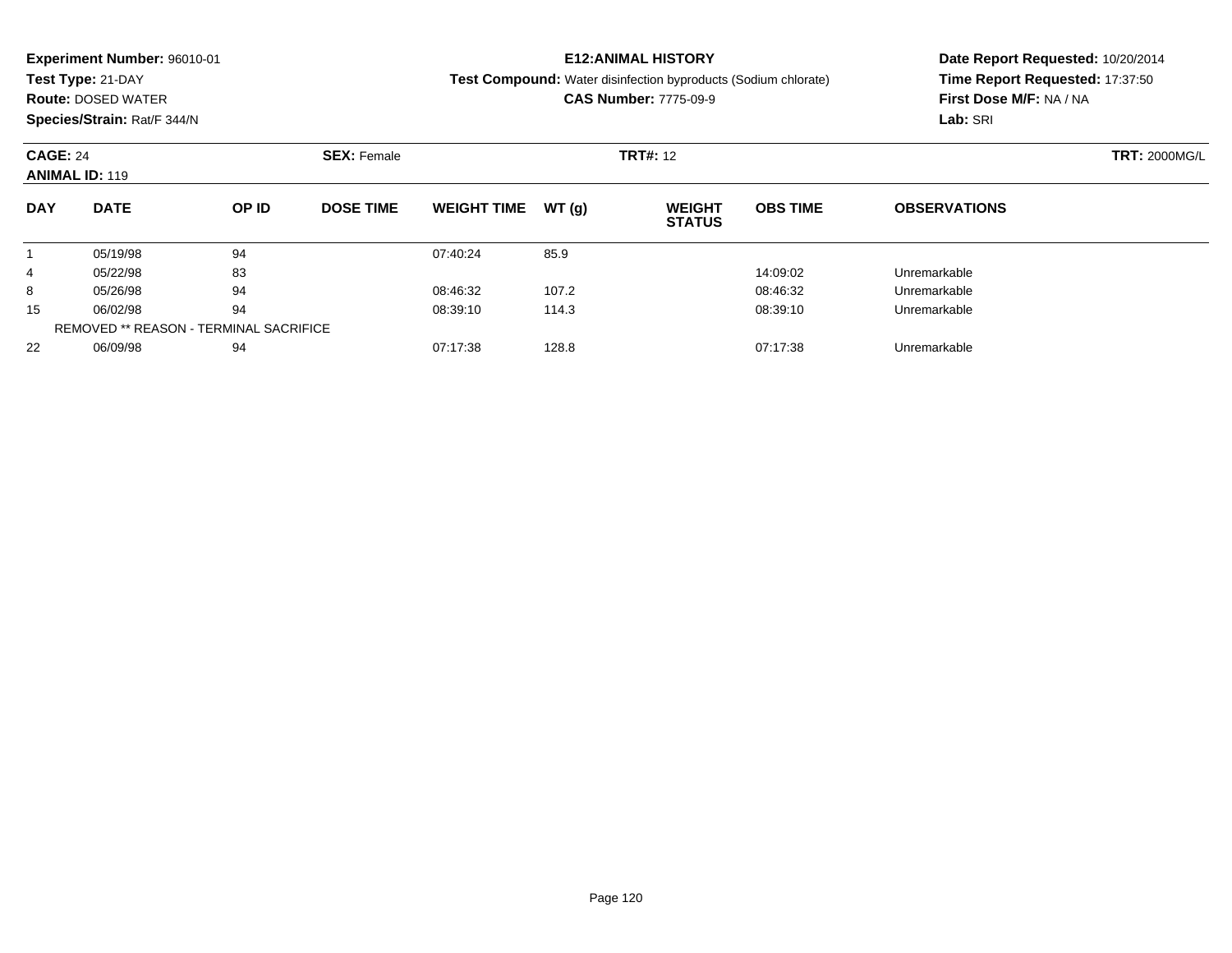| <b>Experiment Number: 96010-01</b><br>Test Type: 21-DAY<br><b>Route: DOSED WATER</b><br>Species/Strain: Rat/F 344/N<br><b>CAGE: 24</b><br><b>ANIMAL ID: 120</b> |             |                                               |                    | <b>E12: ANIMAL HISTORY</b><br><b>Test Compound:</b> Water disinfection byproducts (Sodium chlorate)<br><b>CAS Number: 7775-09-9</b> |       |                                |                 | Date Report Requested: 10/20/2014<br>Time Report Requested: 17:37:50<br>First Dose M/F: NA / NA<br>Lab: SRI |  |
|-----------------------------------------------------------------------------------------------------------------------------------------------------------------|-------------|-----------------------------------------------|--------------------|-------------------------------------------------------------------------------------------------------------------------------------|-------|--------------------------------|-----------------|-------------------------------------------------------------------------------------------------------------|--|
|                                                                                                                                                                 |             |                                               | <b>SEX: Female</b> |                                                                                                                                     |       | <b>TRT#: 12</b>                |                 | <b>TRT: 2000MG/L</b>                                                                                        |  |
| <b>DAY</b>                                                                                                                                                      | <b>DATE</b> | OP ID                                         | <b>DOSE TIME</b>   | <b>WEIGHT TIME</b>                                                                                                                  | WT(g) | <b>WEIGHT</b><br><b>STATUS</b> | <b>OBS TIME</b> | <b>OBSERVATIONS</b>                                                                                         |  |
|                                                                                                                                                                 | 05/19/98    | 94                                            |                    | 07:40:24                                                                                                                            | 75.1  |                                |                 |                                                                                                             |  |
| 4                                                                                                                                                               | 05/22/98    | 83                                            |                    |                                                                                                                                     |       |                                | 14:09:02        | Unremarkable                                                                                                |  |
| 8                                                                                                                                                               | 05/26/98    | 94                                            |                    | 08:46:32                                                                                                                            | 94.1  |                                | 08:46:32        | Unremarkable                                                                                                |  |
| 15                                                                                                                                                              | 06/02/98    | 94                                            |                    | 08:39:10                                                                                                                            | 103.0 |                                | 08:39:10        | Unremarkable                                                                                                |  |
|                                                                                                                                                                 |             | <b>REMOVED ** REASON - TERMINAL SACRIFICE</b> |                    |                                                                                                                                     |       |                                |                 |                                                                                                             |  |
| 22                                                                                                                                                              | 06/09/98    | 94                                            |                    | 07:17:38                                                                                                                            | 117.9 |                                | 07:17:38        | Unremarkable                                                                                                |  |